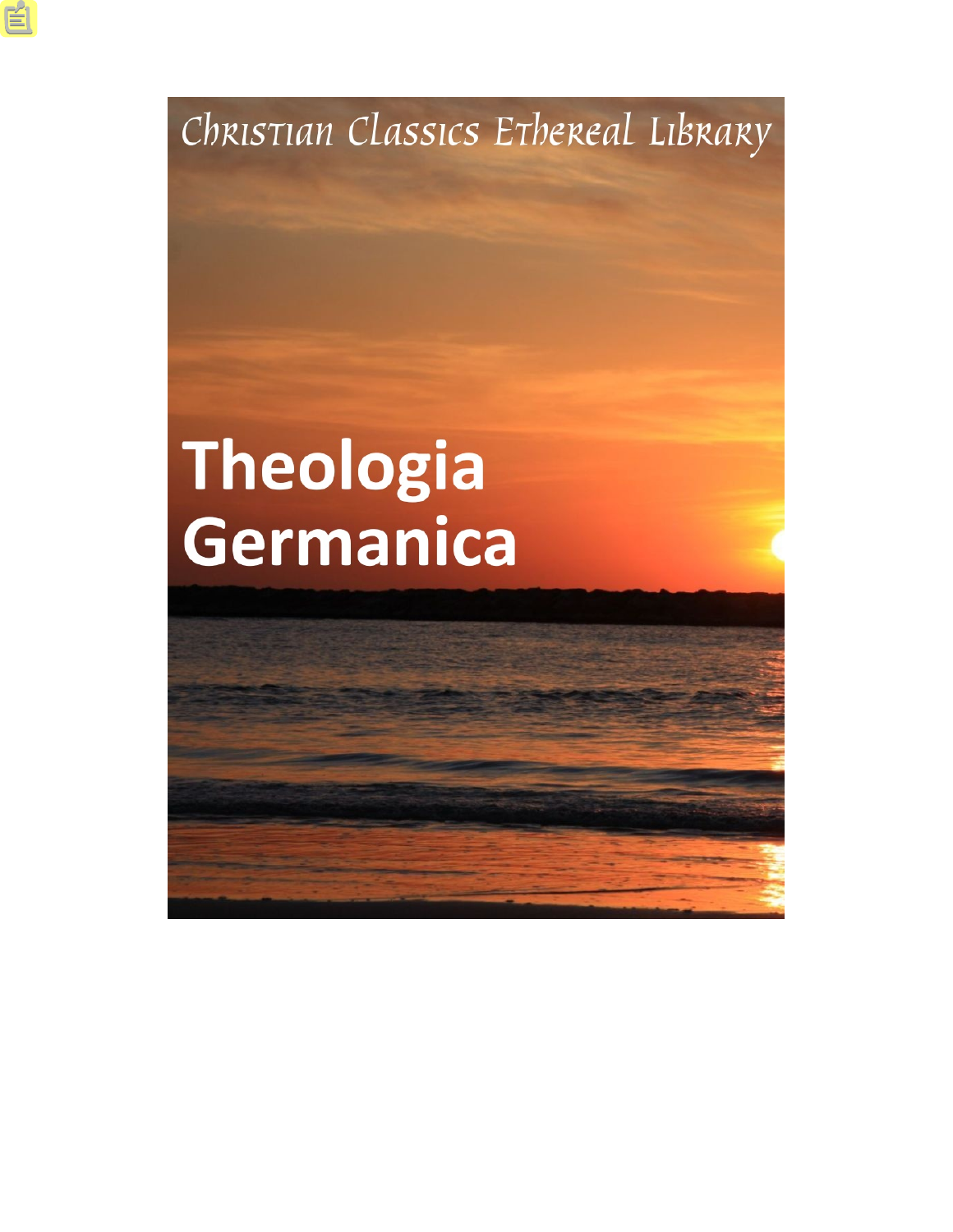

# **Theologia Germanica**

- **Author(s):** anonymous () **Publisher:** Grand Rapids, MI: Christian Classics Ethereal Library **Description:** Although the author of this work is unknown, it was discovered and published by Martin Luther in 1516. Upon his discovery, Luther declared, "Next to the Bible and St. Augustine, no book has ever come into my hands from which I have learnt more of God and Christ, and man and all things that are." This book encourages Christians to follow the path of Christ, abandoning the life of selfishness, sin, and licentiousness.When we allow the divine light of God to infiltrate our daily activities, God is able to guide our wills with His perfect will. *Theologia Germanica* was written from within the Catholic tradition, but the author's insightful spiritual advice speaks to Christians of all denominations. Indeed, this illuminating work of Christian mysticism will aid those who earnestly seek to live a righteous life. Emmalon Davis CCEL Staff Writer
	- **Subjects:** Practical theology Practical religion. The Christian life Works of meditation and devotion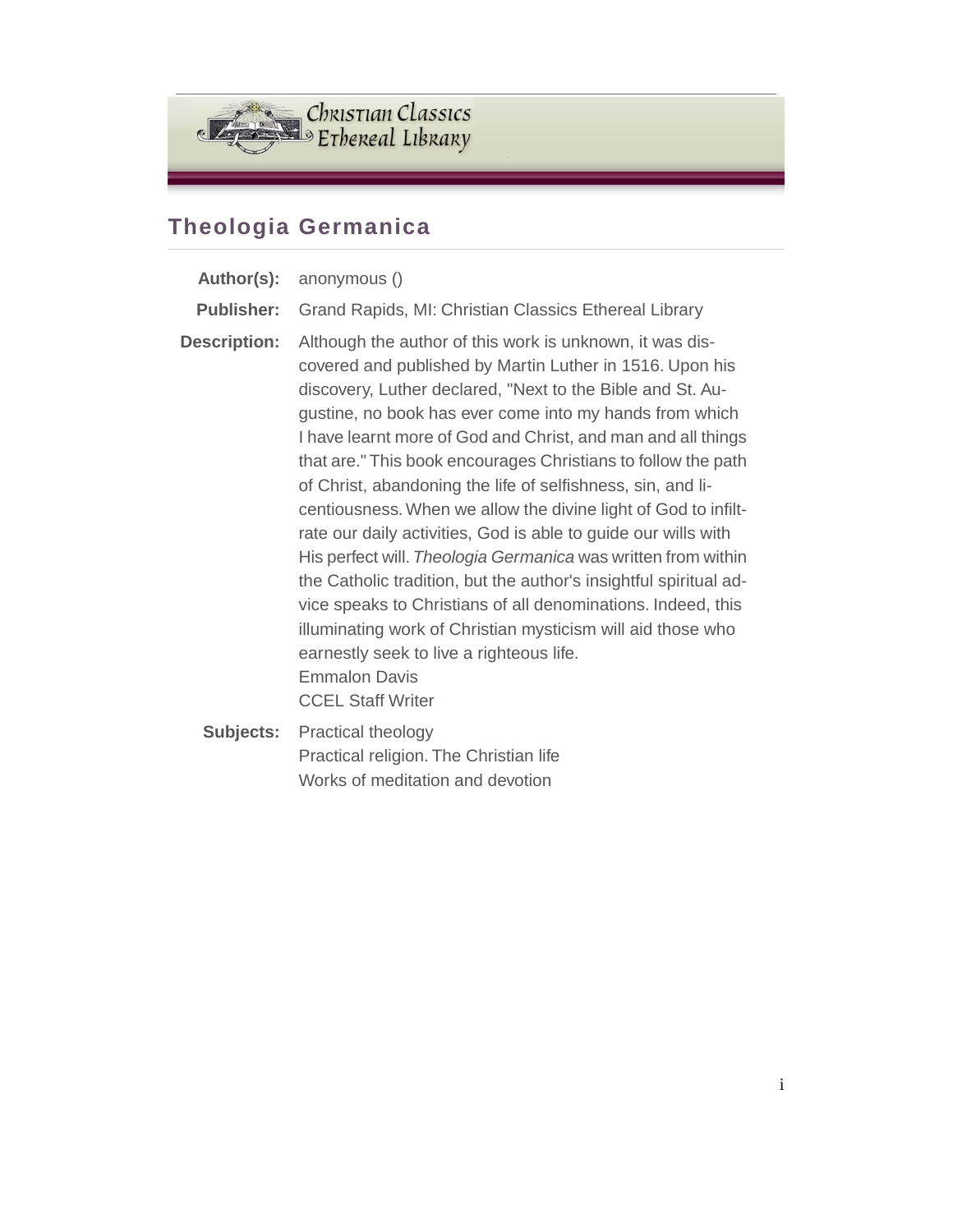# Contents

| <b>Title Page</b>                                                                                                                                                                                                                                                                                                                  | $\mathbf{1}$   |
|------------------------------------------------------------------------------------------------------------------------------------------------------------------------------------------------------------------------------------------------------------------------------------------------------------------------------------|----------------|
| Preface                                                                                                                                                                                                                                                                                                                            | $\mathfrak{Z}$ |
| <b>Historical Introduction</b>                                                                                                                                                                                                                                                                                                     | 6              |
| Letter from Chevalier Bunsen to the Translator                                                                                                                                                                                                                                                                                     | 16             |
| Theologia Germanica                                                                                                                                                                                                                                                                                                                |                |
| Of that which is perfect and that which is in part, and how that which is in part<br>is done away, when that which is perfect is come.                                                                                                                                                                                             | 21             |
| Of what Sin is, and how we must not take unto ourselves any good Thing, seeing<br>that it belongeth unto the true Good alone.                                                                                                                                                                                                      | 23             |
| How Man's Fall and going astray must be amended as Adam's Fall was.                                                                                                                                                                                                                                                                | 24             |
| How Man, when he claimeth any good Thing for his own, falleth, and toucheth<br>God in His Honour.                                                                                                                                                                                                                                  | 25             |
| How we are to take that Saying, that we must come to be without Will, Wisdom,<br>Love, Desire, Knowledge, and the like.                                                                                                                                                                                                            | 26             |
| How that which is best and noblest should also be loved above all Things by us,<br>merely because it is the best.                                                                                                                                                                                                                  | 28             |
| Of the Eyes of the Spirit wherewith Man looketh into Eternity and into Time, and<br>how the one is hindered of the other in its Working.                                                                                                                                                                                           | 29             |
| How the Soul of Man, while it is yet in the Body, may obtain a Foretaste of eternal<br>Blessedness.                                                                                                                                                                                                                                | 30             |
| How it is better and more profitable for a Man that he should perceive what God<br>will do with him, or to what end He will make Use of him, than if he knew all that<br>God had ever wrought, or would ever work through all the Creatures; and how<br>Blessedness lieth alone in God, and not in the Creatures, or in any Works. | 31             |
| How the perfect Men have no other Desire than that they may be to the Eternal<br>Goodness what His Hand is to a Man, and how they have lost the Fear of Hell,<br>and Hope of Heaven.                                                                                                                                               | 33             |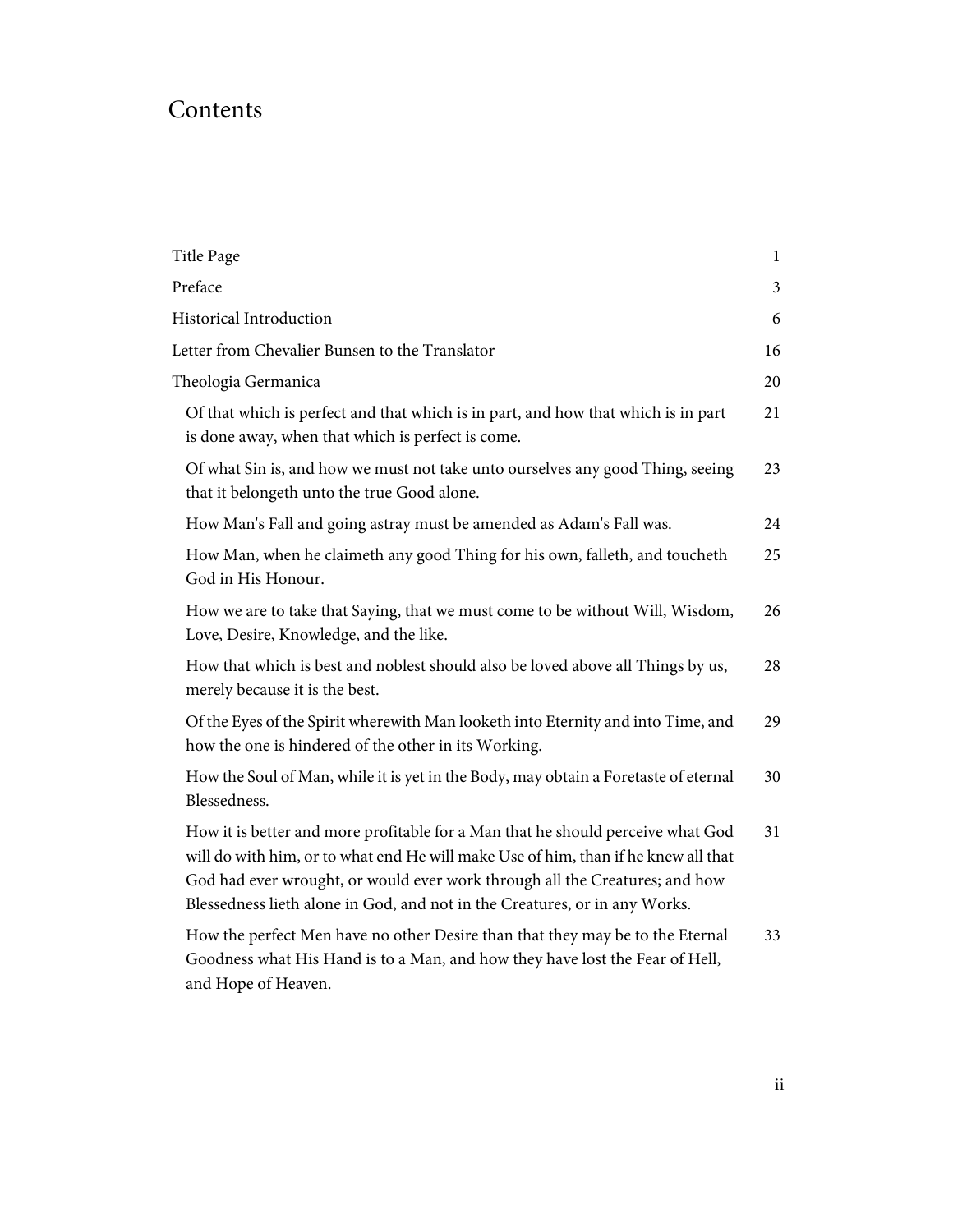| How a righteous Man in this present Time is brought into hell, and there cannot<br>be comforted, and how he is taken out of Hell and carried into Heaven, and there<br>cannot be troubled.                              | 34 |
|-------------------------------------------------------------------------------------------------------------------------------------------------------------------------------------------------------------------------|----|
| Touching that true inward Peace, which Christ left to His Disciples at the last.                                                                                                                                        | 36 |
| How a Man may cast aside Images too soon.                                                                                                                                                                               | 37 |
| Of three Stages by which a Man is led upwards till he attaineth true Perfection.                                                                                                                                        | 38 |
| How all Men are dead in Adam and are made alive again in Christ, and of true<br>Obedience and Disobedience.                                                                                                             | 39 |
| Telleth us what is the old Man, and what is the new Man.                                                                                                                                                                | 40 |
| How we are not to take unto ourselves what we have done well: but only what we<br>have done amiss.                                                                                                                      | 43 |
| How that the Life of Christ is the noblest and best Life that ever hath been or can<br>be, and how a careless Life of false Freedom is the worst Life that can be.                                                      | 44 |
| How we cannot come to the true Light and Christ's Life, by much Questioning<br>or Reading, or by high natural Skill and Reason, but by truly renouncing ourselves<br>and all Things.                                    | 45 |
| How, seeing that the Life of Christ is most bitter to Nature and Self, Nature will<br>have none of it, and chooseth a false careless Life, as is most convenient to her.                                                | 46 |
| How a friend of Christ willingly fulfilleth by his outward Works, such Things as<br>must be and ought to be, and doth not concern himself with the rest.                                                                | 47 |
| How sometimes the Spirit of God, and sometimes also the Evil Spirit may possess<br>a Man and have the mastery over him.                                                                                                 | 48 |
| He who will submit himself to God and be obedient to Him, must be ready to<br>bear with all Things; to wit, God, himself, and all Creatures, and must be obedient<br>to them all whether he have to suffer or to do.    | 50 |
| How that four Things are needful before a Man can receive divine Truth and be<br>possessed with the Spirit of God.                                                                                                      | 51 |
| Of two evil Fruits that do spring up from the Seed of the Evil Spirit, and are two<br>Sisters who love to dwell together. The one is called spiritual Pride and<br>Highmindedness, the other is false, lawless Freedom. | 52 |
| Touching Poorness of Spirit and true Humility and whereby we may discern the<br>true and lawful free Men whom the Truth hath made free.                                                                                 | 54 |
| How we are to take Christ's Words when He bade forsake all Things; and wherein<br>the Union with the Divine Will standeth.                                                                                              | 57 |
| How, after a Union with the Divine Will, the inward Man standeth immoveable,<br>the while the outward Man is moved hither and thither.                                                                                  | 58 |

iii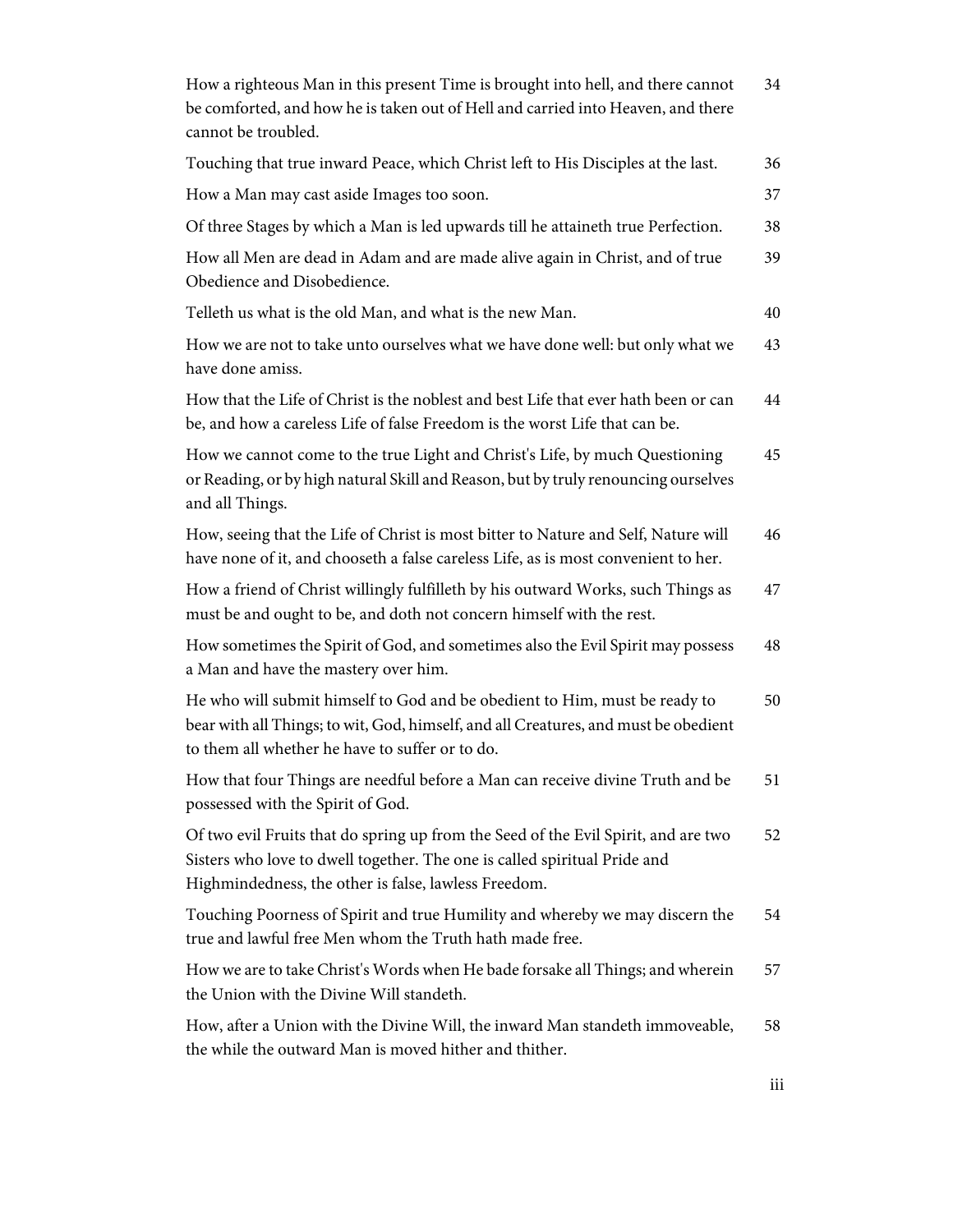| How a Man may not attain so high before Death as not to be moved or touched<br>by outward Things.                                                                                                                       | 59 |
|-------------------------------------------------------------------------------------------------------------------------------------------------------------------------------------------------------------------------|----|
| On what wise we may came to be beyond and above all Custom, Order, Law,<br>Precepts and the like.                                                                                                                       | 60 |
| How we are not to cast off the Life of Christ, but practise it diligently, and walk<br>in it until Death.                                                                                                               | 61 |
| How God is a true, simple, perfect Good, and how He is a Light and a Reason and<br>all Virtues, and how what is highest and best, that is, God, ought to be most loved<br>by us.                                        | 62 |
| How when a Man is made truly Godlike, his Love is pure and unmixed, and he<br>loveth all Creatures, and doth his best for them.                                                                                         | 64 |
| How that if a Man will attain to that which is best, he must forswear his own Will;<br>and he who helpeth a Man to his own Will helpeth him to the worst Thing he can.                                                  | 65 |
| How there is deep and true Humility and Poorness of Spirit in a Man who is 'made<br>a Partaker of the Divine Nature.'                                                                                                   | 66 |
| How nothing is contrary to God but Sin only; and what Sin is in Kind and Act.                                                                                                                                           | 67 |
| How in God, as God, there can neither be Grief, Sorrow, Displeasure, nor the like,<br>but how it is otherwise in a Man who is 'made a Partaker of the Divine Nature.'                                                   | 68 |
| How we are to put on the Life of Christ from Love, and not for the sake of Reward,<br>and how we must never grow careless concerning it, or cast it off.                                                                | 69 |
| How God will have Order, Custom, Measure, and the like in the Creature, seeing<br>that He cannot have them without the Creature, and of four sorts of Men who<br>are concerned with this Order, Law, and Custom.        | 70 |
| A good Account of the False Light and its Kind.                                                                                                                                                                         | 72 |
| Now that he is to be called, and is truly, a Partaker of the Divine Nature, who is<br>illuminated with the Divine Light, and inflamed with Eternal Love, and how Light<br>and Knowledge are worth nothing without Love. | 76 |
| A Question: whether we can know God and not love Him, and how there are two<br>kinds of Light and Love-a true and a false.                                                                                              | 78 |
| Whereby we may know a Man who is made a partaker of the divine Nature, and<br>what belongeth unto him; and further, what is the token of a False Light, and a<br>False Free-Thinker.                                    | 80 |
| How nothing is contrary to God but Self-will and how he who seeketh his own<br>Good for his own sake, findeth it not; and how a Man of himself neither knoweth<br>nor can do any good Thing.                            | 83 |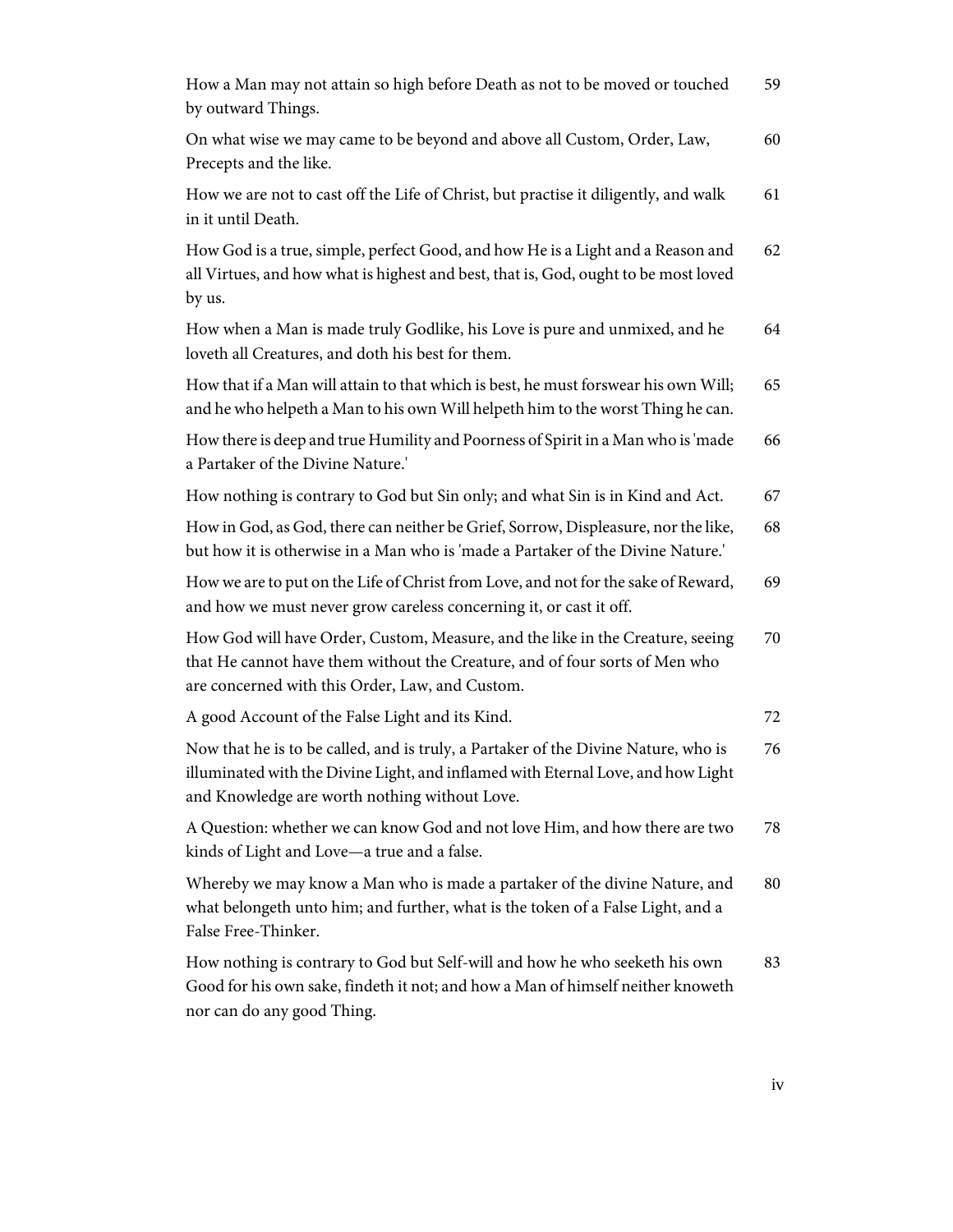| How that where there is a Christian Life, Christ dwelleth, and how Christ's Life<br>is the best and most admirable Life that ever hath been or can be.                                                                                                              | 85  |
|---------------------------------------------------------------------------------------------------------------------------------------------------------------------------------------------------------------------------------------------------------------------|-----|
| How entire Satisfaction and true Rest are to be found in God alone, and not in<br>any Creature; and how he who Will be obedient unto God, must also be obedient<br>to the Creatures, with all Quietness, and he who would love God, must love all<br>Things in One. | 86  |
| A Question: Whether, if we ought to love all Things, we ought to love Sin also?                                                                                                                                                                                     | 87  |
| How we must believe certain Things of God's Truth beforehand, ere we can come<br>to a true Knowledge and Experience thereof.                                                                                                                                        | 88  |
| Of Self-will, and how Lucifer and Adam fell away from God through Self-will.                                                                                                                                                                                        | 89  |
| How this present Time is a Paradise and outer Court of Heaven, and how therein<br>there is only one Tree forbidden, that is, Self-will.                                                                                                                             | 90  |
| Wherefore God hath created Self-will, seeing that it is so contrary to Him.                                                                                                                                                                                         | 91  |
| How we must take those two Sayings of Christ: 'No Man cometh unto the Father,<br>but by Me,' and 'No Man cometh unto Me, except the Father which hath sent Me<br>draw him.'                                                                                         | 95  |
| Considereth that other saying of Christ, 'No Man can come unto Me, except the<br>Father, which hath sent Me, draw him.                                                                                                                                              | 97  |
| How a Man shall not seek his own, either in Things spiritual or natural but the<br>Honour of God only; and how he must enter in by the right Door, to wit, by Christ,<br>into Eternal Life.                                                                         | 100 |
| Indexes                                                                                                                                                                                                                                                             |     |
| Index of Scripture References                                                                                                                                                                                                                                       | 103 |
|                                                                                                                                                                                                                                                                     |     |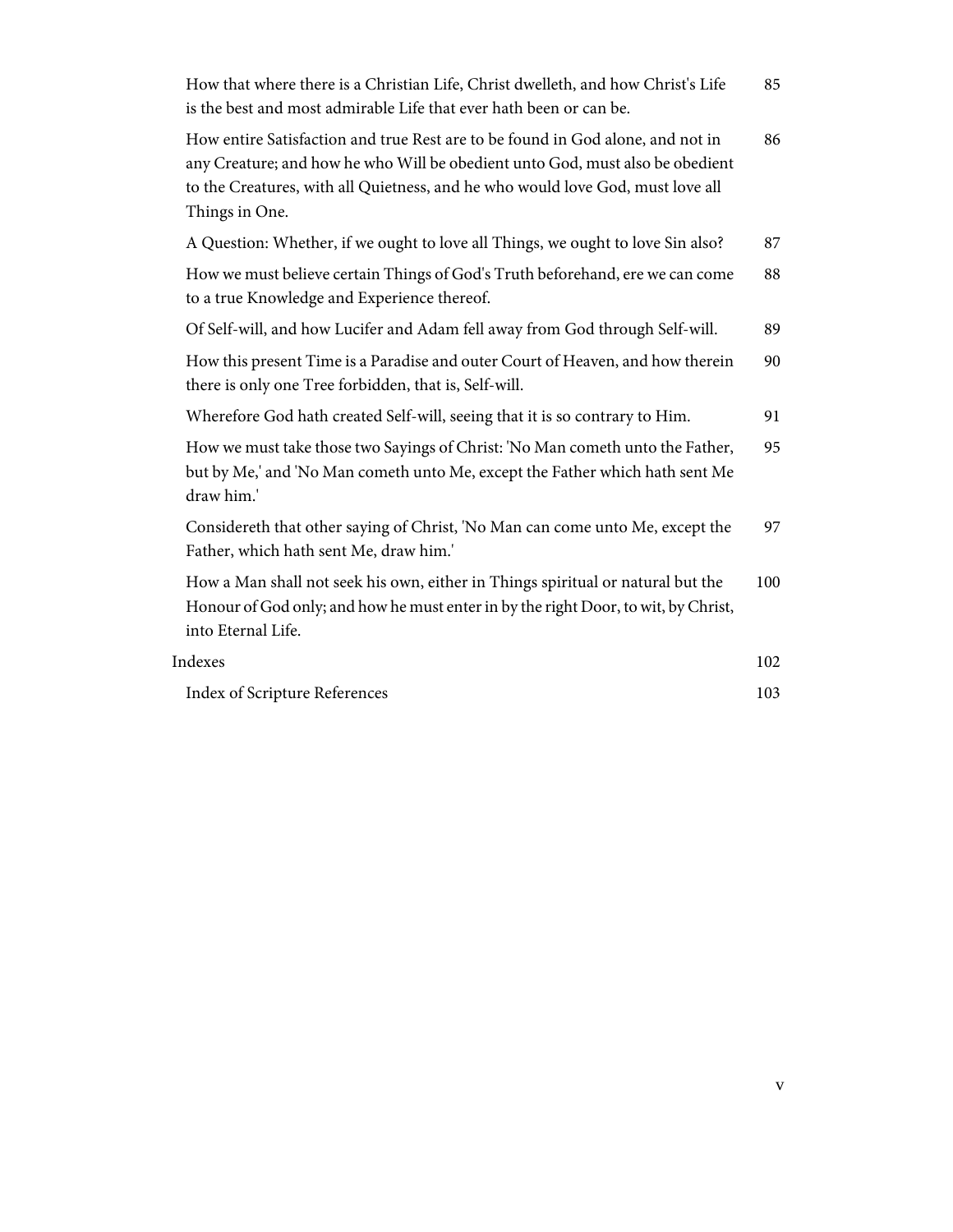

This PDF file is from the Christian Classics Ethereal Library, [www.ccel.org.](http://www.ccel.org) The mission of the CCEL is to make classic Christian books available to the world.

- This book is available in PDF, HTML, ePub, Kindle, and other formats. See <http://www.ccel.org/ccel/anonymous/theologia.html>.
- Discuss this book online at [http://www.ccel.org/node/3153.](http://www.ccel.org/node/3153)

The CCEL makes CDs of classic Christian literature available around the world through the Web and through CDs. We have distributed thousands of such CDs free in developing countries. If you are in a developing country and would like to receive a free CD, please send a request by email to [cd-request@ccel.org.](mailto:cd-request@ccel.org)

The Christian Classics Ethereal Library is a self supporting non-profit organization at Calvin College. If you wish to give of your time or money to support the CCEL, please visit [http://www.ccel.org/give.](http://www.ccel.org/give)

This PDF file is copyrighted by the Christian Classics Ethereal Library. It may be freely copied for non-commercial purposes as long as it is not modified. All other rights are reserved. Written permission is required for commercial use.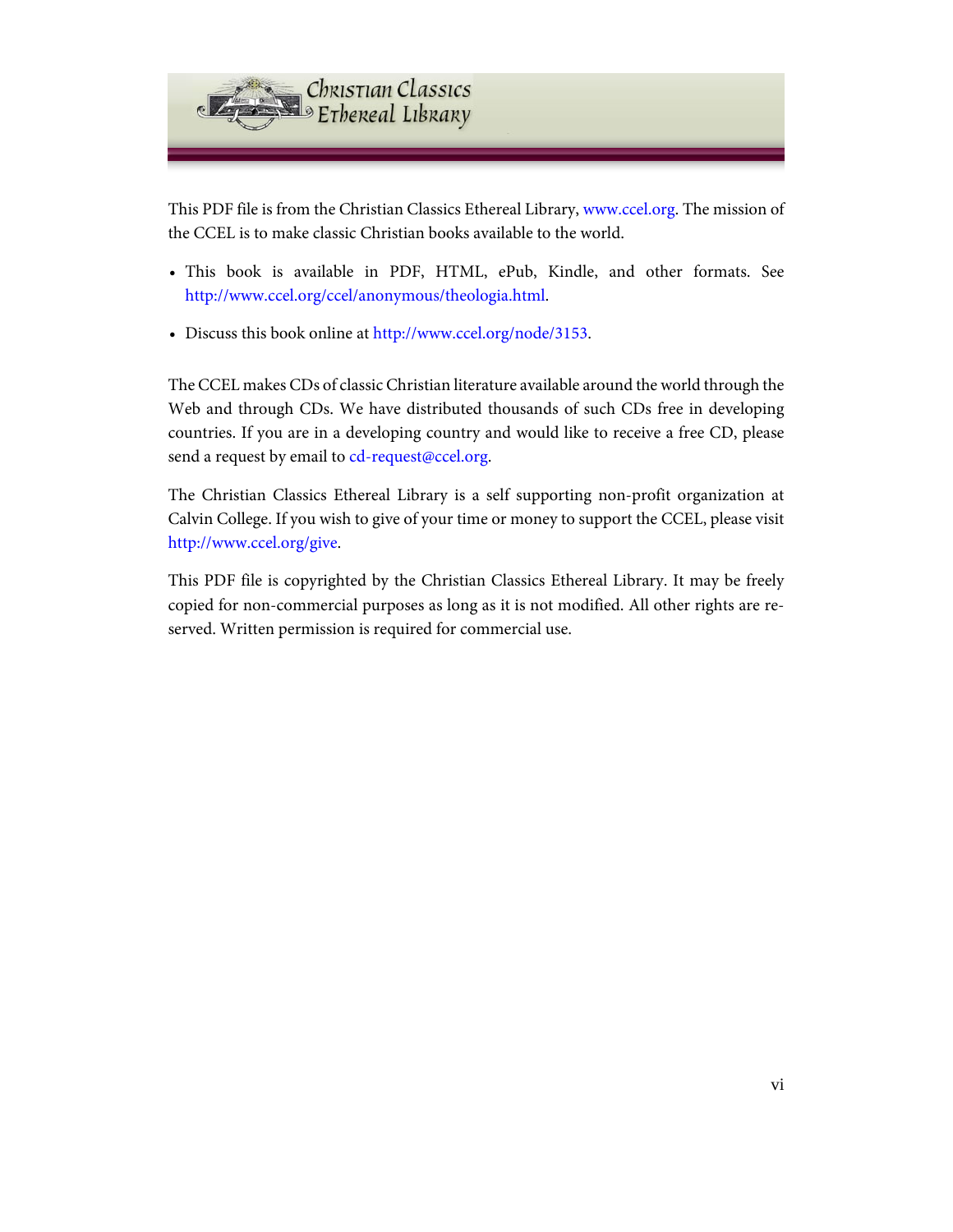# <span id="page-7-0"></span>**Theologia Germanica**

Which setteth forth many fair Lineaments of divine Truth, and saith very lofty and lovely things touching a perfect life

## EDITED BY DR. PEIFFER FROM THE ONLY COMPLETE MANUSCRIPT YET KNOWN

Translated from the German by Susanna Winkworth

With a Preface by the Rev. Charles Kingsley Rector of Eversley, and a Letter to the Translator by the Chevalier Bunsen, D.D., D.C.L., etc.

First published as a volume of the Golden Treasury Series in 1874. New Edition 1893 Reprinted 1901, 1907

> Scanned from the 1893 Golden Treasury Series edition by John H. Richards (jhr@elidor.demon.co.uk), March 1995

Introductory material scanned from the 1907 reprint by Harry Plantinga (hplantin@calvin.edu), 1996

This electronic text is in the public domain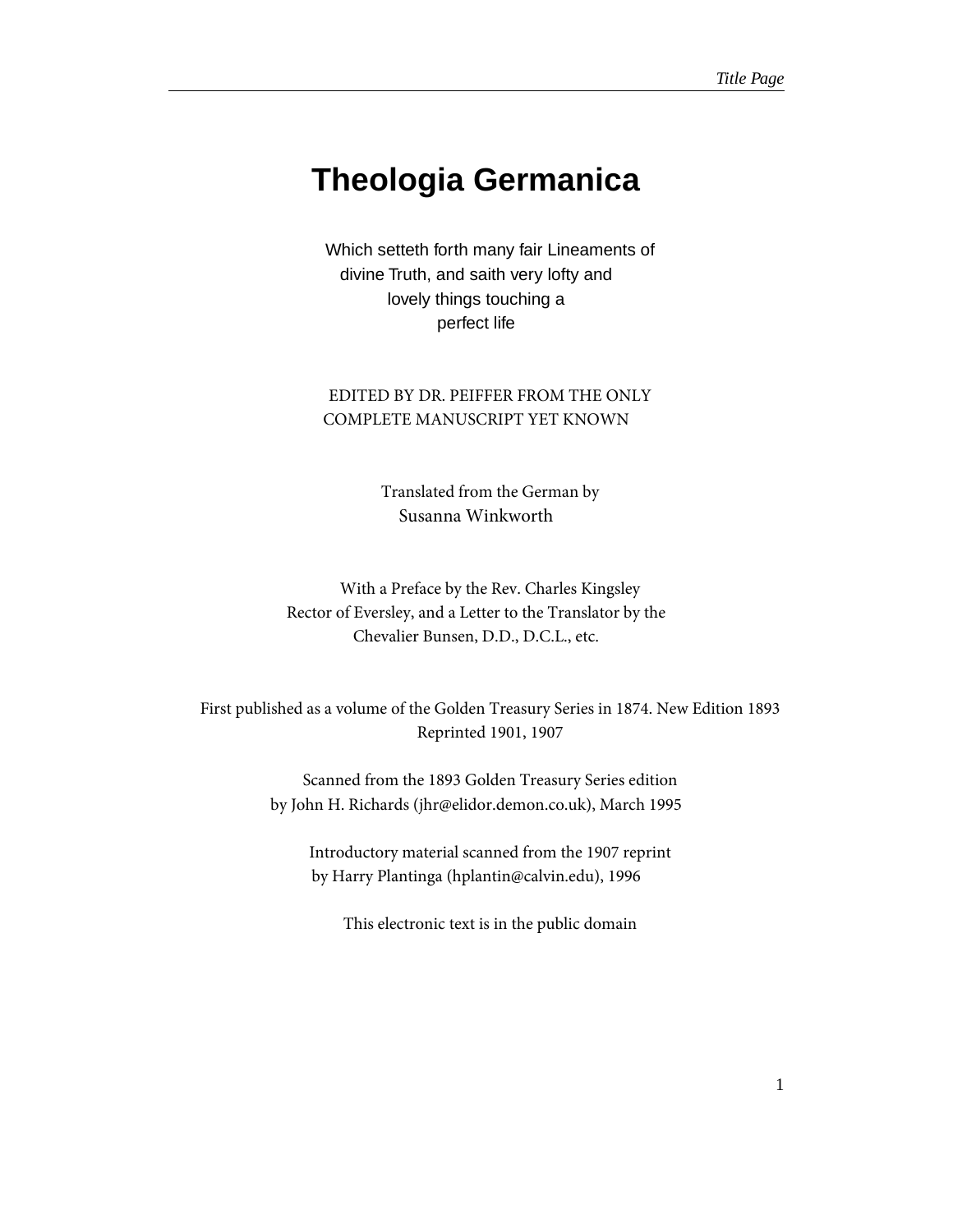This work was discovered and published in 1516 by Martin Luther, who said of it that "Next to the Bible and St. Augustine, no book has ever come into my hands from which I have learnt more of God and Christ, and man and all things that are." It has since appealed to Christians of all persuasions.

> STRONG Son of God, Immortal Love, Whom we, that have not seen Thy face, By faith, and faith alone embrace, Believing where we cannot prove. \* \* \* \* \* Thou seemest human and divine, The highest, holiest manhood Thou; Our wills are ours, we know not how, Our wills are ours to make them Thine. \* \* \* \* \* O Living Will that shalt endure, When all that seems shall suffer shock Rise in the spiritual Rock, Flow through our deeds and make them pure. \* \* \* \* \* That we may lift, from out the dust, A voice as unto Him that hears, A cry above the conquered years, To one that with us works, and trust \* \* \* \* \* With faith that comes of self-control The truths that never can be proved, Until we close with all we loved find all we flow from, soul in soul.

> > TENNYSON.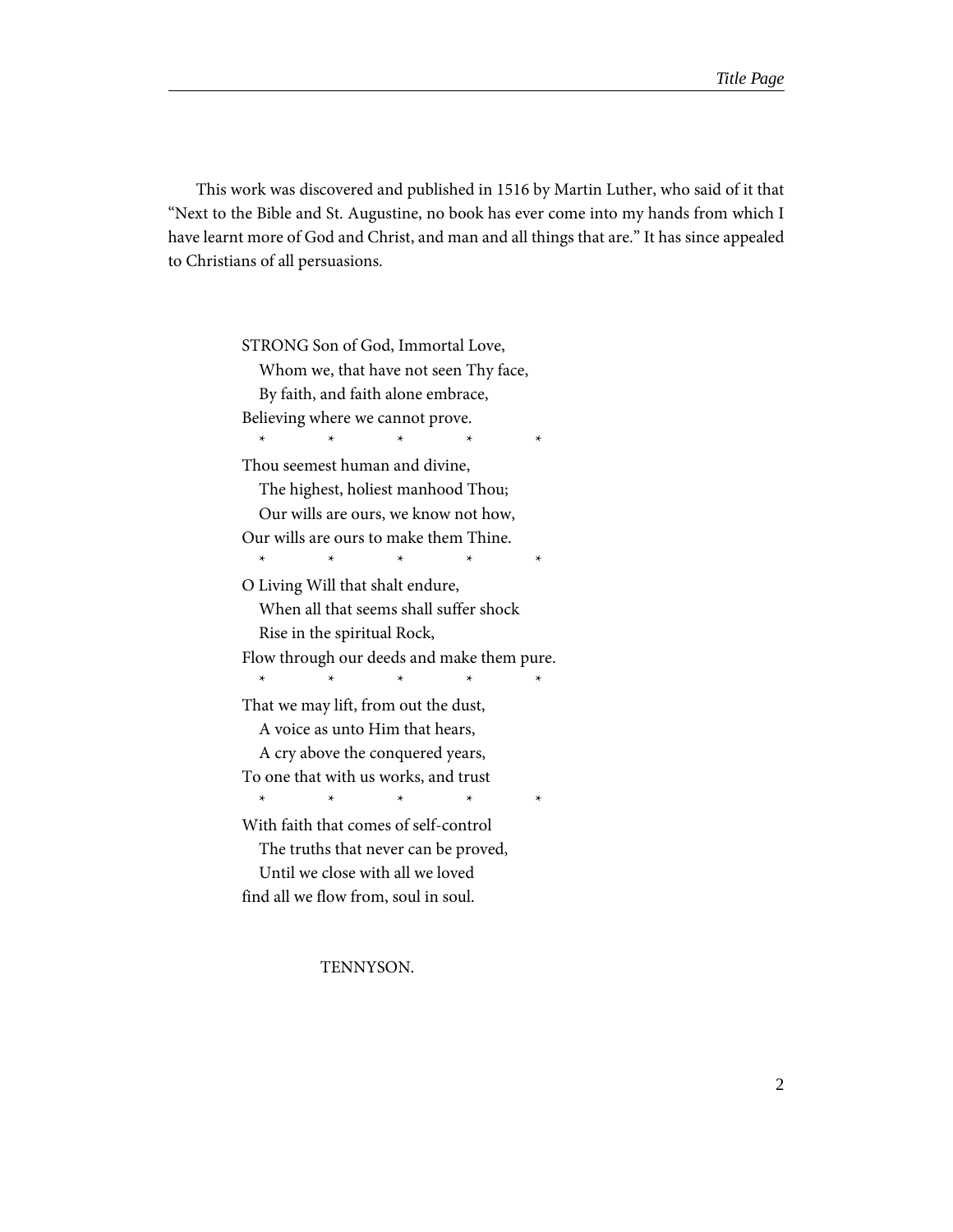# **PREFACE**

<span id="page-9-0"></span>TO those who really hunger and thirst after righteousness; and who therefore long to know what righteousness is, that they may copy it: To those who long to be freed, not merely from the punishment of sin after they die, but from sin itself while they live on earth; and who therefore wish to know what sin is, that they may avoid it: To those who wish to be really justified by faith, by being made just persons by faith; and who cannot satisfy either their consciences or reasons by fancying that God looks on them as right, when they know themselves to be wrong, or that the God of truth will stoop to fictions (miscalled forensic) which would be considered false and unjust in any human court of law: To those who cannot help trusting that union with Christ must be something real and substantial, and not merely a metaphor, and a flower of rhetoric: To those, lastly, who cannot help seeing that the doctrine of Christ in every man, as the Indwelling Word of God, The Light who lights every one who comes into the world, is no peculiar tenet of the Quakers, but one which runs through the whole of the Old and New Testaments, and without which they would both be unintelligible, just as the same doctrine runs through the whole history of the Early Church for the first two centuries, and is the only explanation of them;

To all these this noble little book will recommend itself; and may God bless the reading of it to them, and to all others no less.

As for its orthodoxy; to "evangelical" Christians Martin Luther's own words ought to be sufficient warrant. For he has said that he owed more to this, than to any other book, saving the Bible and Saint Augustine. Those, on the other hand, to whom Luther's name does not seem a sufficient guarantee, must recollect, that the Author of this book was a knight of the Teutonic order; one who considered himself, and was considered, as far as we know, by his contemporaries, an orthodox member of the Latin Church; that his friends and disciples were principally monks exercising a great influence in the Catholic Church of their days; that one of their leaders was appointed by Pope John XXII. Nuncio and overseer of the Dominican order in Germany; and that during the hundred and seventy years which elapsed between the writing of this book and the Reformation, it incurred no ecclesiastical censure whatsoever, in generations which were but too fond of making men offenders for a word.

Not that I agree with all which is to be found in this book. It is for its noble views of righteousness and of sin that I honour it, and rejoice at seeing it published in English, now for the first time from an edition based on the perfect manuscript. But even in those points in which I should like to see it altered, I am well aware that there are strong authorities against me. The very expression, for instance, which most startles me, "vergottet," deified or made divine, is used, word for word, both by Saint Athanase and Saint Augustine, the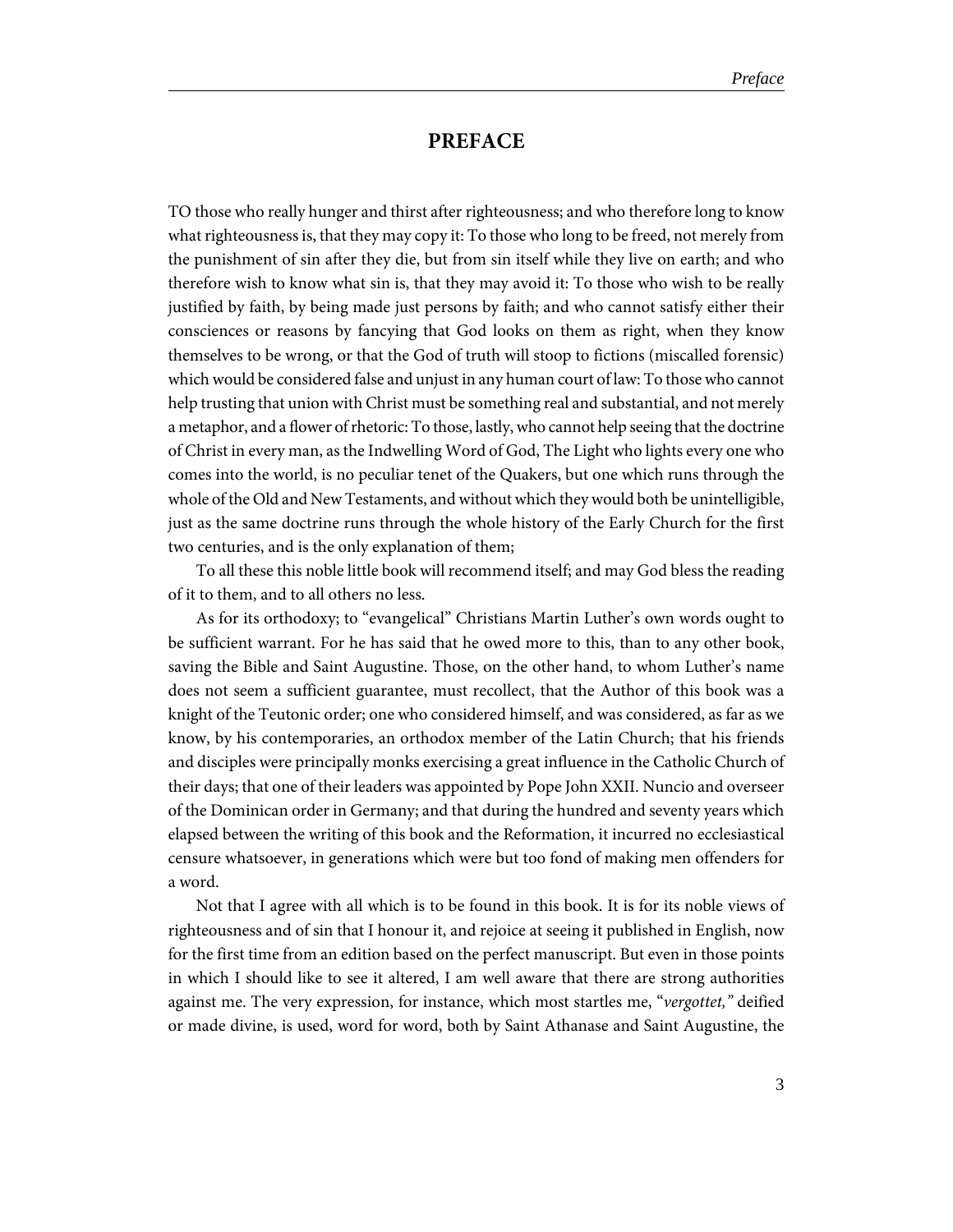former of whom has said: "He became man, that we might be made God;" $^{\rm l}$  and the latter, "He called men Gods, as being deified by His grace, not as born of His substance."<sup>2</sup> There are many passages, moreover, in the Epistles of the Apostles, which, if we paraphrase them at all, we can hardly paraphrase in weaker words. It seems to me safer and wiser to cling to the letter of Scripture: but God forbid that I should wish to make such a man as the Author of the Theologia Germanica an offender for a word!

One point more may be worthy of remark. In many obscure passages of this book, words are used, both by the Author and by the Translator, in their strict, original, and scientific meaning, as they are used in the Creeds, and not in that meaning which has of late crept into our very pulpits, under the influence of Locke's philosophy. When, for instance, it is said that God is the *Substance* of all things; this expression, in the vulgar Lockite sense of substance, would mean that God is the matter or stuff of which all things are made; which would be the grossest Pantheism: but "Substance" in the true and ancient meaning of the word, as it appears in the Athanasian Creed, signifies the very opposite; namely, that which stands under the appearance and the matter; that by virtue of which a thing has its form, its life, its real existence, as far as it may have any; and thus in asserting that God is the substance of all things, this book means that everything (except sin, which is no thing, but the disease and fall of a thing) is a thought of God.

So again with Eternity. It will be found in this book to mean not merely some future endless duration, but that ever-present moral world, governed by ever-living and absolutely necessary laws, in which we and all spirits are now; and in which we should be equally, whether time and space, extension and duration, and the whole material universe to which they belong, became nothing this moment, or lasted endlessly.

I think it necessary to give these cautions, because by the light of Locke's philosophy, little or nothing will be discerned in this book, and what little is discerned will probably be utterly misunderstood. If any man wishes to see clearly what is herein written, let him try to forget all popular modern dogmas and systems, all popular philosophies (falsely so called), and be true to the letter of his Bible, and to the instincts which the Indwelling Word of God was wont to awaken in his heart, while he was yet a little unsophisticated child; and then let him be sure that he will find in this book germs of wider and deeper wisdom than its good author ever dreamed of; and that those great spiritual laws, which the Author only applies, and that often inconsistently, to an ascetic and passively contemplative life, will hold just as good in the family, in the market, in the senate, in the study, ay, in the battlefield itself;

<sup>1</sup> Αὐτὸς ἐπηνθρώπησεν ἵνα ἡμεῖς θεοποιηθῶμεν .—Athan. Orat. de Incarn. Verbi, tom. I. page. 108.

<sup>&</sup>lt;sup>2</sup> "Homines dixit Deos, ex gradia sua *deificatos*; non de substantia sua natos,"—Aug. in [Psalm xlix.](http://www.ccel.org/study/Bible:Ps.49) (Ed. Bened. tom. iv. page 414.)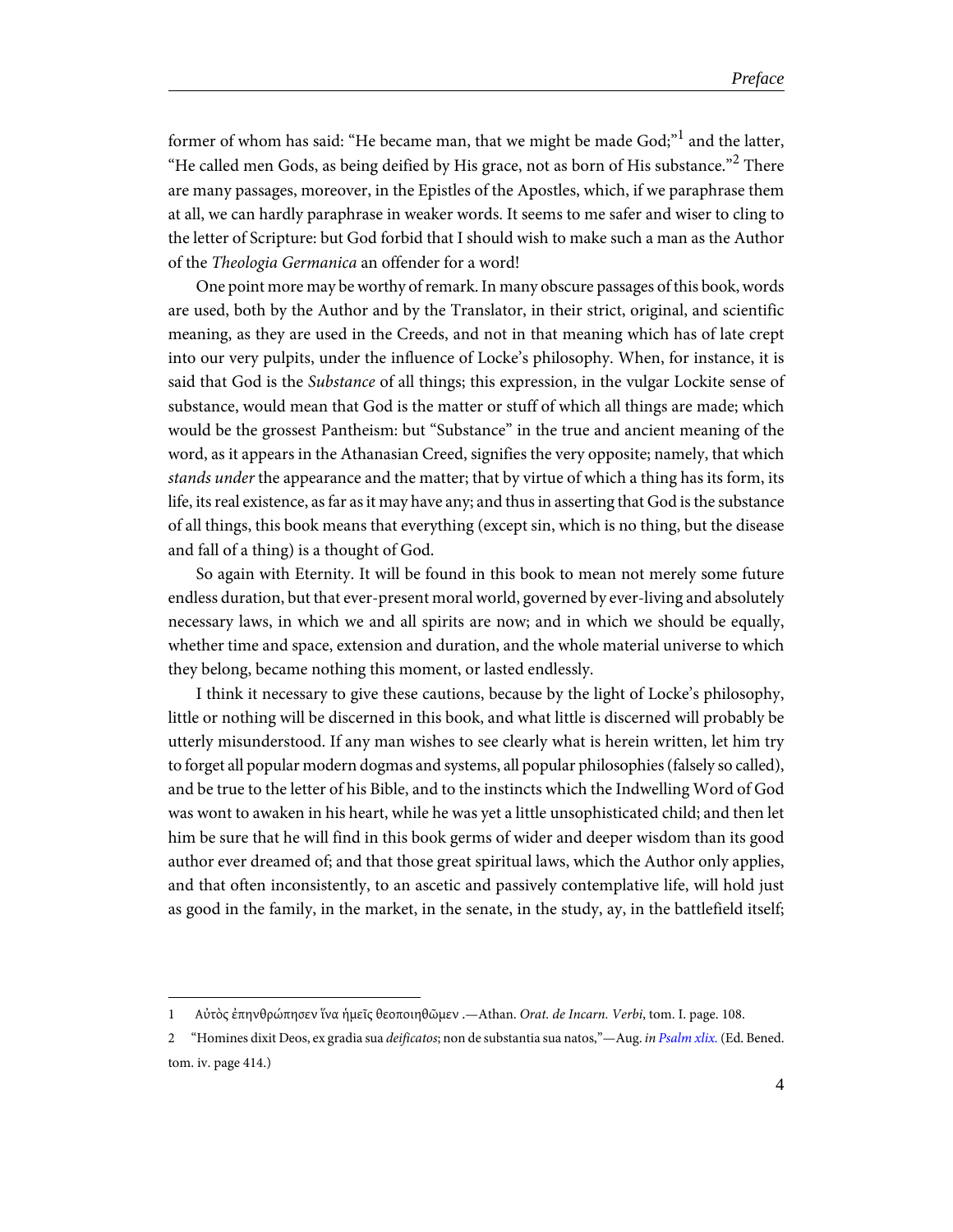and teach him the way to lead, in whatsoever station of life he may be placed, a truly manlike, because a truly Christlike and Godlike, life.

CHARLES KINGSLEY.

Torquay,

Lent, 1854.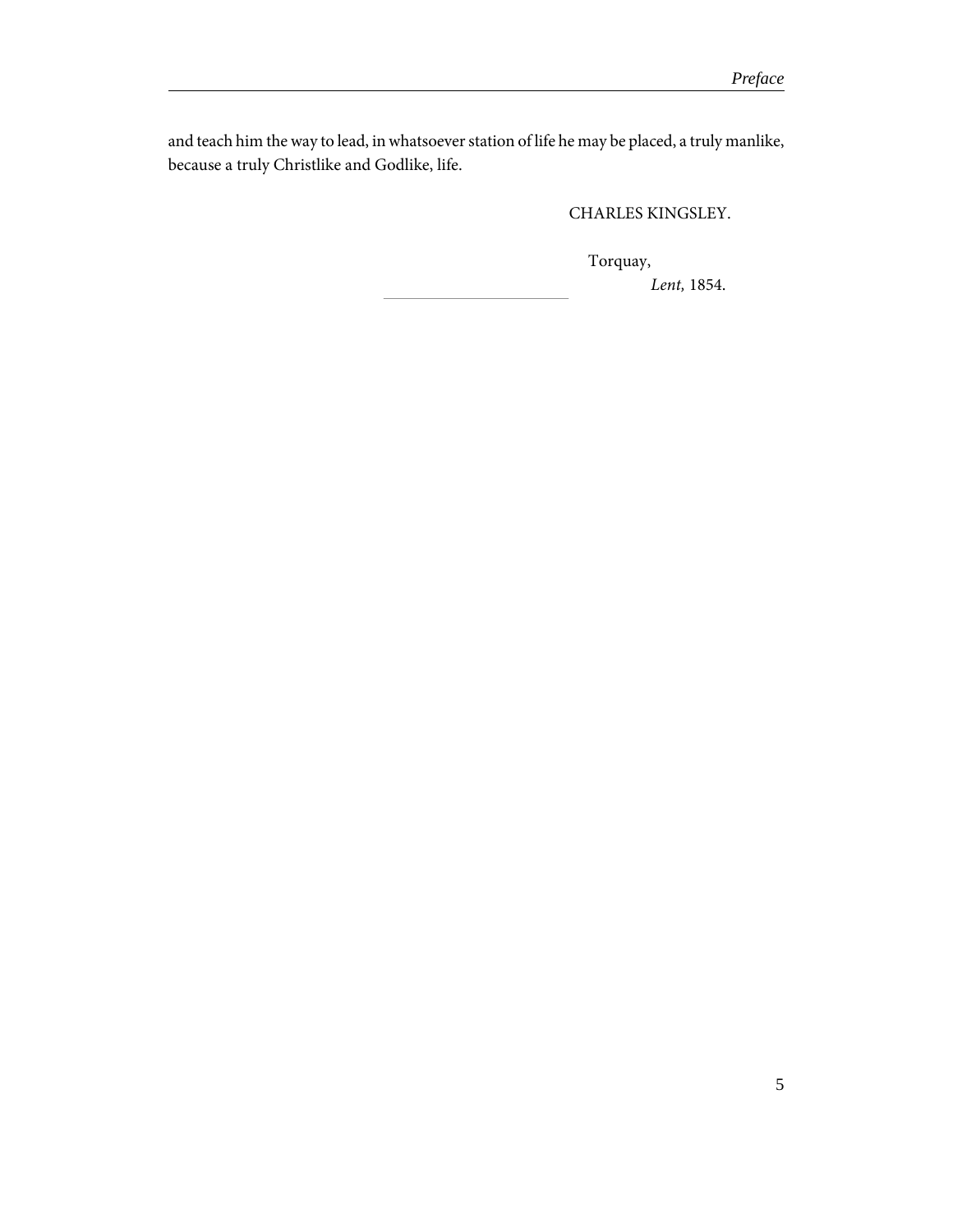# **HISTORICAL INTRODUCTION**

#### BY THE TRANSLATOR

<span id="page-12-0"></span>THE Treatise before us was discovered by Luther, who first brought it into notice by an Edition of it which he published in 1516. A Second Edition, which came out two years later, he introduced with the following Preface:—

"We read that St. Paul, though he was of a weak and contemptible presence, yet wrote weighty and powerful letters, and he boasts of himself that his 'speech is not with enticing words of man's device,' but 'full of the riches of all knowledge and wisdom.' And if we consider the wondrous ways of God, it is clear, that He hath never chosen mighty and eloquent preachers to speak His word, but as it is written: 'Out of the mouths of babes and sucklings hast thou perfected praise,' [Ps. 8:2.](http://www.ccel.org/study/Bible:Ps.8.2) And again, 'For wisdom opened the mouth of the dumb, and made the tongues of them that cannot speak eloquent,' [Wisdom 10:21.](http://www.ccel.org/study/Bible:Wis.10.21) Again, He blameth such as are high-minded and are offended at these simple ones. Consilium inopis, etc. 'Ye have made a mock at the counsel of the poor, because he putteth his trust in the Lord,' [Ps. 14:6.](http://www.ccel.org/study/Bible:Ps.14.6)

"This I say because I will have every one warned who readeth this little book, that he should not take offence, to his own hurt, at its bad German, or its crabbed and uncouth words. For this noble book, though it be poor and rude in words, is so much the richer and more precious in knowledge and divine wisdom. And I will say, though it be boasting of myself and 'I speak as a fool,' that next to the Bible and St. Augustine, no book hath ever come into my hands, whence I have learnt, or would wish to learn more of what God, and Christ, and man and all things are; and now I first find the truth of what certain of the learned have said in scorn of us theologians of Wittemberg, that we would be thought to put forward new things, as though there had never been men elsewhere and before our time. Yea, verily, there have been men, but God's wrath, provoked by our sins, hath not judged us worthy to see and hear them; for it is well known that for a long time past such things have not been treated of in our universities; nay, it has gone so far, that the Holy Word of God is not only laid on the shelf, but is almost mouldered away with dust and moths. Let as many as will, read this little book, and then say whether Theology is a new or an old thing among us; for this book is not new. But if they say as before, that we are but German theologians, we will not deny it. I thank God, that I have heard and found my God in the German tongue, as neither I nor they have yet found Him in the Latin, Greek, or Hebrew tongue. God grant that this book may be spread abroad, then we shall find that the German theologians are without doubt the best theologians.

(Signed, without date,)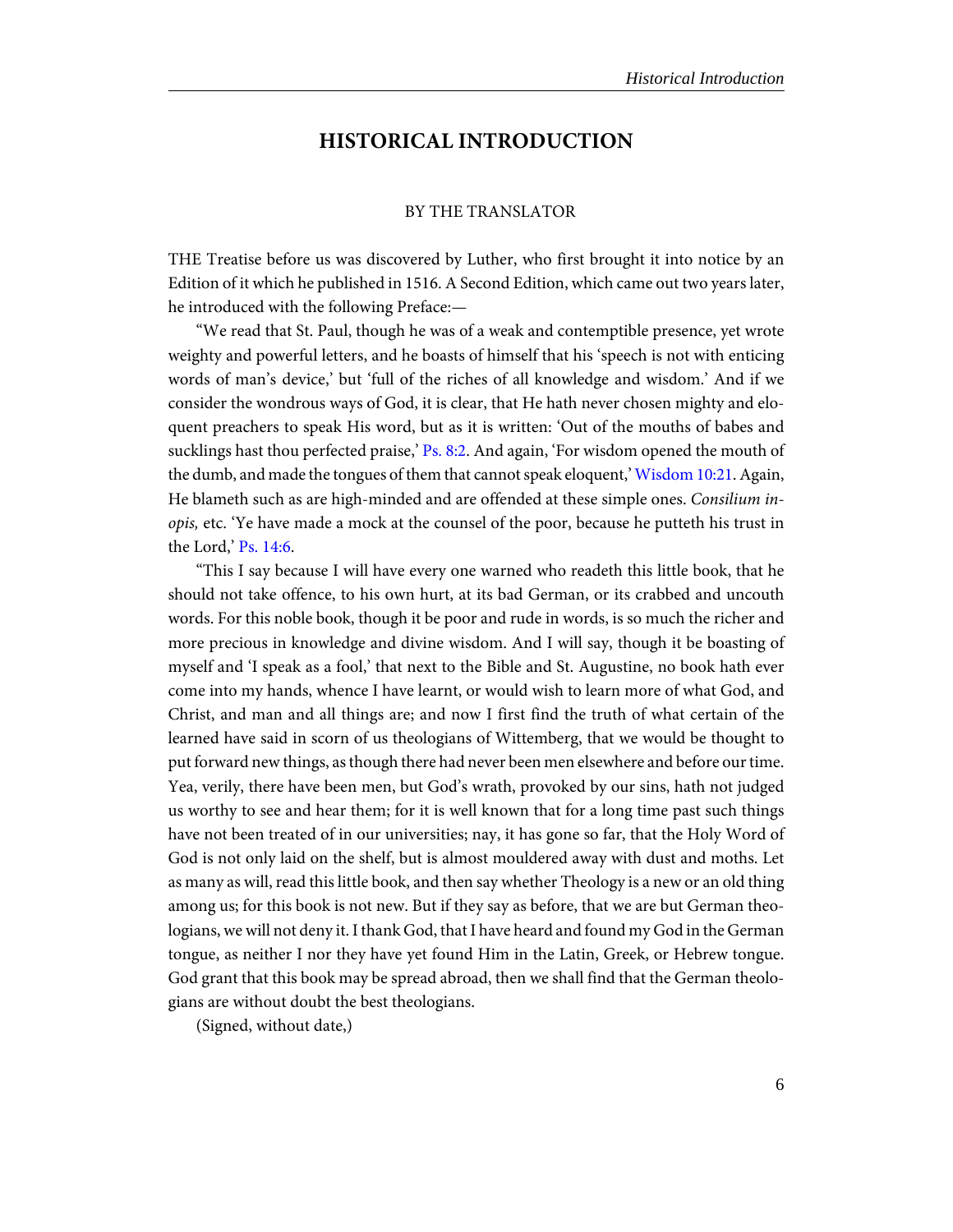#### "Dr. MARTIN LUTHER, AUGUSTINIAN of Wittemberg."

These words of Luther will probably be considered to form a sufficient justification for an attempt to present the *Theologia Germanica* in an English dress. When Luther sent it forth, its effort to revive the consciousness of spiritual life was received with enthusiasm by his fellow-countrymen, in whom that life was then breaking with volcanic energy through the clods of formalism and hypocrisy, with which the Romish Church had sought to stifle its fires. No fewer than seventeen editions of the work appeared during the lifetime of Luther. Up to the present day, it has continued to be a favourite handbook of devotion in Germany, where it has passed through certainly as many as sixty Editions, and it has also been widely circulated in France and the Netherlands, by means of Latin, French, and Flemish translations.

To the question, who was the author of a book which has exerted so great an influence? no answer can be given, all the various endeavours to discover him having proved fruitless. Till within the last few years, Luther was our sole authority for the text of the work, but, about 1850, a manuscript of it was discovered at Wurtzburg, by Professor Reuss, the librarian of the University there, which has since been published verbatim by Professor Pfeiffer of Prague. This Manuscript dates from 1497; consequently it is somewhat older than Luther's time, and it also contains some passages not found in his editions. As, upon careful comparison, it seemed to the translator indisputably superior to the best modern editions based upon Luther's, it has been selected as the groundwork of the present translation, merely correcting from the former, one or two passages which appeared to contain errors of the press, or more likely of the transcriber's pen. The passages not found in Luther's edition are here enclosed between brackets.

As has been stated, the author of the *Theologia Germanica* is unknown; but it is evident from his whole cast of thought, as well as from a Preface attached to the Wurtzburg Manuscript, that he belonged to a class of men who sprang up in Southern Germany at the beginning of the fourteenth century, and who were distinguished for their earnest piety and their practical belief in the presence of the Spirit of God with all Christians, laity as well as clergy.

These men had fallen upon evil times. Their age was not indeed one of those periods in which the vigour of the nobler powers of the soul is enfeebled by the abundance of material prosperity and physical enjoyment, nor yet one of those in which they are utterly crushed out under the hoof of oppression and misery; but it was an age in which conflicting elements were wildly struggling for the mastery. The highest spiritual and temporal authorities were at deadly strife with each other and among themselves; and in their contests, there were few provinces or towns that did not repeatedly suffer the horrors of war. The desolation caused by its ravages was however speedily repaired during the intervals of peace, by the extraordin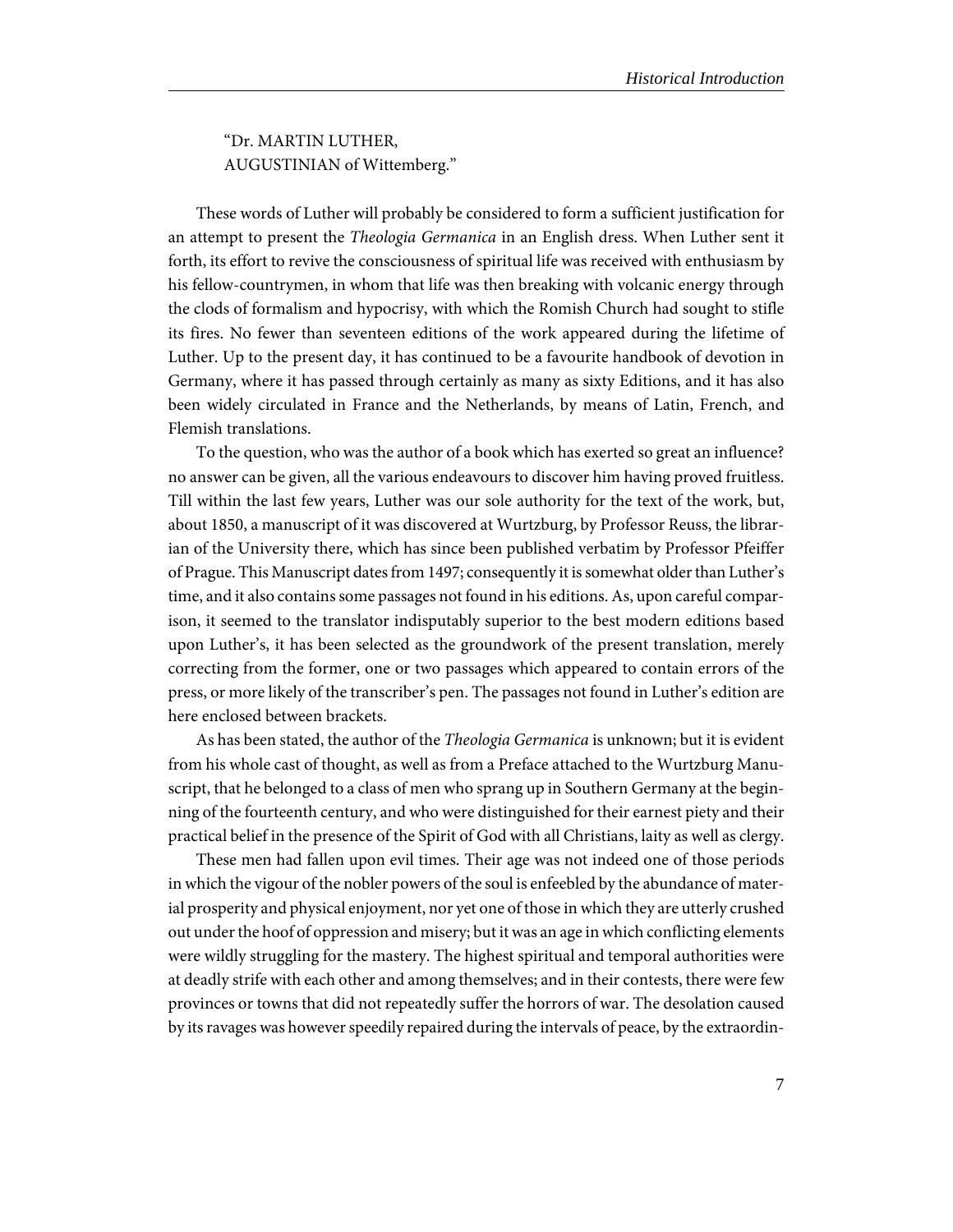ary energy which the German nation displayed in that bloom of its manhood; so that times of deep misery and great prosperity rapidly alternated with each other. But on the whole, during the first half of this century, the sense of the calamities, which were continually recurring, predominated over the recollection of the calmer years, which were barely sufficient to allow breathing time between the successive waves that threatened to overwhelm social order and happiness.

The unquestioning faith and honest enthusiasm which had prompted the Crusades, no longer burnt with the same fierce ardour, for the unhappy issue of those sacred enterprises, and the scandalous worldly ambition of the heads of the Church, had moderated its fervour and saddened the hearts of true believers. Yet the one Catholic, Christian creed still held an undivided and very real sovereignty over men's minds, and the supremacy of the Church in things spiritual was never questioned, though many were beginning to feel that it was needful for the State to have an independent authority in things temporal, and the question was warmly agitated how much of the spiritual authority resided in the Pope and how much in the bishops and doctors of the Church. But in whichever way the dispute between these rival claims might be adjusted, the reverence for the office of the clergy remained unimpaired. The case was very different with the reverence for their *persons*, which had fallen to a very low ebb, owing to the worldliness and immorality of their lives. This again was much encouraged by the conduct of the Popes, who, in their zeal to establish worldly dominion, made ecclesiastical appointments rather with a view to gain political adherents, or to acquire wealth by the sale of benefices, than with a regard to the fitness of the men selected, or the welfare of the people committed to their charge.

On the whole, it was an age of faith, though by no means of a blind, unreasoning taking things for granted. On the contrary, the evidences of extreme activity of mind meet us on every hand, in the monuments of its literature, architecture, and invention. A few facts strikingly illustrate the divergent tendencies of thought and public opinion. Thus we may remember, how it was currently reported that the profligate Pope Boniface VIII. was privately an unbeliever, even deriding the idea of the immortality of the soul, at the very time when he was maintaining against Philip the Fair, the right of the Pope to sit, as Christ's representative, in judgment on the living and the dead, and to take the sword of temporal power out of the hands of those who misused it.<sup>3</sup> Whether this accusation was true or not, it is a remarkable sign of the times that it should have been widely believed.

Some years later, and when the increased corruptness of the clergy, after the removal of the Papal Court to Avignon, provoked still louder complaints, we see the religious and patriotic Emperor, Louis IV., accusing John XXII. of heresy, in a public assembly held in

<sup>3</sup> Neander's "Kirchengeschichte," Band 6, S. 15, 20. This work and Schmitz's "Johannes Tauler von Strasburg," are the authorities for most of the facts here mentioned.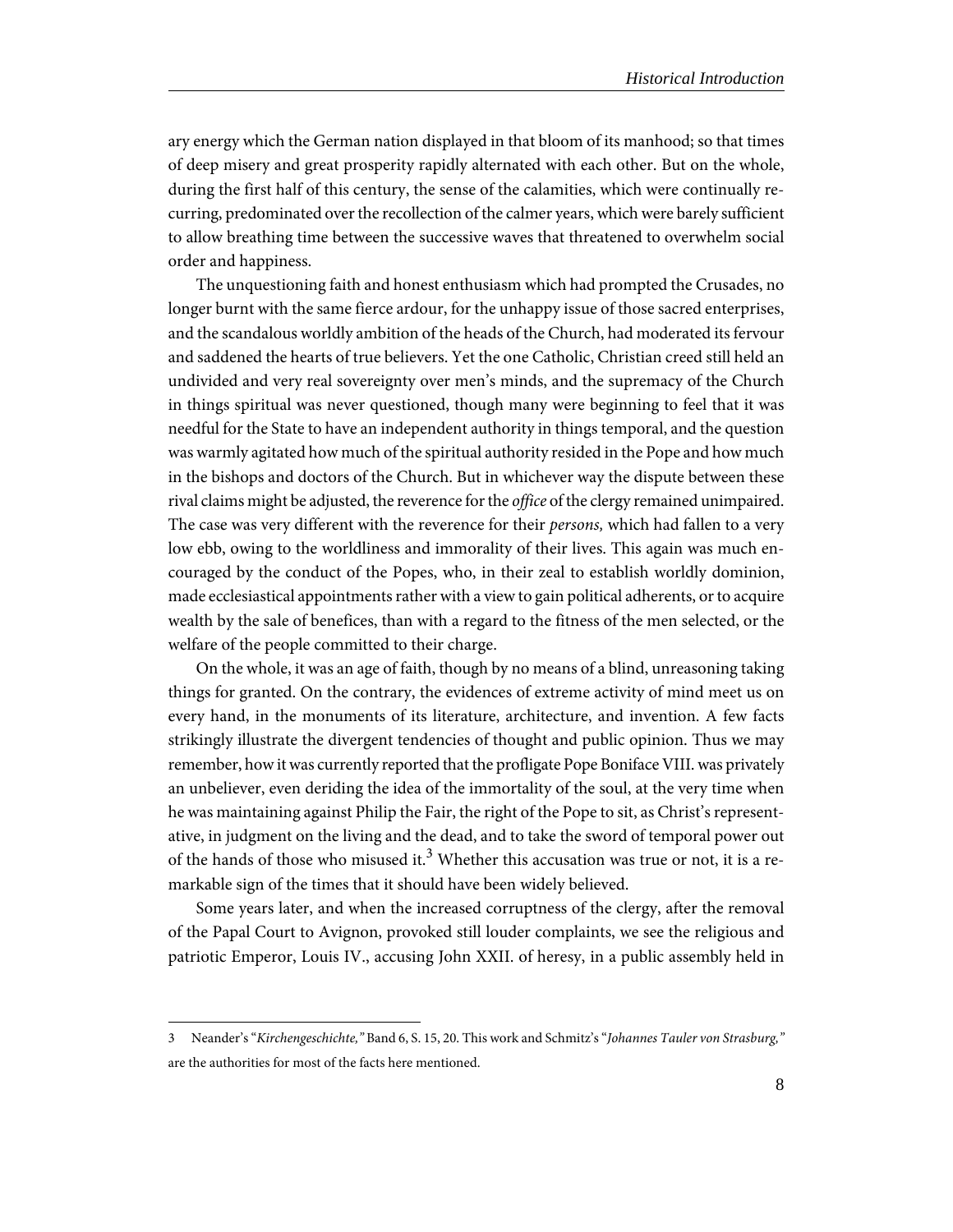the square of St. Peter's at Rome, and setting up another Pope "in order to please the Roman people." But though the new Pope was every way fitted, by his unblemished character and ascetic manners, to gain a hold on public esteem, we see that the Emperor could not maintain him against the legitimately elected Pope, who, from his seat at Avignon, had power to harass the Emperor so greatly with his interdicts, that the latter, finding all efforts at conciliation fruitless, would have bought peace by unconditional submission, had not the Estates of the Empire refused to yield to such humiliation. Yet we find this very Pope obliged to yield and retract his opinions on a point of dogmatic theology. He had in a certain treatise propounded the opinion that the souls of the pious would not be admitted to the immediate vision of the Deity until after the day of judgment. The King of France, in 1333, called an assembly of Prelates and theologians at his palace at Vincennes, where he invited them to discuss before him the two questions, whether the souls of departed saints would be admitted to an immediate vision of the Deity before the resurrection; and whether, if so, their vision would be of the same or of a different kind after the Judgment Day? The theological faculty having come to conclusions differing in some respects from those of the Pope, the King threatened the latter with the stake as a heretic, unless he retracted; and John XXII. issued a bull, declaring that what he had said or written, ought only to be received in so far as it agreed with the Catholic Faith, the Church and Holy Scripture. No circumstance, perhaps, offers a more remarkable spectacle to us in its contrast with the spirit of our own times. At the present moment, when the Pope could not sit for a day in safety on his temporal throne without the defence of French or Austrian bayonets, we can scarcely conceive an Emperor of France or Austria taking upon himself to convene an assembly of Catholic theologians, and the latter pronouncing a censure on the dogmas propounded by the Head of the Church! It would be hard to say whether the Sovereigns of the present day would be more amused by the absurdity of devoting their time to such discussions, or the consciences of good Catholics more shocked at the presumption of such a verdict.

Still it must not be forgotten that the importance of religious affairs in that age must not be ascribed too exclusively to earnestness about religion itself, for the ecclesiastical interest predominated over the purely religious. The Pope and the Emperor represented the two great antagonistic powers, spiritual and temporal, the rivalry between which absorbed into itself all the political and social questions that could then be agitated. The question of allegiance to the Pope or the Emperor was like the contest between royalism and republicanism; the Ghibelline called himself a patriot, and was called by his adversary, the Guelf, a worldly man or even an infidel, while he retorted by calling the Guelf a betrayer of his country, and an enemy of national liberties.

We cannot help seeing, however, that in those days both princes and people, wicked as their lives often were, did really believe in the Christian religion, and that while much of the mythological and much of the formalistic element mingled in their zeal for outward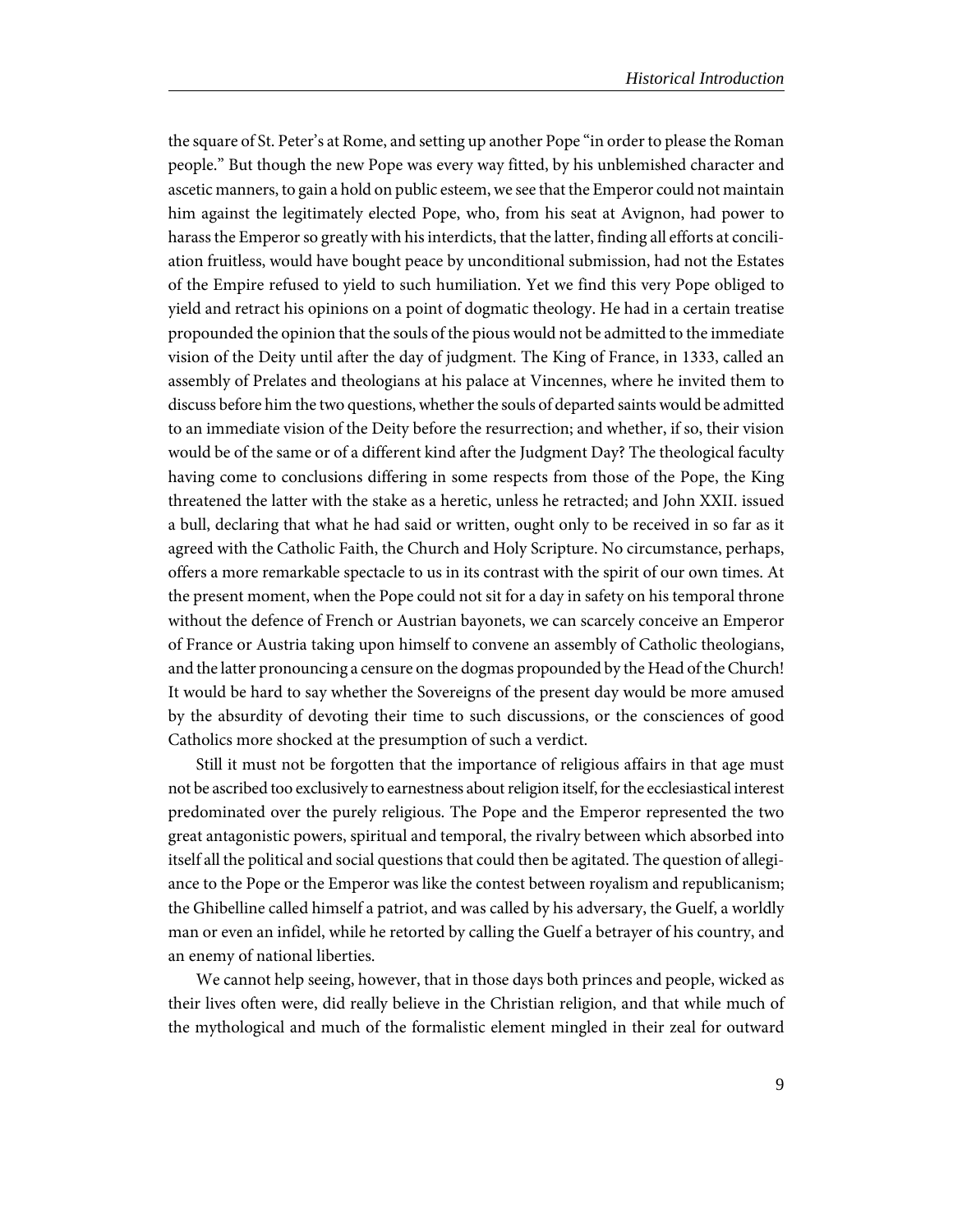observances, there was also much thoroughly sincere enthusiasm among them. But both the two great powers oppressed the people, which looked alternately to the one side or the other for emancipation from the particular grievances felt to be most galling at any given moment or place. In the frightful moral and physical condition of society, it was no wonder that a despair of Providence should have begun to attack some minds, which led to materialistic scepticism, while others sought for help on the path of wild speculation. The latter appears to have been the case with the Beghards or "Brothers and Sisters of the Free Spirit," who attempted to institute a reform by withdrawing the people altogether from the influence of the clergy, but whose followers after a time too often fell into the vices of the priests from whom they had separated themselves. In 1317, we find the Bishop of Ochsenstein complaining that Alsace was filled with these Beghards, who appear to have been a kind of antinomian pantheists, teaching that the Spirit is bound by no law, and annihilating the distinction between the Creator and the creature. Both in their excellences and defects they remind us of the modern "German Catholics," and of some, too, of the recent Protestant schools in Germany. There seems to have been no party of professed unbelievers, but that some individuals were such in word as well as deed, appears from what Ruysbroch of Brussels, $^4$  (1300-1330) says of those "who live in mortal sin, not troubling themselves about God or His grace, but thinking virtue sheer nonsense, and the spiritual life hypocrisy or delusion; and hearing with disgust all mention of God or virtue, for they are persuaded that there is no such thing as God, or Heaven, or Hell; for they acknowledge nothing but what is palpable to the senses."

The early part of the fourteenth century saw Germany divided for nine years between the rival claims of two Emperors, Frederick of Austria, supported by Pope John XXII. and a faction in Germany, and Louis of Bavaria, whose cause was espoused by a majority of the princes of the Empire, as that of the defender of the dignity and independence of the State, and the champion of reform within the Church. The death of Frederick, in 1322, left Louis the undisputed Emperor, as far as nearly all his subjects were concerned, and he would fain have purchased peace with the Pope on any reasonable terms, that he might apply himself to the internal improvement of his dominions; but John XXII. was implacable, and continued to wage against him and his adherents a deadly warfare, not closed until his successor Charles IV. submitted to all the papal demands, and to every indignity imposed upon him.

One of the most fearful consequences of the enmity between John XXII. and Louis of Bavaria, to the unfortunate subjects of the latter, was the Interdict under which his dominions were laid in 1324, and from which some places, distinguished for their loyalty to the Emperor, were not relieved for six-and-twenty years. Louis, indeed, desired his subjects to pay no regard to the bull of excommunication, and most of the laity, especially of the larger towns, would gladly have obeyed him in spite of the Pope; but the greater part of the bishops and clergy

As quoted by Neander. Kirchengeschichte, B. 6, S. 769.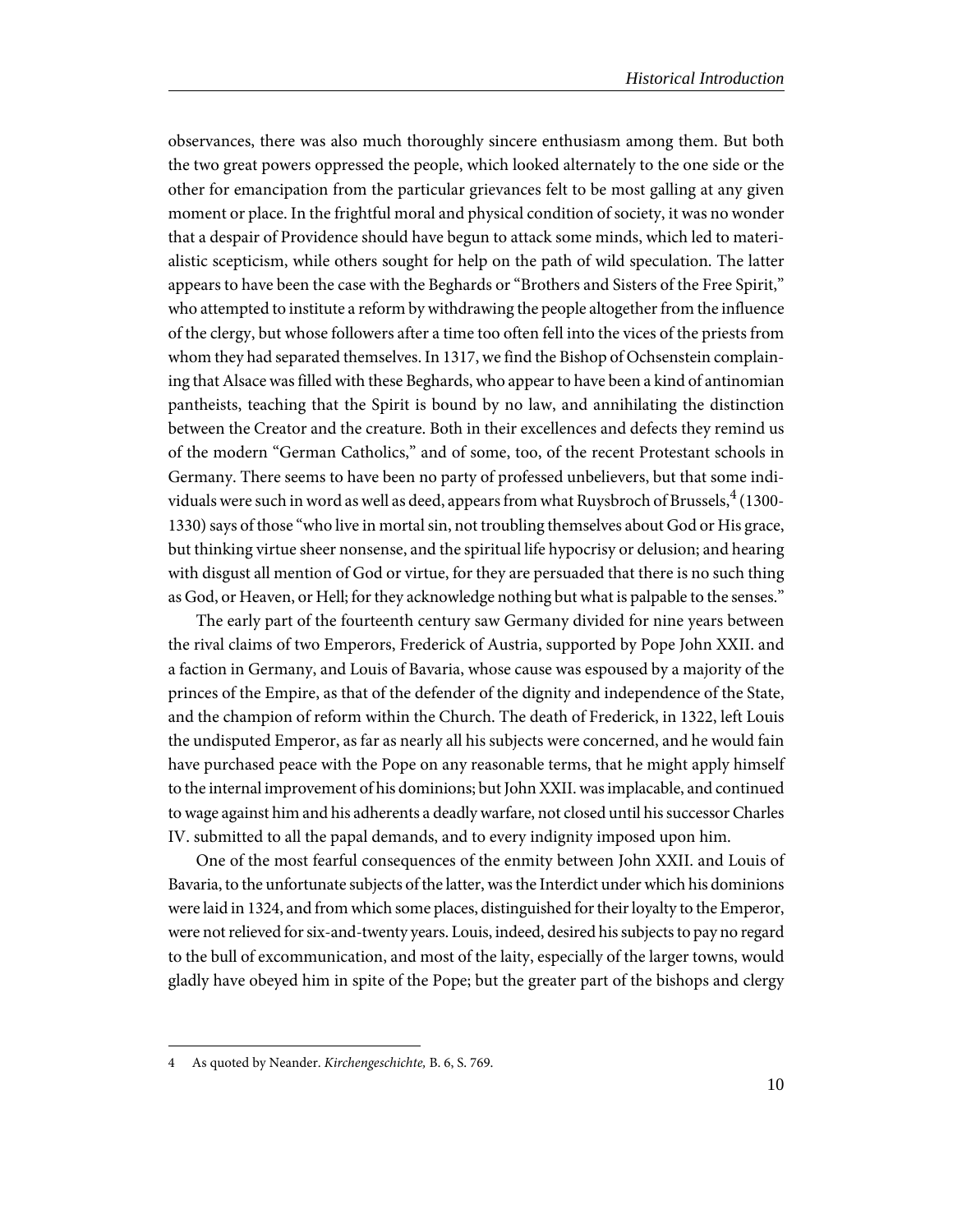held with their spiritual head, and thus the inhabitants of Strasburg, Nuremberg, and other cities, where the civil authorities sided with the Emperor, and the clergy with the Pope, were left year after year without any religious privileges; for public worship ceased, and all the business of life went on without the benedictions of the Church, no rite being allowed but baptism and extreme unction.

After this had lasted sixteen years, the Emperor, wishing to relieve the anguished consciences of his people, issued, in conjunction with the Princes of the Empire, a great manifesto to all Christendom, refuting the Pope's accusations against him, maintaining that he who had been legally chosen by the Electors was, in virtue thereof, the rightful Emperor, and had received his dignity from God, and proclaiming that all who denied this were guilty of high treason; that therefore none should be allowed any longer to observe the Interdict, and all who should continue to do so, whether communities or individuals, should be deprived of every civil and ecclesiastical right and privilege. This courageous edict found a response in the heart of the nation, and public opinion continually declared itself more strongly on the side of the Emperor. Yet on the whole it rather increased the general anarchy; for in many places the priests and monks were steadfast in their allegiance to the Pope, and, refusing to administer public service, were altogether banished from the towns, and the churches and convents closed. In Strasburg, for instance, where the regular clergy had long since ceased to perform religious rites, the Dominicans and Franciscans had continued to preach and perform mass; but now they too, frightened by the Edict, which placed them in direct opposition to the Pope, dared no longer to disregard the renewed sentence of excommunication hanging over them, and refusing to read mass, were expelled by the Town Council. Many of these banished clergy wandered about in great distress, with difficulty finding refuge among the scattered rural population, and the sufferings they endured proved the sincerity of their conscientious scruples. Some few, either from worldly motives, or out of pity for the people, remained at their posts. The former indeed throve by the miseries of their fellowcreatures, driving a usurious trade in the famine of spiritual consolation; for it is upon record, that in time of pestilence, the price of shrift has been as much as sixty florins!

The spectacle of such discord between the clergy and the laity was something unspeakably shocking to the Christian world in that age, and the energetic proceedings of the magistracy must have utterly staggered the faith of many. Of all the events that were stirring up men's passions and energies, none was more calculated to move their souls to the very centre, than to find themselves compelled to stand up in arms against those whom they had been wont to bow down before, and to reverence as the source of those spiritual blessings, for the sake of which they were now driven in desperation to take this awful step.

To these political and religious dissensions were added, in process of time, other miseries. After it had been preceded by earthquakes, hurricanes and famine, the Black Death broke out, spreading terror and desolation through Southern Europe. Men saw in these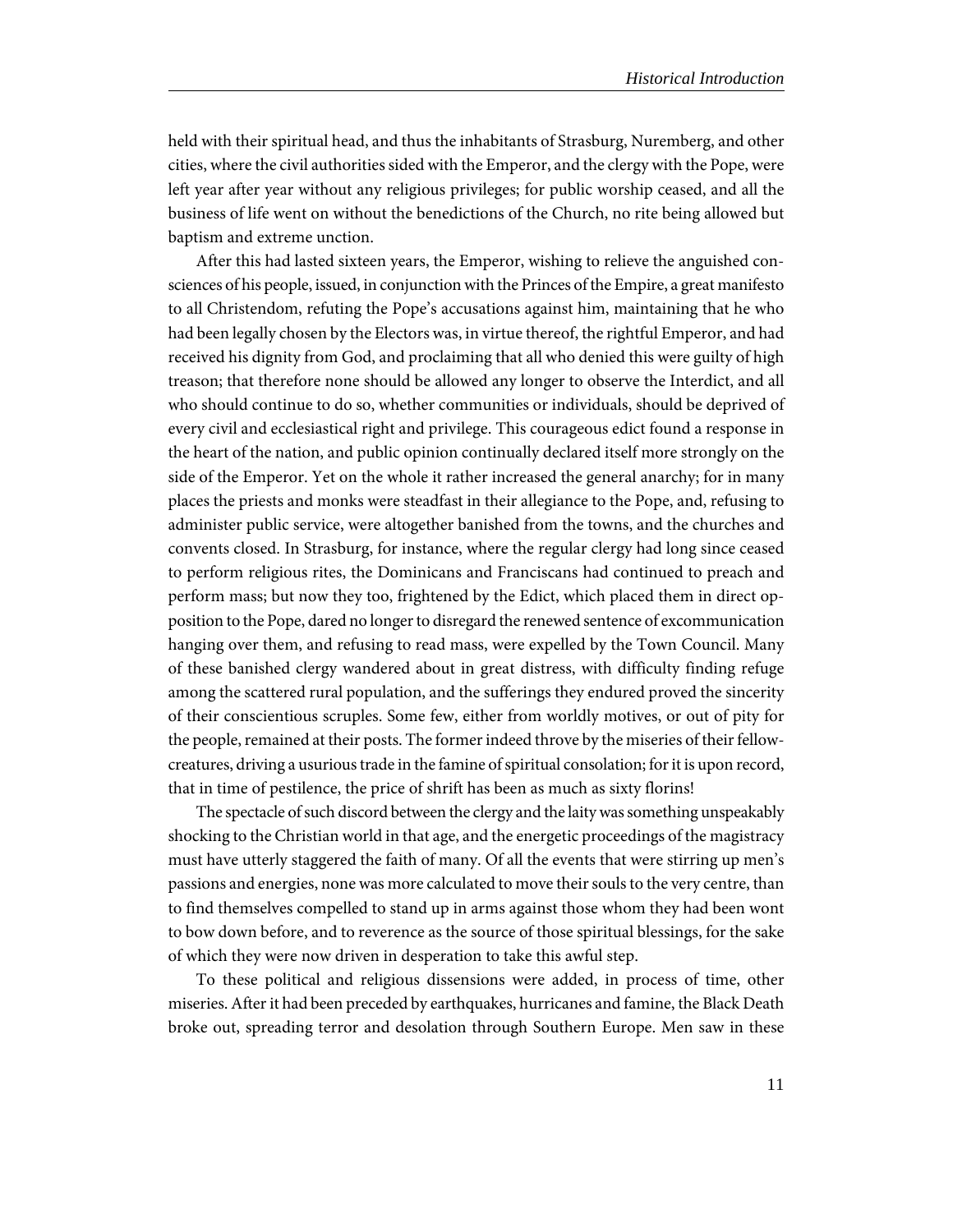frightful calamities the judgments of God, but looked in vain for any to show them a way of deliverance and escape. Some believed that the last day was approaching; some, remembering an old prophecy, looked with hope for the return of the Great Emperor Frederick II. to restore justice and peace in the world, to punish the wicked clergy, and help the poor and oppressed flock to their rights. Others traversed the country in processions, scourging themselves and praying with a loud voice, in order to atone for their sins and appease God's anger, and inveighing against man's unbelief, which had called down God's wrath upon the earth; while some thought to do God service, by wreaking vengeance on the people which had slain the Lord, and thousands of wretched Jews perished in the flames kindled by frantic terror. "All things worked together to deepen the sense of the corruptness of the Church, to lead men's thoughts onwards from their physical to their spiritual wants, to awaken reflection on the judgments of God, and to fix their eyes on the indications of the future,''<sup>5</sup> so that John of Winterthur was probably not alone in applying to his own times what St. Paul says of the perils of the latter days.

In these chaotic times, and in the countries where the storms raged most fiercely, there were some who sought that peace which could not be found on earth, in intercourse with a higher world. Destitute of help and comfort and guidance from man, they took refuge in God, and finding that to them He had proved "a present help in time of trouble," "as the shadow of a great rock in a weary land," they tried to bring their fellow-men to believe and partake in a life raised above the troubles of this world. They desired to show them that that Eternal life and enduring peace which Christ had promised to His disciples, was, of a truth, to be found by the Way which He had pointed out,—by a living union with Him and the Father who had sent Him.

With this aim, like-minded men and women joined themselves together, that by communion of heart and mutual counsel they might strengthen each other in their common efforts to revive the spiritual life of those around them. The Association they founded was kept secret, lest through misconception of their principles, they might fall under suspicion of heresy, and the Inquisition should put a stop to their labours; but they desired to keep themselves aloof from every thing that savoured of heresy or disorder. On the contrary, they carefully observed all the precepts of the Church, and carried their obedience so far that many of their number were among the priests who were banished for obeying the Pope, when the Emperor ordered them to disregard the Interdict. They assumed the appellation of "Friends of God" (Gottesfreunde), and, in the course of a few years, their associations extended along the Rhine provinces from Basle to Cologne, and eastwards through Swabia, Bavaria, and Franconia. Strasburg, Constance, Nuremberg and Nordlingen were among their chief seats. Their distinguishing doctrines were self-renunciation,—the complete giving-

<sup>5</sup> Neander, Kircshengeschichte, B. 6, S. 728.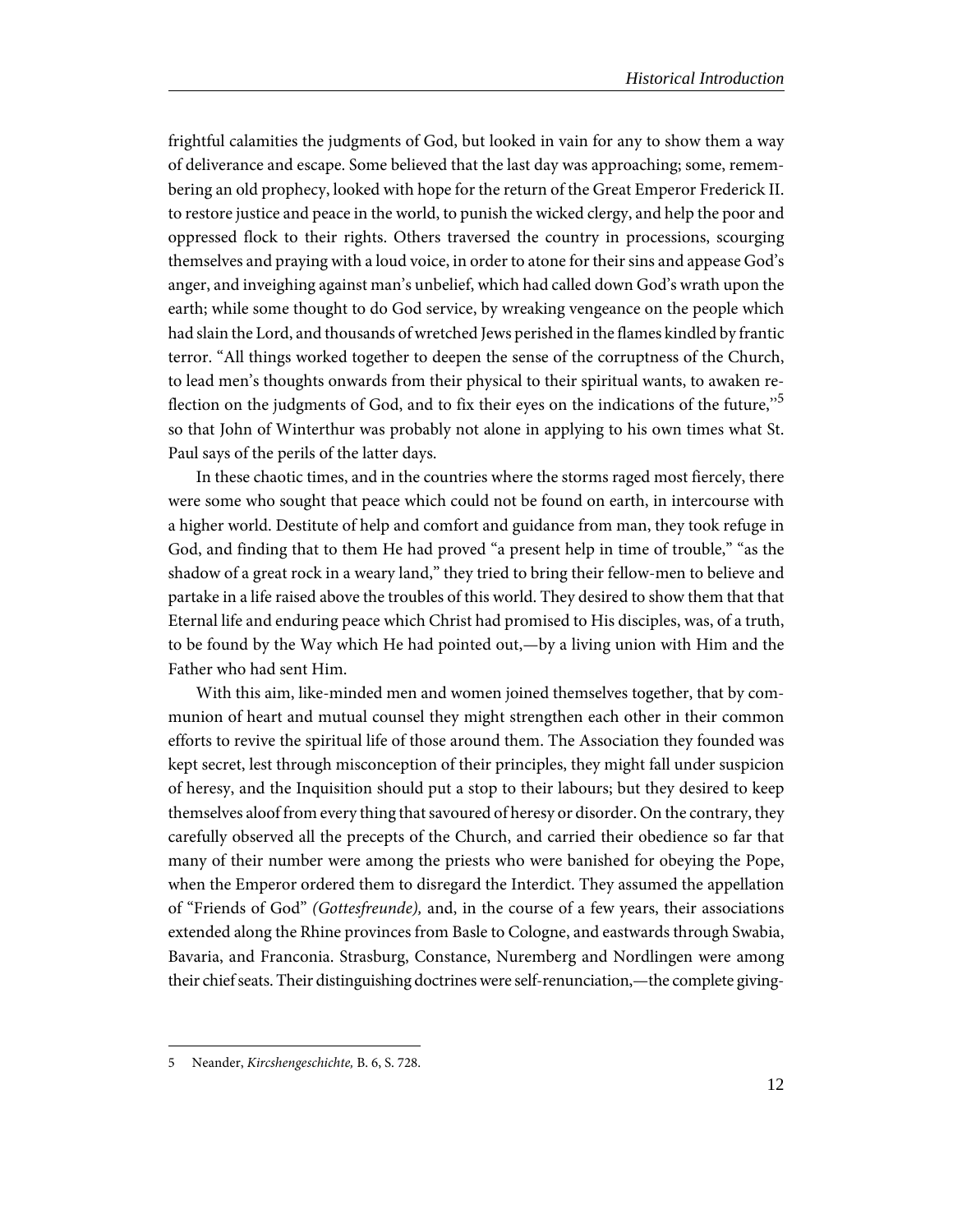up of self-will to the will of God;—the continuous activity of the Spirit of God in all believers, and the intimate union possible between God and man;—the worthlessness of all religion based upon fear or the hope of reward;—and the essential equality of the laity and clergy, though, for the sake of order and discipline, the organization of the Church was necessary. They often appealed to the declaration of Christ [\(John 15:15](http://www.ccel.org/study/Bible:John.15.15)), "Henceforth I call you not servants; for the servant knoweth not what his lord doeth; but I have called you friends; for all things that I have heard of my Father I have made known unto you;" and from this they probably derived their name of "Friends of God." Their mode of action was simply personal, for they made no attempt to gain political and hierarchical power, but exerted all their influence by means of preaching, writing and social intercourse. The Association counted among its members priests, monks, and laity, without distinction of rank or sex. Its leaders stood likewise in close connection with several convents, especially those of Engenthal, and Maria-Medingen near Nuremberg, presided over by the sisters Christina and Margaret Ebner, much of whose correspondence is still extant. Agnes, the widow of King Andrew of Hungary, and various knights and burghers, are also named as belonging to it.

Foremost among the leaders of this party should be mentioned the celebrated Tauler, a Dominican monk of Strasburg, who spent his life in preaching and teaching up and down the country from Strasburg to Cologne, and whose influence is to this day active among his countrymen by means of his admirable sermons, which are still widely read. At the time of the Interdict he wrote a noble appeal to the clergy not to forsake their flocks, maintaining that if the Emperor had sinned, the blame lay with him only, not with his wretched subjects, so that it was a crying shame to visit his guilt upon the innocent people, but that their unjust oppression would be recompensed to them by God hereafter. He acted up to his own principles, and when the Black Death was raging in Strasburg, where it carried off 16,000 victims, he was unwearied in his efforts to administer aid and consolation to the sick and dying.

Much of Tauler's religious fervour and light he himself attributed to the instructions of a layman, his friend. It is now known from contemporary records that this was Nicholas of Basle, a citizen of that Free town and a secret Waldensian. Little is known of his life beyond the fact that he was intimately connected with many of the heads of this party, and was resorted to by them for guidance and help; for, being under suspicion of heresy, he had to conceal all his movements from the Inquisition. He succeeded, however, in carrying on his labours and eluding his enemies, until he reached an advanced age; but at length, venturing alone and unprotected into France, he was taken, and burnt at Vienne in 1382. Another friend of Tauler's, and like him an eloquent and powerful preacher, whose sermons are still read with delight, was Henry Suso, a Dominican monk, belonging to a knightly family in Swabia.

One of the leaders of the "Friends of God," Nicholas of Strasburg, was in 1326 appointed by John XXII. nuncio, with the oversight of the Dominican order throughout Germany,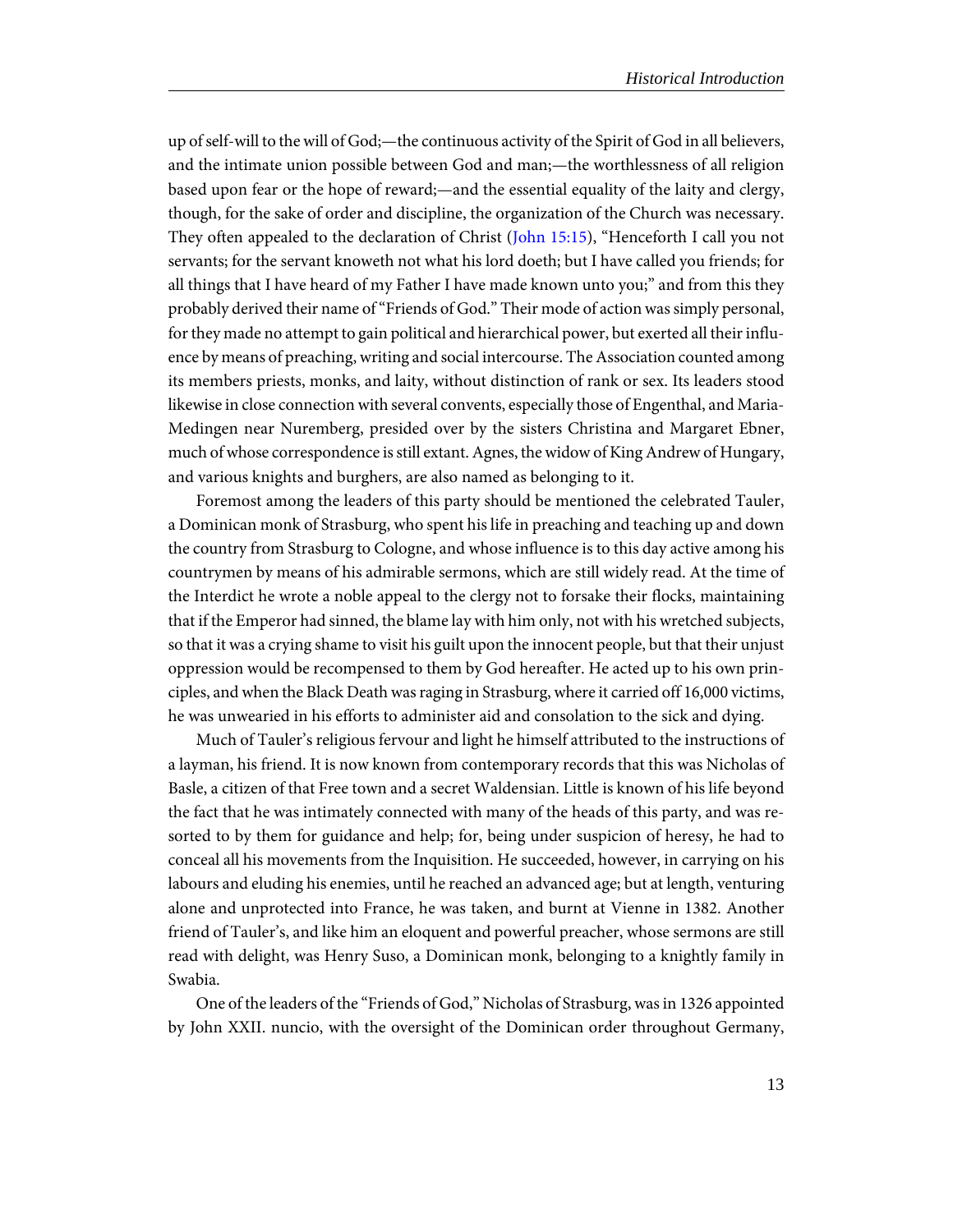and dedicated to that Pope an Essay of great learning and ability, refuting the prevalent interpretations of Scripture, which referred the coming of Antichrist and the Judgment day to the immediate future. Thus we see that the "Friends of God" were not confined to one political party, and this likewise appears from the history of another celebrated member of this sect, Henry of Nordlingen, a priest of Constance, who, like Suso, was banished for his adherence to the Pope. One of the most remarkable men of this sect was a layman and married, Rulman Merswin, belonging to a high family at Strasburg. He appears to have been led to a religious life by the influence of Tauler, who was his confessor. He is the author of several mystical works which, he says, he wrote "to do good to his fellow creatures," but he contributed perhaps still more largely to their benefit by his activity in charitable works, for he established one hospital and seems to have had the oversight of others also. He likewise gave largely to churches and convents, but is best known by having founded a house for the Knights of St. John in Strasburg. The characteristic doctrines of the "Friends of God" have already been indicated. That they should not have fallen into some exaggerations was scarcely possible, but where they have done so, it may generally be traced to the influence of the monastic life to which most of them were dedicated, and to the perplexities of their age.

The book before us was probably written somewhere about 1350, since it refers to Tauler as already well known. It was the practice of the "Friends of God" to conceal their names as much as possible when they wrote, lest a desire for fame should mingle with their endeavours to be useful. This is probably the reason why we have no indication of its authorship beyond a preface, which the Wurtzburg Manuscript possesses in common with that which was in Luther's hands, and from which it appears that the writer "was of the Teutonic order, a priest and a warden in the house of the Teutonic order in Frankfort." A translation of this Preface is prefixed to the present volume. Till the discovery of the Wurtzburg Manuscript, it was supposed that this Preface was from Luther's hand, who merely embodied in it the tradition which he had received from some source unknown to us; and hence, some, disregarding its authority, have ascribed the *Theologia Germanica* to Tauler, whose style it resembles so much that it might be taken for his work, but for the reference to him already mentioned. Since, however, the antiquity of the Preface is now proved, we must be content with the information which it affords us, unless any further discoveries among old manuscripts should throw fresh light upon the subject.

Should this attempt to introduce the writings of the "Friends of God" in England awaken an interest in them and their works, the Translator proposes to follow up the present volume with an account of Tauler and selections from his writings; believing that the study of these German theologians, who were already called old in Luther's age, would furnish the best antidote to what of mischief English readers may have derived from German theology, falsely so called.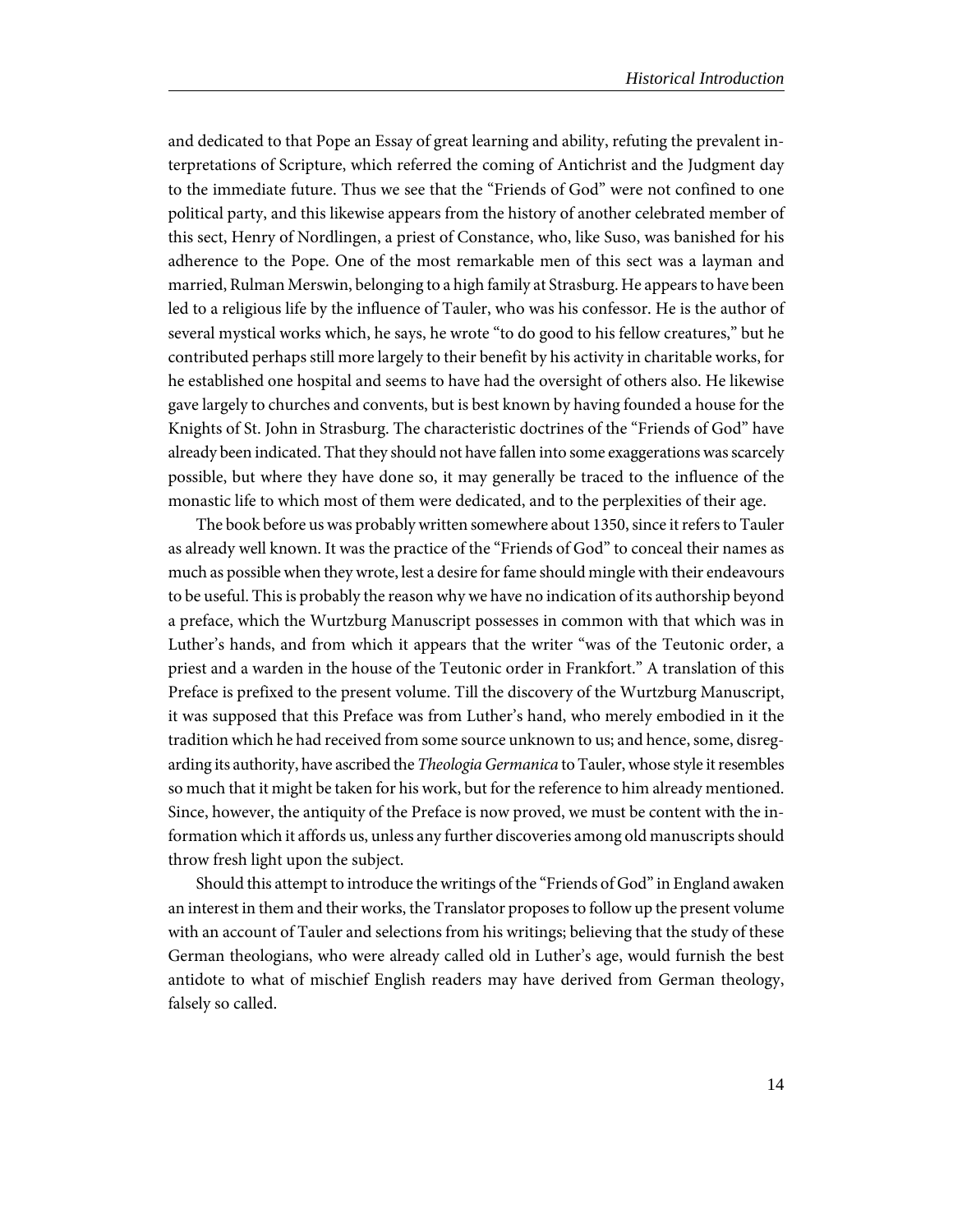Manchester, February 1854.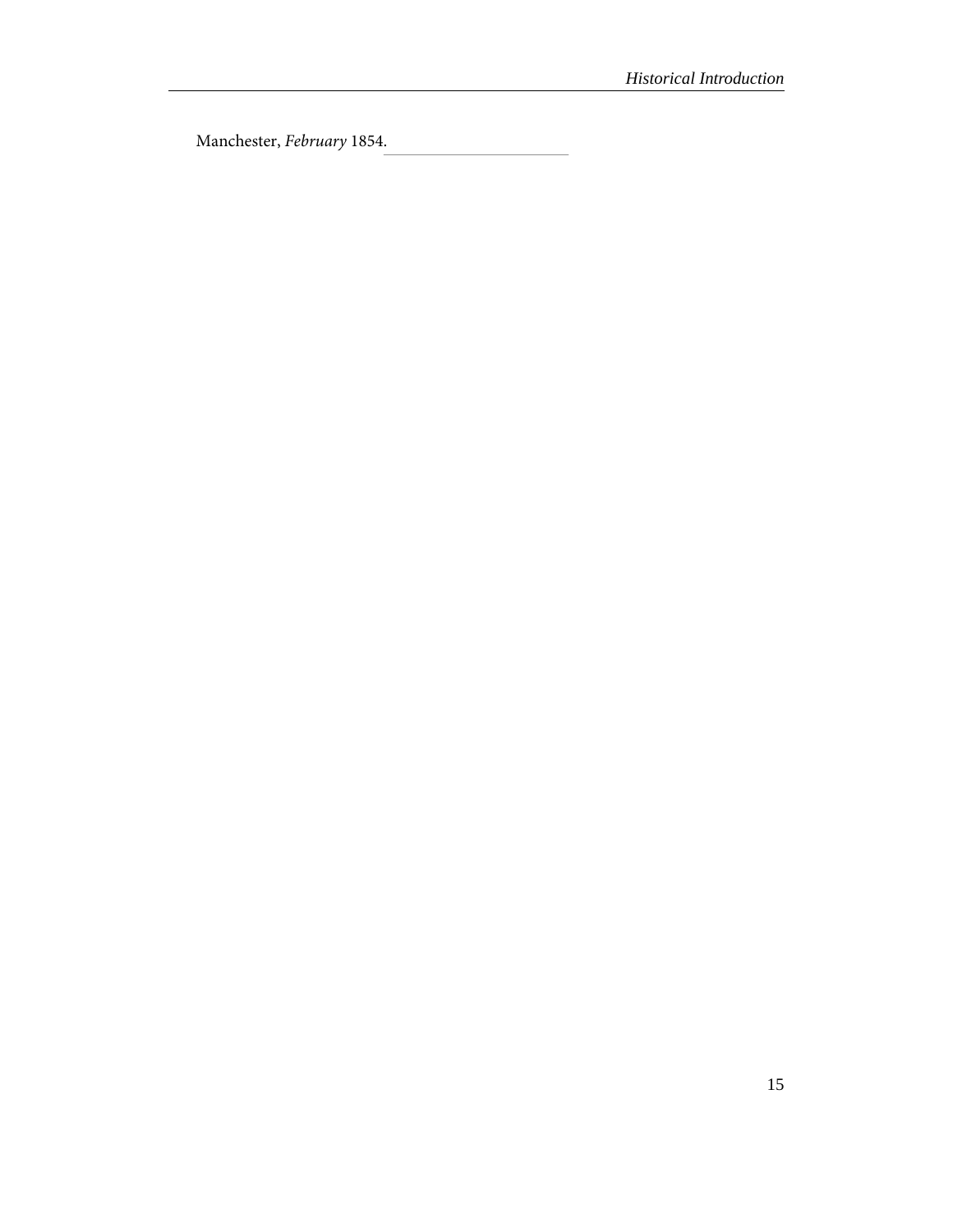#### <span id="page-22-0"></span>**LETTER FROM CHEVALIER BUNSEN TO THE TRANSLATOR**

77 Marina, St. Leonard's-on-Sea, 11th May 1854.

#### MY DEAR FRIEND,

YOUR Letter and the proof-sheets of your Translation of the Theologia Germanica, with Kingsley's Preface and your Introduction, were delivered to me yesterday, as I was leaving Carlton Terrace to breathe once more, for a few days, the refreshing air of this quiet, lovely place. You told me, at the time, that you had been led to study Tauler and the Theologia Germanica by some conversations which we had on their subjects in 1851, and you now wish me to state to your readers, in a few lines, what place I conceive this school of Germanic theology to hold in the general development of Christian thought, and what appears to me to be the bearing of this work in particular upon the present dangers and prospects of Christianity, as well as upon the eternal interests of religion in the heart of every man and woman.

In complying willingly with your request, I may begin by saying that, with Luther, I rank this short treatise next to the Bible, but, unlike him, should place it before rather than after St. Augustine. That school of pious, learned, and profound men of which this book is, as it were, the popular catechism, was the Germanic counterpart of Romanic scholasticism, and more than the revival of that Latin theology which produced so many eminent thinkers, from Augustine, its father, to Thomas Aquinas, its last great genius, whose death did not take place until after the birth of Dante, who again was the contemporary of the Socrates of the Rhenish school,—Meister Eckart, the Dominican.

The theology of this school was the first protest of the Germanic mind against the Judaism and formalism of the Byzantine and mediaeval Churches,—the hollowness of science to which scholasticism had led, and the rottenness of society which a pompous hierarchy strove in vain to conceal, but had not the power nor the will to correct. Eckart and Tauler, his pupil, brought religion home from fruitless speculation, and reasonings upon imaginary or impossible suppositions, to man's own heart and to the understanding of the common people, as Socrates did the Greek philosophy. There is both a remarkable analogy and a striking contrast between the great Athenian and those Dominican friars. Socrates did full justice to the deep ethical ideas embodied in the established religion of his country and its venerated mysteries, which he far preferred to the shallow philosophy of the sophists; but he dissuaded his pupils from seeking an initiation into the mysteries, or at least from resting their convictions and hopes upon them, exhorting them to rely, not upon the oracles of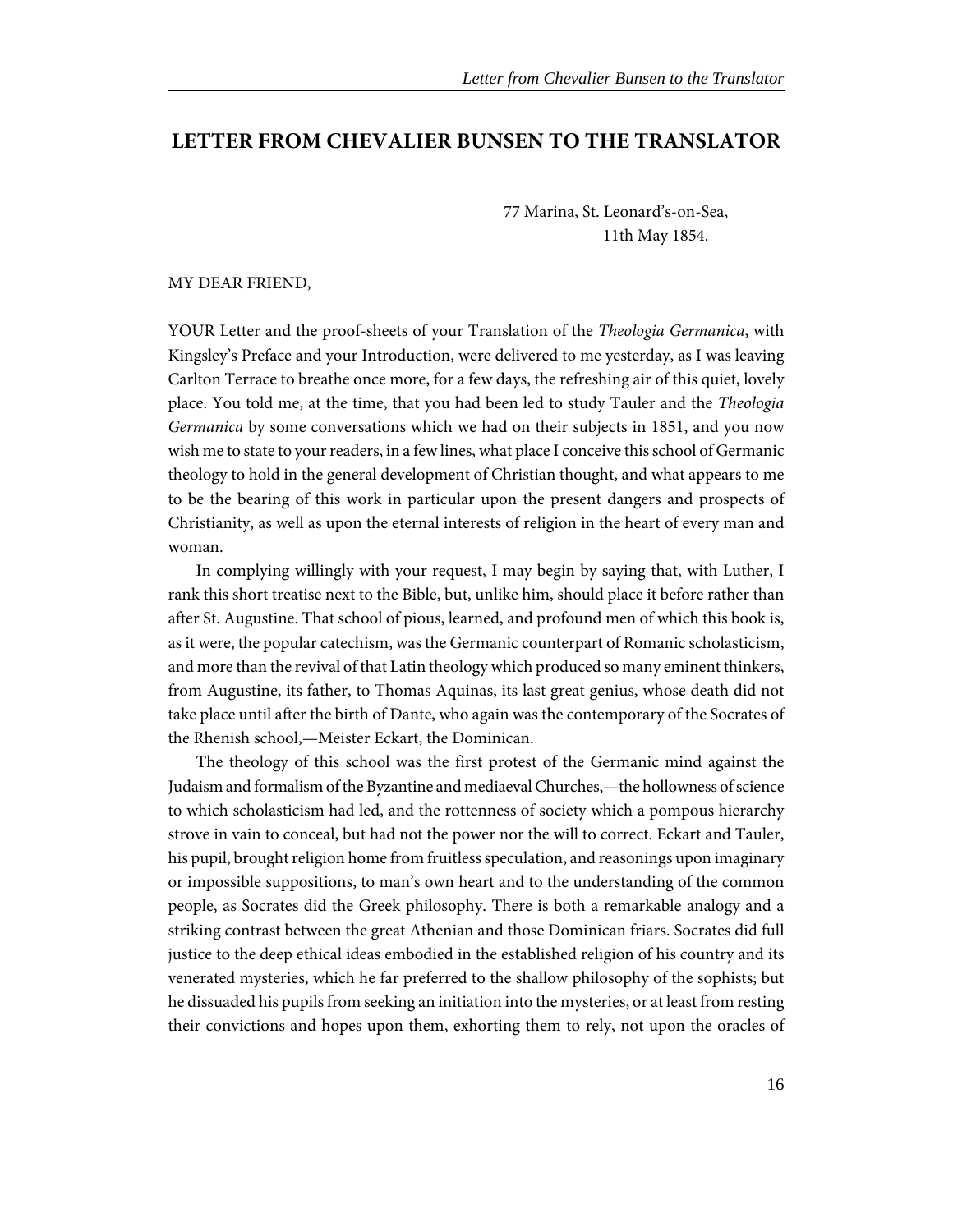Delphi, but upon the oracle in their own bosom. The "Friends of God," on the other hand, believing (like Dante) most profoundly in the truth of the Christian religion, on which the established Church of their age, notwithstanding its corruptions, was essentially founded, recommended submission to the ordinances of the church as a wholesome preparatory discipline for many minds. Like the saint of Athens, however, they spoke plain truth to the people. To their disciples, and those who came to them for instruction, they exhibited the whole depth of that real Christian philosophy, which opens to the mind after all scholastic conventionalism has been thrown away, and the soul listens to the response which Christ's Gospel and God's creation find in a sincere heart and a self-sacrificing life;—a philosophy which, considered merely as a speculation, is far more profound than any scholastic system. But, in a style that was intelligible to all, they preached that no fulfilment of rites and ceremonies, nor of so-called religious duties,—in fact, no outward works, however meritorious, can either give peace to man's conscience, nor yet give him strength to bear up against the temptations of prosperity and the trials of adversity.

In following this course they brought the people back from hollow profession and real despair, to the blessings of gospel religion, while they opened to philosophic minds a new career of thought. By teaching that man is justified by 'faith, and by faith alone, they prepared the popular intellectual element of the Reformation; by teaching that this faith has its philosophy, as fully able to carry conviction to the understanding, as faith is to give peace to the troubled conscience, they paved the way for that spiritual philosophy of the mind, of which Kant laid the foundation. But they were not controversialists, as the Reformers of the sixteenth century were driven to be by their position, and not men of science exclusively, as the masters of modern philosophy in Germany were and are. Although most of them friars, or laymen connected with the religious orders of the time, they were men of the people and men of action. They preached the saving faith to the people in churches, in hospitals, in the streets and public places. In the strength of this faith, Tauler, when he had been already for years the universal object of admiration as a theologian and preacher through all the free cities on the Rhine, from Basle to Cologne, humbled himself, and remained silent for the space of two years, after the mysterious layman had shown him the insufficiency of his scholastic learning and preaching. In the strength of this faith, he braved the Pope's Interdict, and gave the consolations of religion to the people of Strasburg, during the dreadful plague which depopulated that flourishing city. For this faith, Eckart suffered with patience slander and persecution, as formerly he had borne with meekness, honours and praise. For this faith, Nicolaus of Basle, who sat down as a humble stranger at Tauler's feet to become the instrument of his real enlightenment, died a martyr in the flames. In this sense, the "Friends of God" were, like the Apostles, men of the people and practical Christians, while as men of thought, their ideas contributed powerfully to the great efforts of the European nations in the sixteenth century.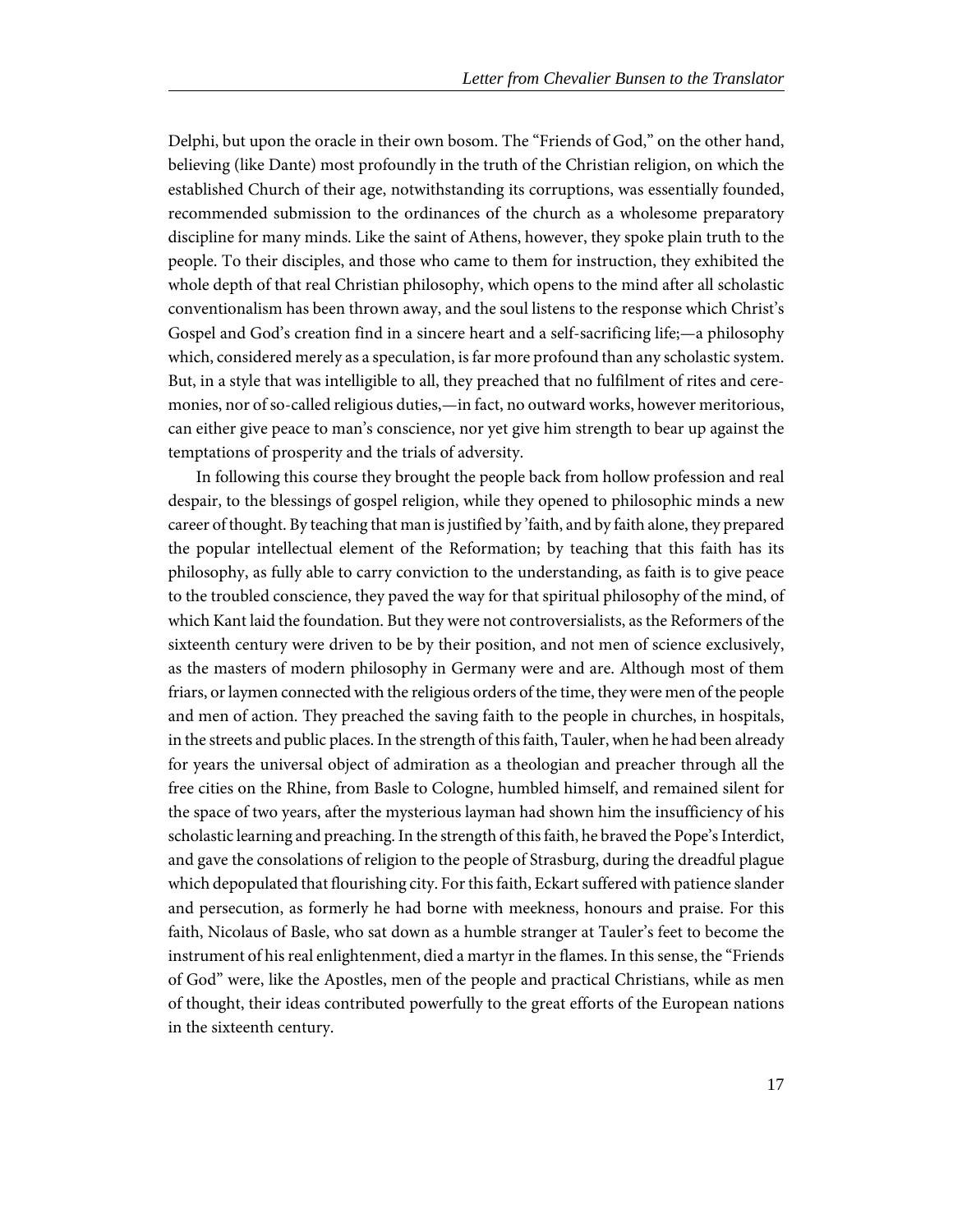Let me, therefore, my dear friend, lay aside all philosophical and theological terms, and state the principle of the golden book which you are just presenting to the English public, in what I consider, with Luther, the best Theological exponent, in plain Teutonic, thus:—

> Sin is selfishness: Godliness is unselfishness: A godly life is the steadfast working out of inward freeness from self: To become thus Godlike is the bringing back of man's first nature.

On this last point,—man's divine dignity and destiny,—Tauler speaks as strongly as our author, and almost as strongly as the Bible. Man is indeed to him God's own image. "As a sculptor," he says somewhere, with a striking range of mind for a monk of the fourteenth century, "is said to have exclaimed indignantly on seeing a rude block of marble, 'what a godlike beauty thou hidest!' thus God looks upon man in whom God's own image is hidden." "We may begin," he says in a kindred passage, "by loving God in hope of reward, we may express ourselves concerning Him in symbols *(Bilder)*, but we must throw them all away, and much more we must scorn all idea of reward, that we may love God only because He is the Supreme Good, and contemplate His eternal nature as the real substance of our own soul."

But let no one imagine that these men, although doomed to passiveness in many respects, thought a contemplative or monkish life a condition of spiritual Christianity, and not rather a danger to it. "If a man truly loves God," says Tauler, "and has no will but to do God's will, the whole force of the river Rhine may run at him and will not disturb him or break his peace; if we find outward things a danger and disturbance, it comes from our appropriating to ourselves what is God's." But Tauler, as well as our Author, uses the strongest language to express his horror of Sin, man's own creation, and their view on this subject forms their great contrast to the philosophers of the Spinozistic school. Among the Reformers, Luther stands nearest to them, with respect to the great fundamental points of theological teaching, but their intense dread of Sin as a rebellion against God, is shared both by Luther and Calvin. Among later theologians, Julius Muller, in his profound Essay on Sin, and Richard Rothe, in his great work on Christian Ethics, come nearest to them in depth of thought and ethical earnestness, and the first of these eminent writers carries out, as it appears to me, most consistently that fundamental truth of the *Theologia Germanica* that there is no sin but Selfishness, and that all Selfishness is sin.

Such appear to me to be the characteristics of our book and of Tauler. I may be allowed to add, that this small but golden Treatise has been now for almost forty years an unspeakable comfort to me and to many Christian friends (most of whom have already departed in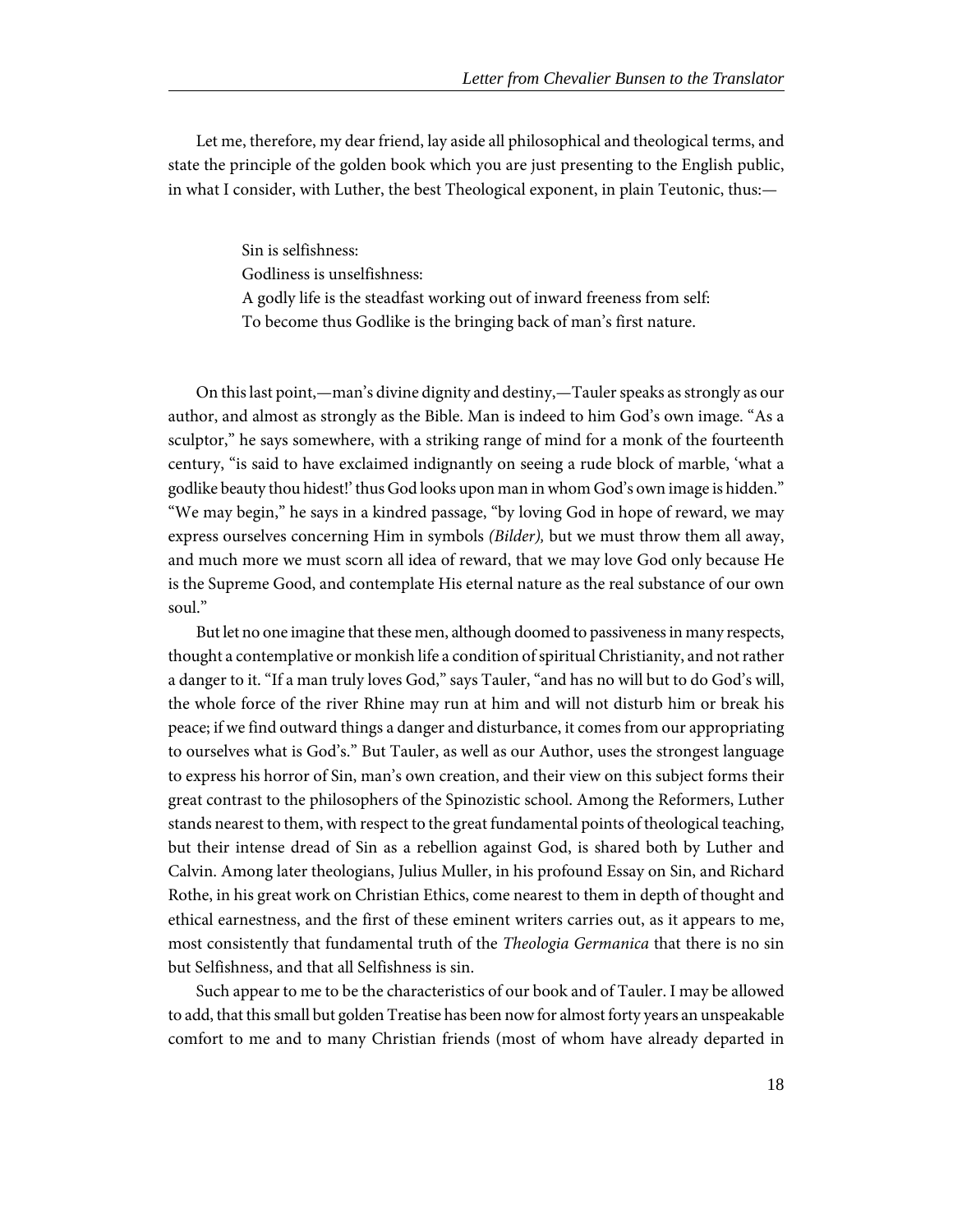peace), to whom I had the happiness of introducing it. May it in your admirably faithful and lucid translation become a real "book for the million" in England, a privilege which it already shares in Germany with Tauler's matchless Sermons, of which I rejoice to hear that you are making a selection for publication. May it become a blessing to many a longing Christian heart in that dear country of yours, which I am on the point of leaving, after many happy years of residence, but on which I can never look as a strange land to me, any more than I shall ever consider myself as a stranger in that home of old Teutonic liberty and energy, which I have found to be also the home of practical Christianity and of warm and faithful affection.

Bunsen.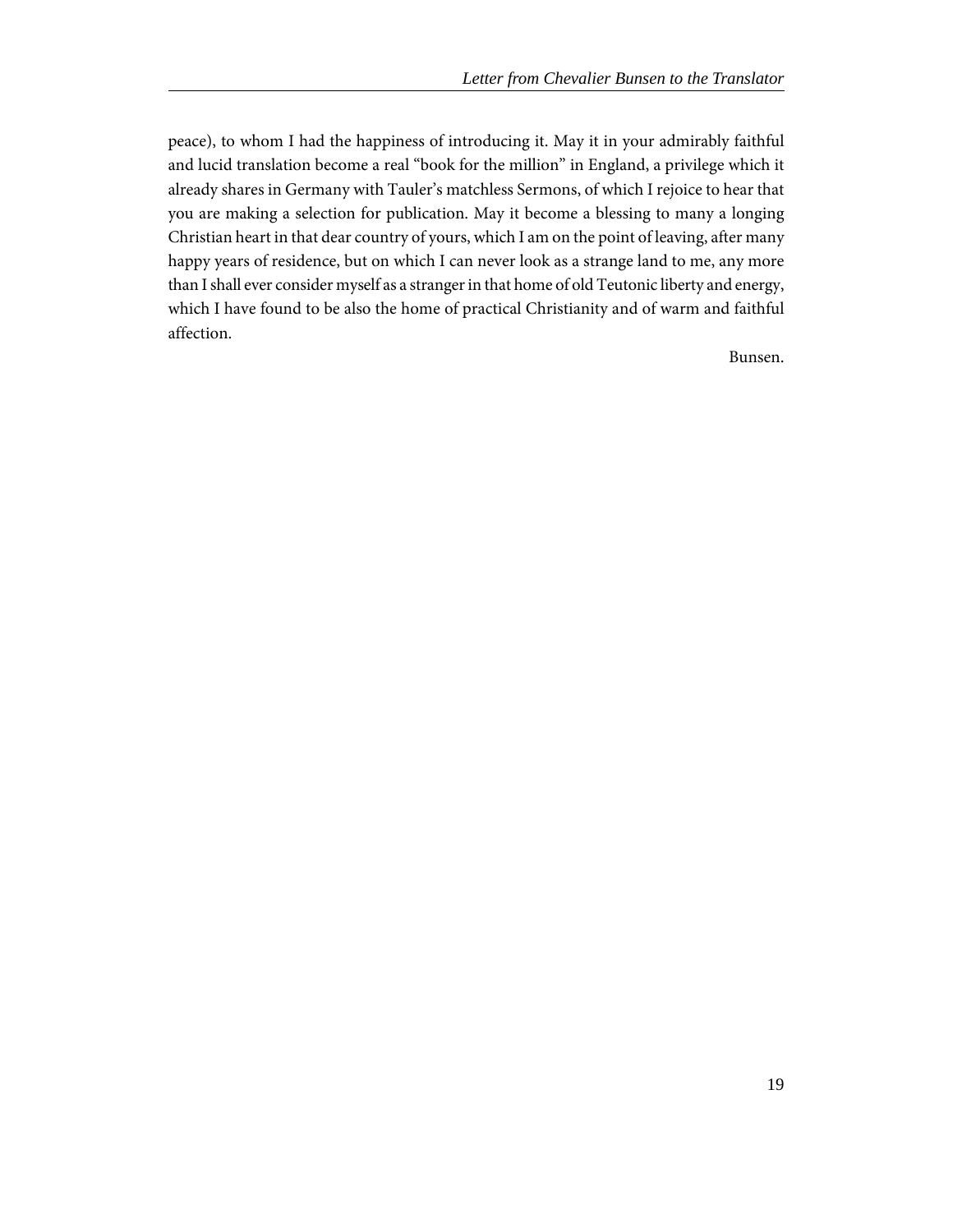# <span id="page-26-0"></span>**Theologia Germanica**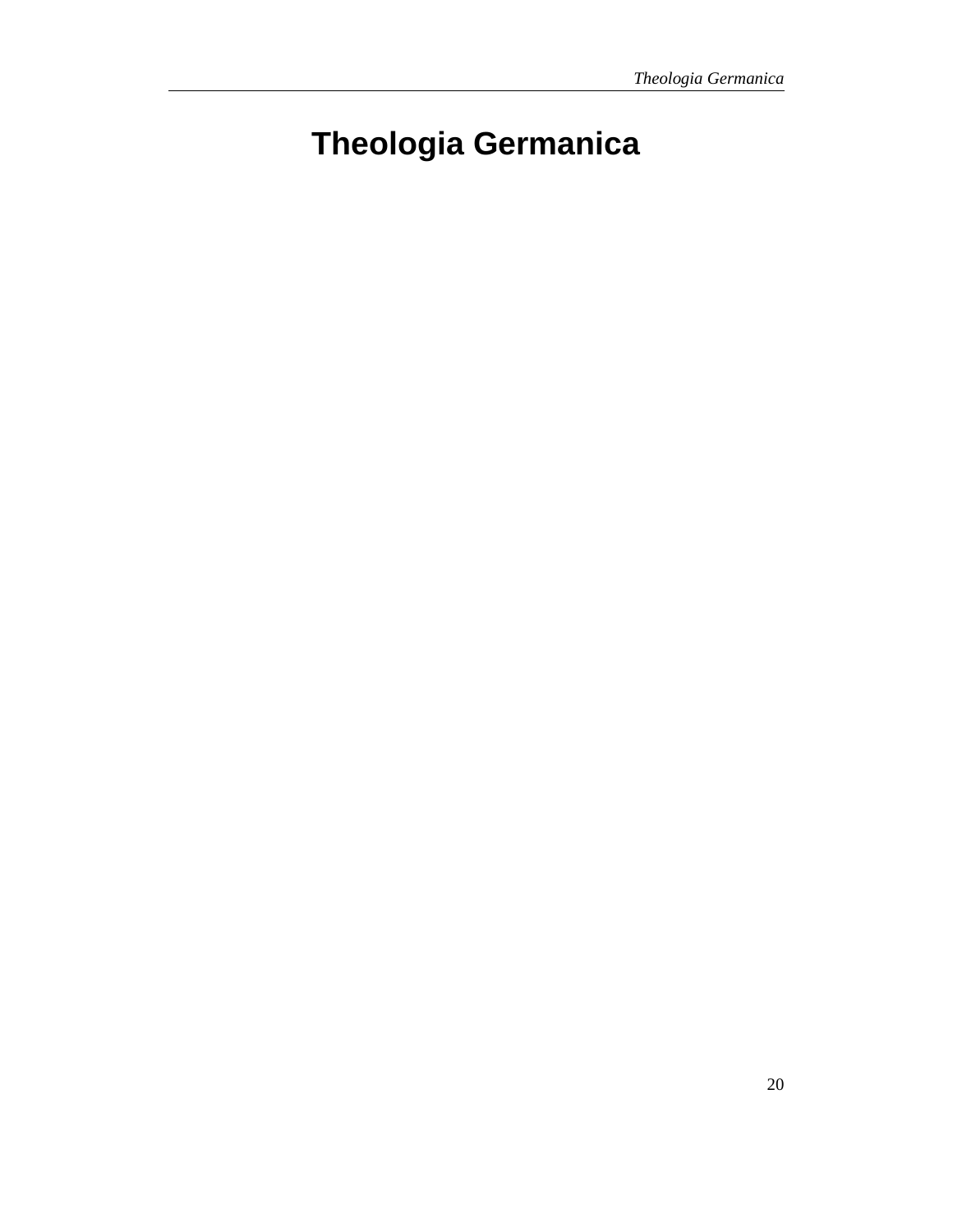#### **CHAPTER I**

<span id="page-27-0"></span>Of that which is perfect and that which is in part, and how that which is in part is done away, when that which is perfect is come.

St. Paul saith, "When that which is perfect is come, then that which is in part shall be done away."<sup>6</sup> Now mark what is "that which is perfect," and "that which is in part."

"That which is perfect" is a Being, who hath comprehended and included all things in Himself and His own Substance, and without whom, and beside whom, there is no true Substance, and in whom all things have their Substance. For He is the Substance of all things, and is in Himself unchangeable and immoveable, and changeth and moveth all things else. But "that which is in part," or the Imperfect, is that which hath its source in, or springeth from the Perfect; just as a brightness or a visible appearance floweth out from the sun or a candle, and appeareth to be somewhat, this or that. And it is called a creature; and of all these "things which are in part," none is the Perfect. So also the Perfect is none of the things which are in part. The things which are in part can be apprehended, known, and expressed; but the Perfect cannot be apprehended, known, or expressed by any creature as creature. Therefore we do not give a name to the Perfect, for it is none of these. The creature as creature cannot know nor apprehend it, name nor conceive it.

"Now when that which is Perfect is come, then that which is in part shall be done away." But when doth it come? I say, when as much as may be, it is known, felt and tasted of the soul. For the lack lieth altogether in us, and not in it. In like manner the sun lighteth the whole world, and is as near to one as another, yet a blind man seeth it not; but the fault thereof lieth in the blind man, not in the sun. And like as the sun may not hide its brightness, but must give light unto the earth (for heaven indeed draweth its light and heat from another fountain), so also God, who is the highest Good, willeth not to hide Himself from any, wheresoever He findeth a devout soul, that is thoroughly purified from all creatures. For in what measure we put off the creature, in the same measure are we able to put on the Creator; neither more nor less. For if mine eye is to see anything, it must be single, or else be purified from all other things; and where heat and light enter in, cold and darkness must needs depart; it cannot be otherwise.

But one might say, "Now since the Perfect cannot be known nor apprehended of any creature, but the soul is a creature, how can it be known by the soul?" Answer: This is why we say, "by the soul as a creature." We mean it is impossible to the creature in virtue of its creature-nature and qualities, that by which it saith "I" and "myself." For in whatsoever creature the Perfect shall be known, therein creature-nature, qualities, the I, the Self and the like, must all be lost and done away. This is the meaning of that saying of St. Paul: "When

<sup>6</sup> [1 Cor. 13:10](http://www.ccel.org/study/Bible:1Cor.13.10).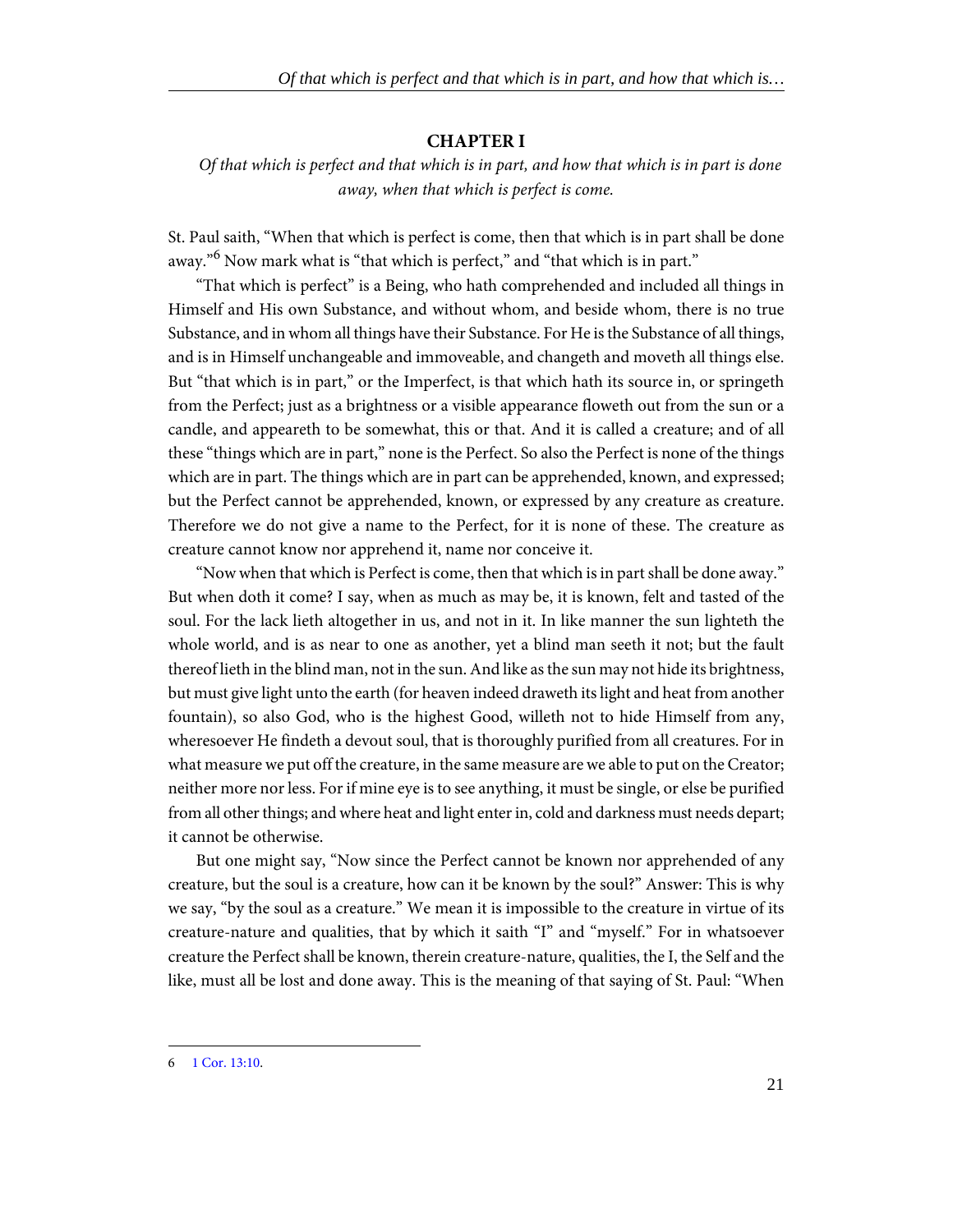that which is perfect is come" (that is, when it is known), "then that which is in part" (to wit, creature-nature, qualities, the I, the Self, the Mine) will be despised and counted for nought. So long as we think much of these things, cleave to them with love, joy, pleasure or desire, so long remaineth the Perfect unknown to us.

But it might further be said, "Thou sayest, beside the Perfect there is no Substance, yet sayest again that somewhat floweth out from it: now is not that which hath flowed out from it, something beside it." Answer: This is why we say, beside it, or without it, there is no true Substance. That which hath flowed forth from it, is no true Substance, and hath no Substance except in the Perfect, but is an accident, or a brightness, or a visible appearance, which is no Substance, and hath no Substance except in the fire whence the brightness flowed forth, such as the sun or a candle.

22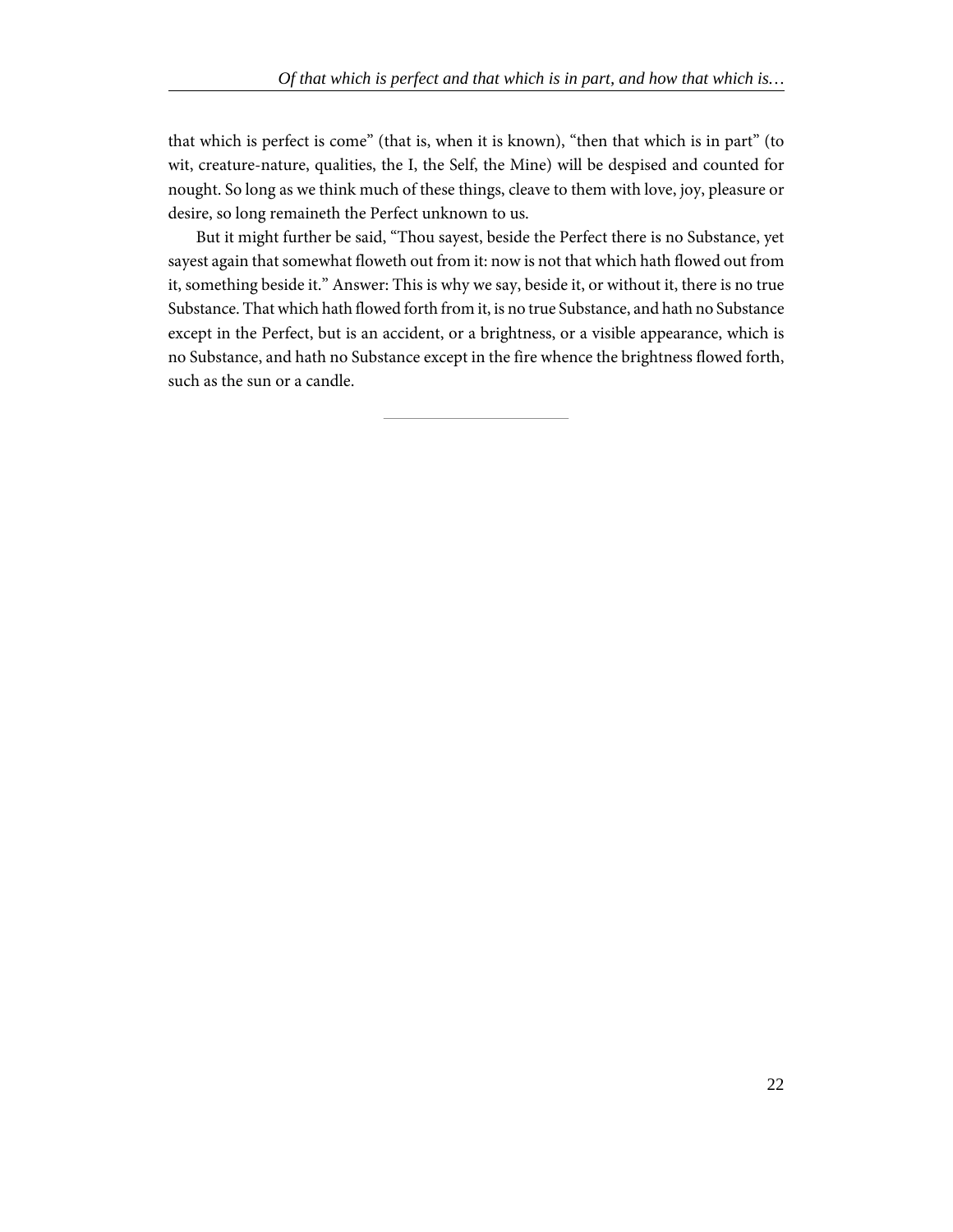#### **CHAPTER II**

<span id="page-29-0"></span>Of what Sin is, and how we must not take unto ourselves any good Thing, seeing that it belongeth unto the true Good alone.

The Scripture and the Faith and the Truth say, Sin is nought else, but that the creature turneth away from the unchangeable Good and betaketh itself to the changeable; that is to say, that it turneth away from the Perfect to "that which is in part" and imperfect, and most often to itself. Now mark: when the creature claimeth for its own anything good, such as Substance, Life, Knowledge, Power, and in short whatever we should call good, as if it were that, or possessed that, or that were itself, or that proceeded from it,—as often as this cometh to pass, the creature goeth astray. What did the devil do else, or what was his going astray and his fall else, but that he claimed for himself to be also somewhat, and would have it that somewhat was his, and somewhat was due to him? This setting up of a claim and his I and Me and Mine, these were his going astray, and his fall. And thus it is to this day.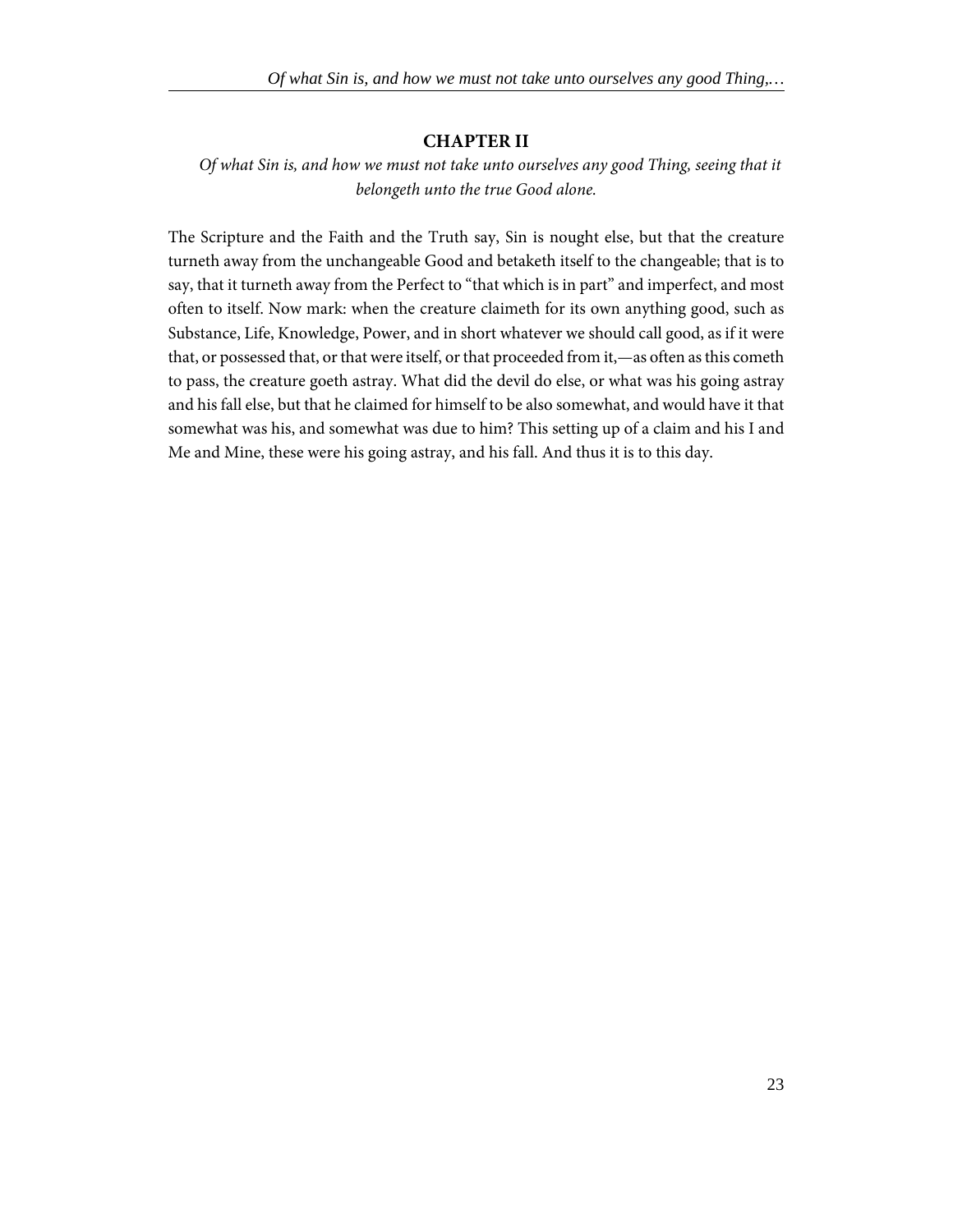#### **CHAPTER III**

How Man's Fall and going astray must be amended as Adam's Fall was.

<span id="page-30-0"></span>What else did Adam do but this same thing? It is said, it was because Adam ate the apple that he was lost, or fell. I say, it was because of his claiming something for his own, and because of his I, Mine, Me, and the like. Had he eaten seven apples, and yet never claimed anything for his own, he would not have fallen: but as soon as he called something his own, he fell, and would have fallen if he had never touched an apple. Behold! I have fallen a hundred times more often and deeply, and gone a hundred times farther astray than Adam; and not all mankind could mend his fall, or bring him back from going astray. But how shall my fall be amended? It must be healed as Adam's fall was healed, and on the self-same wise. By whom, and on what wise was that healing brought to pass? Mark this: man could not without God, and God should not without man. Wherefore God took human nature or manhood upon Himself and was made man, and man was made divine. Thus the healing was brought to pass. So also must my fall be healed. I cannot do the work without God, and God may not or will not without me; for if it shall be accomplished, in me, too, God must be made man; in such sort that God must take to Himself all that is in me, within and without, so that there may be nothing in me which striveth against God or hindereth His Work. Now if God took to Himself all men that are in the world, or ever were, and were made man in them, and they were made divine in Him, and this work were not fulfilled in me, my fall and my wandering would never be amended except it were fulfilled in me also. And in this bringing back and healing, I can, or may, or shall do nothing of myself, but just simply yield to God, so that He alone may do all things in me and work, and I may suffer Him and all His work and His divine will. And because I will not do so, but I count myself to be my own, and say "I," "Mine," "Me" and the like, God is hindered, so that He cannot do His work in me alone and without hindrance; for this cause my fall and my going astray remain unhealed. Behold! this all cometh of my claiming somewhat for my own.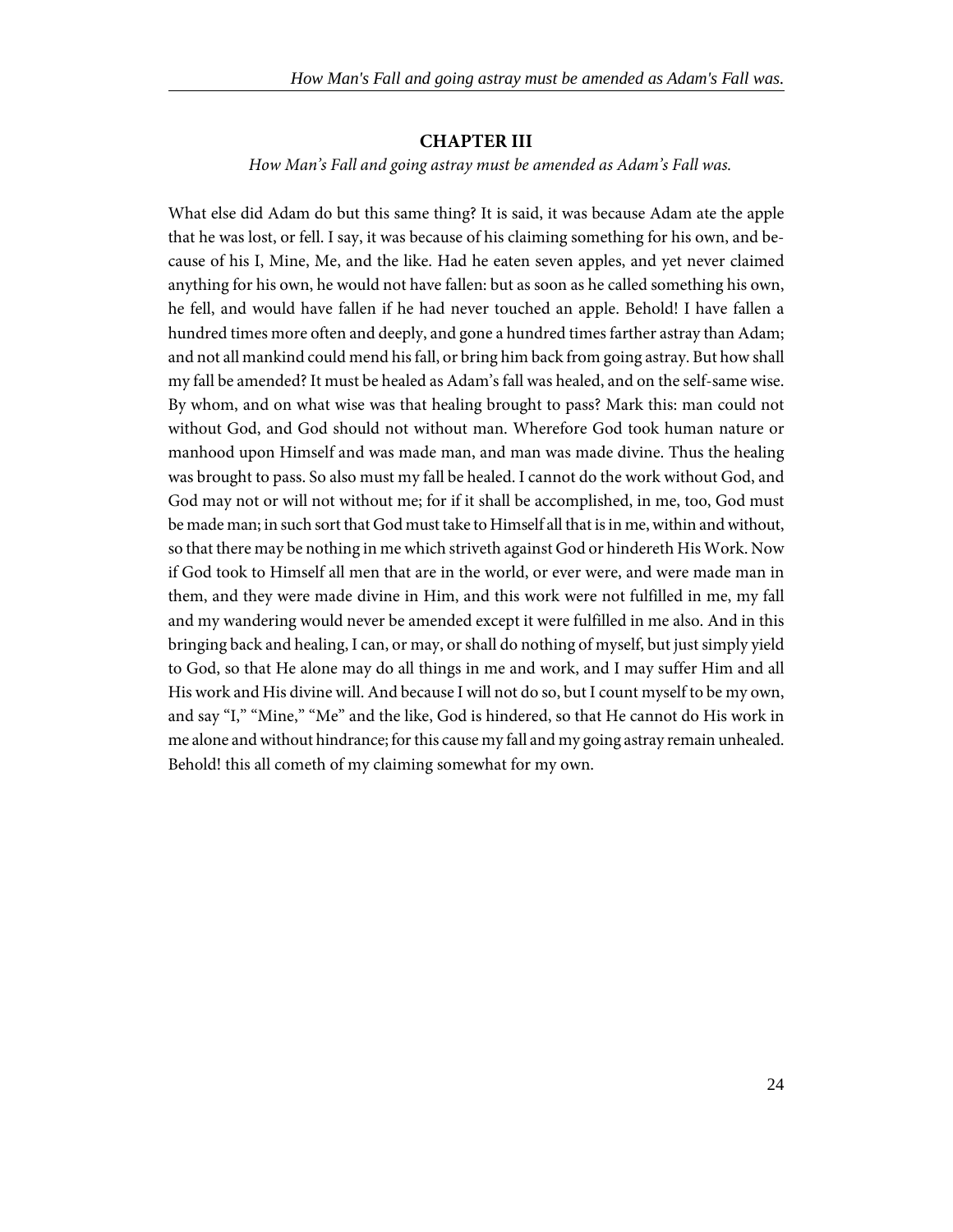## **CHAPTER IV**

## <span id="page-31-0"></span>How Man, when he claimeth any good Thing for his own, falleth, and toucheth God in His Honour.

God saith, "I will not give My glory to another."<sup>7</sup> This is as much as to say, that praise and honour and glory belong to none but to God only. But now, if I call any good thing my own, as if I were it, or of myself had power or did or knew anything, or as if anything were mine or of me, or belonged to me, or were due to me or the like, I take unto myself somewhat of honour and glory, and do two evil things: First, I fall and go astray as aforesaid: Secondly, I touch God in His honour and take unto myself what belongeth to God only. For all that must be called good belongeth to none but to the true eternal Goodness which is God only, and whoso taketh it unto himself, committeth unrighteousness and is against God.

<sup>7</sup> [Isaiah 42:8.](http://www.ccel.org/study/Bible:Isa.42.8)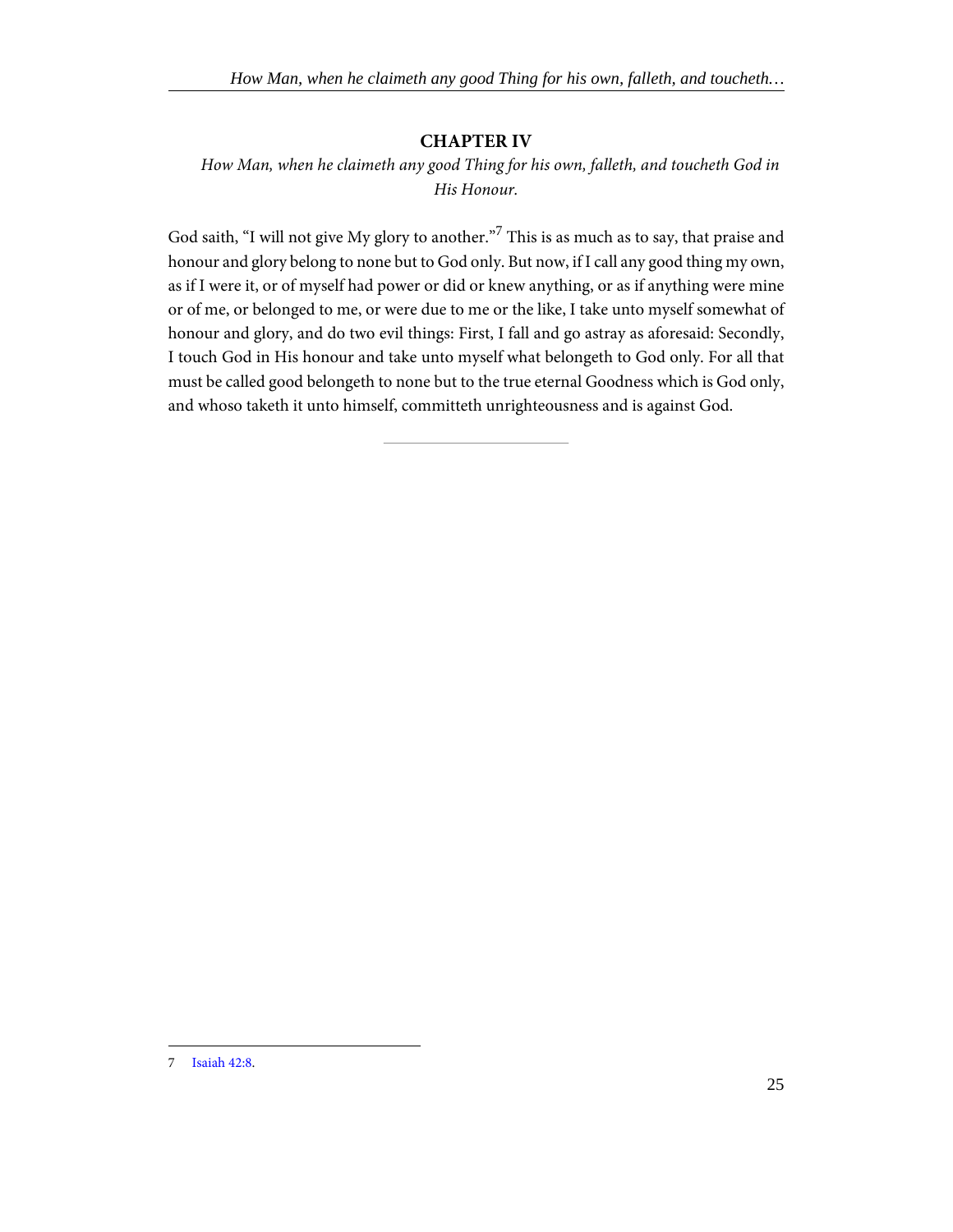#### **CHAPTER V**

<span id="page-32-0"></span>How we are to take that Saying, that we must come to be without Will, Wisdom, Love, Desire, Knowledge, and the like.

Certain men say that we ought to be without will, wisdom, love, desire, knowledge, and the like. Hereby is not to be understood that there is to be no knowledge in man, and that God is not to be loved by him, nor desired and longed for, nor praised and honoured; for that were a great loss, and man were like the beasts and as the brutes that have no reason. But it meaneth that man's knowledge should be so clear and perfect that he should acknowledge of a truth that in himself he neither hath nor can do any good thing, and that none of his knowledge, wisdom and art, his will, love and good works do come from himself, nor are of man, nor of any creature, but that all these are of the eternal God, from whom they all proceed. As Christ Himself saith, "Without Me, ye can do nothing."<sup>8</sup> St. Paul saith also, "What hast thou that thou hast not received?"<sup>9</sup> As much as to say—nothing. "Now if thou didst receive it, why dost thou glory as if thou hadst not received it?" Again he saith, "Not that we are sufficient of ourselves to think anything as of ourselves, but our sufficiency is of God."<sup>10</sup> Now when a man duly perceiveth these things in himself, he and the creature fall behind, and he doth not call anything his own, and the less he taketh this knowledge unto himself, the more perfect doth it become. So also is it with the will, and love and desire, and the like. For the less we call these things our own, the more perfect and noble and Godlike do they become, and the more we think them our own, the baser and less pure and perfect do they become.

Behold on this sort must we cast all things from us, and strip ourselves of them; we must refrain from claiming anything for our own. When we do this, we shall have the best, fullest, clearest and noblest knowledge that a man can have, and also the noblest and purest love, will and desire; for then these will be all of God alone. It is much better that they should be God's than the creature's. Now that I ascribe anything good to myself, as if I were, or had done, or knew, or could perform any good thing, or that it were mine, this is all of sin and folly. For if the truth were rightly known by me, I should also know that I am not that good thing and that it is not mine, nor of me, and that I do not know it, and cannot do it, and the like. If this came to pass, I should needs cease to call anything my own.

It is better that God, or His works, should be known, as far as it be possible to us, and loved, praised and honoured, and the like, and even that man should vainly imagine he loveth or praiseth God, than that God should be altogether unpraised, unloved, unhonoured

<sup>8</sup> [John 15:5.](http://www.ccel.org/study/Bible:John.15.5)

<sup>9</sup> [1 Cor. 4:7](http://www.ccel.org/study/Bible:1Cor.4.7).

<sup>10</sup> [2 Cor. 3:5.](http://www.ccel.org/study/Bible:2Cor.3.5)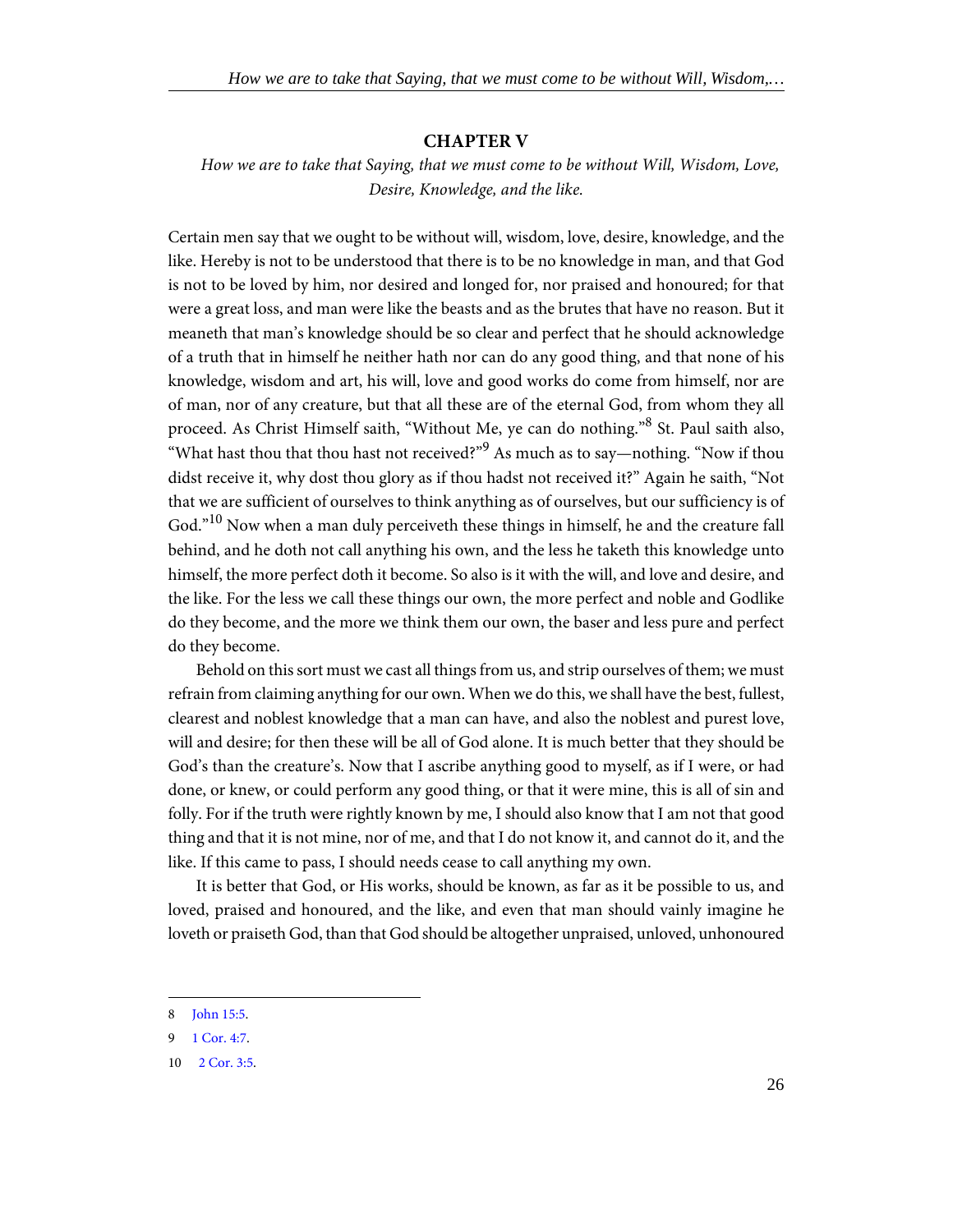and unknown. For when the vain imagination and ignorance are turned into an understanding and knowledge of the truth, the claiming anything for our own will cease of itself. Then the man says: "Behold! I, poor fool that I was, imagined it was I, but behold! it is and was, of a truth, God!"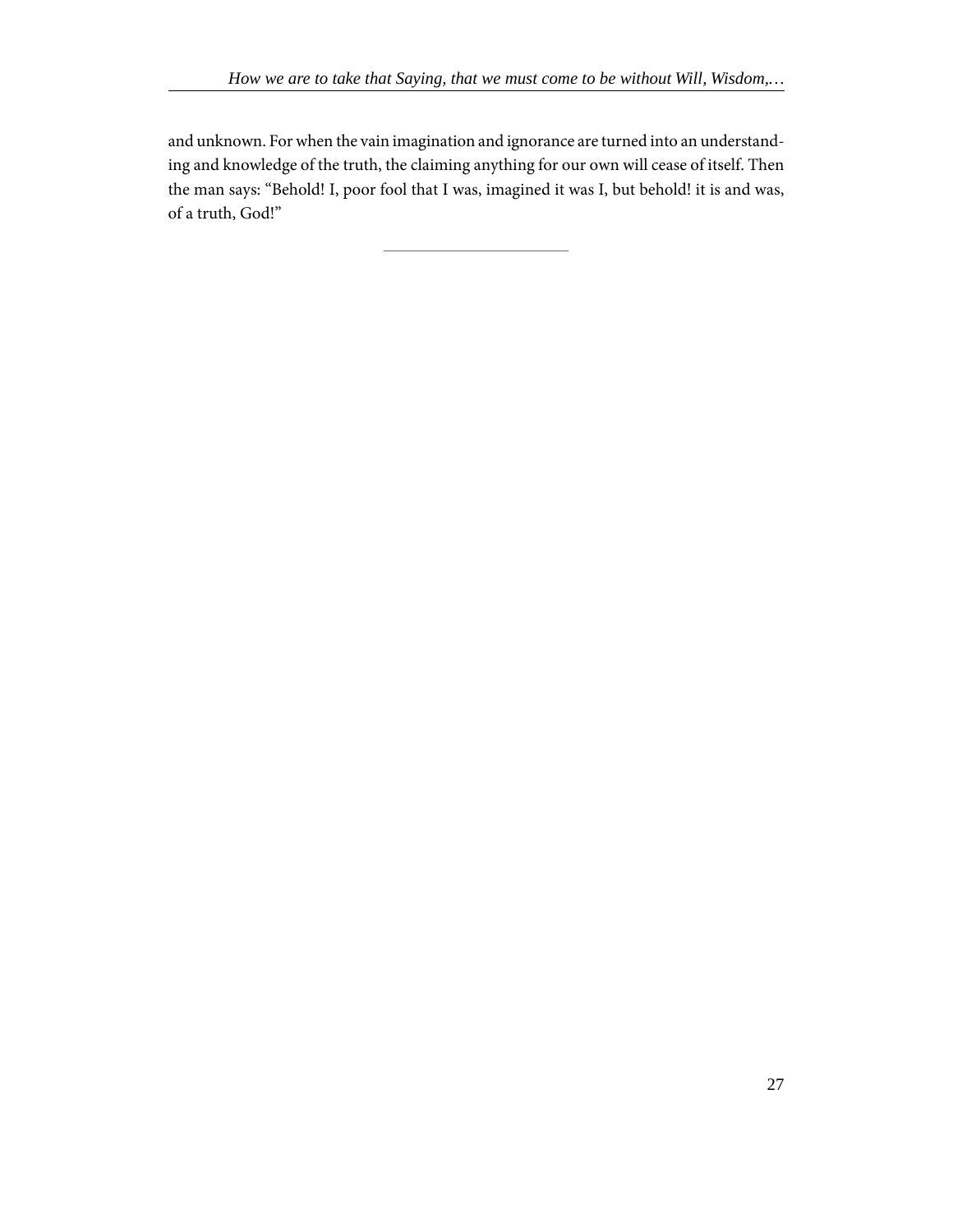#### **CHAPTER VI**

<span id="page-34-0"></span>How that which is best and noblest should also be loved above all Things by us, merely because it is the best.

A Master called Boetius saith, "It is of sin that we do not love that which is Best." He hath spoken the truth. That which is best should be the dearest of all things to us; and in our love of it, neither helpfulness nor unhelpfulness, advantage nor injury, gain nor loss, honour nor dishonour, praise nor blame, nor anything of the kind should be regarded; but what is in truth the noblest and best of all things, should be also the dearest of all things, and that for no other cause than that it is the noblest and best.

Hereby may a man order his life within and without. His outward life: for among the creatures one is better than another, according as the Eternal Good manifesteth itself and worketh more in one than in another. Now that creature in which the Eternal Good most manifesteth itself, shineth forth, worketh, is most known and loved, is the best, and that wherein the Eternal Good is least manifested is the least good of all creatures. Therefore when we have to do with the creatures and hold converse with them, and take note of their diverse qualities, the best creatures must always be the dearest to us, and we must cleave to them, and unite ourselves to them, above all to those which we attribute to God as belonging to Him or divine, such as wisdom, truth, kindness, peace, love, justice, and the like. Hereby shall we order our outward man, and all that is contrary to these virtues we must eschew and flee from.

But if our inward man were to make a leap and spring into the Perfect, we should find and taste how that the Perfect is without measure, number or end, better and nobler than all which is imperfect and in part, and the Eternal above the temporal or perishable, and the fountain and source above all that floweth or can ever flow from it. Thus that which is imperfect and in part would become tasteless and be as nothing to us. Be assured of this: All that we have said must come to pass if we are to love that which is noblest, highest and best.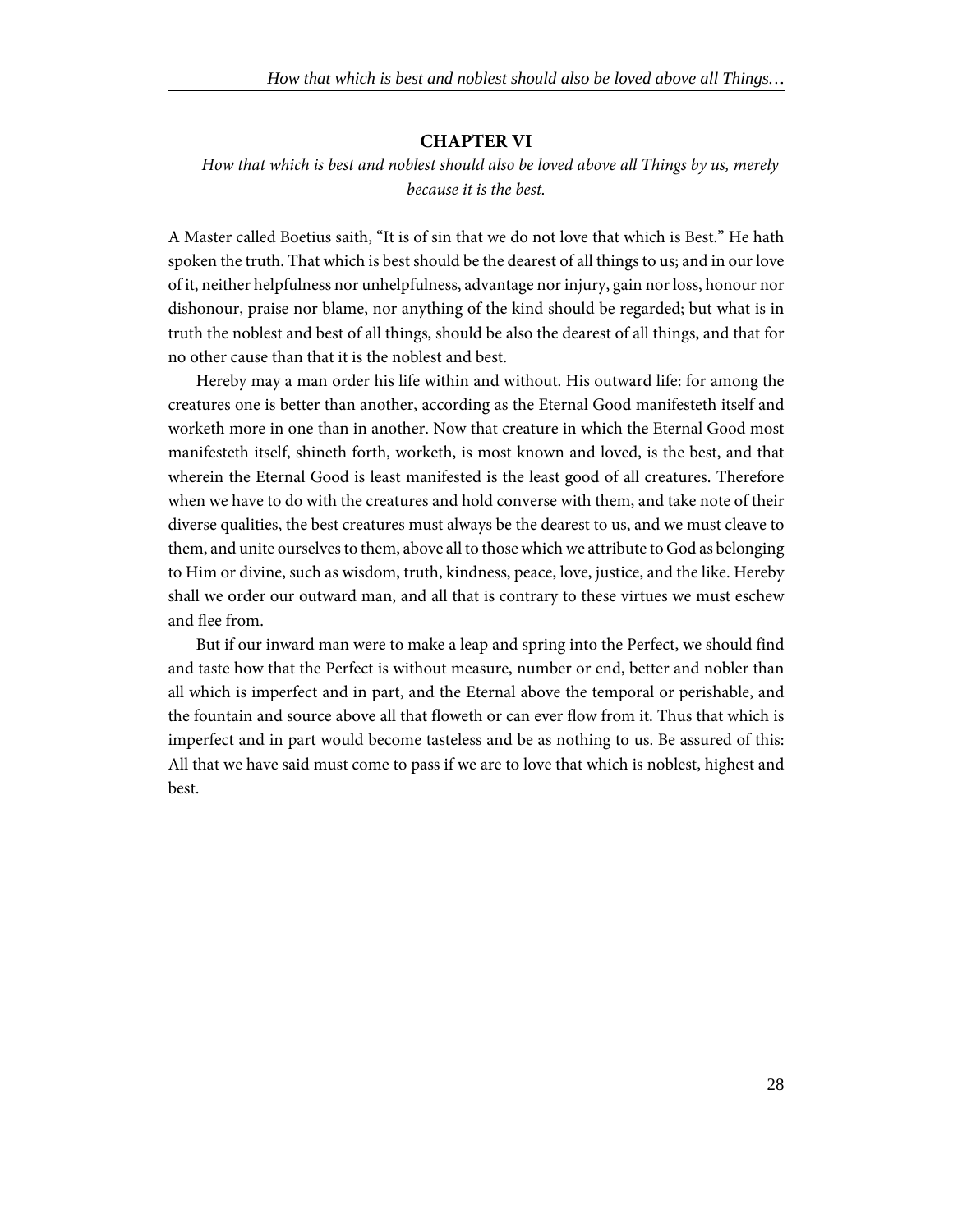#### **CHAPTER VII**

<span id="page-35-0"></span>Of the Eyes of the Spirit wherewith Man looketh into Eternity and into Time, and how the one is hindered of the other in its Working.

Let us remember how it is written and said that the soul of Christ had two eyes, a right and a left eye. In the beginning, when the soul of Christ was created, she fixed her right eye upon eternity and the Godhead, and remained in the full intuition and enjoyment of the divine Essence and Eternal Perfection; and continued thus unmoved and undisturbed by all the accidents and travail, suffering, torment and pain that ever befell the outward man. But with the left eye she beheld the creature and perceived all things therein, and took note of the difference between the creatures, which were better or worse, nobler or meaner; and thereafter was the outward man of Christ ordered.

Thus the inner man of Christ, according to the right eye of His soul, stood in the full exercise of His divine nature, in perfect blessedness, joy and eternal peace. But the outward man and the left eye of Christ's soul, stood with Him in perfect suffering, in all tribulation, affliction and travail; and this in such sort that the inward and right eye remained unmoved, unhindered and untouched by all the travail, suffering, grief and anguish that ever befell the outward man. It hath been said that when Christ was bound to the pillar and scourged, and when He hung upon the cross, according to the outward man, yet His inner man, or soul according to the right eye, stood in as full possession of divine joy and blessedness as it did after His ascension, or as it doth now. In like manner His outward man, or soul with the left eye, was never hindered, disturbed or troubled by the inward eye in its contemplation of the outward things that belonged to it.

Now the created soul of man hath also two eyes. The one is the power of seeing into eternity, the other of seeing into time and the creatures, of perceiving how they differ from each other as afore-said, of giving life and needful things to the body, and ordering and governing it for the best. But these two eyes of the soul of man cannot both perform their work at once; but if the soul shall see with the right eye into eternity, then the left eye must close itself and refrain from working, and be as though it were dead.

For if the left eye be fulfilling its office toward outward things; that is, holding converse with time and the creatures; then must the right eye be hindered in its working; that is, in its contemplation. Therefore whosoever will have the one must let the other go; for "no man can serve two masters."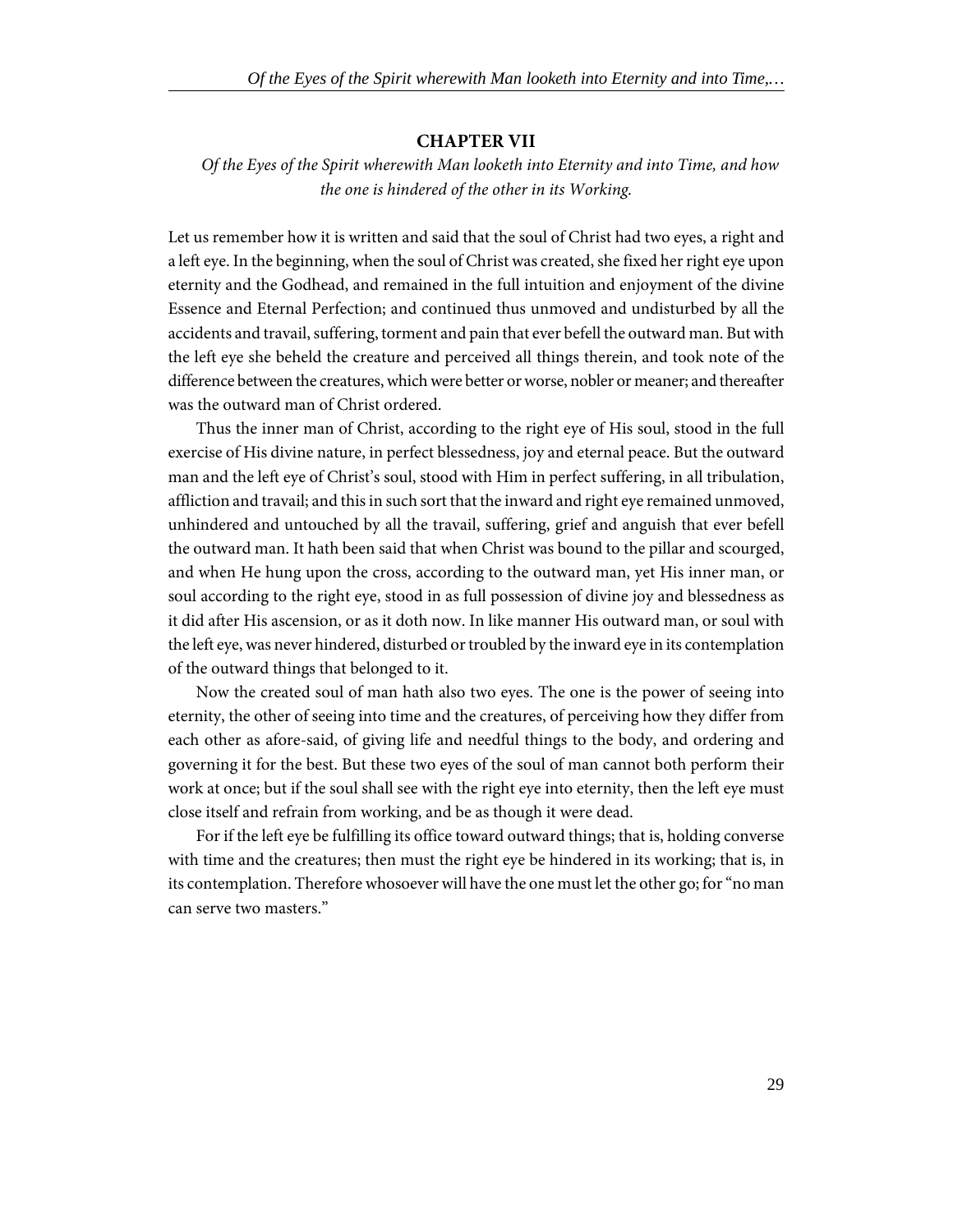#### **CHAPTER VIII**

How the Soul of Man, while it is yet in the Body, may obtain a Foretaste of eternal Blessedness.

It hath been asked whether it be possible for the soul, while it is yet in the body, to reach so high as to cast a glance into eternity, and receive a foretaste of eternal life and eternal blessedness. This is commonly denied; and truly so in a sense. For it indeed cannot be so long as the soul is taking heed to the body, and the things which minister and appertain thereto, and to time and the creature, and is disturbed and troubled and distracted thereby. For if the soul shall rise to such a state, she must be quite pure, wholly stripped and bare of all images, and be entirely separate from all creatures, and above all from herself. Now many think this is not to be done and is impossible in this present time. But St. Dionysius maintains that it is possible, as we find from his words in his Epistle to Timothy, where he saith: "For the beholding of the hidden things of God, shalt thou forsake sense and the things of the flesh, and all that the senses can apprehend, and all that reason of her own powers can bring forth, and all things created and uncreated that reason is able to comprehend and know, and shalt take thy stand upon an utter abandonment of thyself, and as knowing none of the aforesaid things, and enter into union with Him who is, and who is above all existence and all knowledge." Now if he did not hold this to be possible in this present time, why should he teach it and enjoin it on us in this present time? But it behoveth you to know that a master hath said on this passage of St. Dionysius, that it is possible, and may happen to a man often, till he become so accustomed to it, as to be able to look into eternity whenever he will. For when a thing is at first very hard to a man and strange, and seemingly quite impossible, if he put all his strength and energy into it, and persevere therein, that will afterward grow quite light and easy, which he at first thought quite out of reach, seeing that it is of no use to begin any work, unless it may be brought to a good end.

And a single one of these excellent glances is better, worthier, higher and more pleasing to God, than all that the creature can perform as a creature. And as soon as a man turneth himself in spirit, and with his whole heart and mind entereth into the mind of God which is above time, all that ever he hath lost is restored in a moment. And if a man were to do thus a thousand times in a day, each time a fresh and real union would take place; and in this sweet and divine work standeth the truest and fullest union that may be in this present time. For he who hath attained thereto, asketh nothing further, for he hath found the Kingdom of Heaven and Eternal Life on earth.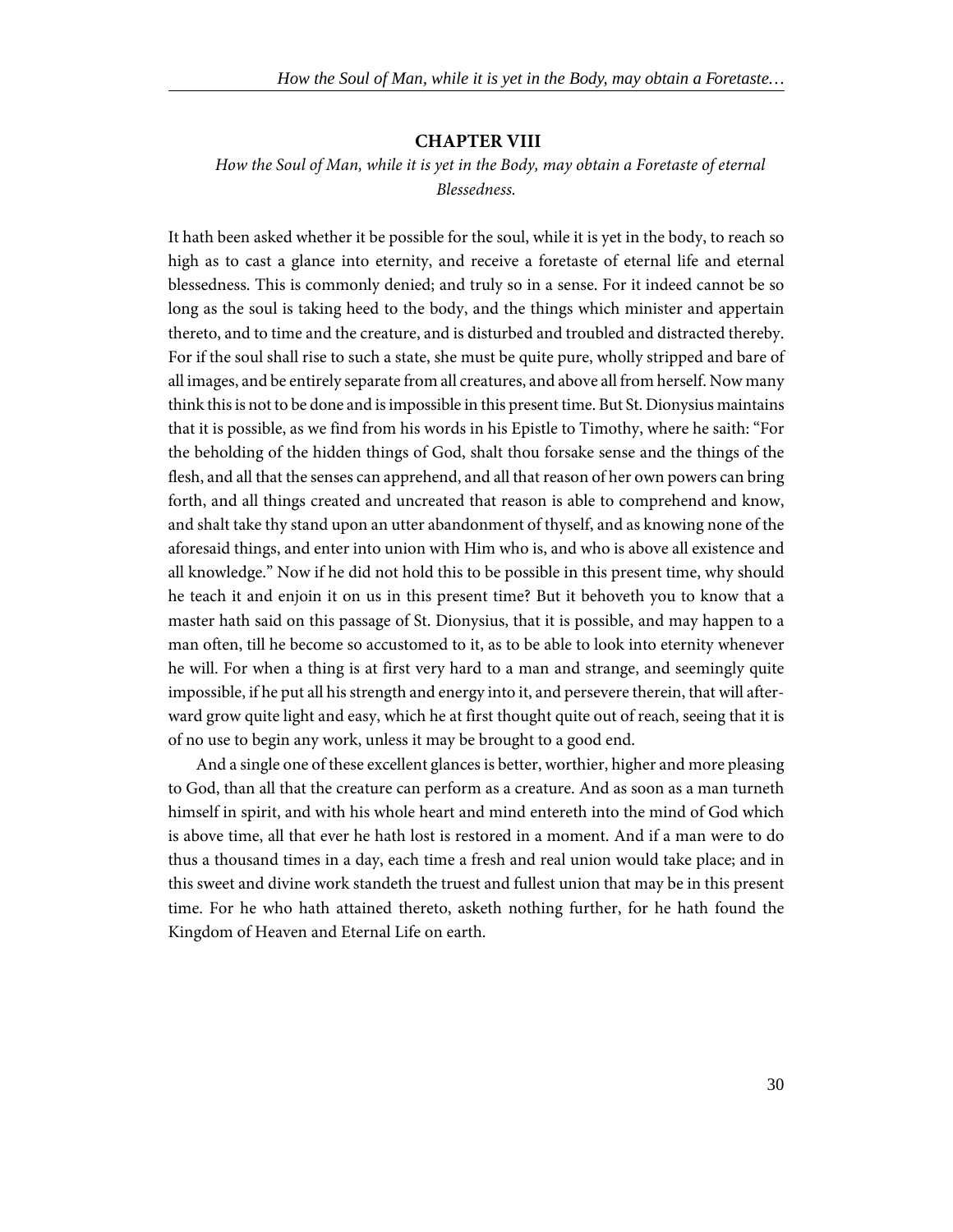#### **CHAPTER IX**

How it is better and more profitable for a Man that he should perceive what God will do with him, or to what end He will make Use of him, than if he knew all that God had ever wrought, or would ever work through all the Creatures; and how Blessedness lieth alone in God, and not in the Creatures, or in any Works.

We should mark and know of a very truth that all manner of virtue and goodness, and even that Eternal Good which is God Himself, can never make a man virtuous, good, or happy, so long as it is outside the soul; that is, so long as the man is holding converse with outward things through his senses and reason, and doth not withdraw into himself and learn to understand his own life, who and what he is. The like is true of sin and evil. For all manner of sin and wickedness can never make us evil, so long as it is outside of us; that is, so long as we do not commit it, or do not give consent to it.

Therefore although it be good and profitable that we should ask, and learn and know, what good and holy men have wrought and suffered, and how God hath dealt with them, and what He hath wrought in and through them, yet it were a thousand times better that we should in ourselves learn and perceive and understand, who we are, how and what our own life is, what God is and is doing in us, what He will have from us, and to what ends He will or will not make use of us. For, of a truth, thoroughly to know oneself, is above all art, for it is the highest art. If thou knowest thyself well, thou art better and more praiseworthy before God, than if thou didst not know thyself, but didst understand the course of the heavens and of all the planets and stars, also the dispositions of all mankind, also the nature of all beasts, and, in such matters, hadst all the skill of all who are in heaven and on earth. For it is said, there came a voice from heaven, saying, "Man, know thyself." Thus that proverb is still true, "Going out were never so good, but staying at home were much better."

Further, ye should learn that eternal blessedness lieth in one thing alone, and in nought else. And if ever man or the soul is to be made blessed, that one thing alone must be in the soul. Now some might ask, "But what is that one thing?" I answer, it is Goodness, or that which hath been made good; and yet neither this good nor that, which we can name, or perceive or show; but it is all and above all good things.

Moreover, it needeth not to enter into the soul, for it is there already, only it is unperceived. When we say we should come unto it, we mean that we should seek it, feel it, and taste it. And now since it is One, unity and singleness is better than manifoldness. For blessedness lieth not in much and many, but in One and oneness. In one word, blessedness lieth not in any creature, or work of the creatures, but it lieth alone in God and in His works. Therefore I must wait only on God and His work, and leave on one side all creatures with their works, and first of all myself. In like manner all the great works and wonders that God has ever wrought or shall ever work in or through the creatures, or even God Himself with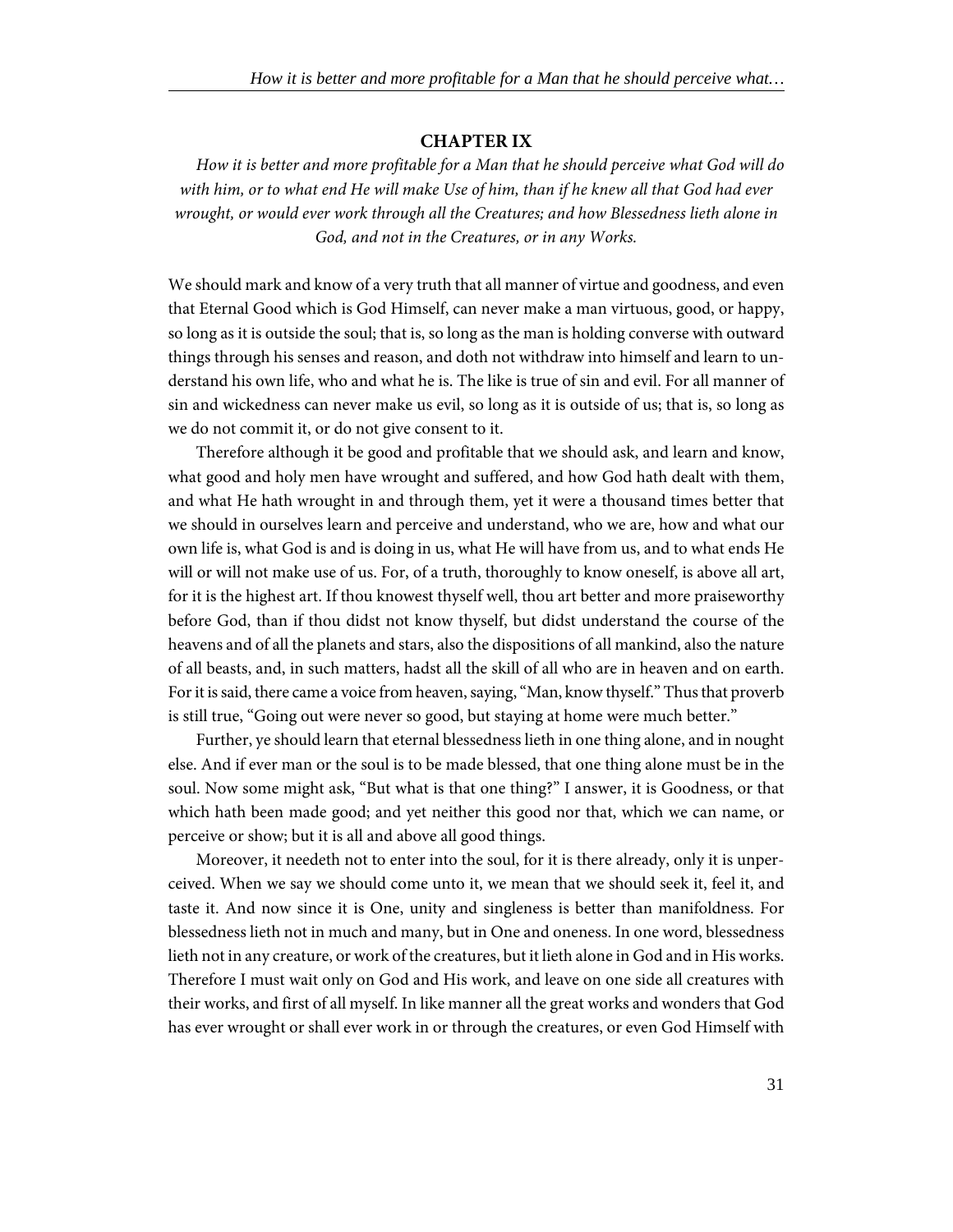all His goodness, so far as these things exist or are done outside of me, can never make me blessed, but only in so far as they exist and are done and loved, known, tasted and felt within me.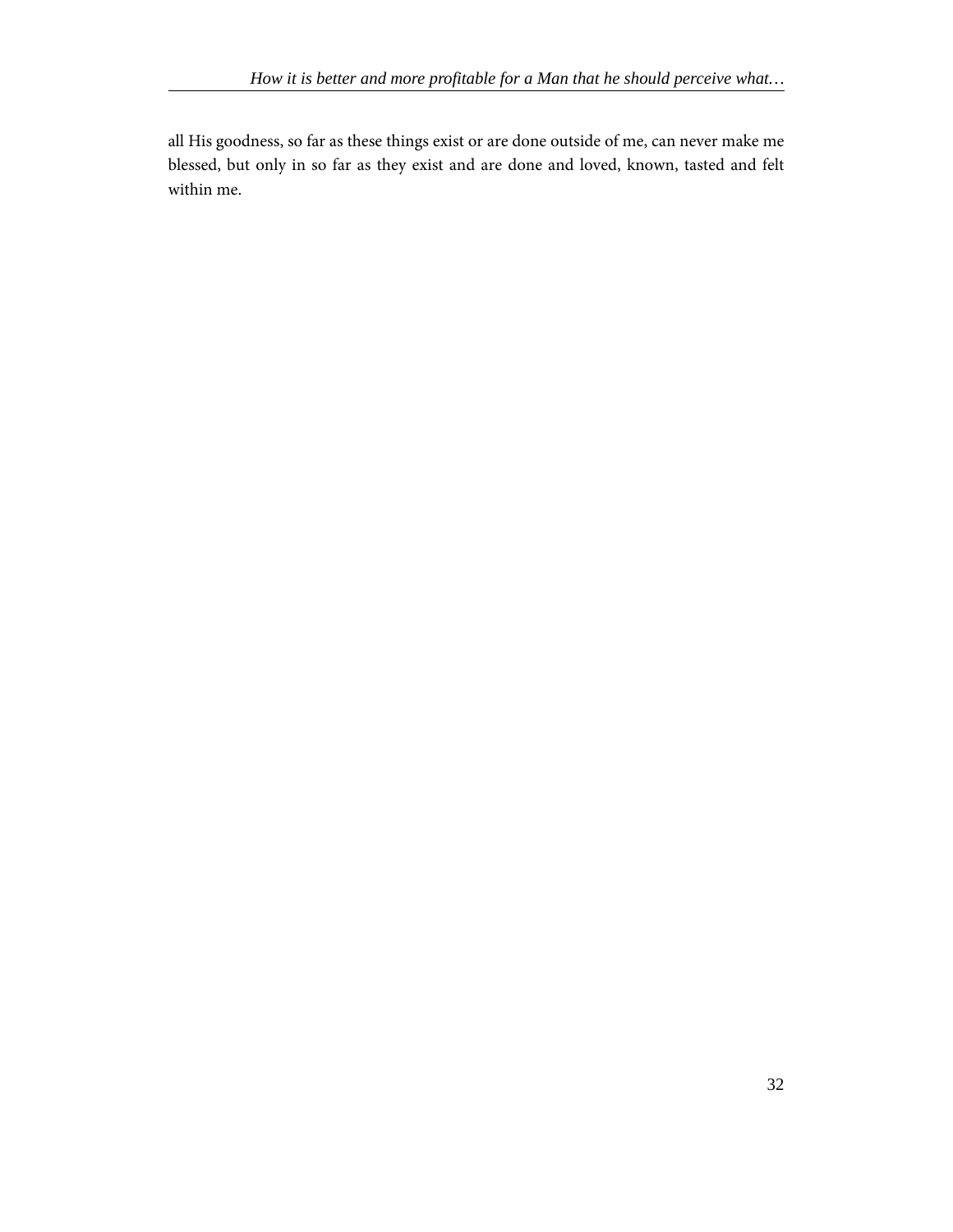## **CHAPTER X**

How the perfect Men have no other Desire than that they may be to the Eternal Goodness what His Hand is to a Man, and how they have lost the Fear of Hell, and Hope of Heaven.

Now let us mark: Where men are enlightened with the true light, they perceive that all which they might desire or choose, is nothing to that which all creatures, as creatures, ever desired or chose or knew. Therefore they renounce all desire and choice, and commit and commend themselves and all things to the Eternal Goodness. Nevertheless, there remaineth in them a desire to go forward and get nearer to the Eternal Goodness; that is, to come to a clearer knowledge, and warmer love, and more comfortable assurance, and perfect obedience and subjection; so that every enlightened man could say: "I would fain be to the Eternal Goodness, what His own hand is to a man." And he feareth always that he is not enough so, and longeth for the salvation of all men. And such men do not call this longing their own, nor take it unto themselves, for they know well that this desire is not of man, but of the Eternal Goodness; for whatsoever is good shall no one take unto himself as his own, seeing that it belongeth to the Eternal Goodness, only.

Moreover, these men are in a state of freedom, because they have lost the fear of pain or hell, and the hope of reward or heaven, but are living in pure submission to the Eternal Goodness, in the perfect freedom of fervent love. This mind was in Christ in perfection, and is also in His followers, in some more, and in some less. But it is a sorrow and shame to think that the Eternal Goodness is ever most graciously guiding and drawing us, and we will not yield to it. What is better and nobler than true poorness in spirit? Yet when that is held up before us, we will have none of it, but are always seeking ourselves, and our own things. We like to have our mouths always filled with good things, that we may have in ourselves a lively taste of pleasure and sweetness. When this is so, we are well pleased, and think it standeth not amiss with us. But we are yet a long way off from a perfect life. For when God will draw us up to something higher, that is, to an utter loss and forsaking of our own things, spiritual and natural, and withdraweth His comfort and sweetness from us, we faint and are troubled, and can in no wise bring our minds to it; and we forget God and neglect holy exercises, and fancy we are lost for ever. This is a great error and a bad sign. For a true lover of God, loveth Him or the Eternal Goodness alike, in having and in not having, in sweetness and bitterness, in good or evil report, and the like, for he seeketh alone the honour of God, and not his own, either in spiritual or natural things. And therefore he standeth alike unshaken in all things, at all seasons. Hereby let every man prove himself, how he standeth towards God, his Creator and Lord.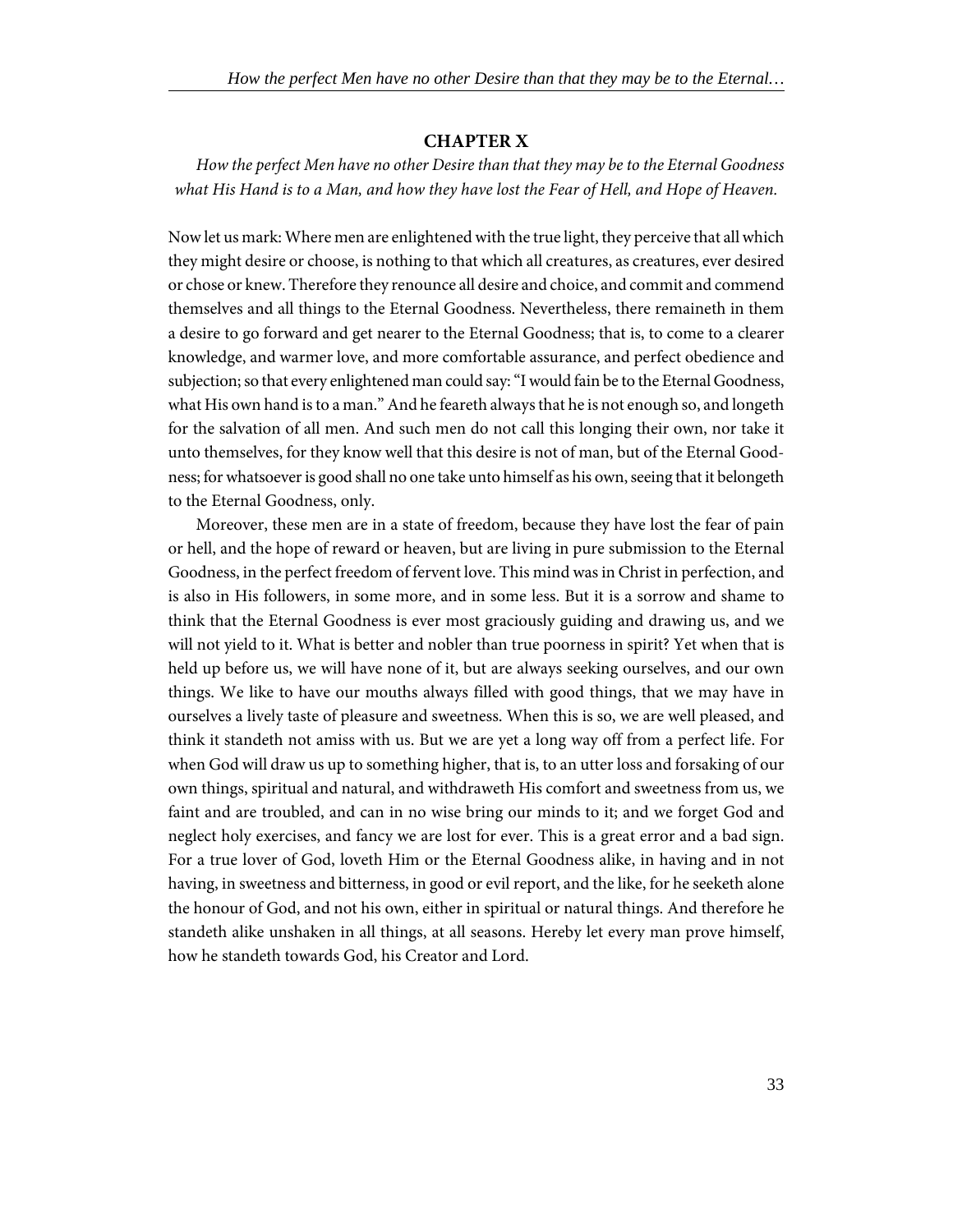### **CHAPTER XI**

How a righteous Man in this present Time is brought into hell, and there cannot be comforted, and how he is taken out of Hell and carried into Heaven, and there cannot be troubled.

Christ's soul must needs descend into hell, before it ascended into heaven. So must also the soul of man. But mark ye in what manner this cometh to pass. When a man truly Perceiveth and considereth himself, who and what he is, and findeth himself utterly vile and wicked, and unworthy of all the comfort and kindness that he hath ever received from God, or from the creatures, he falleth into such a deep abasement and despising of himself, that he thinketh himself unworthy that the earth should bear him, and it seemeth to him reasonable that all creatures in heaven and earth should rise up against him and avenge their Creator on him, and should punish and torment him; and that he were unworthy even of that. And it seemeth to him that he shall be eternally lost and damned, and a footstool to all the devils in hell, and that this is right and just and all too little compared to his sins which he so often and in so many ways hath committed against God his Creator. And therefore also he will not and dare not desire any consolation or release, either from God or from any creature that is in heaven or on earth; but he is willing to be unconsoled and unreleased, and he doth not grieve over his condemnation and sufferings; for they are right and just, and not contrary to God, but according to the will of God. Therefore they are right in his eyes, and he hath nothing to say against them. Nothing grieveth him but his own guilt and wickedness; for that is not right and is contrary to God, and for that cause he is grieved and troubled in spirit.

This is what is meant by true repentance for sin. And he who in this Present time entereth into this hell, entereth afterward into the Kingdom of Heaven, and obtaineth a foretaste there of which excelleth all the delight and joy which he ever hath had or could have in this present time from temporal things. But whilst a man is thus in hell, none may console him, neither God nor the creature, as it is written, "In hell there is no redemption."<sup>11</sup> Of this state hath one said, "Let me perish, let me die! I live without hope; from within and from without I am condemned, let no one pray that I may be released."

Now God hath not forsaken a man in this hell, but He is laying His hand upon him, that the man may not desire nor regard anything but the Eternal Good only, and may come to know that that is so noble and passing good, that none can search out or express its bliss, consolation and joy, peace, rest and satisfaction. And then, when the man neither careth for, nor seeketh, nor desireth, anything but the Eternal Good alone, and seeketh not himself, nor his own things, but the honour of God only, he is made a partaker of all manner of joy, bliss, peace, rest and consolation, and so the man is henceforth in the Kingdom of Heaven.

<sup>11</sup> The writer is probably alluding to [Ps. 49:8](http://www.ccel.org/study/Bible:Ps.49.8).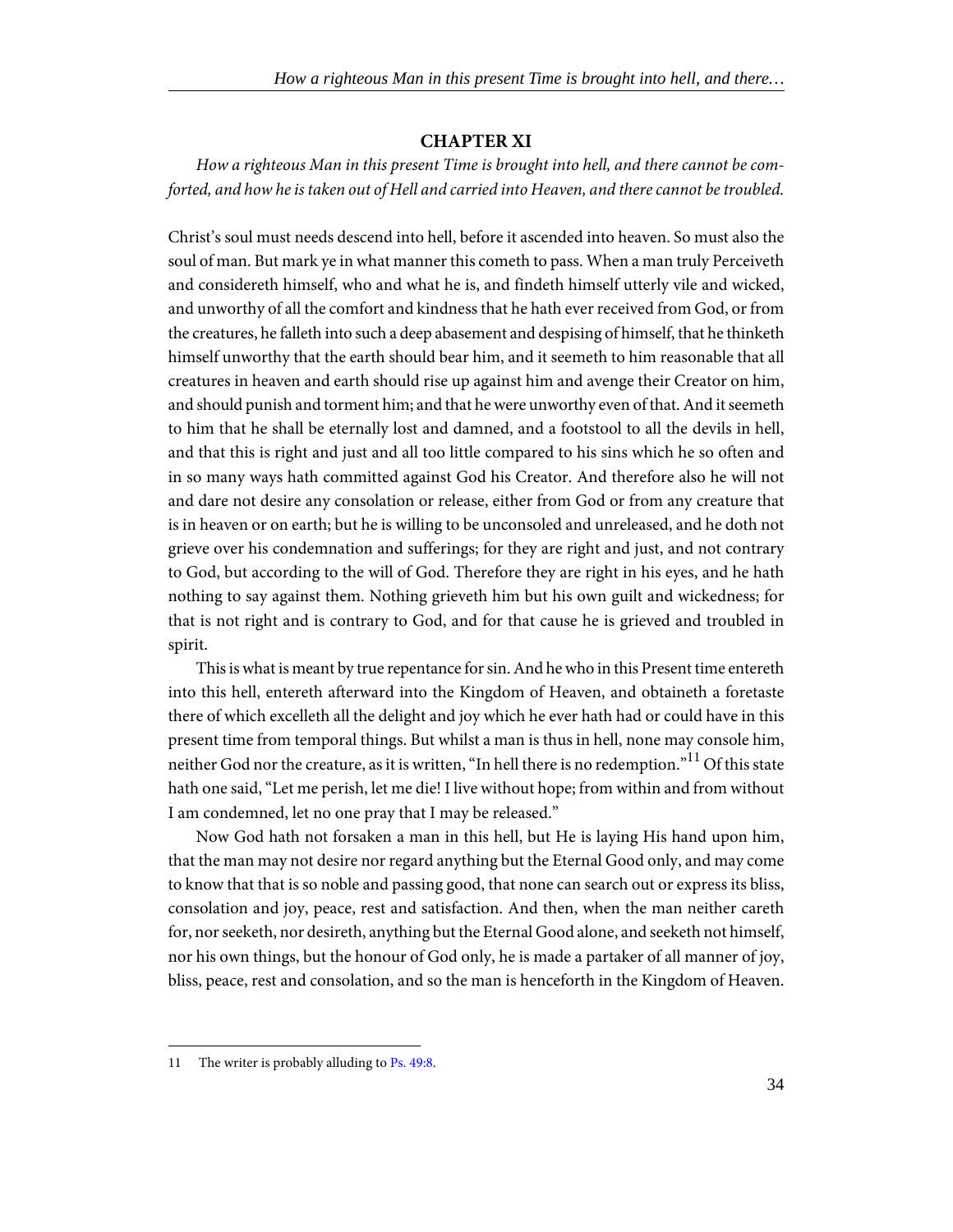This hell and this heaven are two good, safe ways for a man in this present time, and happy is he who truly findeth them.

> For this hell shall pass away, But Heaven shall endure for aye.

Also let a man mark, when he is in this hell, nothing may console him; and he cannot believe that he shall ever be released or comforted. But when he is in heaven, nothing can trouble him; he believeth also that none will ever be able to offend or trouble him, albeit it is indeed true, that after this hell he may be comforted and released, and after this heaven he may be troubled and left without consolation.

Again: this hell and this heaven come about a man in such sort, that he knoweth not whence they come; and whether they come to him, or depart from him, he can of himself do nothing towards it. Of these things he can neither give nor take away from himself, bring them nor banish them, but as it is written, "The wind bloweth where it listeth, and thou hearest the sound thereof," that is to say, at this time present, "but thou knowest not whence it cometh, nor whither it goeth."<sup>12</sup> And when a man is in one of these two states, all is right with him, and he is as safe in hell as in heaven, and so long as a man is on earth, it is possible for him to pass ofttimes from the one into the other; nay even within the space of a day and night, and all without his own doing. But when the man is in neither of these two states he holdeth converse with the creature, and wavereth hither and thither, and knoweth not what manner of man he is. Therefore he shall never forget either of them, but lay up the remembrance of them in his heart.

<sup>12</sup> [John 3:8.](http://www.ccel.org/study/Bible:John.3.8)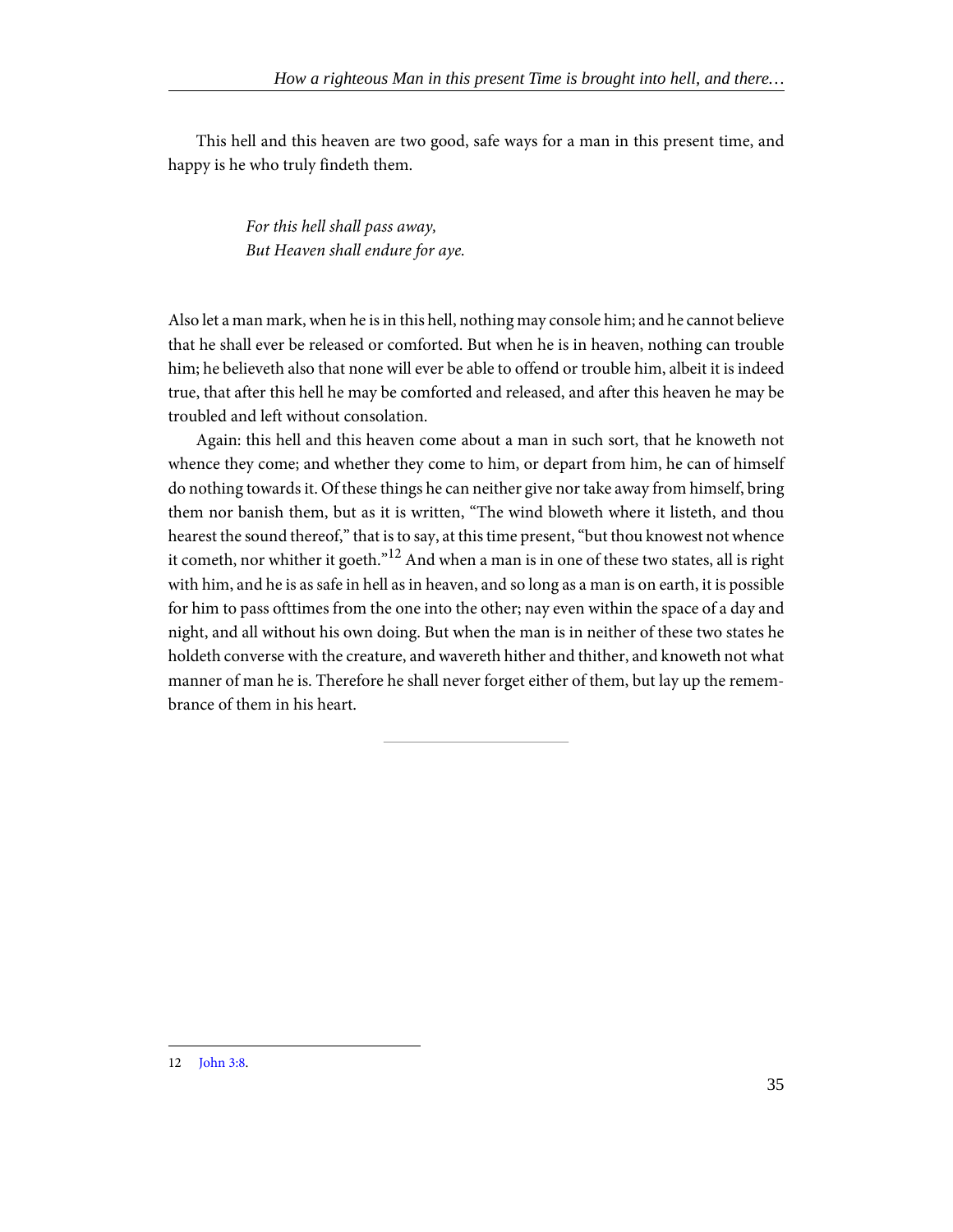#### **CHAPTER XII**

Touching that true inward Peace, which Christ left to His Disciples at the last.

Many say they have no peace nor rest, but so many crosses and trials, afflictions and sorrows, that they know not how they shall ever get through them. Now he who in truth will perceive and take note, perceiveth clearly, that true peace and rest lie not in outward things; for if it were so, the Evil Spirit also would have peace when things go according to his will, which is nowise the case; for the prophet declareth, "There is no peace, saith my God, to the wicked."<sup>13</sup> And therefore we must consider and see what is that peace which Christ left to His disciples at the last, when He said: "My peace I leave with you, My peace I give unto you."<sup>14</sup> We may perceive that in these words Christ did not mean a bodily and outward peace; for His beloved disciples, with all His friends and followers, have ever suffered, from the beginning, great affliction, persecution, nay, often martyrdom, as Christ Himself said: "In this world ye shall have tribulation."<sup>15</sup> But Christ meant that true, inward peace of the heart, which beginneth here, and endureth for ever hereafter. Therefore He said: "Not as the world giveth," for the world is false, and deceiveth in her gifts. She promiseth much, and performeth little. Moreover there liveth no man on earth who may always have rest and peace without troubles and crosses, with whom things always go according to his will; there is always something to be suffered here, turn which way you will. And as soon as you are quit of one assault, perhaps two come in its place. Wherefore yield thyself willingly to them, and seek only that true peace of the heart, which none can take away from thee, that thou mayest overcome all assaults.

Thus then, Christ meant that inward peace which can break through all assaults and crosses of oppression, suffering, misery, humiliation and what more there may be of the like, so that a man may be joyful and patient therein, like the beloved disciples and followers of Christ. Now he who will in love give his whole diligence and might thereto, will verily come to know that true eternal peace which is God Himself, as far as it is possible to a creature; insomuch that what was bitter to him before, shall become sweet, and his heart shall remain unmoved under all changes, at all times, and after this life, he shall attain unto everlasting peace.

<sup>13</sup> [Isaiah 57:21.](http://www.ccel.org/study/Bible:Isa.57.21)

<sup>14</sup> [John 14:27](http://www.ccel.org/study/Bible:John.14.27).

<sup>15</sup> [John 16:33](http://www.ccel.org/study/Bible:John.16.33).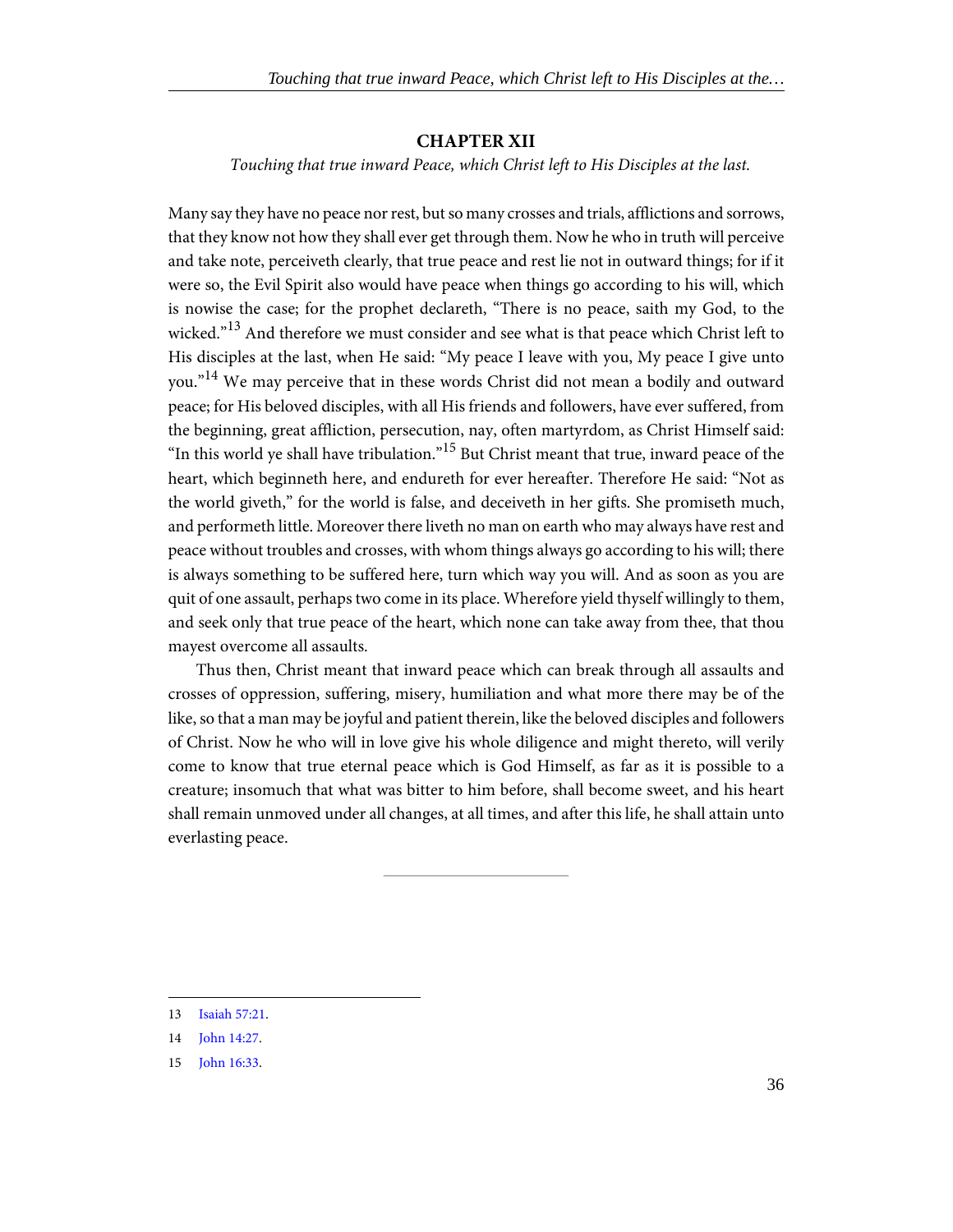#### **CHAPTER XIII**

How a Man may cast aside Images too soon.

Tauler saith: "There be some men at the present time, who take leave of types and symbols too soon, before they have drawn out all the truth and instruction contained therein." Hence they are scarcely or perhaps never able to understand the truth aright.<sup>16</sup> For such men will follow no one, and lean unto their own understandings, and desire to fly before they are fledged. They would fain mount up to heaven in one flight; albeit Christ did not so, for after His resurrection, He remained full forty days with His beloved disciples. No one can be made perfect in a day. A man must begin by denying himself, and willingly forsaking all things for God's sake, and must give up his own will, and all his natural inclinations, and separate and cleanse himself thoroughly from all sins and evil ways. After this, let him humbly take up the cross and follow Christ. Also let him take and receive example and instruction, reproof, counsel and teaching from devout and perfect servants of God, and not follow his own guidance. Thus the work shall be established and come to a good end. And when a man hath thus broken loose from and outleaped all temporal things and creatures, he may afterwards become perfect in a life of contemplation. For he who will have the one must let the other go. There is no other way.

<sup>16</sup> Here Luther's Edition has the following passage instead of the remainder of this chapter: "Therefore we should at all times give diligent heed to the works of God and His commandments, movings, and admonitions, and not to the works or commandments or admonitions of men."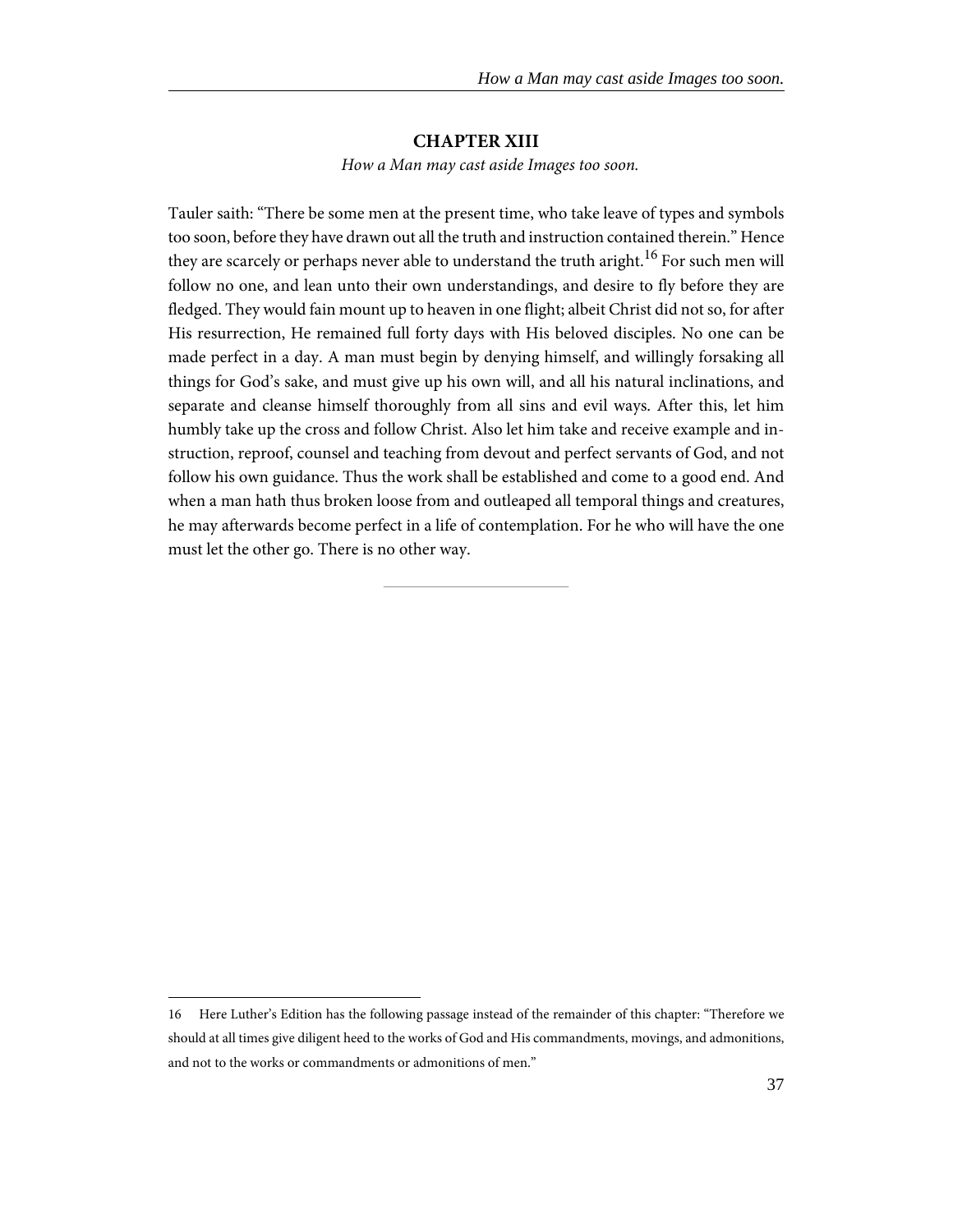## **CHAPTER XIV**

Of three Stages by which a Man is led upwards till he attaineth true Perfection.

Now be assured that no one can be enlightened unless he be first cleansed or purified and stripped. So also, no one can be united with God unless he be first enlightened. Thus there are three stages: first, the purification; secondly, the enlightening; thirdly, the union. The purification concerneth those who are beginning or repenting, and is brought to pass in a threefold wise; by contrition and sorrow for sin, by full confession, by hearty amendment. The enlightening belongeth to such as are growing, and also taketh place in three ways: to wit, by the eschewal of sin, by the practice of virtue and good works, and by the willing endurance of all manner of temptation and trials. The union belongeth to such as are perfect, and also is brought to pass in three ways: to wit, by pureness and singleness of heart, by love, and by the contemplation of God, the Creator of all things.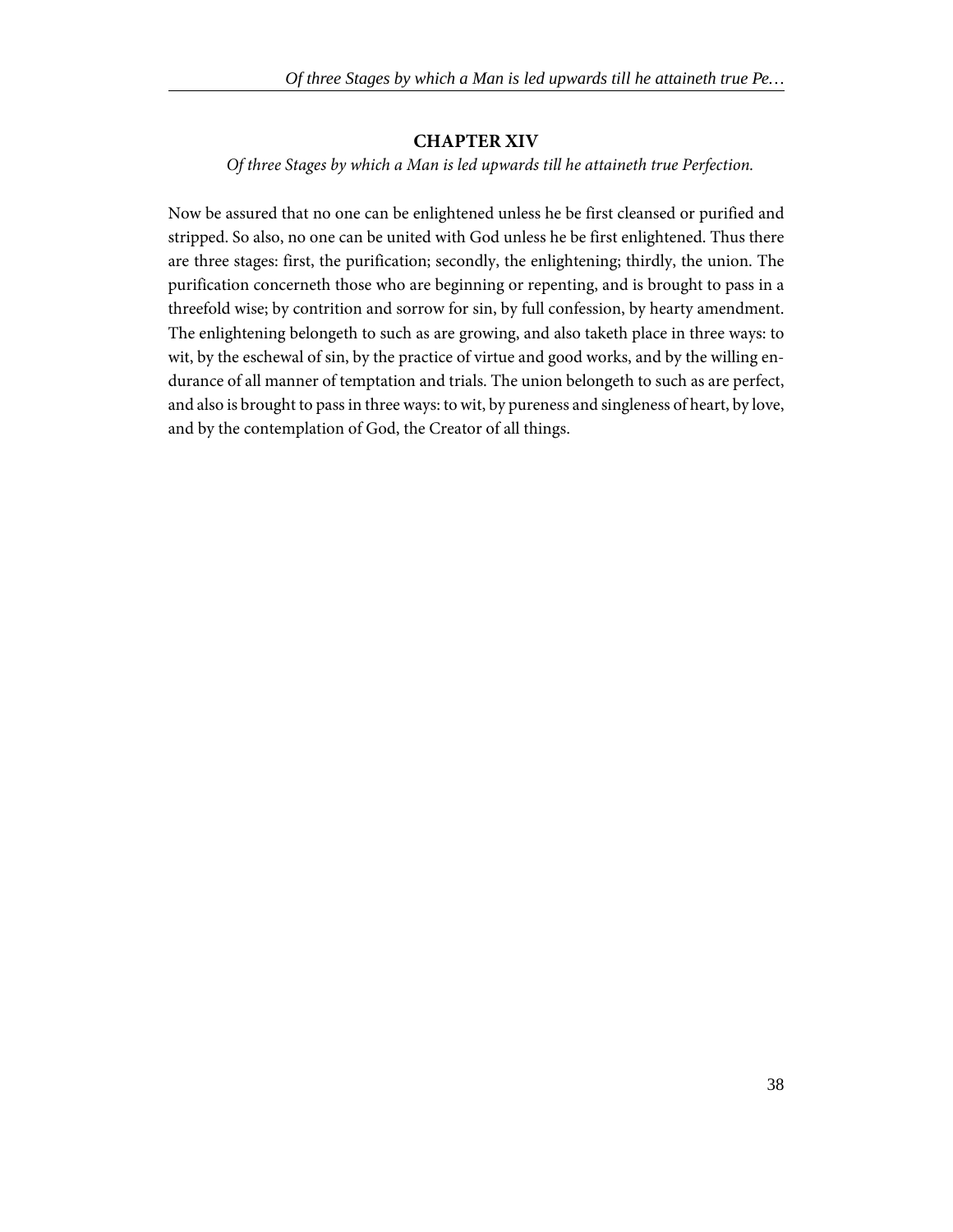#### **CHAPTER XV**

## How all Men are dead in Adam and are made alive again in Christ, and of true Obedience and Disobedience.

All that in Adam fell and died, was raised again and made alive in Christ, and all that rose up and was made alive in Adam, fell and died in Christ. But what was that? I answer, true obedience and disobedience. But what is true obedience? I answer, that a man should so stand free, being quit of himself, that is, of his I, and Me, and Self, and Mine, and the like, that in all things, he should no more seek or regard himself, than if he did not exist, and should take as little account of himself as if he were not, and another had done all his works. Likewise he should count all the creatures for nothing. What is there then, which is, and which we may count for somewhat? I answer, nothing but that which we may call God. Behold! this is very obedience in the truth, and thus it will be in a blessed eternity. There nothing is sought nor thought of, nor loved, but the one thing only.

Hereby we may mark what disobedience is: to wit, that a man maketh some account of himself, and thinketh that he is, and knoweth, and can do somewhat, and seeketh himself and his own ends in the things around him, and hath regard to and loveth himself, and the like. Man is created for true obedience, and is bound of right to render it to God. And this obedience fell and died in Adam, and rose again and lived in Christ. Yea, Christ's human nature was so utterly bereft of Self, and apart from all creatures, as no man's ever was, and was nothing else but "a house and habitation of God." Neither of that in Him which belonged to God, nor of that which was a living human nature and a habitation of God, did He, as man, claim anything for His own. His human nature did not even take unto itself the Godhead, whose dwelling it was, nor anything that this same Godhead willed, or did or left undone in Him, nor yet anything of all that His human nature did or suffered; but in Christ's human nature there was no claiming of anything, nor seeking nor desire, saving that what was due might be rendered to the Godhead, and He did not call this very desire His own. Of this matter no more can be said, or written here, for it is unspeakable, and was never yet and never will be fully uttered; for it can neither be spoken nor written but by Him who is and knows its ground; that is, God Himself, who can do all things well.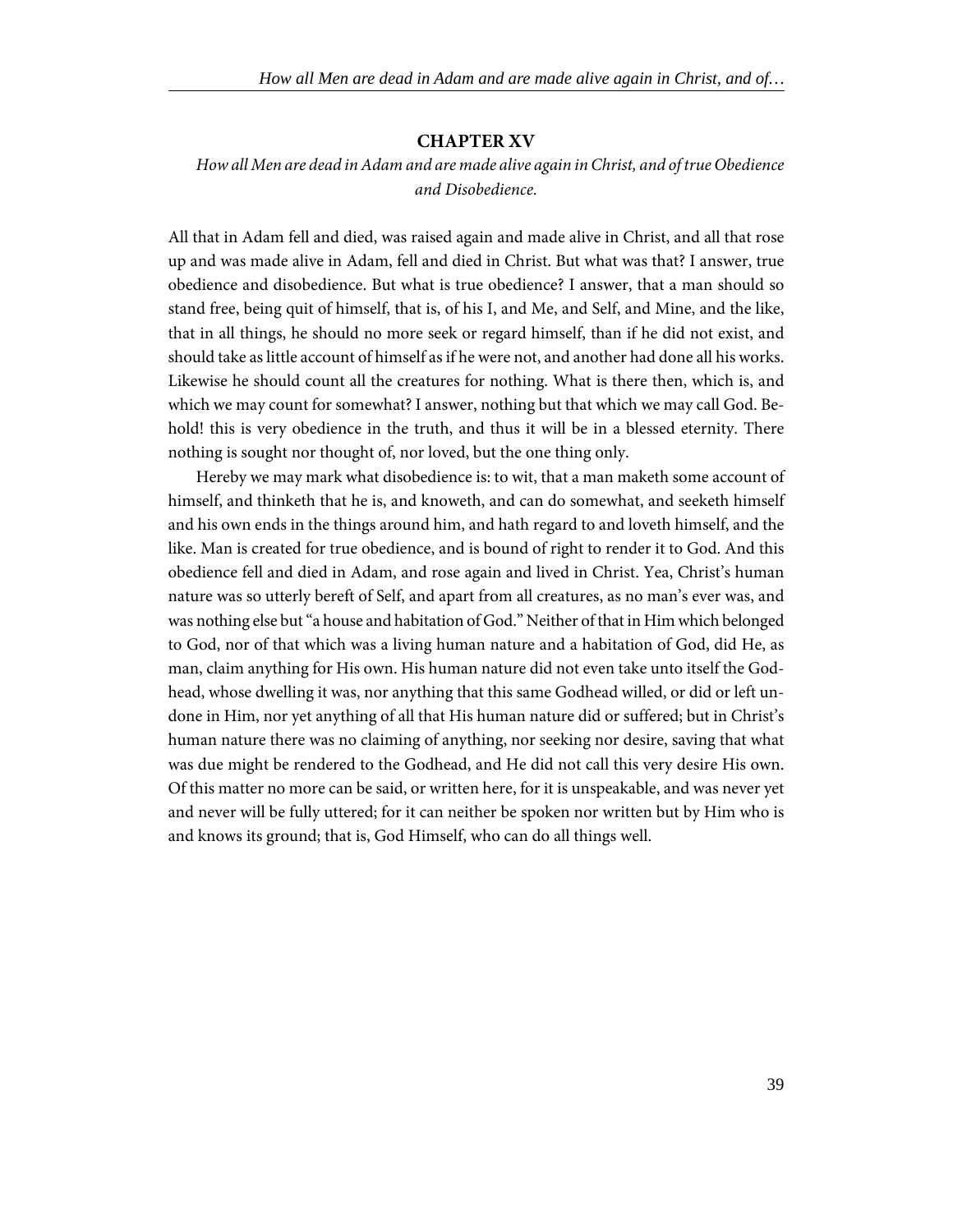#### **CHAPTER XVI**

Telleth us what is the old Man, and what is the new Man.

Again, when we read of the old man and the new man we must mark what that meaneth. The old man is Adam and disobedience, the Self, the Me, and so forth. But the new man is Christ and true obedience, a giving up and denying oneself of all temporal things, and seeking the honour of God alone in all things. And when dying and perishing and the like are spoken of, it meaneth that the old man should be destroyed, and not seek its own either in spiritual or in natural things. For where this is brought about in a true divine light, there the new man is born again. In like manner, it hath been said that man should die unto himself, that is, to earthly pleasures, consolations, joys, appetites, the I, the Self, and all that is thereof in man, to which he clingeth and on which he is yet leaning with content, and thinketh much of. Whether it be the man himself, or any other creature, whatever it be, it must depart and die, if the man is to be brought aright to another mind, according to the truth.

Thereunto doth St. Paul exhort us, saying: "Put off concerning the former conversation the old man, which is corrupt according to the deceitful lusts: . . . and that ye put on the new man, which after God is created in righteousness and true holiness."<sup>17</sup> Now he who liveth to himself after the old man, is called and is truly a child of Adam; and though he may give diligence to the ordering of his life, he is still the child and brother of the Evil Spirit. But he who liveth in humble obedience and in the new man which is Christ, he is, in like manner, the brother of Christ and the child of God.

Behold! where the old man dieth and the new man is born, there is that second birth of which Christ saith, "Except a man be born again, he cannot enter into the kingdom of God."<sup>18</sup> Likewise St. Paul saith, "As in Adam all die, even so in Christ shall all be made alive."<sup>19</sup> That is to say, all who follow Adam in pride, in lust of the flesh, and in disobedience, are dead in soul, and never will or can be made alive but in Christ. And for this cause, so long as a man is an Adam or his child, he is without God. Christ saith, "He who is not with Me is against Me.<sup>"20</sup> Now he who is against God, is dead before God. Whence it followeth that all Adam's children are dead before God. But he who standeth with Christ in perfect obedience, he is with God and liveth. As it hath been said already, sin lieth in the turning away of the creature from the Creator, which agreeth with what we have now said.

<sup>17</sup> [Eph. 4:22, 24](http://www.ccel.org/study/Bible:Eph.4.22 Bible:Eph.4.24).

<sup>18</sup> [John 3:3.](http://www.ccel.org/study/Bible:John.3.3)

<sup>19</sup> [1 Cor. 15:22](http://www.ccel.org/study/Bible:1Cor.15.22).

<sup>20</sup> [Matt. 12:30.](http://www.ccel.org/study/Bible:Matt.12.30)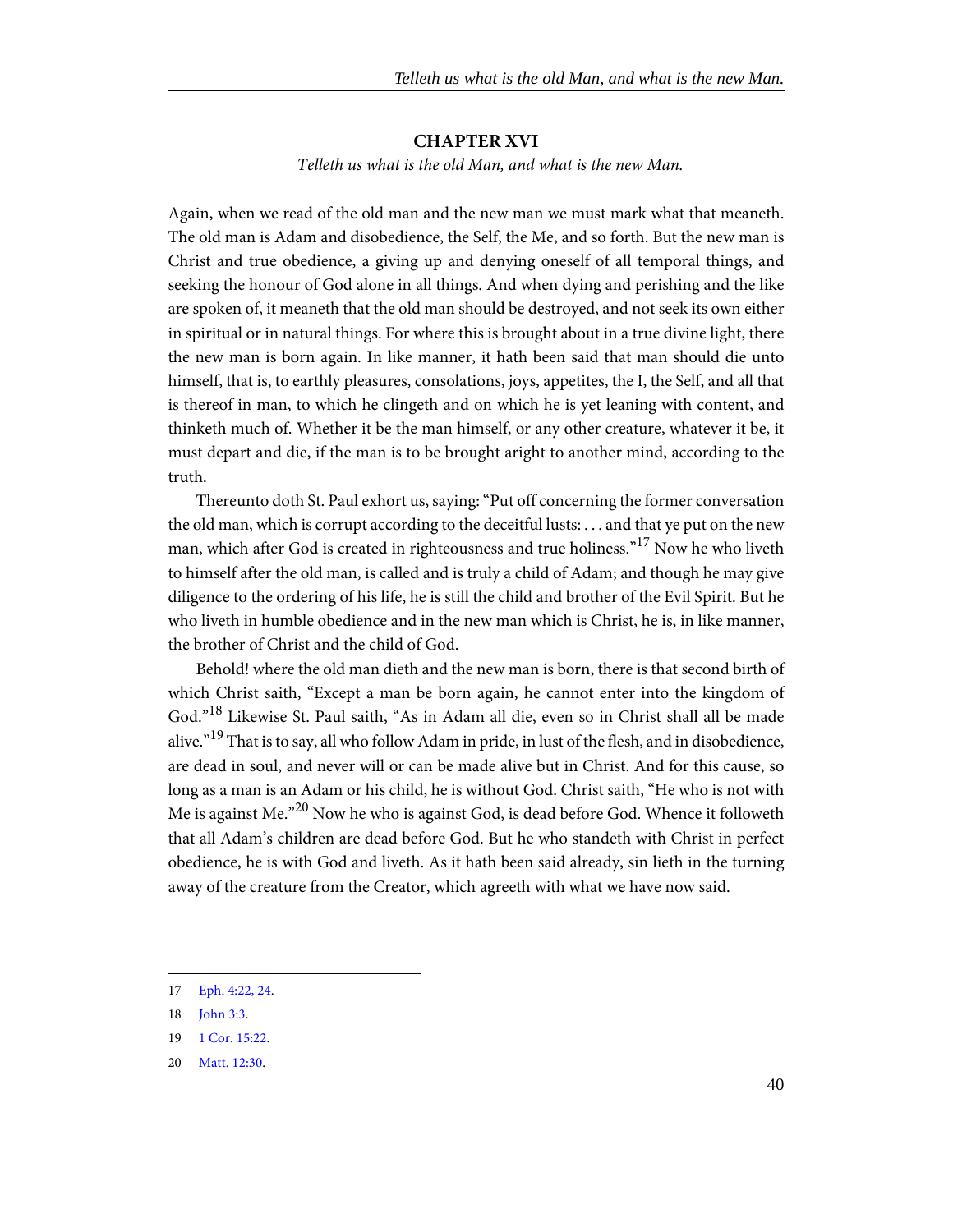For he who is in disobedience is in sin, and sin can never be atoned for or healed but by returning to God, and this is brought to Pass by humble obedience. For so long as a man continueth in disobedience, his sin can never be blotted out; let him do what he will, it availeth him nothing. Let us be assured of this. For disobedience is itself sin. But when a man entereth into the obedience of the faith, all is healed, and blotted out and forgiven, and not else. Insomuch that if the Evil Spirit himself could come into true obedience, he would become an angel again, and all his sin and wickedness would be healed and blotted out and forgiven at once. And could an angel fall into disobedience, he would straightway become an evil spirit although he did nothing afresh.

If then it were possible for a man to renounce himself and all things, and to live as wholly and purely in true obedience, as Christ did in His human nature, such a man were quite without sin, and were one thing with Christ, and the same by grace which Christ was by nature. But it is said this cannot be. So also it is said: "There is none without sin." But be that as it may, this much is certain; that the nearer we are to perfect obedience, the less we sin, and the farther from it we are, the more we sin. In brief: whether a man be good, better, or best of all; bad, worse, or worst of all; sinful or saved before God; it all lieth in this matter of obedience. Therefore it hath been said: the more of Self and Me, the more of sin and wickedness. So likewise it hath been said: the more the Self, the I, the Me, the Mine, that is, self-seeking and selfishness, abate in a man, the more doth God's I, that is, God Himself, increase in him.

Now, if all mankind abode in true obedience, there would be no grief nor sorrow. For if it were so, all men would be at one, and none would vex or harm another; so also, none would lead a life or do any deed contrary to God's will. Whence then should grief or sorrow arise? But now alas! all men, nay the whole world lieth in disobedience! Now were a man simply and wholly obedient as Christ was, all disobedience were to him a sharp and bitter pain. But though all men were against him, they could neither shake nor trouble him, for while in this obedience a man were one with God, and God Himself were one with the man.

Behold now all disobedience is contrary to God, and nothing else. In truth, no Thing is contrary to God; no creature nor creature's work, nor anything that we can name or think of is contrary to God or displeasing to Him, but only disobedience and the disobedient man. In short, all that is, is well-pleasing and good in God's eyes, saving only the disobedient man. But he is so displeasing and hateful to God and grieveth Him so sore, that if it were possible for human nature to die a hundred deaths, God would willingly suffer them all for one disobedient man, that He might slay disobedience in him, and that obedience might be born again.

Behold! albeit no man may be so single and perfect in this obedience as Christ was, yet it is possible to every man to approach so near thereunto as to be rightly called Godlike, and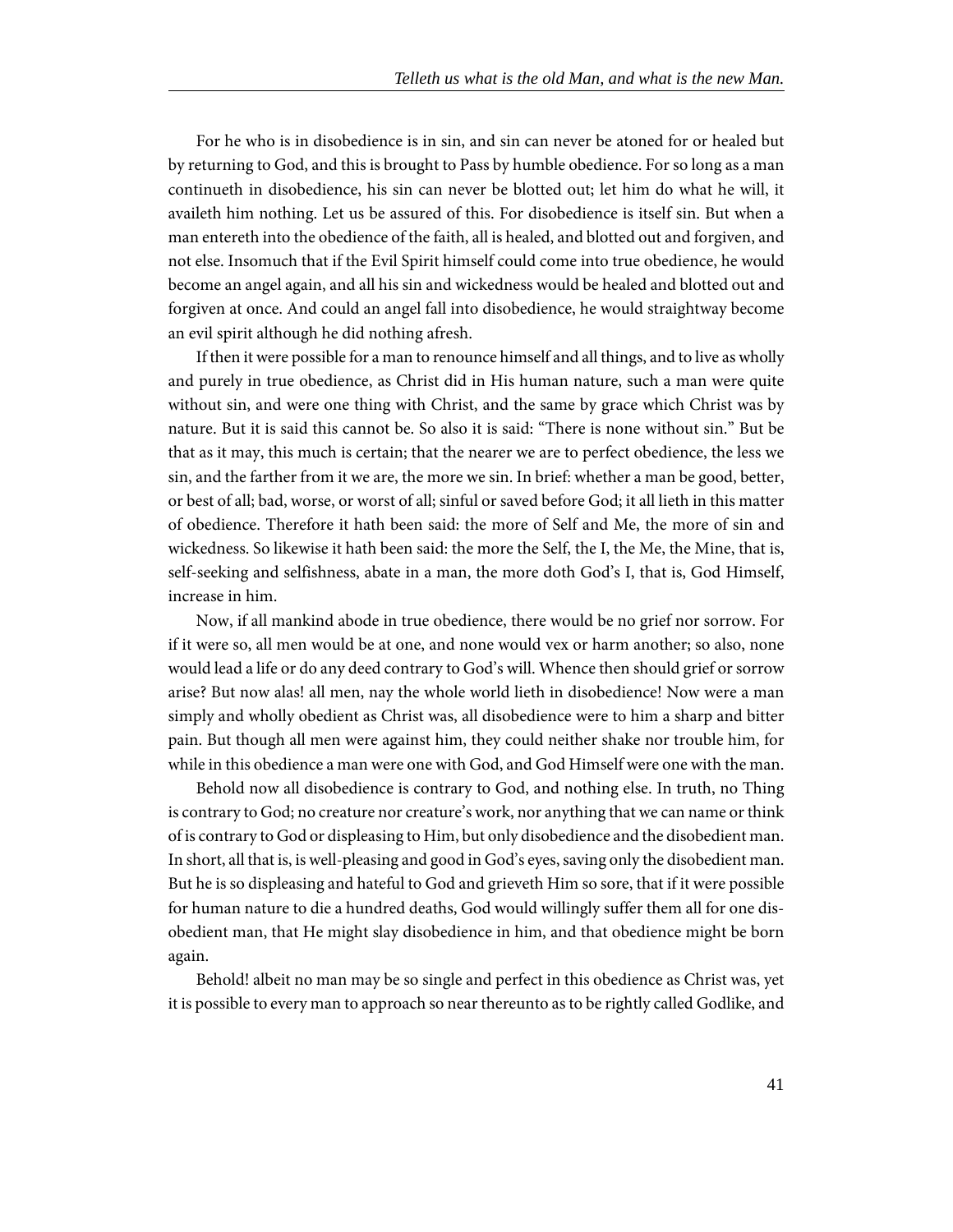"a partaker of the divine nature." $^{21}$  And the nearer a man cometh thereunto, and the more Godlike and divine he becometh, the more he hateth all disobedience, sin, evil and unrighteousness, and the worse they grieve him. Disobedience and sin are the same thing, for there is no sin but disobedience, and what is done of disobedience is all sin. Therefore all we have to do is to keep ourselves from disobedience.

<sup>21</sup> [2 Peter 1:4.](http://www.ccel.org/study/Bible:2Pet.1.4)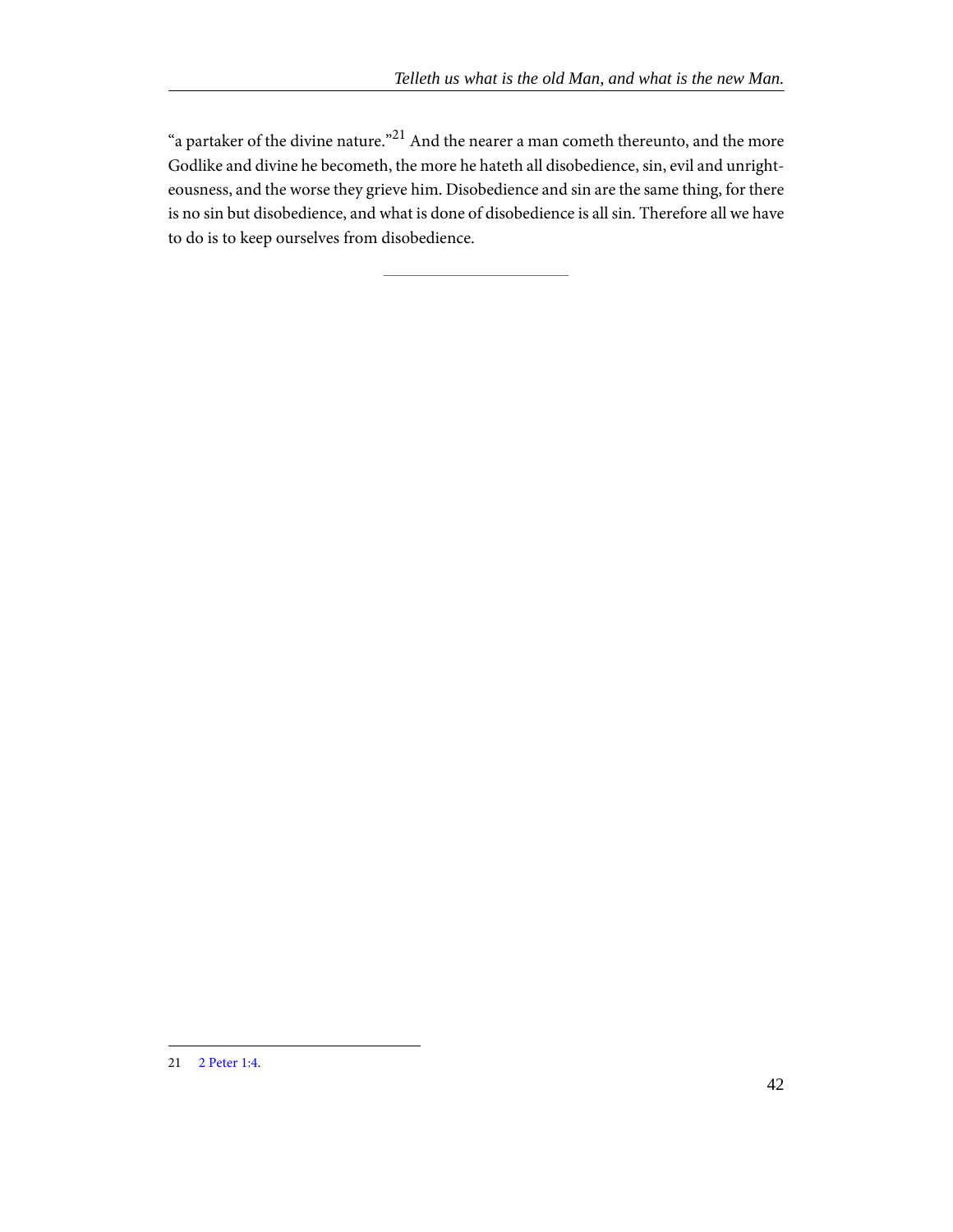#### **CHAPTER XVII**

## How we are not to take unto ourselves what we have done well: but only what we have done amiss.

Behold! now it is reported there be some who vainly think and say that they are so wholly dead to self and quit of it, as to have reached and abide in a state where they suffer nothing and are moved by nothing, just as if all men were living in obedience, or as if there were no creatures. And thus they profess to continue always in an even temper of mind, so that nothing cometh amiss to them, howsoever things fall out, well or ill. Nay verily! the matter standeth not so, but as we have said. It might be thus, if all men were brought into obedience; but until then, it cannot be.

But it may be asked: Are not we to be separate from all things, and neither to take unto ourselves evil nor good? I answer, no one shall take goodness unto himself, for that belongeth to God and His goodness only; but thanks be unto the man, and everlasting reward and blessings, who is fit and ready to be a dwelling and tabernacle of the Eternal Goodness and Godhead, wherein God may exert His power, and will and work without hindrance. But if any now will excuse himself for sin, by refusing to take what is evil unto himself, and laying the guilt thereof upon the Evil Spirit, and thus make himself out to be quite pure and innocent (as our first Parents Adam and Eve did while they were yet in paradise; when each laid the guilt upon the other), he hath no right at all to do this; for it is written, "There is none without sin." Therefore I say; reproach, shame, loss, woe, and eternal damnation be to the man who is fit and ready and willing that the Evil Spirit and falsehood, lies and all untruthfulness, wickedness and other evil things should have their will and pleasure, word and work in him, and make him their house and habitation.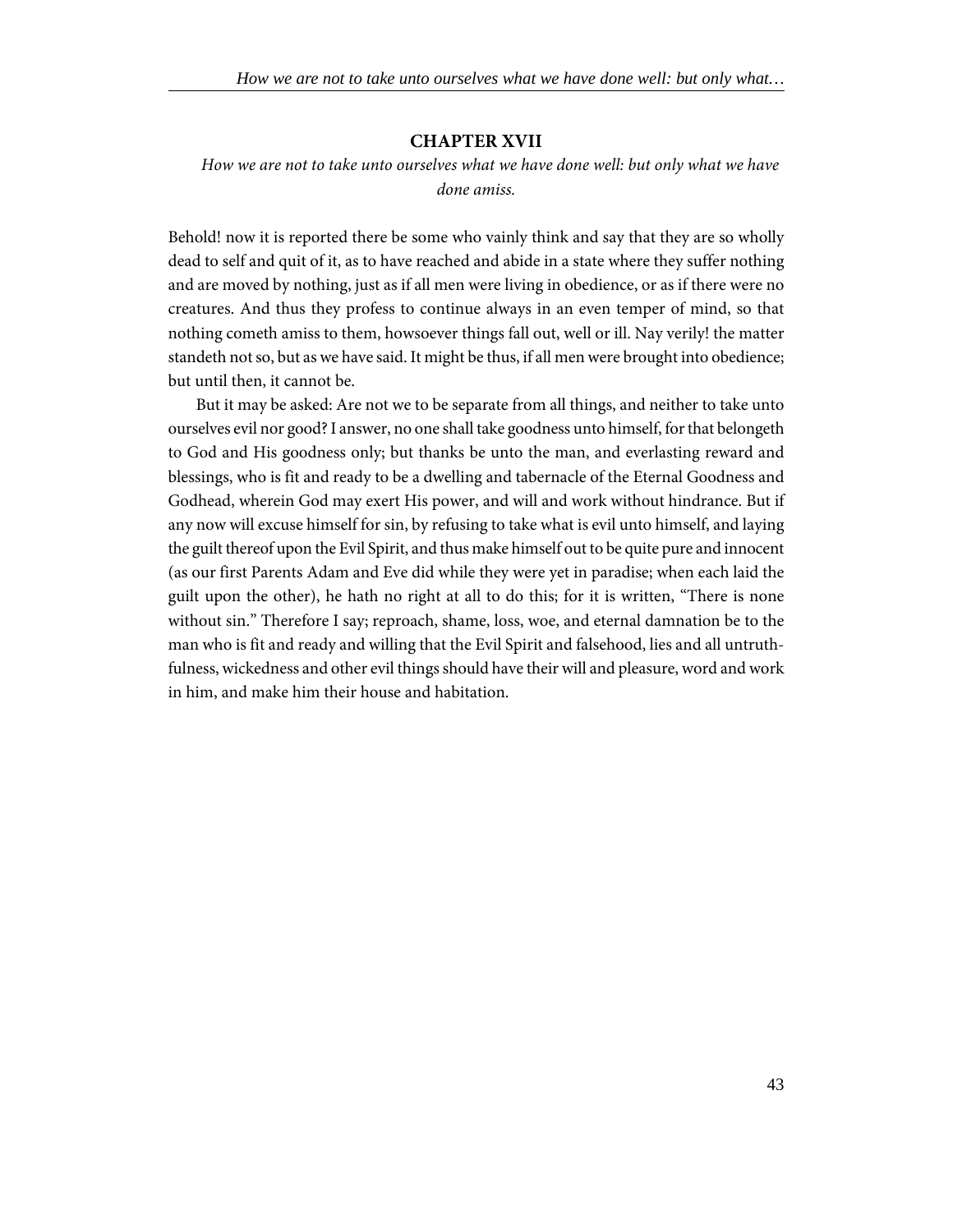## **CHAPTER XVIII**

How that the Life of Christ is the noblest and best Life that ever hath been or can be, and how a careless Life of false Freedom is the worst Life that can be.

Of a truth we ought to know and believe that there is no life so noble and good and well pleasing to God, as the life of Christ, and yet it is to nature and selfishness the bitterest life. A life of carelessness and freedom is to nature and the Self and the Me, the sweetest and pleasantest life, but it is not the best; and in some men may become the worst. But though Christ's life be the most bitter of all, yet it is to be preferred above all. Hereby shall ye mark this: There is an inward sight which hath power to perceive the One true Good, and that it is neither this nor that, but that of which St. Paul saith; "When that which is perfect is come, then that which is in part shall be done away. $^{22}$  By this he meaneth, that the Whole and Perfect excelleth all the fragments, and that all which is in part and imperfect, is as nought compared to the Perfect. Thus likewise all knowledge of the parts is swallowed up when the Whole is known; and where that Good is known, it cannot but be longed for and loved so greatly, that all other love wherewith the man hath loved himself and other things, fadeth away. And that inward sight likewise perceiveth what is best and noblest in all things, and loveth it in the one true Good, and only for the sake of that true Good.

Behold! where there is this inward sight, the man perceiveth of a truth, that Christ's life is the best and noblest life, and therefore the most to be preferred, and he willingly accepteth and endureth it, without a question or a complaint, whether it please or offend nature or other men, whether he like or dislike it, find it sweet or bitter and the like. And therefore wherever this Perfect and true Good is known, there also the life of Christ must be led, until the death of the body. And he who vainly thinketh otherwise is deceived, and he who saith otherwise, lieth, and in what man the life of Christ is not, of him the true Good and eternal Truth will nevermore be known.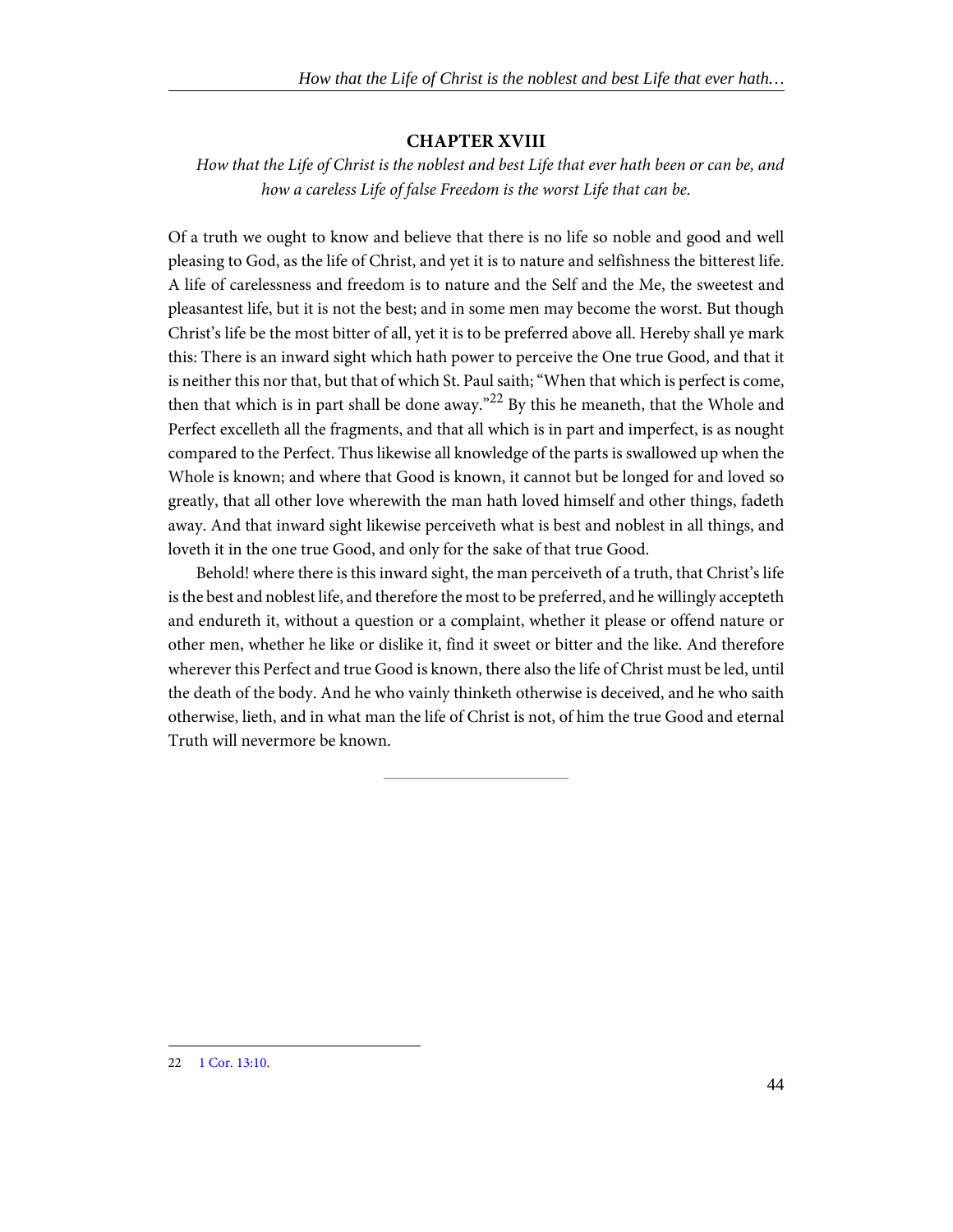## **CHAPTER XIX**

How we cannot come to the true Light and Christ's Life, by much Questioning or Reading, or by high natural Skill and Reason, but by truly renouncing ourselves and all Things.

Let no one suppose, that we may attain to this true light and perfect knowledge, or life of Christ, by much questioning, or by hearsay, or by reading and study, nor yet by high skill and great learning. Yea, so long as a man taketh account of anything which is this or that, whether it be himself, or any other creature; or doeth anything, or frameth a purpose, for the sake of his own likings or desires, or opinions, or ends, he cometh not unto the life of Christ. This hath Christ Himself declared, for He saith: "If any man will come after Me, let him deny himself, and take up his cross, and follow Me.<sup>"23</sup> "He that taketh not his cross, and followeth after Me, is not worthy of Me. $^{24}$  And if he "hate not his father and mother, and wife, and children, and brethren and sisters, yea, and his own life also, he cannot be My disciple."<sup>25</sup> He meaneth it thus: "He who doth not forsake and part with everything, can never know My eternal truth, nor attain unto My life." And though this had never been declared unto us, yet the truth herself sayeth it, for it is so of a truth. But so long as a man clingeth unto the elements and fragments of this world (and above all to himself), and holdeth converse with them, and maketh great account of them, he is deceived and blinded, and perceiveth what is good no further than as it is most convenient and pleasant to himself and profitable to his own ends. These he holdeth to be the highest good and loveth above all. Thus he never cometh to the truth.

<sup>23</sup> [Matt. 16:24.](http://www.ccel.org/study/Bible:Matt.16.24)

<sup>24</sup> [Matt. 10:38.](http://www.ccel.org/study/Bible:Matt.10.38)

<sup>25</sup> [Luke 14:26.](http://www.ccel.org/study/Bible:Luke.14.26)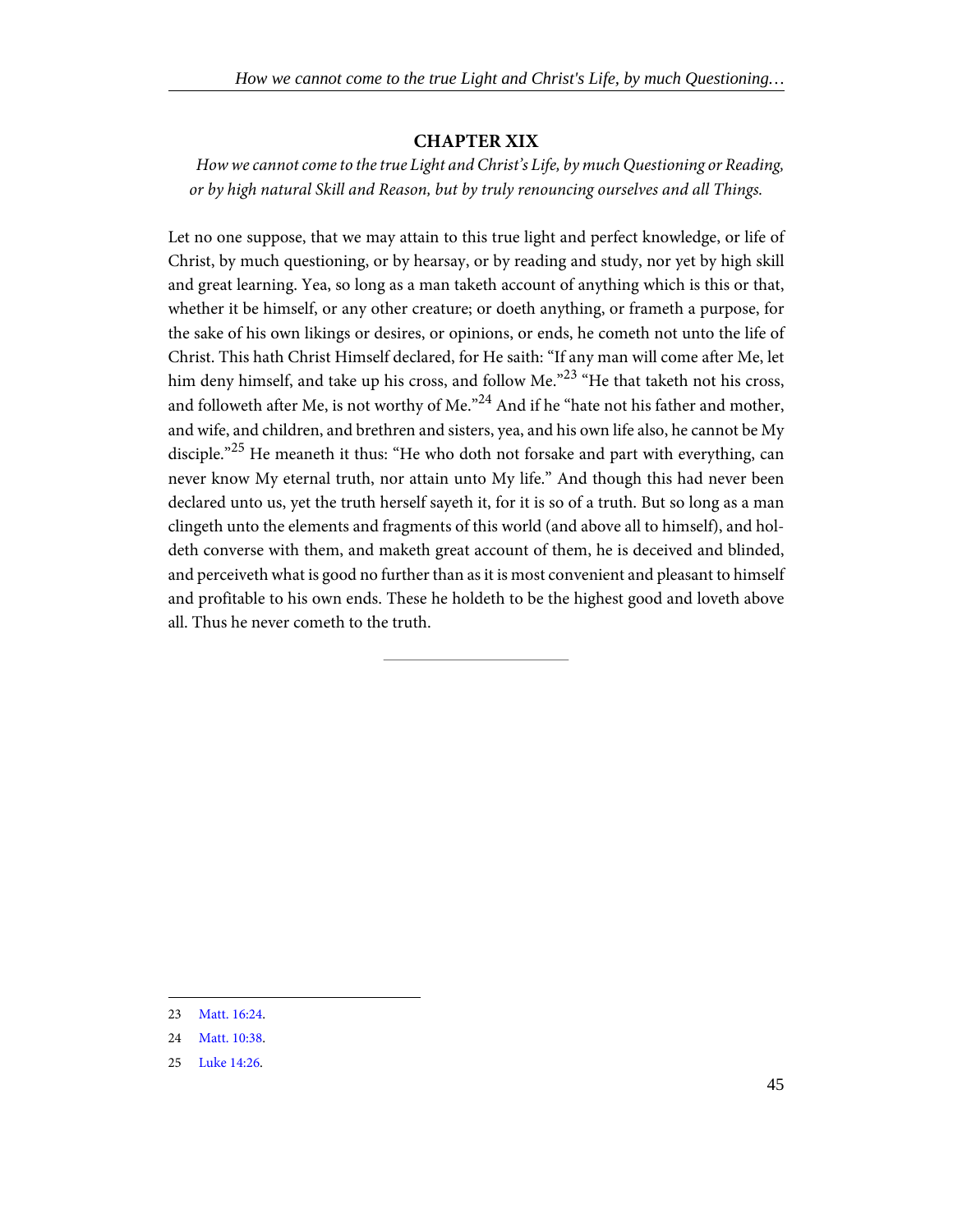## **CHAPTER XX**

# How, seeing that the Life of Christ is most bitter to Nature and Self, Nature will have none of it, and chooseth a false careless Life, as is most convenient to her.

Now, since the life of Christ is every way most bitter to nature and the Self and the Me (for in the true life of Christ, the Self and the Me and nature must be forsaken and lost, and die altogether), therefore, in each of us, nature hath a horror of it, and thinketh it evil and unjust and a folly, and graspeth after such a life as shall be most comfortable and pleasant to herself, and saith, and believeth also in her blindness, that such a life is the best possible. Now, nothing is so comfortable and pleasant to nature, as a free, careless way of life, therefore she clingeth to that, and taketh enjoyment in herself and her own powers, and looketh only to her own peace and comfort and the like. And this happeneth most of all, where there are high natural gifts of reason, for that soareth upwards in its own light and by its own power, till at last it cometh to think itself the true Eternal Light, and giveth itself out as such, and is thus deceived in itself, and deceiveth other people along with it, who know no better, and also are thereunto inclined.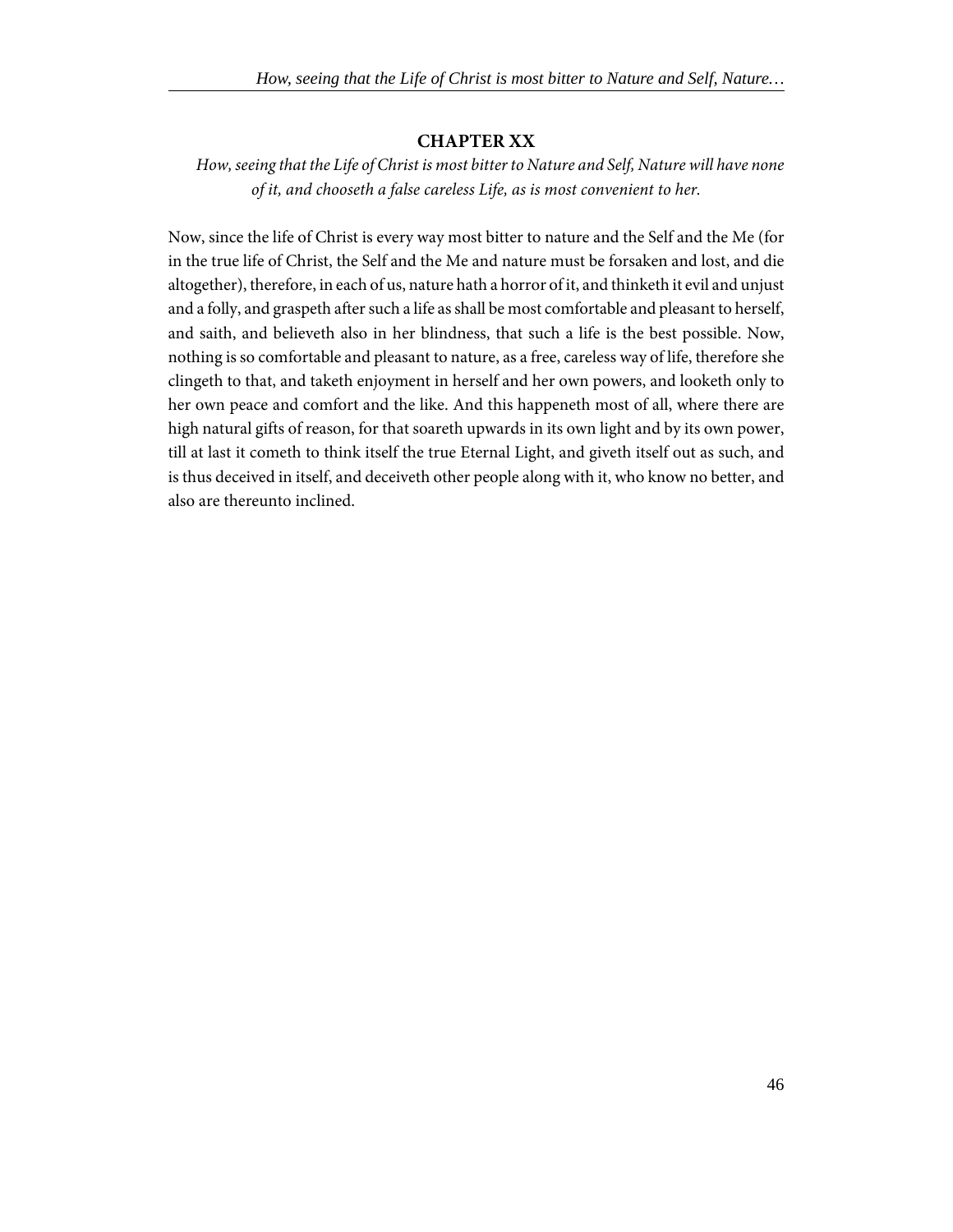## **CHAPTER XXI**

How a friend of Christ willingly fulfilleth by his outward Works, such Things as must be and ought to be, and doth not concern himself with the rest.

Now, it may be asked, what is the state of a man who followeth the true Light to the utmost of his power? I answer truly, it will never be declared aright, for he who is not such a man, can neither understand nor know it, and he who is, knoweth it indeed; but he cannot utter it, for it is unspeakable. Therefore let him who would know it, give his whole diligence that he may enter therein; then will he see and find what hath never been uttered by man's lips. However, I believe that such a man hath liberty as to his outward walk and conversation, so long as they consist with what must be or ought to be; but they may not consist with what he merely willeth to be. But oftentimes a man maketh to himself many must-be's and oughtto-be's which are false. The which ye may see hereby, that when a man is moved by his pride or covetousness or other evil dispositions, to do or leave undone anything, he ofttimes saith, "It must needs be so, and ought to be so." Or if he is driven to, or held back from anything by the desire to find favour in men's eyes, or by love, friendship, enmity, or the lusts and appetites of his body, he saith, "It must needs be so, and ought to be so." Yet behold, that is utterly false. Had we no must-be's, nor ought-to-be's, but such as God and the Truth show us, and constrain us to, we should have less, forsooth, to order and do than now; for we make to ourselves much disquietude and difficulty which we might well be spared and raised above.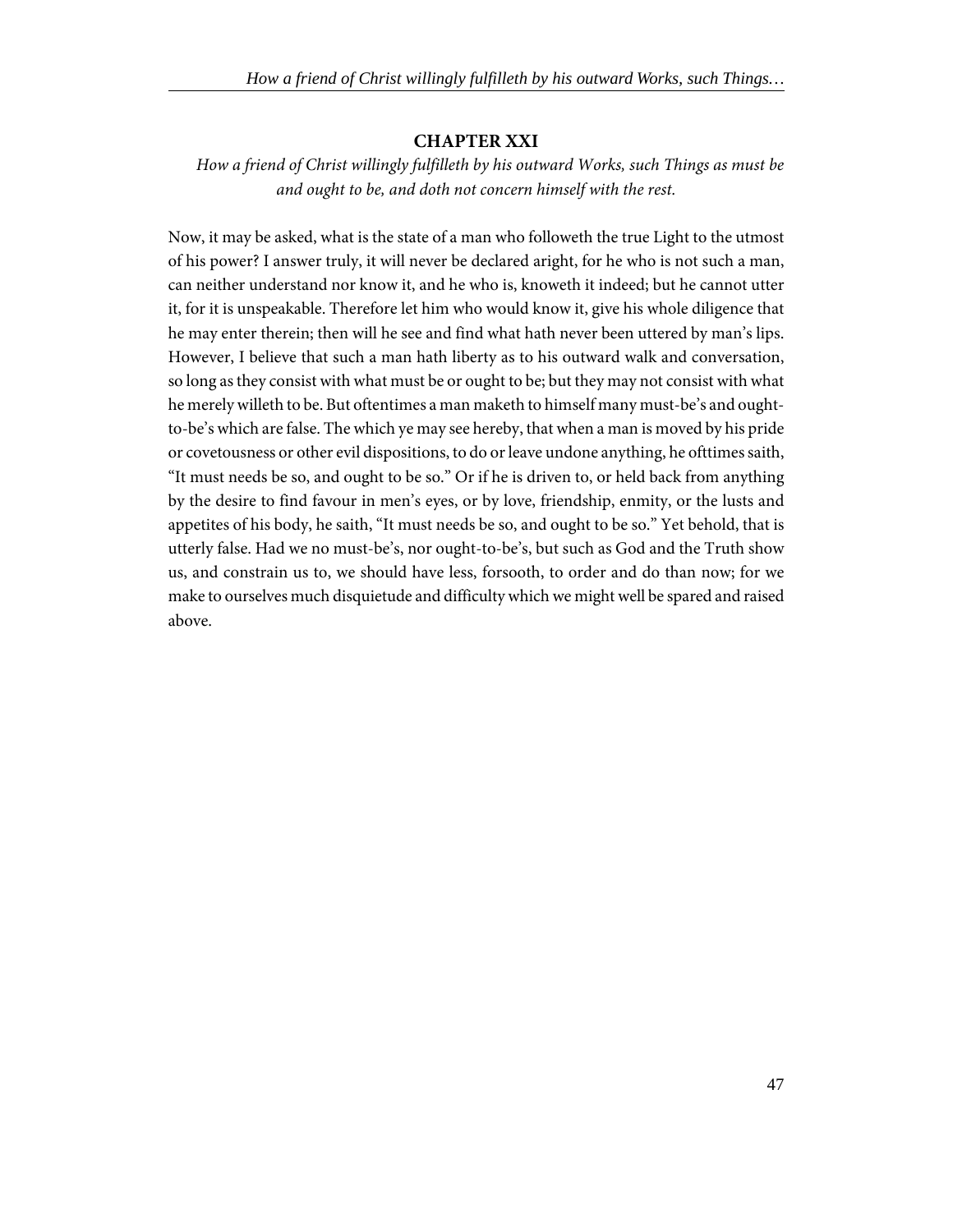#### **CHAPTER XXII**

How sometimes the Spirit of God, and sometimes also the Evil Spirit may possess a Man and have the mastery over him.

It is written that sometimes the Devil and his spirit do so enter into and possess a man, that he knoweth not what he doeth and leaveth undone, and hath no power over himself, but the Evil Spirit hath the mastery over him, and doeth and leaveth undone in, and with, and through, and by the man what he will. It is true in a sense that all the world is subject to and possessed with the Evil Spirit, that is, with lies, falsehood, and other vices and evil ways; this also cometh of the Evil Spirit, but in a different sense.

Now, a man who should be in like manner possessed by the Spirit of God, so that he should not know what he doeth or leaveth undone, and have no power over himself, but the will and Spirit of God should have the mastery over him, and work, and do, and leave undone with him and by him, what and as God would; such a man were one of those of whom St. Paul saith: "For as many as are led by the Spirit of God, they are the sons of God," $^{26}$ and they "are not under the law, but under grace," $27$  and to whom Christ saith: "For it is not ye that speak, but the Spirit of your Father which speaketh in you."<sup>28</sup>

But I fear that for one who is truly possessed with the Spirit of God, there are a hundred thousand or an innumerable multitude possessed with the Evil Spirit. This is because men have more likeness to the Evil Spirit than to God. For the Self, the I, the Me and the like, all belong to the Evil Spirit, and therefore it is, that he is an Evil Spirit. Behold one or two words can utter all that hath been said by these many words: "Be simply and wholly bereft of Self." But by these many words, the matter hath been more fully sifted, proved, and set forth.

Now men say, "I am in no wise prepared for this work, and therefore it cannot be wrought in me," and thus they find an excuse, so that they neither are ready nor in the way to be so. And truly there is no one to blame for this but themselves. For if a man were looking and striving after nothing but to find a preparation in all things, and diligently gave his whole mind to see how he might become prepared; verily God would well prepare him, for God giveth as much care and earnestness and love to the preparing of a man, as to the pouring in of His Spirit when the man is prepared.

Yet there be certain means thereunto, as the saying is, "To learn an art which thou knowest not, four things are needful."<sup>29</sup> The first and most needful of all is, a great desire and diligence and constant endeavour to learn the art. And where this is wanting, the art

<sup>26</sup> [Rom. 8:14](http://www.ccel.org/study/Bible:Rom.8.14).

<sup>27</sup> [Rom. 6:14](http://www.ccel.org/study/Bible:Rom.6.14).

<sup>28</sup> [Matt. 10:20.](http://www.ccel.org/study/Bible:Matt.10.20)

<sup>29</sup> See note 31.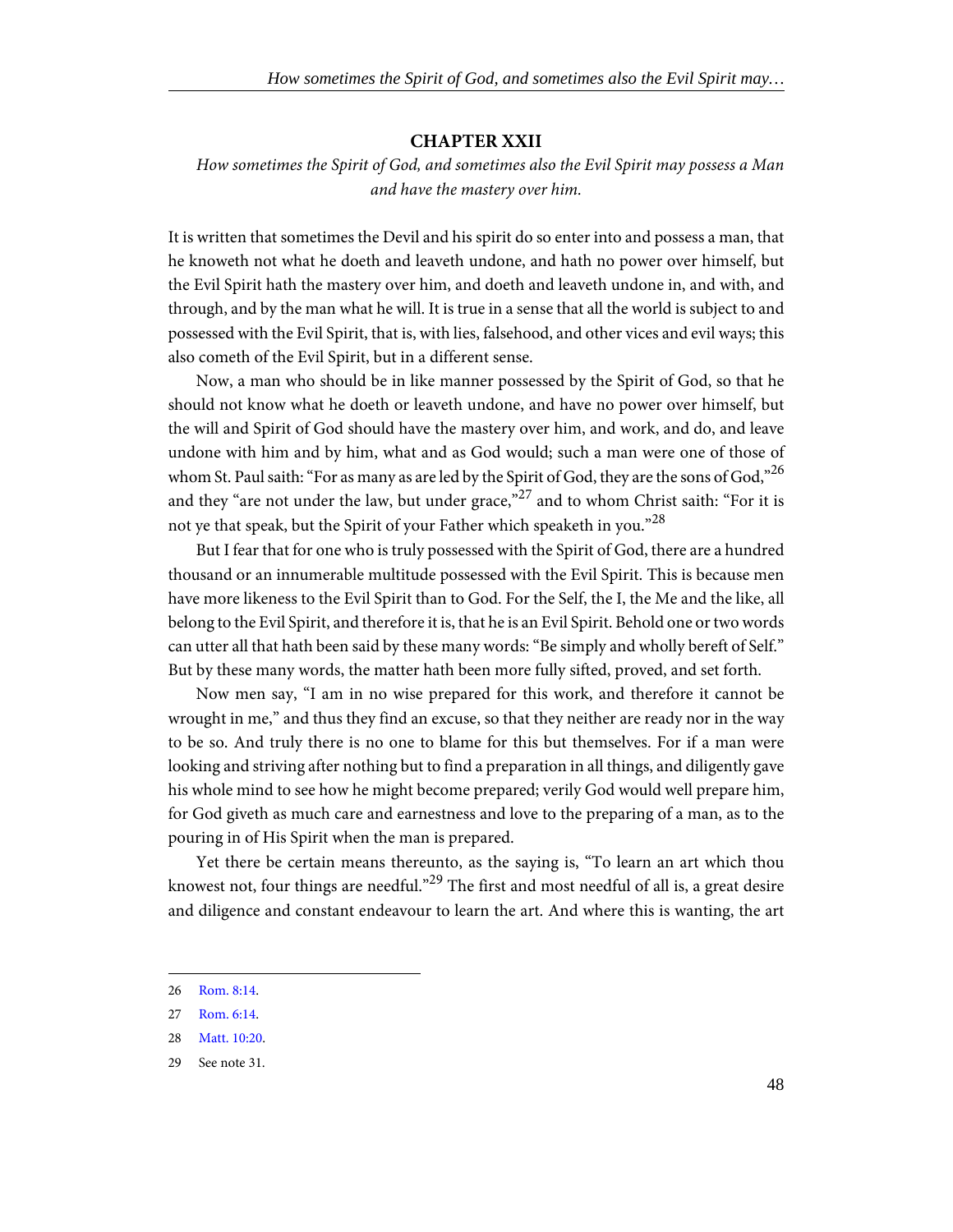will never be learned. The second is, a copy or ensample by which thou mayest learn. The third is to give earnest heed to the master, and watch how he worketh, and to be obedient to him in all things, and to trust him and follow him. The fourth is to put thy own hand to the work, and practise it with all industry. But where one of these four is wanting, the art will never be learned and mastered. So likewise is it with this preparation. For he who hath the first, that is, thorough diligence and constant, persevering desire towards his end, will also seek and find all that appertaineth thereunto, or is serviceable and profitable to it. But he who hath not that earnestness and diligence, love and desire, seeketh not, and therefore findeth not, and therefore remaineth ever unprepared. And therefore he never attaineth unto that end.

49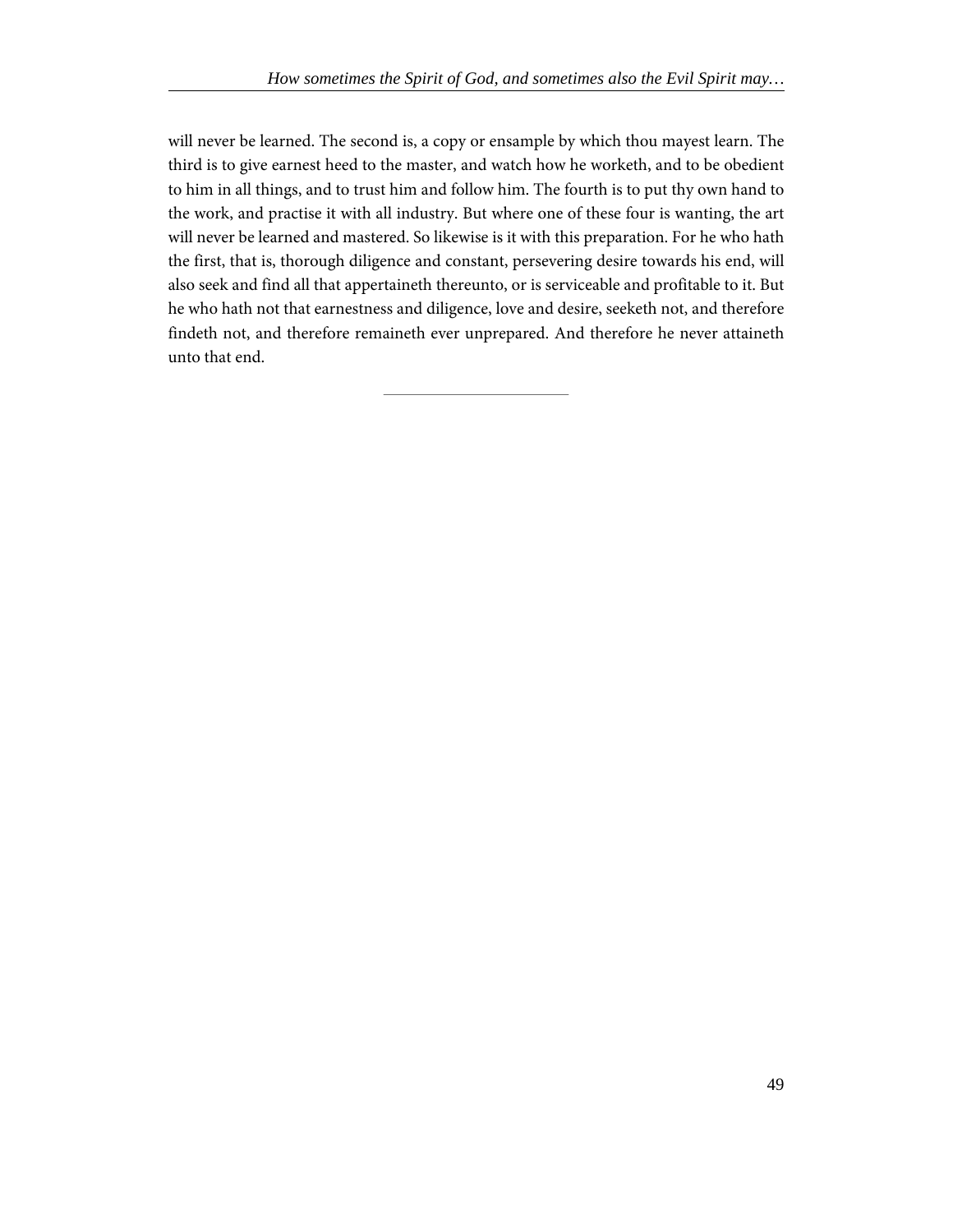#### **CHAPTER XXIII**

He who will submit himself to God and be obedient to Him, must be ready to bear with all Things; to wit, God, himself, and all Creatures, and must be obedient to them all whether he have to suffer or to do.

There be some who talk of other ways and preparations to this end, and say we must lie still under God's hand, and be obedient and resigned and submit to Him. This is true; for all this would be perfected in a man who should attain to the uttermost that can be reached in this present time. But if a man ought and is willing to lie still under God's hand, he must and ought also to be still under all things, whether they come from God himself, or the creatures, nothing excepted. And he who would be obedient, resigned and submissive to God, must and ought to be also resigned, obedient and submissive to all things, in a spirit of yielding, and not of resistance, and take them in silence, resting on the hidden foundations of his soul, and having a secret inward patience, that enableth him to take all chances or crosses willingly, and whatever befalleth, neither to call for nor desire any redress, or deliverance, or resistance, or revenge, but always in a loving, sincere humility to cry, "Father, forgive them, for they know not what they do!"

Behold! this were a good path to that which is Best, and a noble and blessed preparation for the farthest goal which a man may reach in this present time. This is the lovely life of Christ, for He walked in the aforesaid paths perfectly and wholly unto the end of His bodily life on earth. Therefore there is no other and better way or preparation to the joyful life of Jesus Christ, than this same course, and to exercise oneself therein, as much as may be. And of what belongeth thereunto we have already said somewhat; nay, all that we have here or elsewhere said and written, is but a way or means to that end. But what the end is, knoweth no man to declare. But let him who would know it, follow my counsel and take the right path thereunto, which is the humble life of Jesus Christ; let him strive after that with unwearied perseverance, and so, without doubt, he shall come to that end which endureth for ever. "For he that endureth to the end shall be saved."30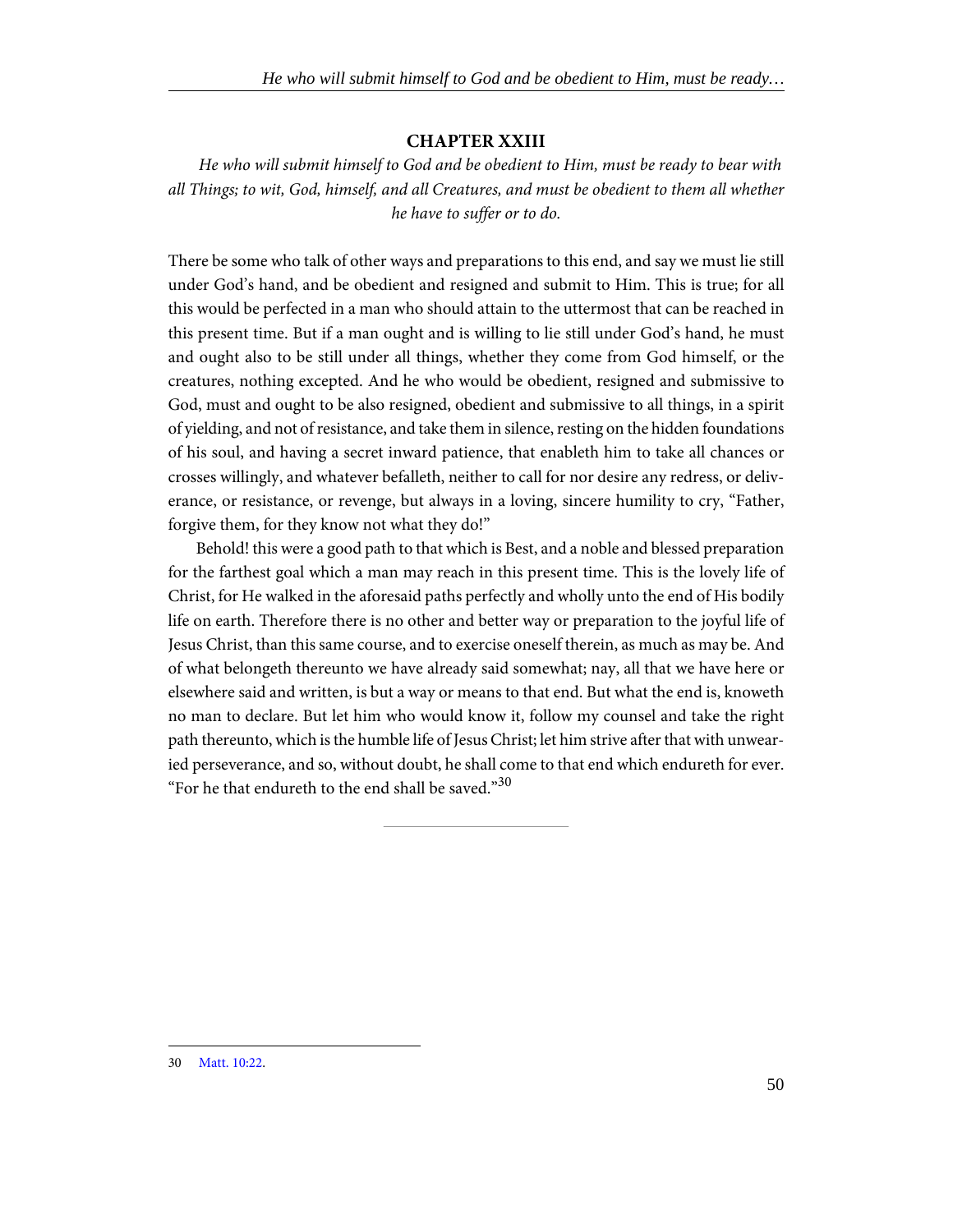## **CHAPTER XXIV**

How that four Things are needful before a Man can receive divine Truth and be possessed with the Spirit of God.<sup>31</sup>

Moreover there are yet other ways to the lovely life of Christ, besides those we have spoken of: to wit, that God and man should be wholly united, so that it can be said of a truth, that God and man are one. This cometh to Pass on this wise. Where the Truth always reigneth, so that true perfect God and true perfect man are at one, and man so giveth place to God, that God Himself is there and yet the man too, and this same unity worketh continually, and doeth and leaveth undone without any I, and Me, and Mine, and the like; behold, there is Christ, and nowhere else. Now, seeing that here there is true perfect manhood, so there is a perfect perceiving and feeling of pleasure and pain, liking and disliking, sweetness and bitterness, joy and sorrow, and all that can be perceived and felt within and without. And seeing that God is here made man, He is also able to perceive and feel love and hatred, evil and good and the like. As a man who is not God, feeleth and taketh note of all that giveth him pleasure and pain, and it pierceth him to the heart, especially what offendeth him; so is it also when God and man are one, and yet God is the man; there everything is perceived and felt that is contrary to God and man. And since there man becometh nought, and God alone is everything, so is it with that which is contrary to man, and a sorrow to him. And this must hold true of God so long as a bodily and substantial life endureth.

Furthermore, mark ye, that the one Being in whom God and man are united, standeth free of himself and of all things, and whatever is in him is there for God's sake and not for man's, or the creature's. For it is the property of God to be without this and that, and without Self and Me, and without equal or fellow; but it is the nature and property of the creature to seek itself and its own things, and this and that, here and there; and in all that it doeth and leaveth undone its desire is to its own advantage and profit. Now where a creature or a man forsaketh and cometh out of himself and his own things, there God entereth in with His own, that is, with Himself.

<sup>31</sup> The heading of this Chapter appears to have no relation to its contents, while it perfectly suits the latter half of Chapter xxii, which has nothing corresponding to it in the heading of that chapter. As however the heading of Chapter xxiv. is common both to the Wurtzburg MS. and Luther's editions, the translator has no option but to retain it in its present position.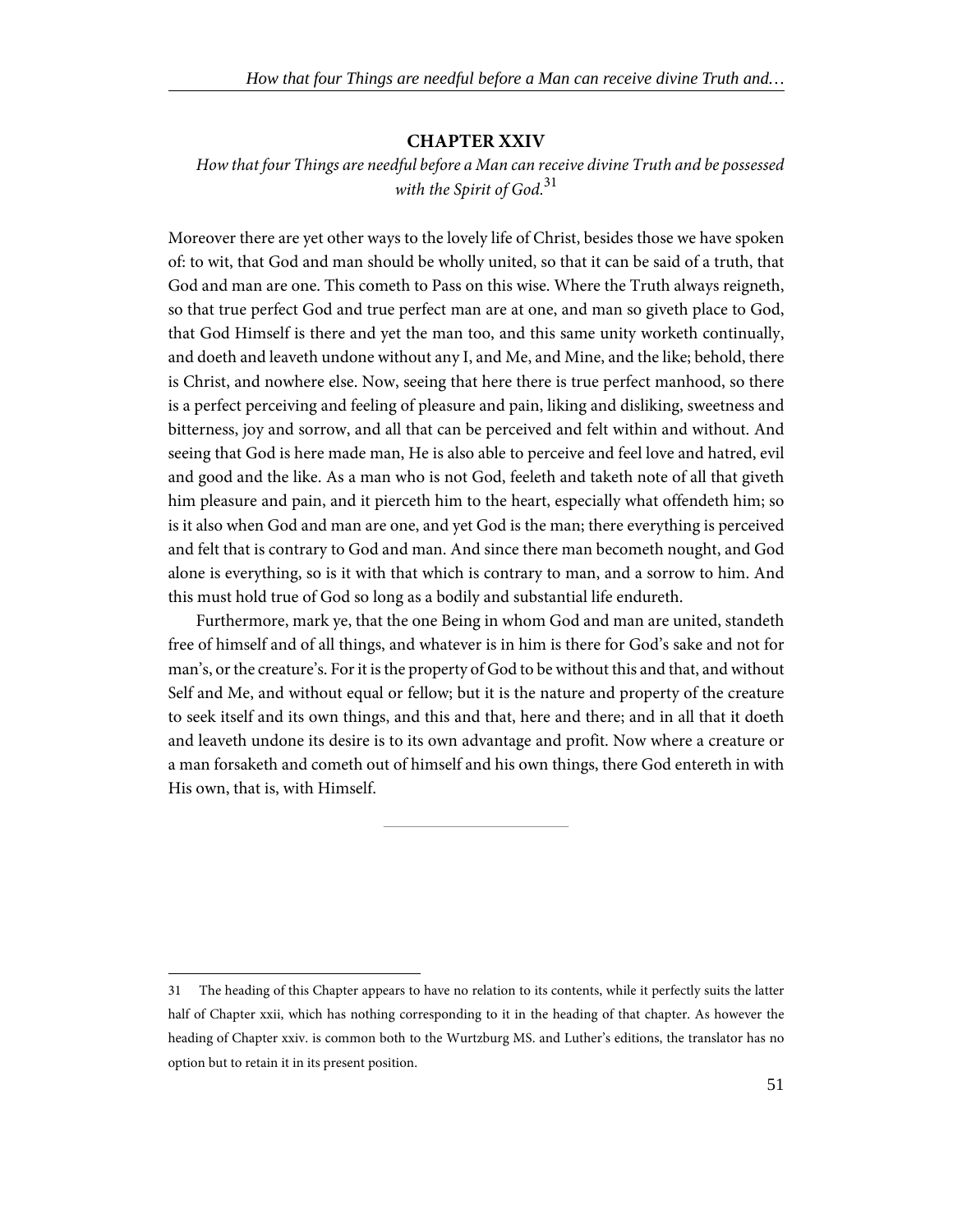#### **CHAPTER XXV**

Of two evil Fruits that do spring up from the Seed of the Evil Spirit, and are two Sisters who love to dwell together. The one is called spiritual Pride and Highmindedness, the other is false, lawless Freedom.

Now, after that a man hath walked in all the ways that lead him unto the truth, and exercised himself therein, not sparing his labour; now, as often and as long as he dreameth that his work is altogether finished, and he is by this time quite dead to the world, and come out from Self and given up to God alone, behold! the Devil cometh and soweth his seed in the man's heart. From this seed spring two fruits; the one is spiritual fulness or pride, the other is false, lawless freedom. These are two sisters who love to be together. Now, it beginneth on this wise: the Devil puffeth up the man, till he thinketh himself to have climbed the topmost pinnacle, and to have come so near to heaven, that he no longer needeth Scripture, nor teaching, nor this nor that, but is altogether raised above any need. Whereupon there ariseth a false peace and satisfaction with himself, and then it followeth that he saith or thinketh: "Yea, now I am above all other men, and know and understand more than any one in the world; therefore it is certainly just and reasonable that I should be the lord and commander of all creatures, and that all creatures, and especially all men, should serve me and be subject unto me." And then he seeketh and desireth the same, and taketh it gladly from all creatures, especially men, and thinketh himself well worthy of all this, and that it is his due, and looketh on men as if they were the beasts of the field, and thinketh himself worthy of all that ministereth to his body and life and nature, in profit, or joy, or pleasure, or even pastime and amusement, and he seeketh and taketh it wherever he findeth opportunity. And whatever is done or can be done for him, seemeth him all too little and too poor, for he thinketh himself worthy of still more and greater honour than can be rendered to him. And of all the men who serve him and are subject to him, even if they be downright thieves and murderers, he saith nevertheless, that they have faithful, noble hearts, and have great love and faithfulness to the truth and to poor men. And such men are praised by him, and he seeketh them and followeth after them wherever they be. But he who doth not order himself according to the will of these high-minded men, nor is subject unto them, is not sought after by them, nay, more likely blamed and spoken ill of, even though he were as holy as St. Peter himself. And seeing that this proud and puffed-up spirit thinketh that she needeth neither Scripture, nor instruction, nor anything of the kind, therefore she giveth no heed to the admonitions, order, laws and precepts of the holy Christian Church, nor to the Sacraments, but mocketh at them and at all men who walk according to these ordinances and hold them in reverence. Hereby we may plainly see that those two sisters dwell together.

Moreover since this sheer pride thinketh to know and understand more than all men besides, therefore she chooseth to prate more than all other men, and would fain have her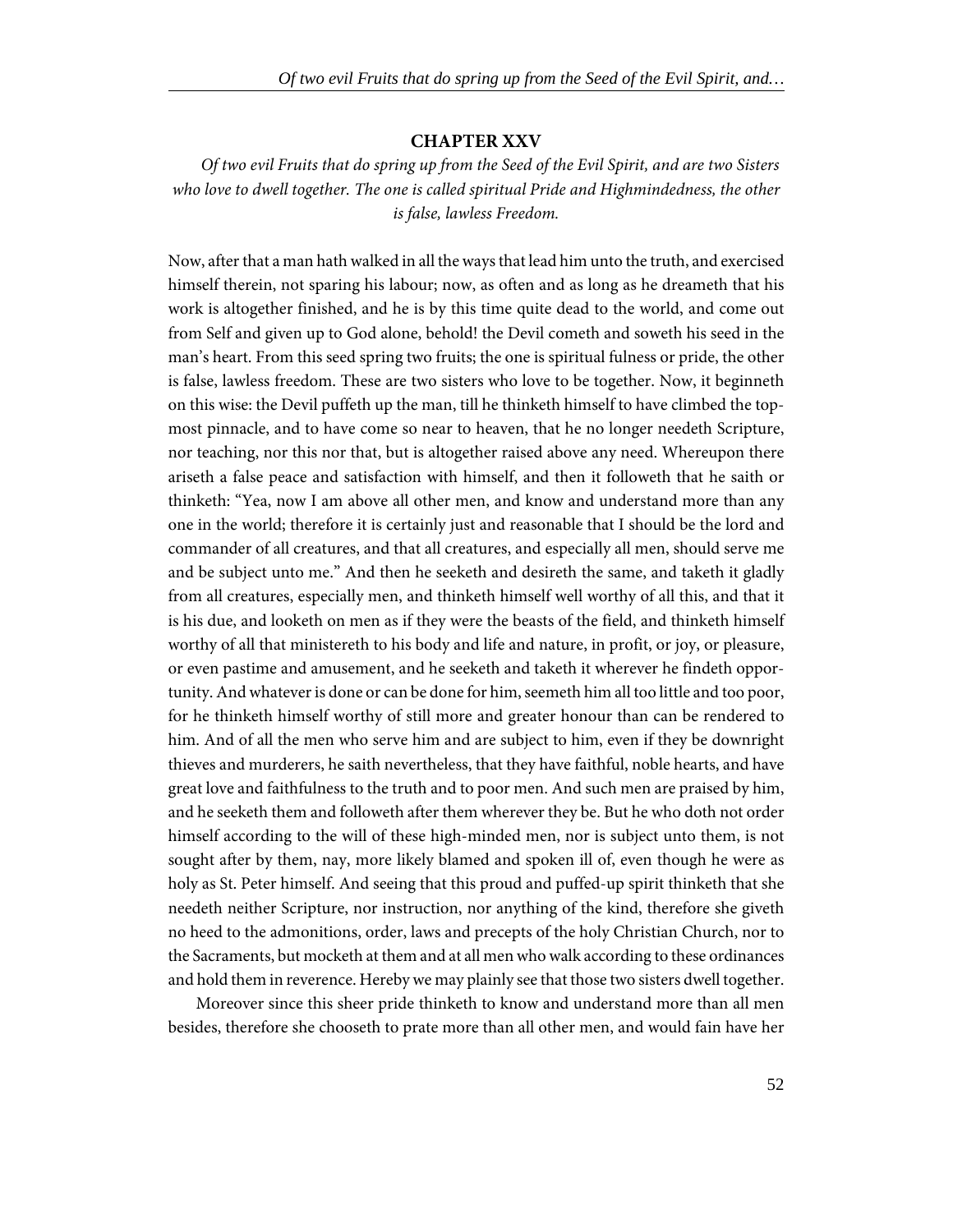opinions and speeches to be alone regarded and listened to, and counteth all that others think and say to be wrong, and holdeth it in derision as a folly.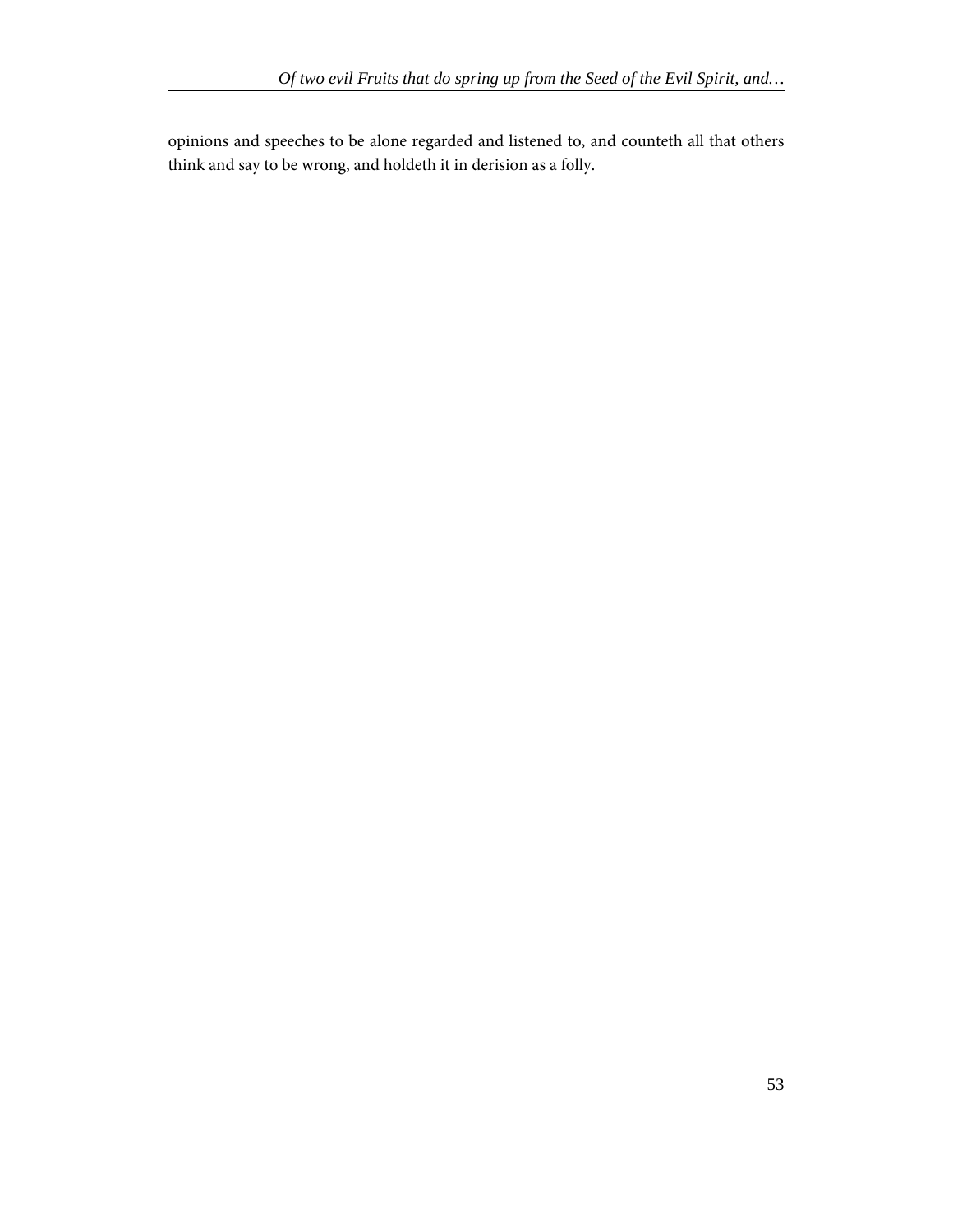## **CHAPTER XXVI**

Touching Poorness of Spirit and true Humility and whereby we may discern the true and lawful free Men whom the Truth hath made free.

But it is quite otherwise where there is poorness of spirit, and true humility; and it is so because it is found and known of a truth that a man, of himself and his own power, is nothing, hath nothing, can do and is capable of nothing but only infirmity and evil. Hence followeth that the man findeth himself altogether unworthy of all that hath been or ever will be done for him, by God or the creatures, and that he is a debtor to God and also to all the creatures in God's stead, both to bear with, and to labour for, and to serve them. And therefore he doth not in any wise stand up for his own rights, but from the humility of his heart he saith, "It is just and reasonable that God and all creatures should be against me, and have a right over me, and to me, and that I should not be against any one, nor have a right to anything." Hence it followeth that the man doth not and will not crave or beg for anything, either from God or the creatures, beyond mere needful things, and for those only with shamefacedness, as a favour and not as a right. And he will not minister unto or gratify his body or any of his natural desires, beyond what is needful, nor allow that any should help or serve him except in case of necessity, and then always in trembling; for he hath no right to anything and therefore he thinketh himself unworthy of anything. So likewise all his own discourse, ways, words and works seem to this man a thing of nought and a folly. Therefore he speaketh little, and doth not take upon himself to admonish or rebuke any, unless he be constrained thereto by love or faithfulness towards God, and even then he doth it in fear, and so little as may be.

Moreover, when a man hath this poor and humble spirit, he cometh to see and understand aright, how that all men are bent upon themselves, and inclined to evil and sin, and that on this account it is needful and profitable that there be order, customs, law and precepts, to the end that the blindness and foolishness of men may be corrected, and that vice and wickedness may be kept under, and constrained to seemliness. For without ordinances, men would be much more mischievous and ungovernable than dogs and cattle. And few have come to the knowledge of the truth but what have begun with holy practices and ordinances, and exercised themselves therein so long as they knew nothing more nor better.

Therefore one who is poor in spirit and of a humble mind doth not despise or make light of law, order, precepts and holy customs, nor yet of those who observe and cleave wholly to them, but with loving pity and gentle sorrow, crieth: "Almighty Father, Thou Eternal Truth, I make my lament unto Thee, and it grieveth Thy Spirit too, that through man's blindness, infirmity, and sin, that is made needful and must be, which in deed and truth were neither needful nor right." For those who are perfect are under no law.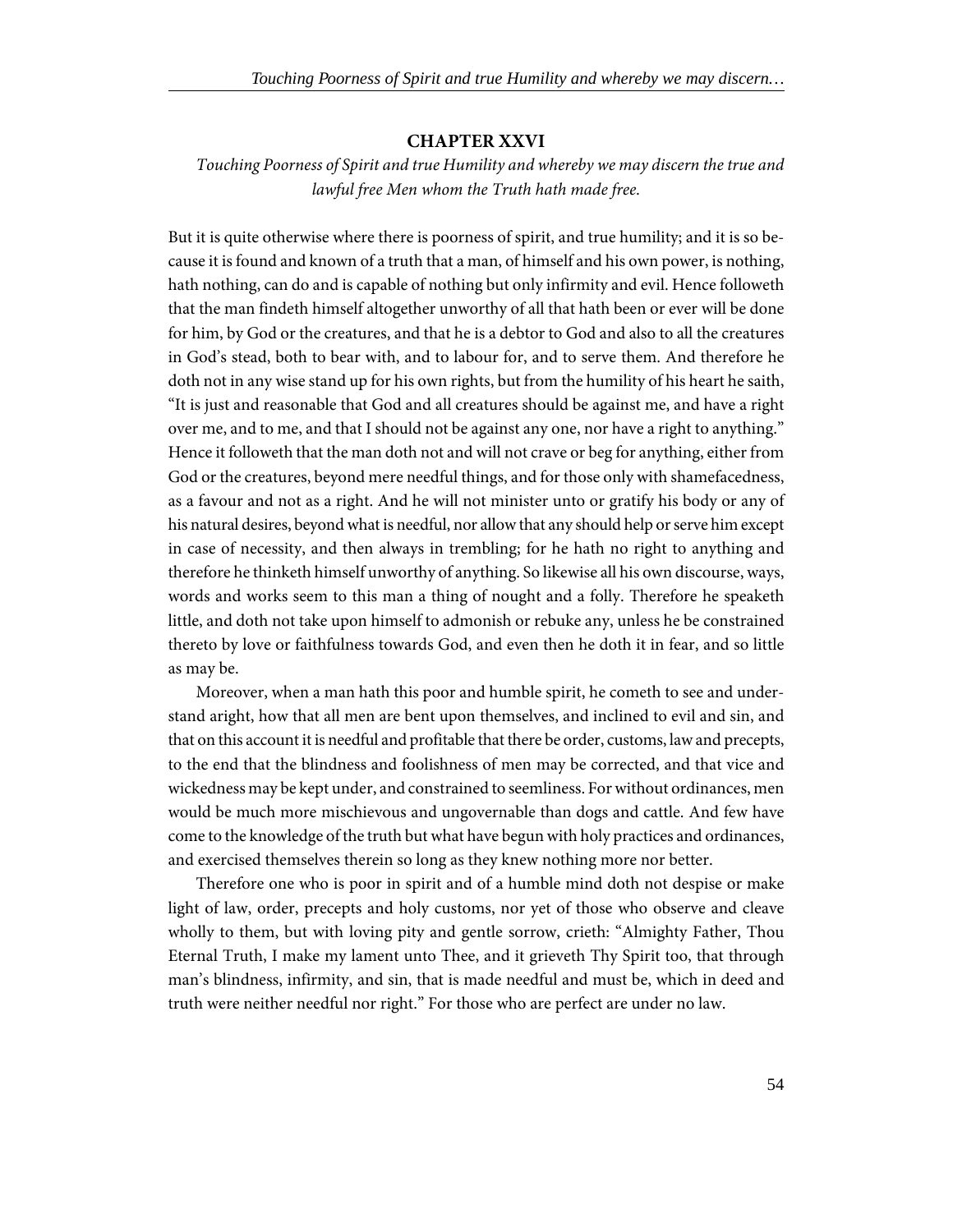So order, laws, precepts and the like are merely an admonition to men who understand nothing better and know and perceive not wherefore all law and order is ordained. And the perfect accept the law along with such ignorant men as understand and know nothing better, and practise it with them, to the intent that they may be restrained thereby, and kept from evil ways, or if it be possible, brought to something higher.

Behold! all that we have said of poverty and humility is so of a truth, and we have the proof and witness thereof in the pure life of Christ, and in His words. For He both practised and fulfilled every work of true humility and all other virtues, as shineth forth in His holy life, and He saith also expressly: "Learn of Me; for I am meek and lowly of heart: and ye shall find rest unto your souls."<sup>32</sup> Moreover He did not despise and set at nought the law and the commandments, nor yet the men who are under the law. He saith: "I am not come to destroy the law or the prophets, but to fulfil." But he saith further, that to keep them is not enough, we must press forward to what is higher and better, as is indeed true. He saith: "Except your righteousness shall exceed the righteousness of the Scribes and Pharisees, ye shall in no case enter into the kingdom of Heaven."<sup>33</sup> For the law forbiddeth evil works, but Christ condemneth also evil thoughts; the law alloweth us to take vengeance on our enemies, but Christ commandeth us to love them. The law forbiddeth not the good things of this world, but He counselleth us to despise them. And He hath set His seal upon all He said, with His own holy life; for He taught nothing that He did not fulfil in work, and He kept the law and was subject unto it to the end of His mortal life. Likewise St. Paul saith: "Christ was made under the law, to redeem them that were under the law."<sup>34</sup> That is, that He might bring them to something higher and nearer to Himself. He said again, "The Son of man came not to be ministered unto, but to minister."<sup>35</sup>

In a word: in Christ's life and words and works, we find nothing but true, pure humility and poverty such as we have set forth. And therefore where God dwelleth in a man, and the man is a true follower of Christ, it will be, and must be, and ought to be the same. But where there is pride, and a haughty spirit, and a light careless mind, Christ is not, nor any true follower of His.

Christ said: "My soul is troubled, even unto death." He meaneth His bodily death. That is to say: from the time that He was born of Mary, until His death on the cross, He had not one joyful day, but only trouble, sorrow and contradiction. Therefore it is just and reasonable that His servants should be even as their Master. Christ saith also: "Blessed are the poor in spirit" (that is, those who are truly humble), "for theirs is the kingdom of Heaven." And

<sup>32</sup> [Matt. xi. 29.](http://www.ccel.org/study/Bible:Matt.11.29)

<sup>33</sup> [Matt. 5:20](http://www.ccel.org/study/Bible:Matt.5.20).

<sup>34</sup> [Galat. 4:4.](http://www.ccel.org/study/Bible:Gal.4.4)

<sup>35</sup> [Matt. 20:28.](http://www.ccel.org/study/Bible:Matt.20.28)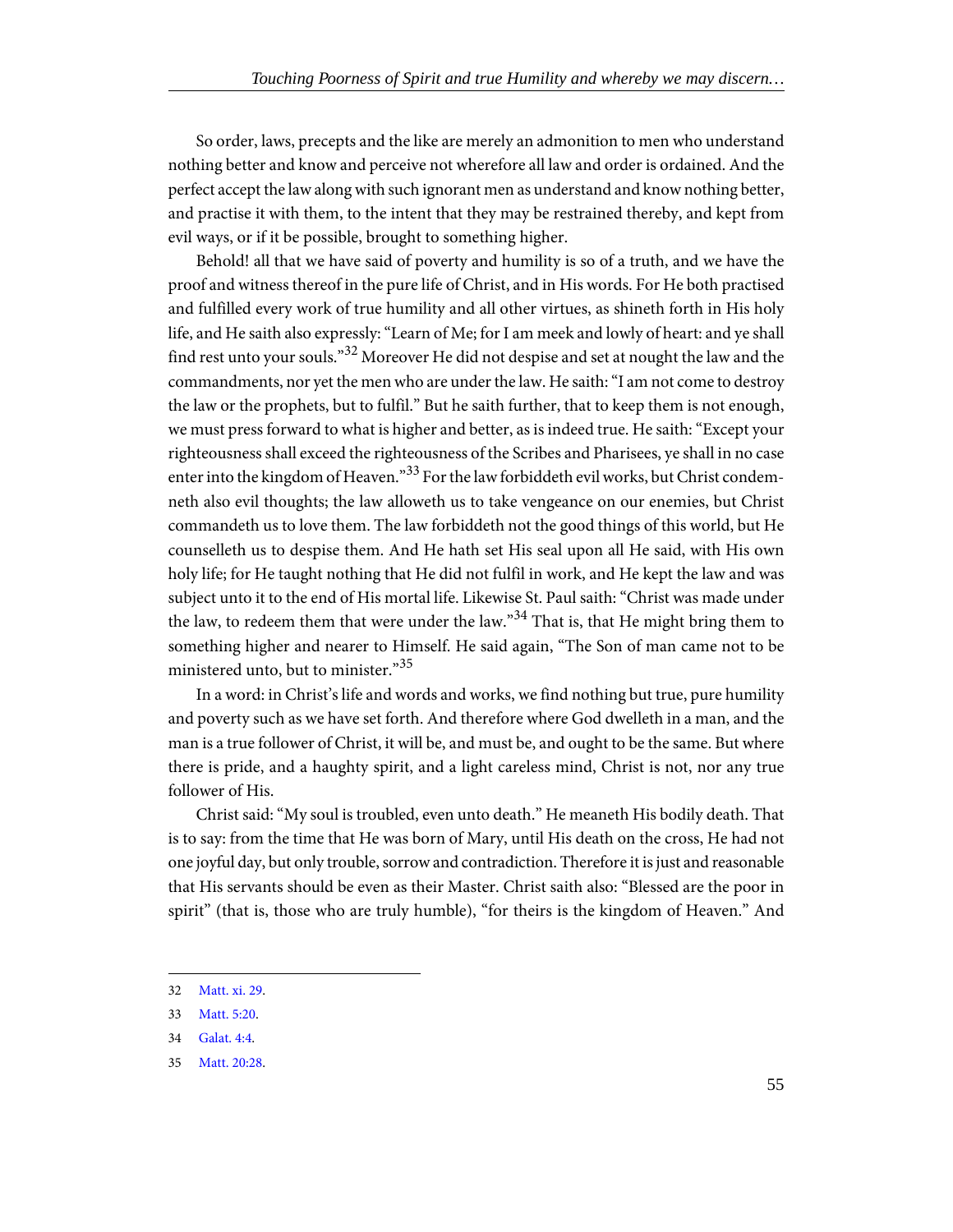thus we find it of a truth, where God is made man. For in Christ and in all His true followers, there must needs be thorough humility and poorness of spirit, a lowly retiring disposition, and a heart laden with a secret sorrow and mourning, so long as this mortal life lasteth. And he who dreameth otherwise is deceived, and deceiveth others with him as aforesaid. Therefore nature and Self always avoid this life, and cling to a life of false freedom and ease, as we have said.

Behold! now cometh an Adam or an Evil Spirit, wishing to justify himself and make excuse, and saith: "Thou wilt almost have it that Christ was bereft of self and the like, yet He spake often of Himself, and glorified Himself in this and that." Answer: when a man in whom the truth worketh, hath and ought to have a will towards anything, his will and endeavour and works are for no end, but that the truth may be seen and manifested; and this will was in Christ, and to this end, words and works were needful. And what Christ did because it was the most profitable and best means thereunto, He no more took unto Himself than anything else that happened. Dost thou say now: "Then there was a Wherefore in Christ"? I answer, if thou wert to ask the sun, "Why shinest thou?" he would say: "I must shine, and cannot do otherwise, for it is my nature and property; but this my property, and the light I give, is not of myself, and I do not call it mine." So likewise is it with God and Christ and all who are godly and belong unto God. In them is no willing, nor working nor desiring but has for its end, goodness as goodness, for the sake of goodness, and they have no other Wherefore than this.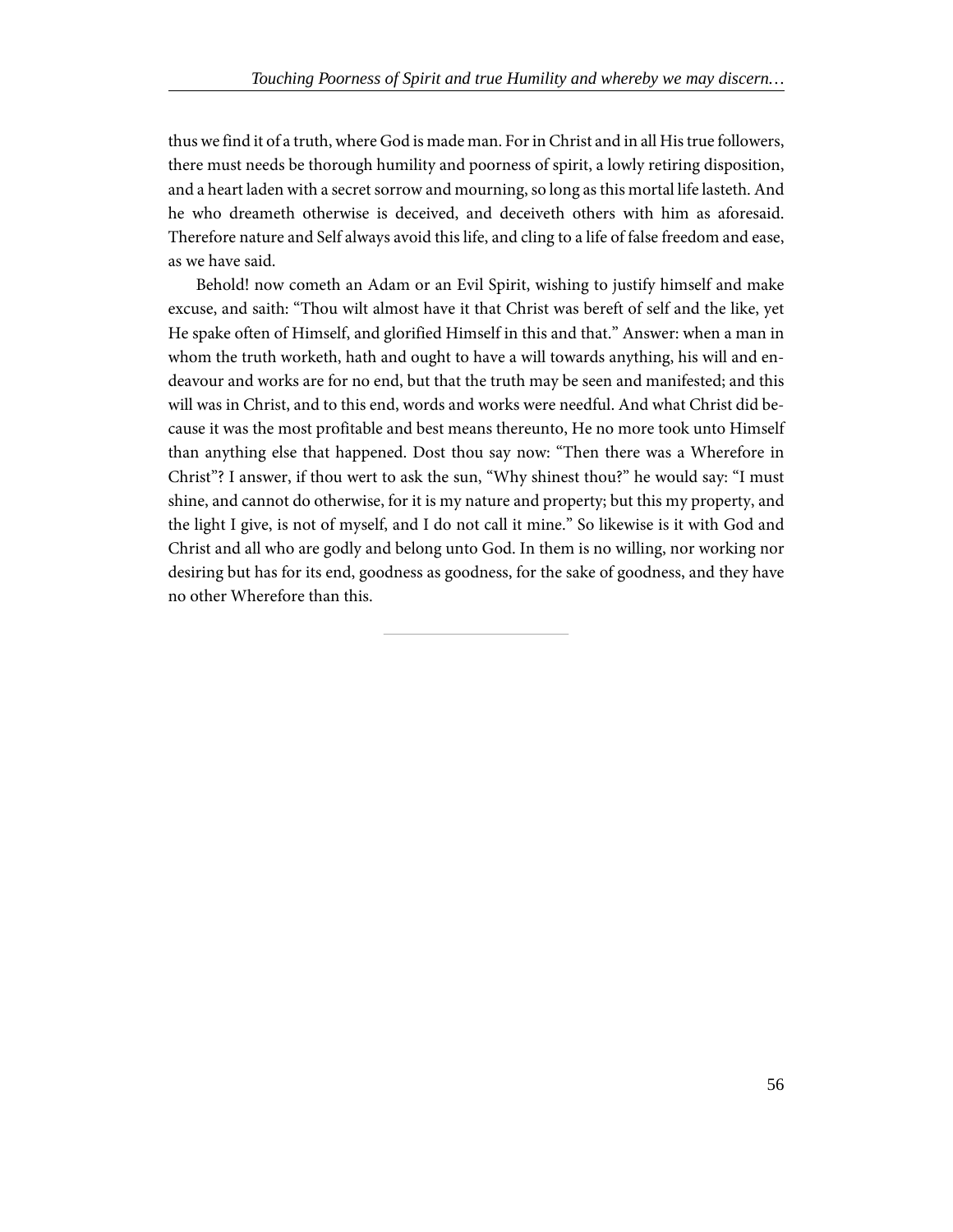### **CHAPTER XXVII**

How we are to take Christ's Words when He bade forsake all Things; and wherein the Union with the Divine Will standeth.

Now, according to what hath been said, ye must observe that when we say, as Christ also saith, that we ought to resign and forsake all things, this is not to be taken in the sense that a man is neither to do nor to purpose anything; for a man must always have something to do and to order so long as he liveth. But we are to understand by it that the union with God standeth not in any man's powers, in his working or abstaining, perceiving or knowing, nor in that of all the creatures taken together.

Now what is this union? It is that we should be of a truth purely, simply, and wholly at one with the One Eternal Will of God, or altogether without will, so that the created will should flow out into the Eternal Will, and be swallowed up and lost therein, so that the Eternal Will alone should do and leave undone in us. Now mark what may help or further us towards this end. Behold, neither exercises, nor words, nor works, nor any creature nor creature's work can do this. In this wise therefore must we renounce and forsake all things, that we must not imagine or suppose that any words, works, or exercises, any skill or cunning or any created thing can help or serve us thereto. Therefore we must suffer these things to be what they are, and enter into the union with God. Yet outward things must be, and we must do and refrain so far as is necessary, especially we must sleep and wake, walk and stand still, speak and be silent and much more of the like. These must go on so long as we live.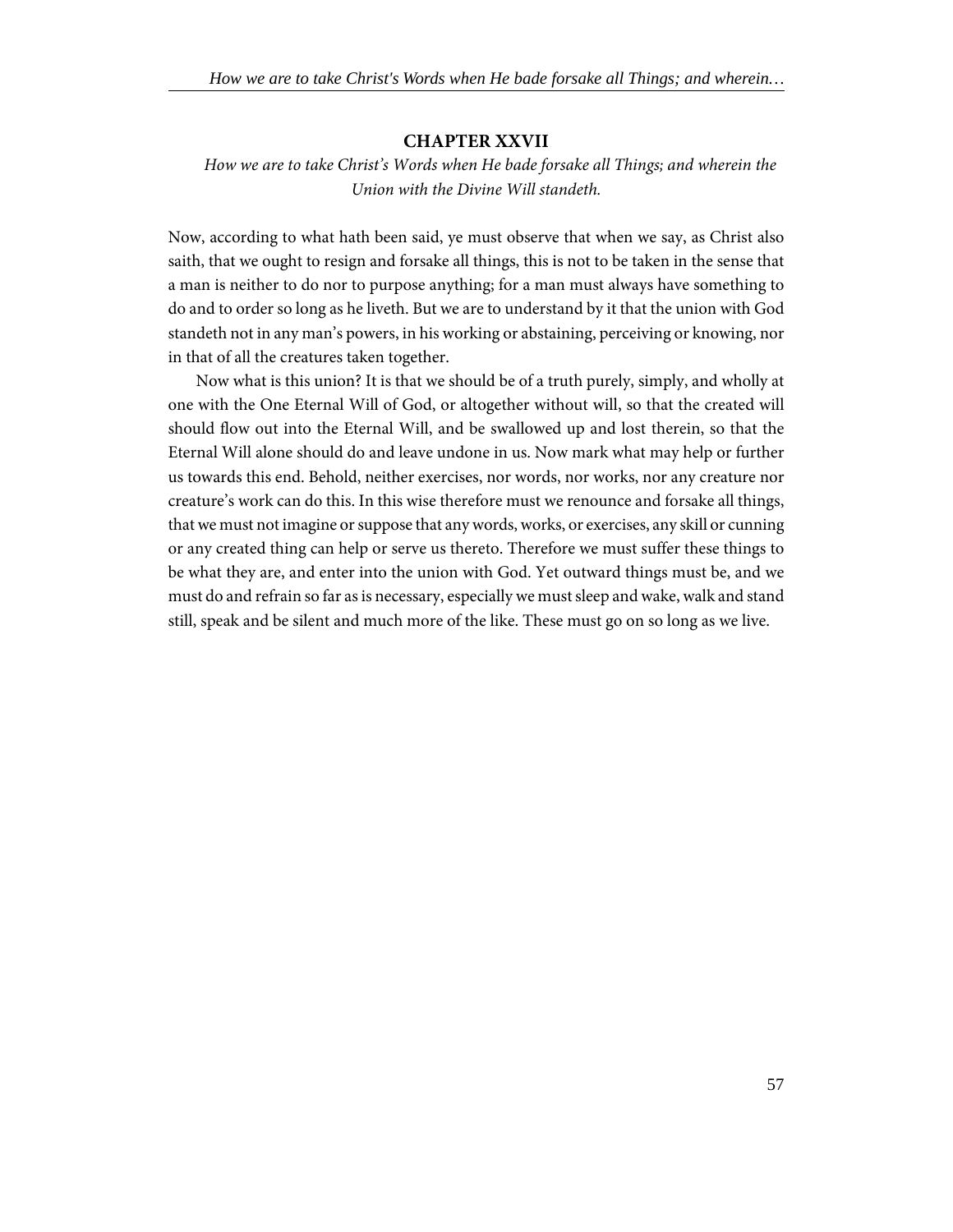### **CHAPTER XXVIII**

How, after a Union with the Divine Will, the inward Man standeth immoveable, the while the outward Man is moved hither and thither.

Now, when this union truly cometh to pass and becometh established, the inward man standeth henceforward immoveable in this union; and God suffereth the outward man to be moved hither and thither, from this to that, of such things as are necessary and right. So that the outward man saith in sincerity "I have no will to be or not to be, to live or die, to know or not to know, to do or to leave undone and the like; but I am ready for all that is to be, or ought to be, and obedient thereunto, whether I have to do or to suffer." And thus the outward man hath no Wherefore or purpose, but only to do his part to further the Eternal Will. For it is perceived of a truth, that the inward man shall stand immoveable, and that it is needful for the outward man to be moved. And if the inward man have any Wherefore in the actions of the outward man, he saith only that such things must be and ought to be, as are ordained by the Eternal Will. And where God Himself dwelleth in the man, it is thus; as we plainly see in Christ. Moreover, where there is this union, which is the offspring of a Divine light and dwelleth in its beams, there is no spiritual pride or irreverent spirit, but boundless humility, and a lowly broken heart; also an honest blameless walk, justice, peace, content, and all that is of virtue must needs be there. Where they are not, there is no right union, as we have said. For just as neither this thing nor that can bring about or further this union, so there is nothing which hath power to frustrate or hinder it, save the man himself with his self-will, that doeth him this great wrong. Of this be well assured.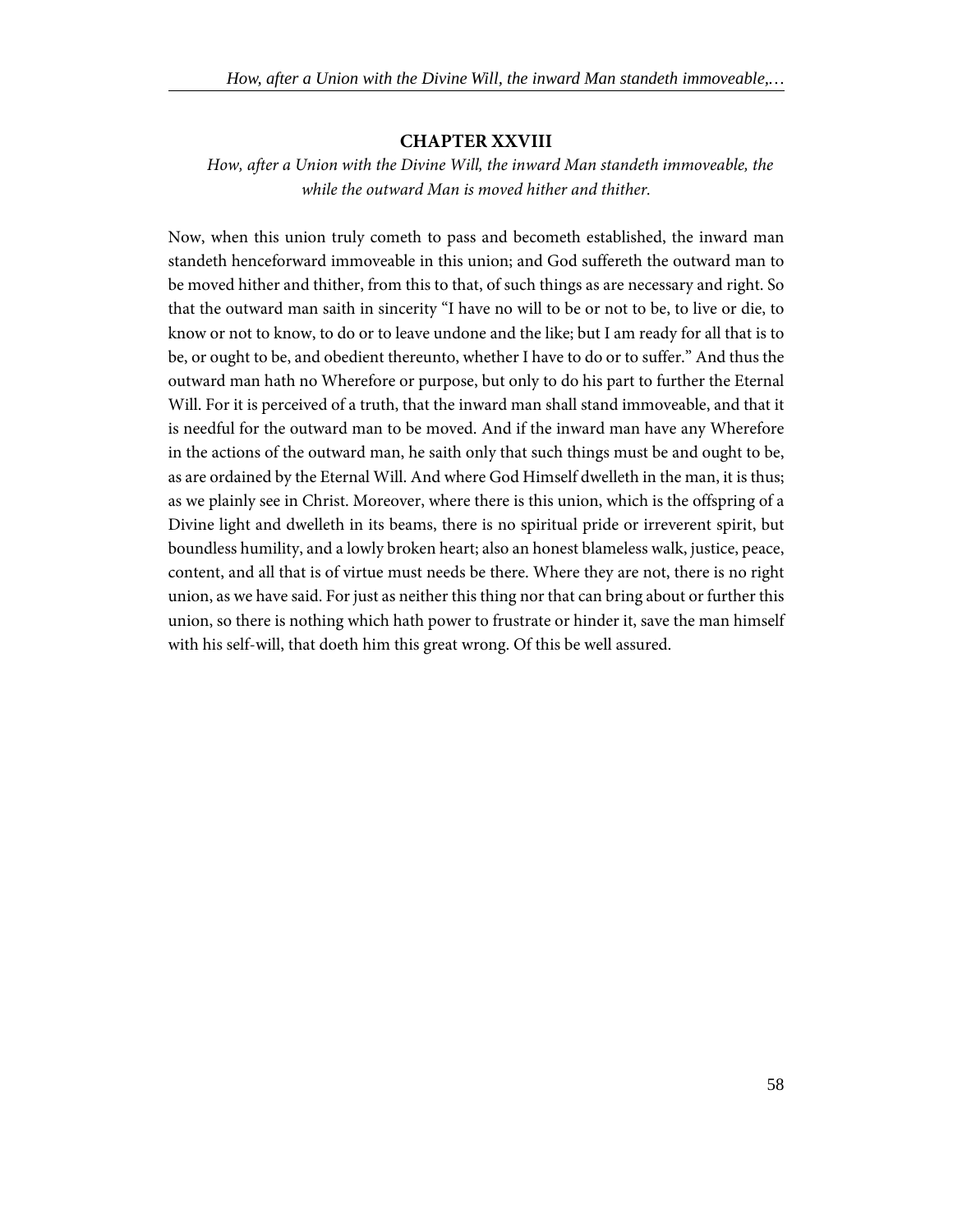## **CHAPTER XXIX**

## How a Man may not attain so high before Death as not to be moved or touched by outward Things.

There be some who affirm, that a man, while in this present time, may and ought to be above being touched by outward things, and in all respects as Christ was after His resurrection. This they try to prove and establish by Christ's words: "I go before you into Galilee there; shall ye see Me."  $36$  And again, "A spirit hath not flesh and bones, as ye see Me have."  $37$  These sayings they interpret thus: "As ye have seen Me, and been followers of Me, in My mortal body and life, so also it behoveth you to see Me and follow Me, as I go before you into Galilee; that is to say, into a state in which nothing hath power to move or grieve the soul; on which state ye shall enter, and live and continue therein, before that ye have suffered and gone through your bodily death. And as ye see Me having flesh and bones, and not liable to suffer, so shall ye likewise, while yet in the body and having your mortal nature, cease to feel outward things, were it even the death of the body."

Now, I answer, in the first place, to this affirmation, that Christ did not mean that a man should or could attain unto this state, unless he have first gone through and suffered all that Christ did. Now, Christ did not attain thereunto, before He had passed through and suffered His natural death, and what things appertain thereto. Therefore no man can or ought to come to it so long as he is mortal and liable to suffer. For if such a state were the noblest and best, and if it were possible and right to attain to it, as aforesaid, in this present time, then it would have been attained by Christ; for the life of Christ is the best and noblest, the worthiest and loveliest in God's sight that ever was or will be. Therefore if it was not and could not be so with Christ, it will never be so with any man. Therefore though some may imagine and say that such a life is the best and noblest life, yet it is not so.

<sup>36</sup> [Matt. 26:32,](http://www.ccel.org/study/Bible:Matt.26.32) and 28:7-10.

<sup>37</sup> [Luke 24:39.](http://www.ccel.org/study/Bible:Luke.24.39)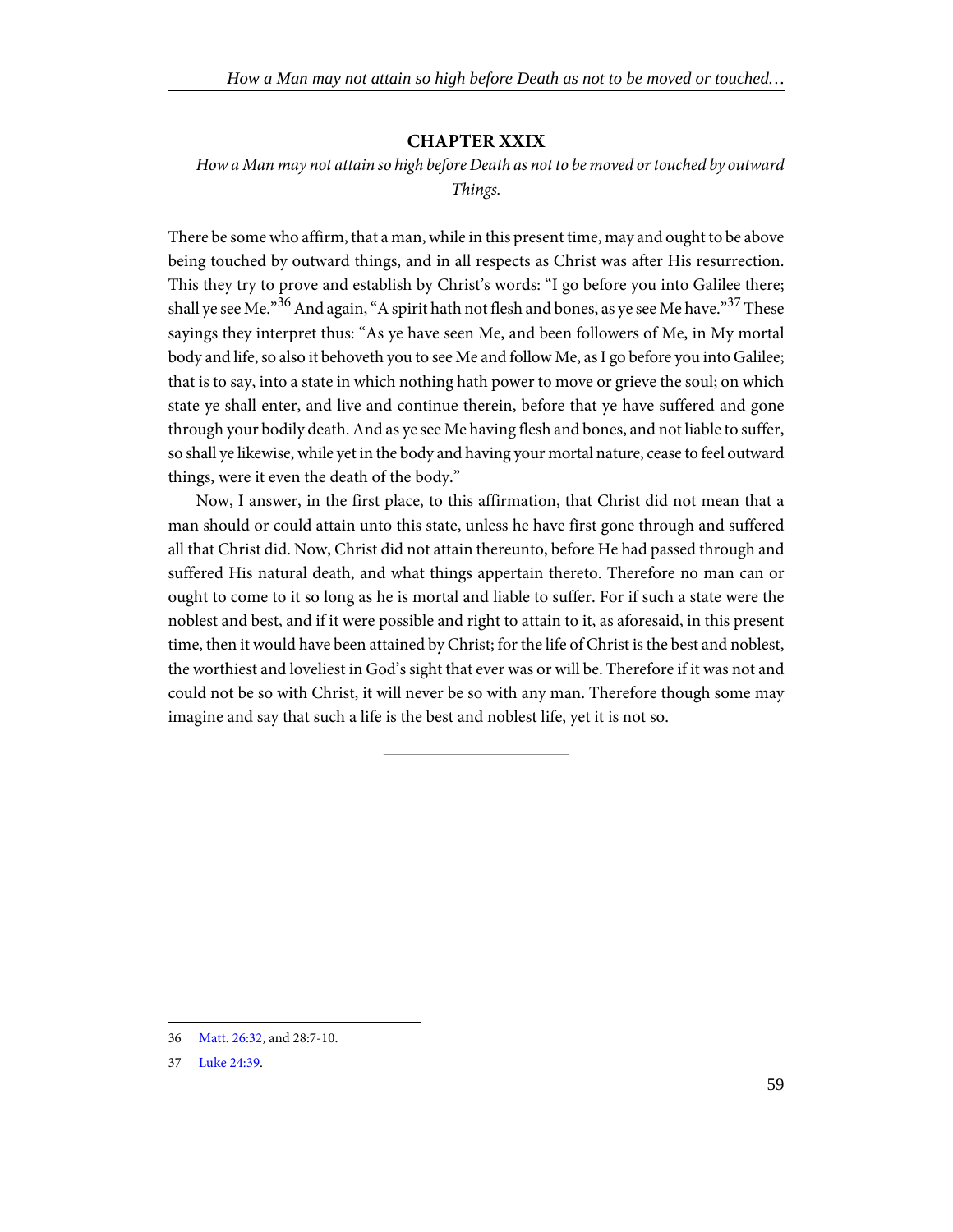## **CHAPTER XXX**

# On what wise we may came to be beyond and above all Custom, Order, Law, Precepts and the like.

Some say further, that we can and ought to get beyond all virtue, all custom and order, all law, precepts and seemliness, so that all these should be laid aside, thrown off and set at nought. Herein there is some truth, and some falsehood. Behold and mark: Christ was greater than His own life, and above all virtue, custom, ordinances and the like, and so also is the Evil Spirit above them, but with a difference. For Christ was and is above them on this wise, that His words, and works, and ways, His doings and refrainings, His speech and silence, His sufferings, and whatsoever happened to Him, were not forced upon Him, neither did He need them, neither were they of any profit to Himself. It was and is the same with all manner of virtue, order, laws, decency, and the like; for all that may be reached by them is already in Christ to perfection. In this sense, that saying of St. Paul is true and receiveth its fulfilment, "As many as are led by the Spirit of God, they are the sons of God," "and are not under the law, but under grace.<sup>38</sup> That meaneth, man need not teach them what they are to do or abstain from; for their Master, that is, the Spirit of God, shall verily teach them what is needful for them to know. Likewise they do not need that men should give them precepts, or command them to do right and not to do wrong, and the like; for the same admirable Master who teacheth them what is good or not good, what is higher and lower, and in short leadeth them into all truth, He reigneth also within them, and biddeth them to hold fast that which is good, and to let the rest go, and to Him they give ear. Behold! in this sense they need not to wait upon any law, either to teach or to command them. In another sense also they need no law; namely, in order to seek or win something thereby or get any advantage for themselves. For whatever help toward eternal life, or furtherance in the way everlasting, they might obtain from the aid, or counsel, or words, or works of any creature, they possess already beforehand. Behold! in this sense also it is true, that we may rise above all law and virtue, and also above the works and knowledge and powers of any creature.

<sup>38</sup> [Rom. 8:14](http://www.ccel.org/study/Bible:Rom.8.14), and 6:14.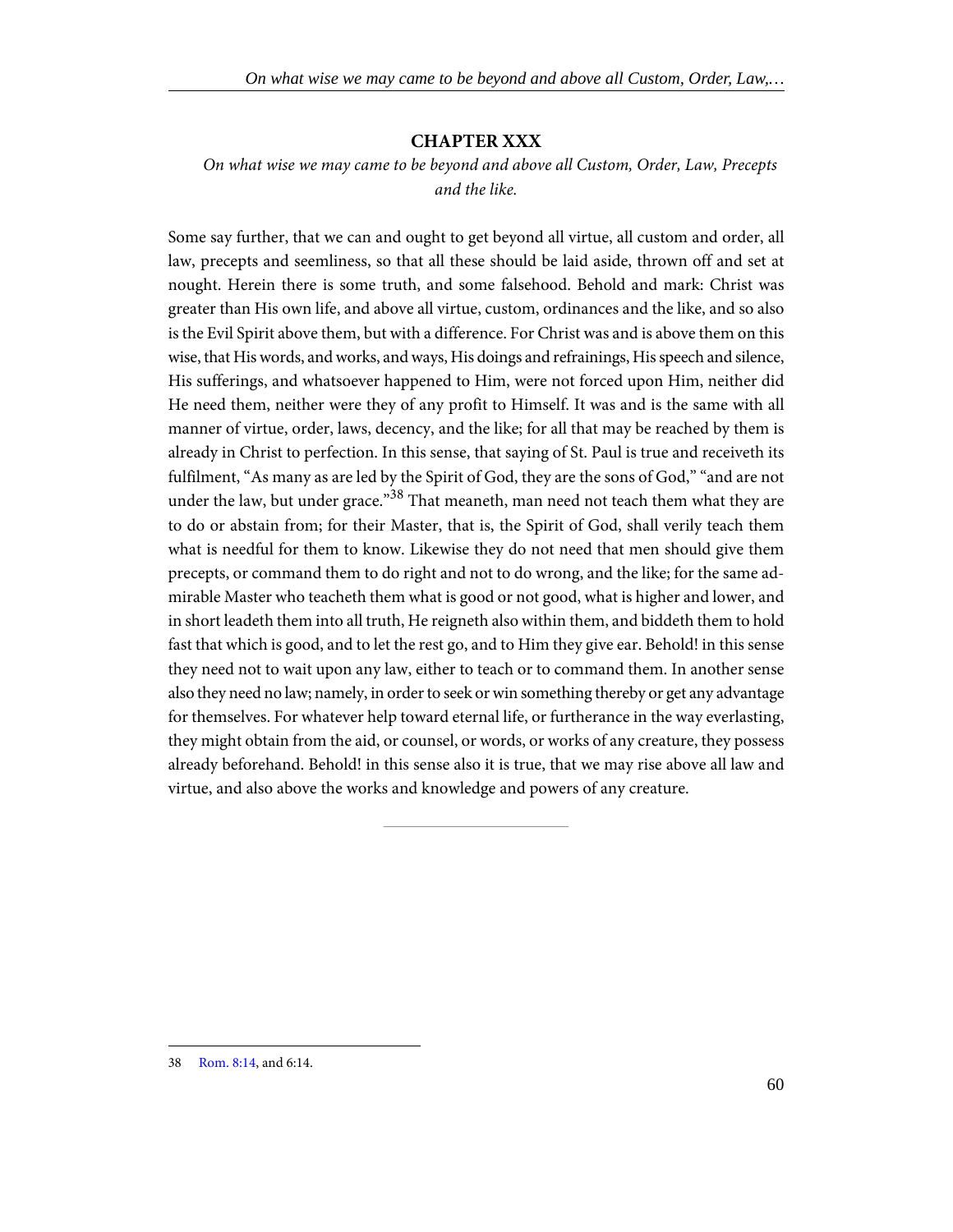#### **CHAPTER XXXI**

## How we are not to cast off the Life of Christ, but practise it diligently, and walk in it until Death.

But that other thing which they affirm, how that we ought to throw off and cast aside the life of Christ, and all laws and commandments, customs and order and the like, and pay no heed to them, but despise and make light of them, is altogether false and a lie. Now some may say; "Since neither Christ nor others can ever gain anything, either by a Christian life, or by all these exercises and ordinances, and the like, nor turn them to any account, seeing that they possess already all that can be had through them, what cause is there why they should not henceforth eschew them altogether? Must they still retain and practise them?"

Behold, ye must look narrowly into this matter. There are two kinds of Light; the one is true and the other is false. The true light is that Eternal Light which is God; or else it is a created light, but yet divine, which is called grace. And these are both the true Light. So is the false light Nature or of Nature. But why is the first true, and the second false? This we can better perceive than say or write. To God, as Godhead, appertain neither will, nor knowledge, nor manifestation, nor anything that we can name, or say, or conceive. But to God as God,<sup>39</sup> it belongeth to express Himself, and know and love Himself, and to reveal Himself to Himself; and all this without any creature. And all this resteth in God as a substance but not as a working, so long as there is no creature. And out of this expressing and revealing of Himself unto Himself, ariseth the distinction of Persons. But when God as God is made man, or where God dwelleth in a godly man, or one who is "made a partaker of the divine nature," in such a man somewhat appertaineth unto God which is His own, and belongeth to Him only and not to the creature. And without the creature, this would lie in His own Self as a Substance or well-spring, but would not be manifested or wrought out into deeds. Now God will have it to be exercised and clothed in a form, for it is there only to be wrought out and executed. What else is it for? Shall it lie idle? What then would it profit? As good were it that it had never been; nay better, for what is of no use existeth in vain, and that is abhorred by God and Nature. However God will have it wrought out, and this cannot come to pass (which it ought to do) without the creature. Nay, if there ought not to be, and were not this and that—works, and a world full of real things, and the like, —what were God Himself, and what had He to do, and whose God would He be? Here we must turn and stop, or we might follow this matter and grope along until we knew not where we were, nor how we should find our way out again.

<sup>39</sup> This is, as a Person—"God" being used here as a proper name.—Tr.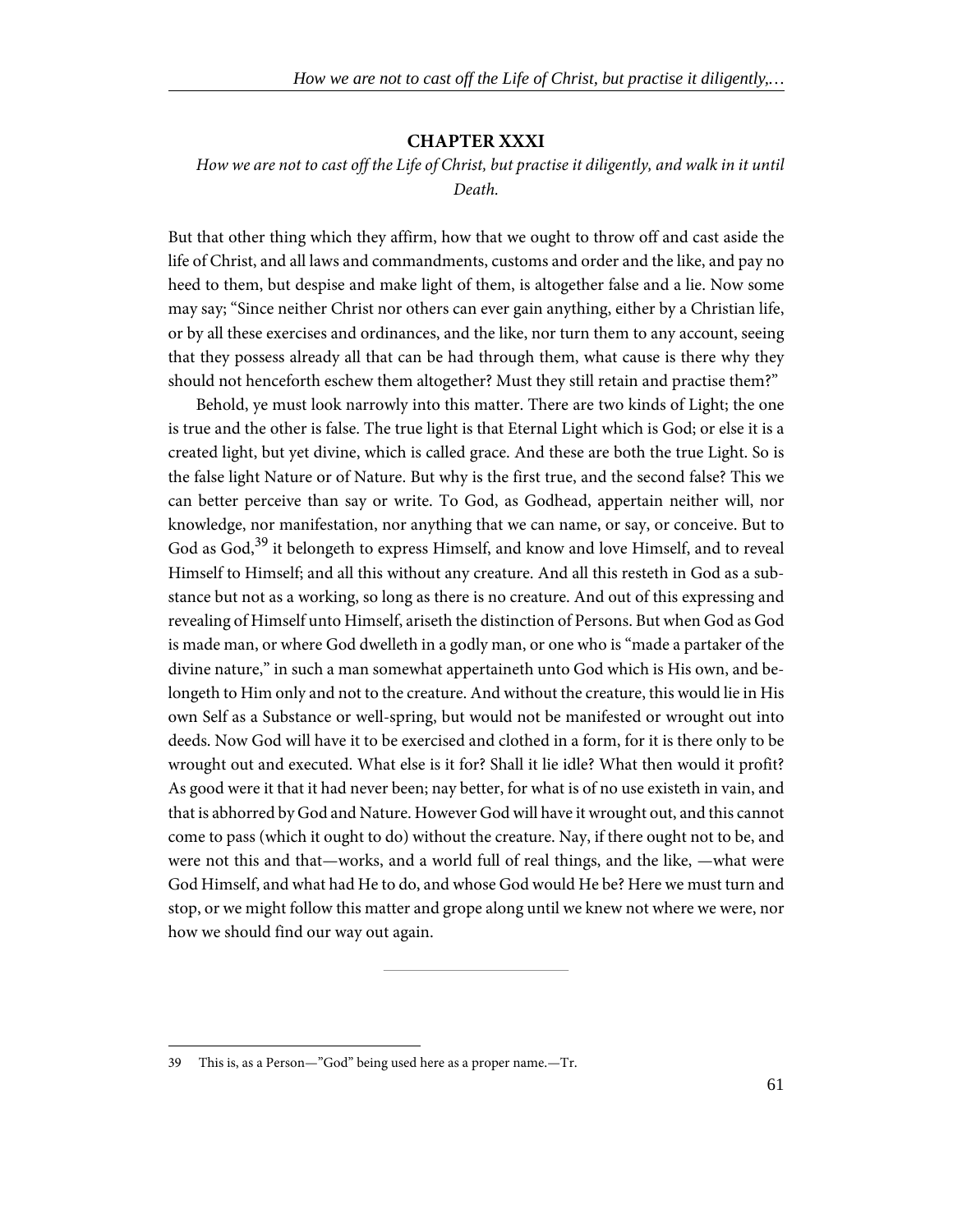## **CHAPTER XXXII**

How God is a true, simple, perfect Good, and how He is a Light and a Reason and all Virtues, and how what is highest and best, that is, God, ought to be most loved by us.

In short, I would have you to understand, that God (in so far as He is good) is goodness as goodness, and not this or that good. But here mark one thing. Behold! what is sometimes here and sometimes there is not everywhere, and above all things and places; so also, what is to-day, or to-morrow, is not always, at all times, and above all time; and what is some thing, this or that, is not all things and above all things. Now behold, if God were some thing, this or that, He would not be all in all, and above all, as He is; and so also, He would not be true Perfection. Therefore God is, and yet He is neither this nor that which the creature, as creature, can perceive, name, conceive or express. Therefore if God (in so far as He is good) were this or that good, He would not be all good, and therefore He would not be the One Perfect Good, which He is. Now God is also a Light and a Reason,<sup>40</sup> the property of which is to give light and shine, and take knowledge; and inasmuch as God is Light and Reason, He must give light and perceive. And all this giving and perceiving of light existeth in God without the creature; not as a work fulfilled, but as a substance or well-spring. But for it to flow out into a work, something really done and accomplished, $41$  there must be creatures through whom this can come to pass. Look ye: where this Reason and Light is at work in a creature, it perceiveth and knoweth and teacheth what itself is; how that it is good in itself and neither this thing nor that thing. This Light and Reason knoweth and teacheth men, that it is a true, simple, perfect Good, which is neither this nor that special good, but comprehendeth every kind of good.

Now, having declared that this Light teacheth the One Good, what doth it teach concerning it? Give heed to this. Behold! even as God is the one Good and Light and Reason, so is He also Will and Love and Justice and Truth, and in short all virtues. But all these are in God one Substance, and none of them can be put in exercise and wrought out into deeds without the creature, for in God, without the creature, they are only as a Substance or wellspring, not as a work. But where the One, who is yet all these, layeth hold of a creature, and taketh possession of it, and directeth and maketh use of it, so that He may perceive in it somewhat of His own, behold, in so far as He is Will and Love, He is taught of Himself, seeing that He is also Light and Reason, and He willeth nothing but that One thing which He is.

<sup>40</sup> Cognition is the word which comes nearest to the original *Erkenntniss*, but would not harmonise with the style of the translation.

<sup>41</sup> Or, be realised.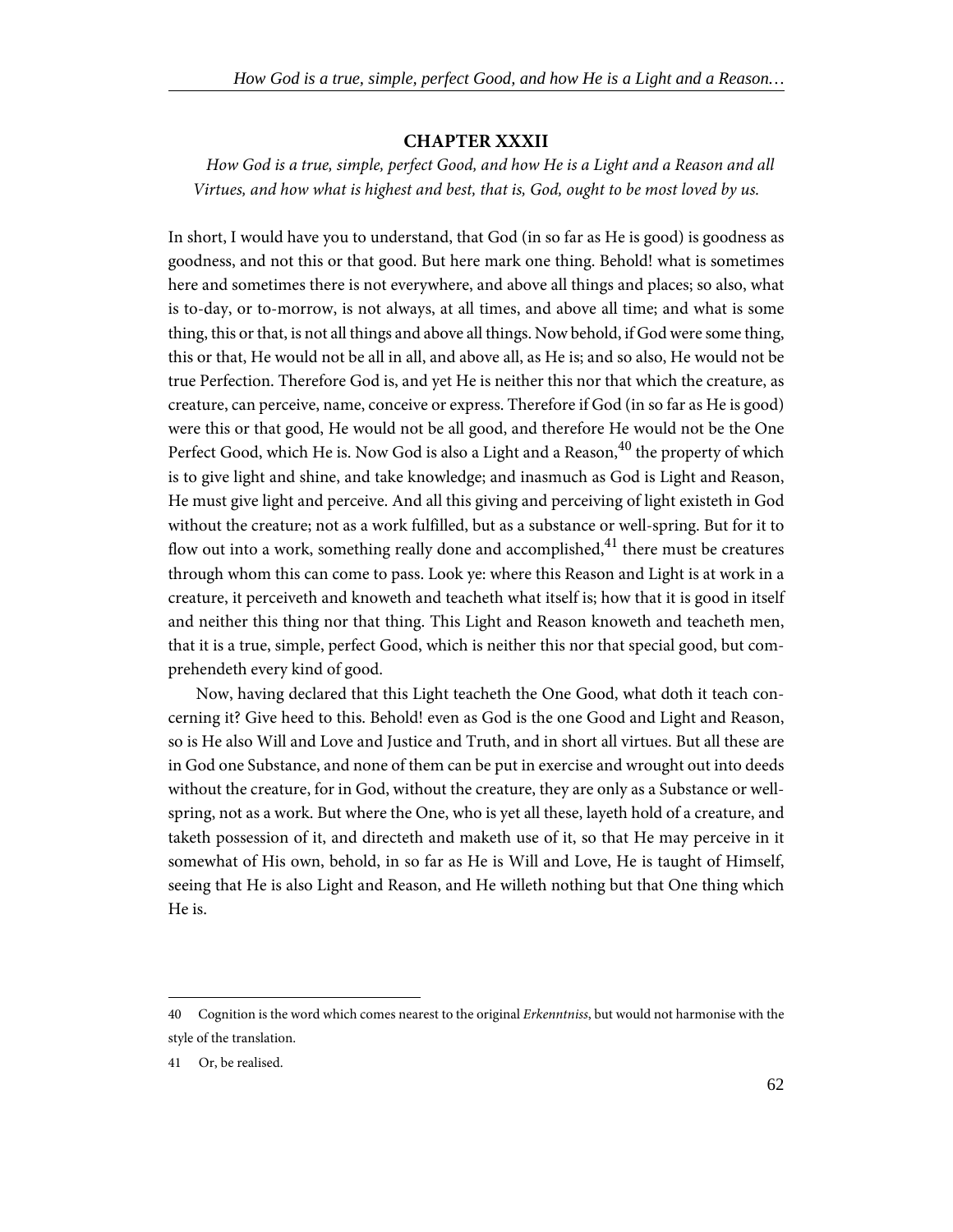Behold! in such a creature, there is no longer anything willed or loved but that which is good, because it is good, and for no other reason than that it is good, not because it is this or that, or pleaseth or displeaseth such a one, is pleasant or painful, bitter or sweet, or what not. All this is not asked about nor looked at. And such a creature doth nothing for its own sake, or in its own name, for it hath quitted all Self, and Me, and Mine, and We and Ours, and the like, and these are departed. It no longer saith, "I love myself, or this or that, or what not." And if you were to ask Love, "What lovest thou?" she would answer, "I love Goodness." "Wherefore?" "Because it is good, and for the sake of Goodness." So it is good and just and right to deem that if there were ought better than God, that must be loved better than God. And thus God loveth not Himself as Himself, but as Goodness. And if there were, and He knew, ought better than God, He would love that and not Himself. Thus the Self and the Me are wholly sundered from God, and belong to Him only in so far as they are necessary for Him to be a Person.

Behold! all that we have said must indeed come to pass in a Godlike man, or one who is truly "made a partaker of the divine nature"; for else he would not be truly such.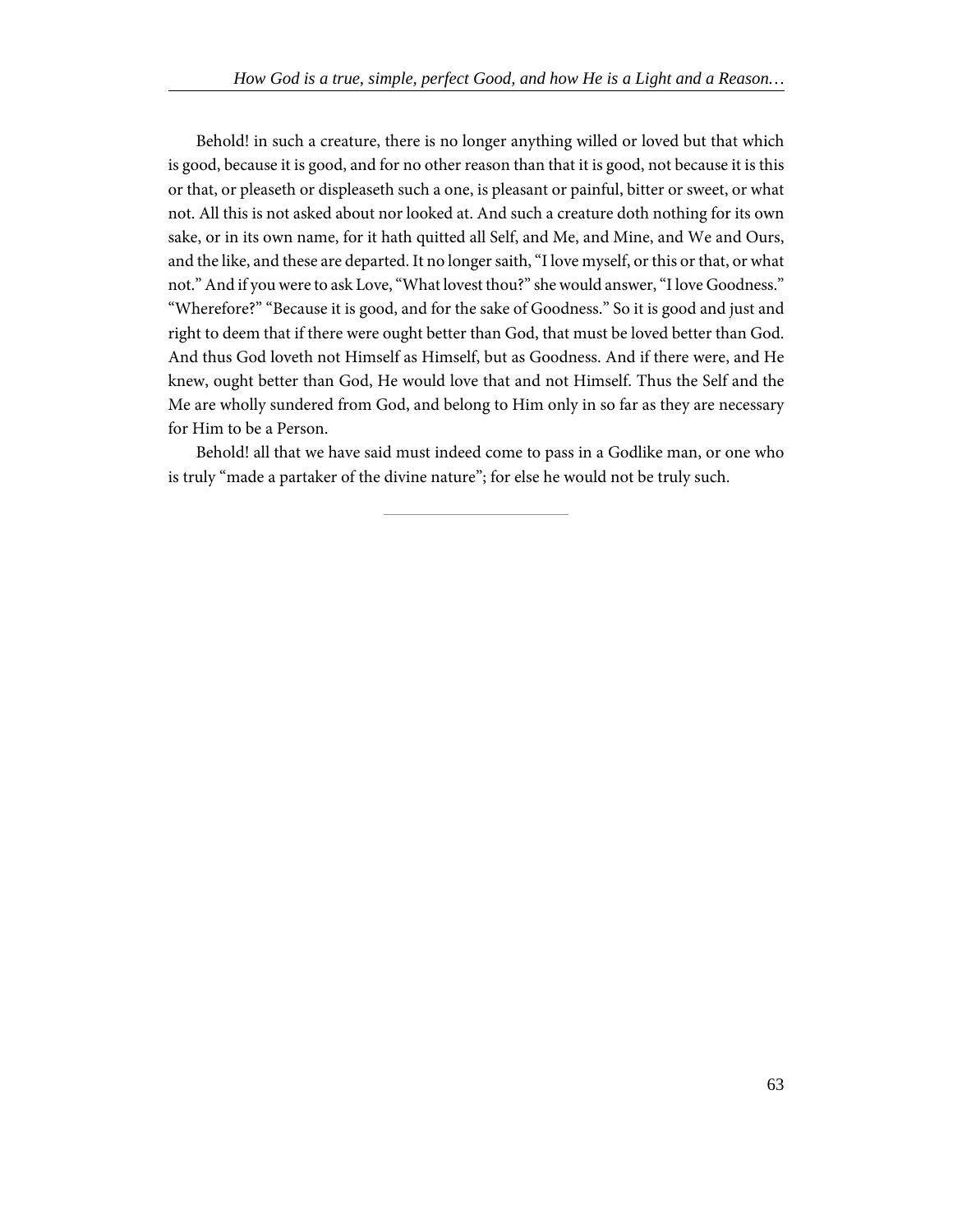### **CHAPTER XXXIII**

How when a Man is made truly Godlike, his Love is pure and unmixed, and he loveth all Creatures, and doth his best for them.

Hence it followeth, that in a truly Godlike man, his love is pure and unmixed, and full of kindness, insomuch that he cannot but love in sincerity all men and things, and wish well, and do good to them, and rejoice in their welfare. Yea, let them do what they will to such a man, do him wrong or kindness, bear him love or hatred or the like, yea, if one could kill such a man a hundred times over, and he always came to life again, he could not but love the very man who had so often slain him, although he had been treated so unjustly, and wickedly, and cruelly by him, and could not but wish well, and do well to him, and show him the very greatest kindness in his power, if the other would but only receive and take it at his hands. The proof and witness whereof may be seen in Christ; for He said to Judas, when he betrayed Him: "Friend, wherefore art thou come?" Just as if He had said: "Thou hatest Me, and art Mine enemy, yet I love thee and am thy friend. Thou desirest and rejoicest in My affliction, and dost the worst thou canst unto Me; yet I desire and wish thee all good, and would fain give it thee, and do it for thee, if thou wouldst but take and receive it." As though God in human nature were saying: "I am pure, simple Goodness, and therefore I cannot will, or desire, or rejoice in, or do or give anything but goodness. If I am to reward thee for thy evil and wickedness, I must do it with goodness, for I am and have nothing else." Hence therefore God, in a man who is "made partaker of His nature," desireth and taketh no revenge for all the wrong that is or can be done unto Him. This we see in Christ, when He said: "Father, forgive them, for they know not what they do."

Likewise it is God's property that He doth not constrain any by force to do or not to do anything, but He alloweth every man to do and leave undone according to his will, whether it be good or bad, and resisteth none. This too we see in Christ, who would not resist or defend Himself when His enemies laid hands on Him. And when Peter would have defended Him, He said unto Peter: "Put up thy sword into the sheath: the cup which My Father hath given Me, shall I not drink it?" Neither may a man who is made a partaker of the divine nature, oppress or grieve any one. That is, it never entereth into his thoughts, or intents, or wishes, to cause pain or distress to any, either by deed or neglect, by speech or silence.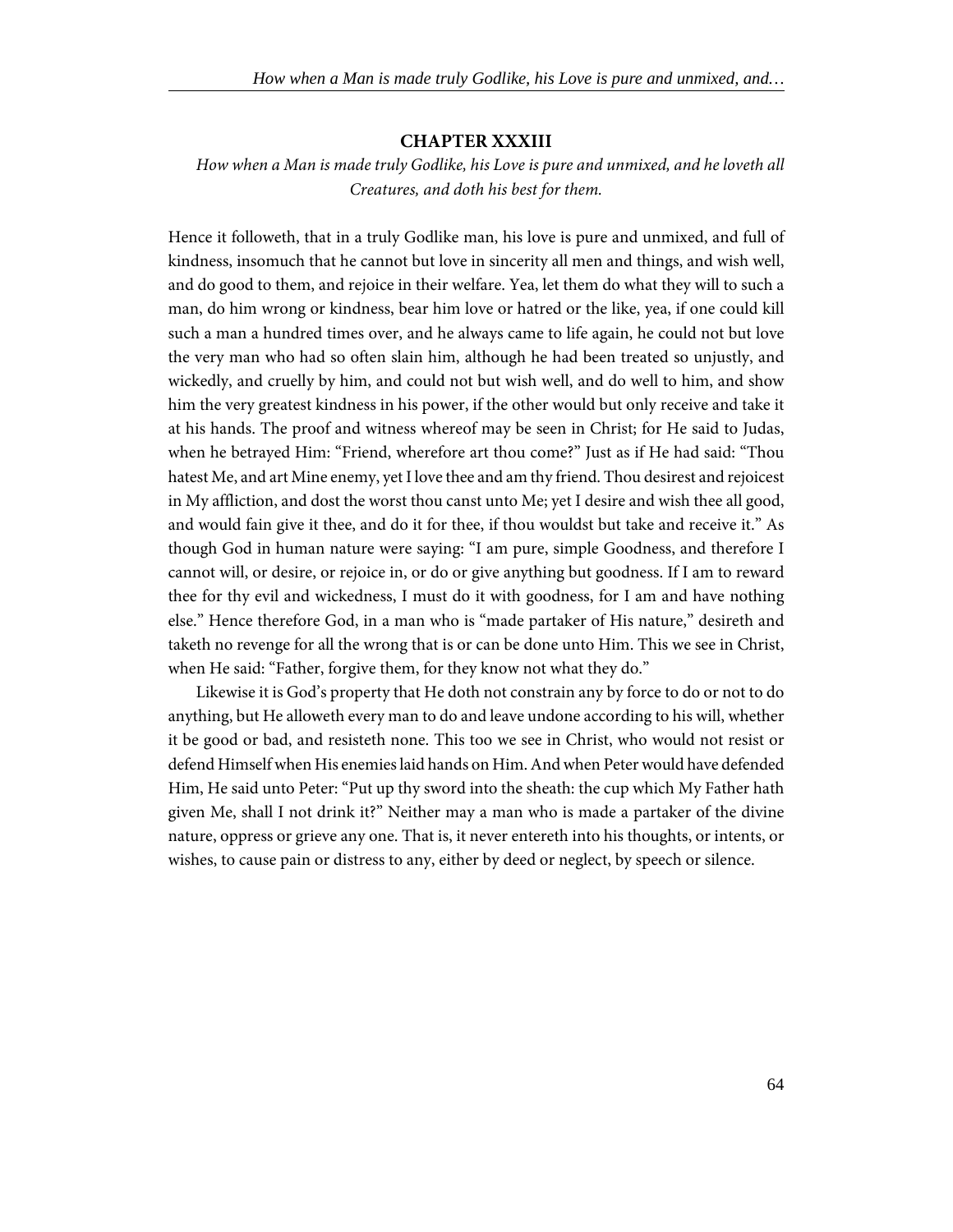#### **CHAPTER XXXIV**

How that if a Man will attain to that which is best, he must forswear his own Will; and he who helpeth a Man to his own Will helpeth him to the worst Thing he can.

Some may say: "Now since God willeth and desireth and doeth the best that may be to every one, He ought so to help each man and order things for him, that they should fall out according to his will and fulfil his desires, so that one might be a Pope, another a Bishop, and so forth." Be assured, he who helpeth a man to his own will, helpeth him to the worst that he can. For the more a man followeth after his own self-will, and self-will groweth in him, the farther off is he from God, the true Good, for nothing burneth in hell but self-will. Therefore it hath been said, "Put off thine own will, and there will be no hell." Now God is very willing to help a man and bring him to that which is best in itself, and is of all things the best for man. But to this end, all self-will must depart, as we have said. And God would fain give man His help and counsel thereunto, for so long as a man is seeking his own good, he doth not seek what is best for him, and will never find it. For a man's highest good would be and truly is, that he should not seek himself nor his own things, nor be his own end in any respect, either in things spiritual or things natural, but should seek only the praise and glory of God and His holy will. This doth God teach and admonish us. Let him therefore who wisheth that God should help him to what is best, and best for him, give diligent heed to God's counsels and teachings, and obey His commandments; thus, and not else, will he have, and hath already, God's help. Now God teacheth and admonisheth man to forsake himself and all things, and to follow Him only. "For he who loveth his soul,"<sup>42</sup> that is himself, and will guard it and keep it, "he shall lose it"; that is, he who seeketh himself and his own advantage in all things, in so doing loseth his soul. "But he who hateth his soul for My sake shall keep it unto life eternal"; that is, he who forsaketh himself and his own things, and giveth up his own will, and fulfilleth God's will, his soul will be kept and preserved unto Life Eternal.

<sup>42</sup> [Mark 8:35](http://www.ccel.org/study/Bible:Mark.8.35). Our authorised version uses the word "life" in this verse, but as that would not quite bring out the force of the original, I have ventured to use the same word for here, by which it is translated in the two succeeding verses. Except in this and another passage, where, in quoting [John 3:8](http://www.ccel.org/study/Bible:John.3.8), is translated, as in Luther's version, Spirit instead of Wind, our authorised version has been always ahered to.-Tr.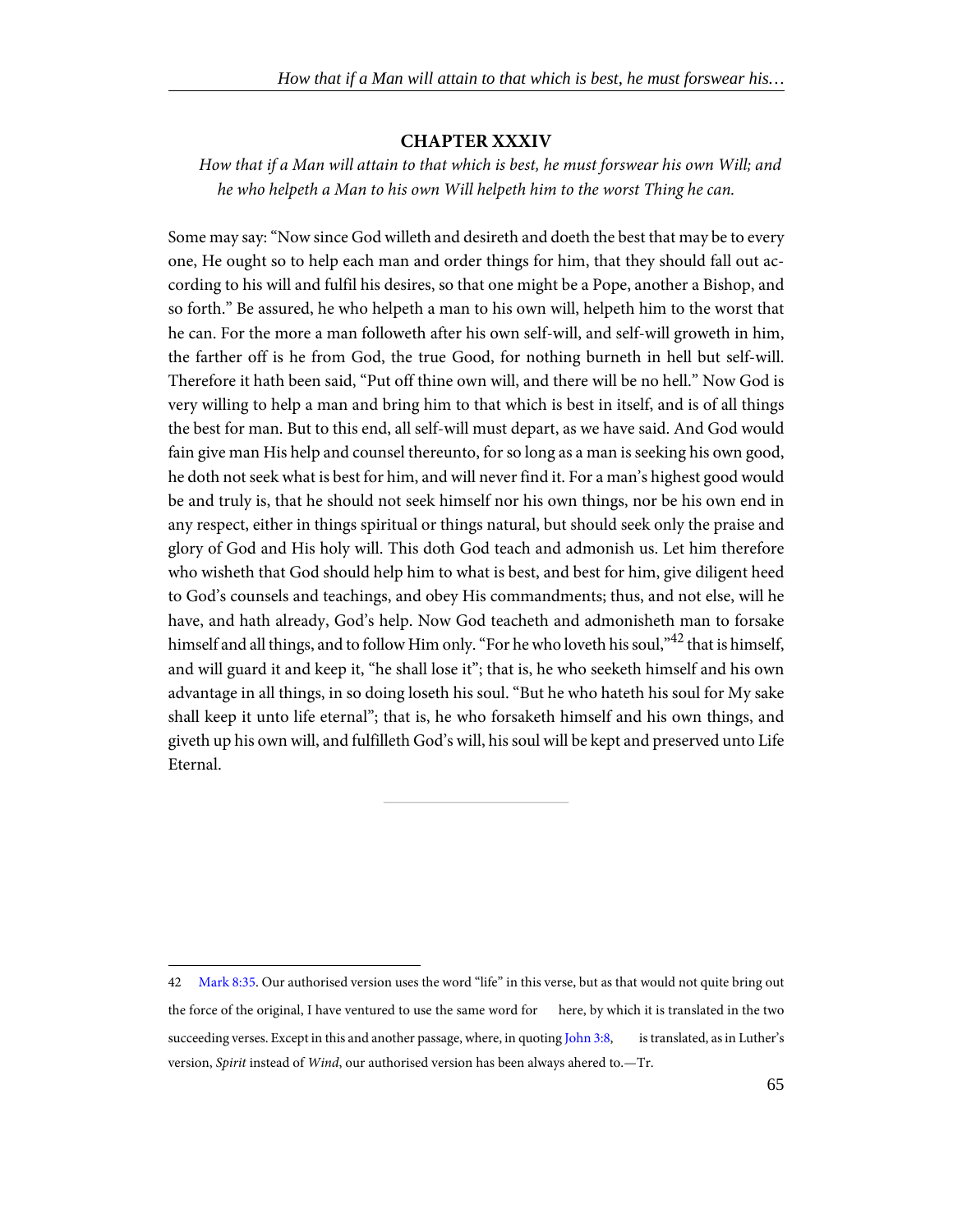# **CHAPTER XXXV**

How there is deep and true Humility and Poorness of Spirit in a Man who is "made a Partaker of the Divine Nature."

Moreover, in a man who is "made a partaker of the divine nature," there is a thorough and deep humility, and where this is not, the man hath not been "made a partaker of the divine nature." So Christ taught in words and fulfilled in works. And this humility springeth up in the man, because in the true Light he seeth (as it also really is) that Substance, Life, Perceiving, Knowledge, Power, and what is thereof, do all belong to the True Good, and not to the creature; but that the creature of itself is nothing and hath nothing, and that when it turneth itself aside from the True Good in will or in works, nothing is left to it but pure evil. And therefore it is true to the very letter, that the creature, as creature, hath no worthiness in itself, and no right to anything, and no claim over any one, either over God or over the creature, and that it ought to give itself up to God and submit to Him because this is just. And this is the chiefest and most weighty matter.

Now, if we ought to be, and desire to be, obedient and submit unto God, we must also submit to what we receive at the hands of any of His creatures, or our submission is all false. From this latter article floweth true humility, as indeed it doth also from the former.<sup>43</sup> And unless this verily ought to be, and were wholly agreeable to God's justice, Christ would not have taught it in words, and fulfilled it in His life. And herein there is a veritable manifestation of God; and it is so of a truth, that of God's truth and justice this creature shall be subject to God and all creatures, and no thing or person shall be subject or obedient to her. God and all the creatures have a right over her and to her, but she hath a right to nothing: she is a debtor to all, and nothing is owing to her, so that she shall be ready to bear all things from others, and also if needs be to do all things for others. And out of this groweth that poorness of spirit of which Christ said: "Blessed are the poor in spirit" (that is to say, the truly humble), "for theirs is the Kingdom of Heaven." All this hath Christ taught in words and fulfilled with His life.

<sup>43</sup> Namely, God's having a right to our obedience.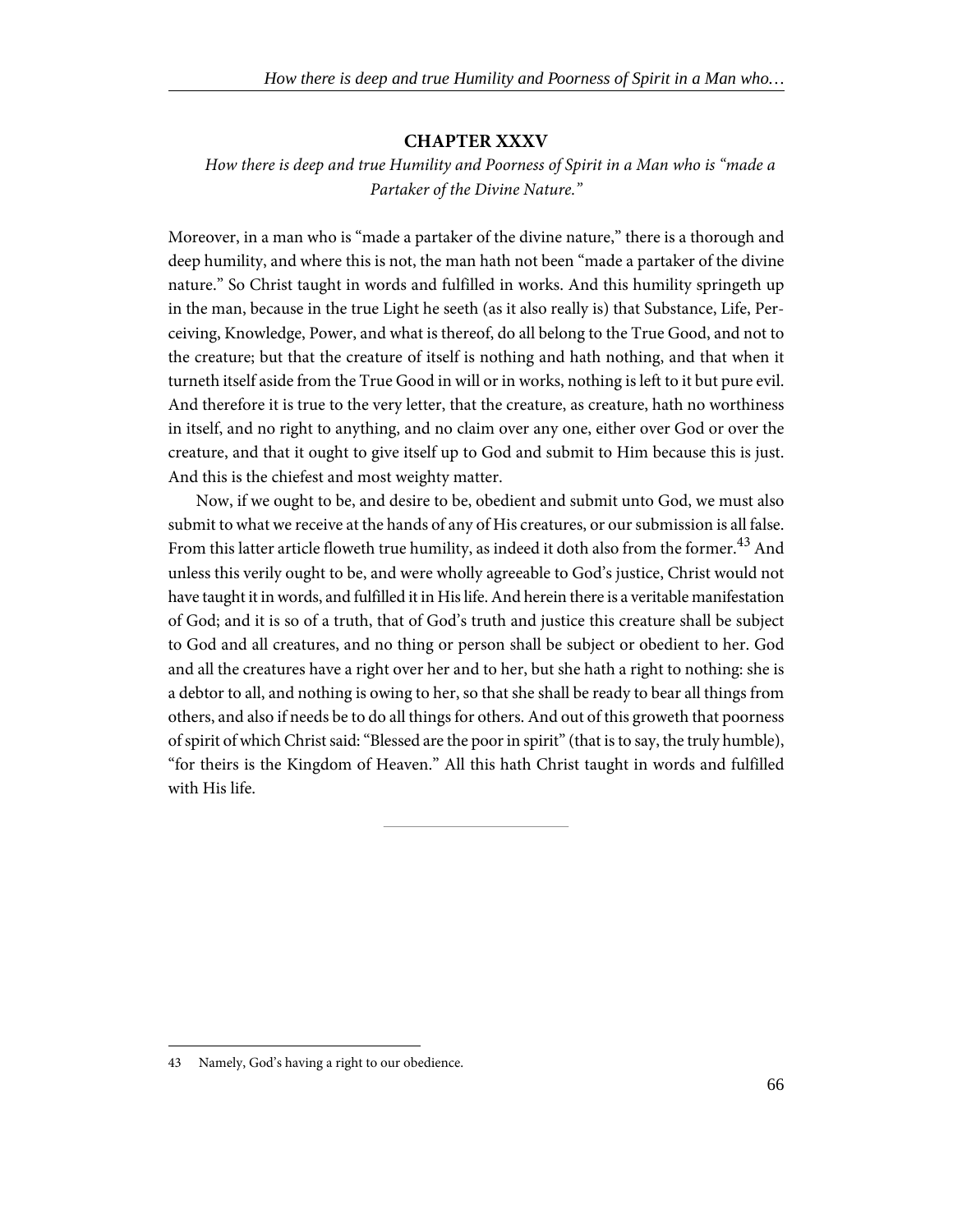### **CHAPTER XXXVI**

#### How nothing is contrary to God but Sin only; and what Sin is in Kind and Act.

Further ye shall mark: when it is said that such a thing or such a deed is contrary to God, or that such a thing is hateful to God and grieveth His Spirit, ye must know that no creature is contrary to God, or hateful or grievous unto Him, in so far as it is, liveth, knoweth, hath power to do, or produce ought, and so forth, for all this is not contrary to God. That an evil spirit, or a man is, liveth, and the like, is altogether good and of God; for God is the Being of all that are, and the Life of all that live, and the Wisdom of all the wise; for all things have their being more truly in God than in themselves, and also all their powers, knowledge, life, and the rest; for if it were not so, God would not be all good; And thus all creatures are good. Now what is good is agreeable to God, and He will have it. Therefore it cannot be contrary to Him.

But what then is there which is contrary to God and hateful to Him? Nothing but Sin. But what is Sin? Mark this: Sin is nothing else than that the creature willeth otherwise than God willeth, and contrary to Him. Each of us may see this in himself; for he who willeth otherwise than I, or whose will is contrary to mine, is my foe; but he who willeth the same as I, is my friend, and I love him. It is even so with God: and that is sin, and is contrary to God, and hateful and grievous to Him. And he who willeth, speaketh, or is silent, doeth or leaveth undone, otherwise than as I will, is contrary to me, and an offence unto me. So it is also with God: when a man willeth otherwise than God, or contrary to God, whatever he doeth or leaveth undone, in short all that proceedeth from him, is contrary to God and is sin. And whatsoever Will willeth otherwise than God, is against God's will. As Christ said: "He who is not with Me is against me." Hereby may each man see plainly whether or not he be without sin, and whether or not he be committing sin, and what sin is, and how sin ought to be atoned for, and wherewith it may be healed. And this contradiction to God's will is what we call, and is, disobedience. And therefore Adam, the I, the Self, Self-will, Sin, or the Old Man, the turning aside or departing from God, do all mean one and the same thing.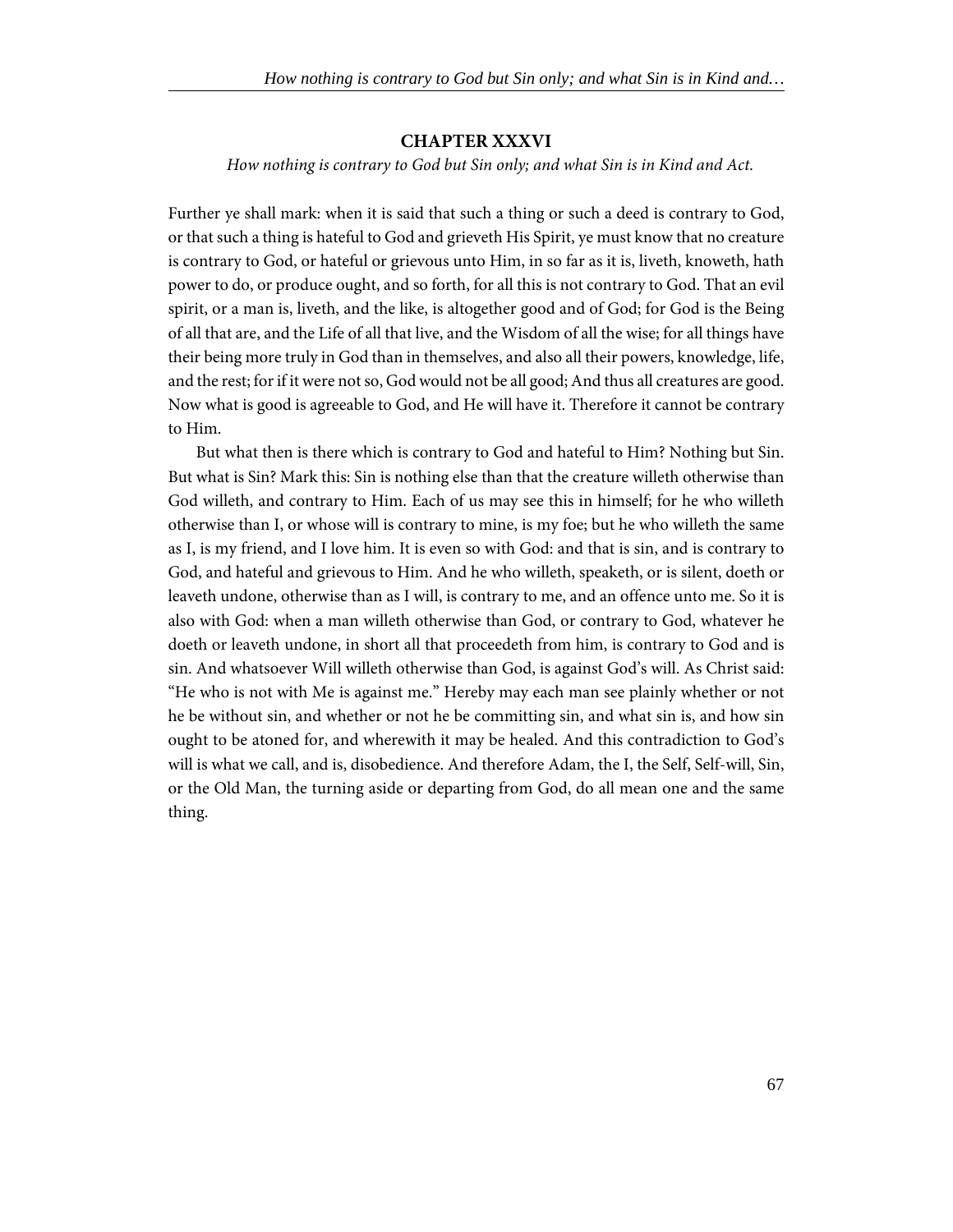# **CHAPTER XXXVII**

How in God, as God, there can neither be Grief, Sorrow, Displeasure, nor the like, but how it is otherwise in a Man who is "made a Partaker of the Divine Nature."

In God, as God, neither sorrow nor grief nor displeasure can have place, and yet God is grieved on account of men's sins. Now since grief cannot befall God without the creature, this cometh to pass where He is made man, or when He dwelleth in a Godlike man. And there, behold, sin is so hateful to God, and grieveth Him so sore, that He would willingly suffer agony and death, if one man's sins might be thereby washed out. And if He were asked whether He would rather live and that sin should remain, or die and destroy sin by His death, He would answer that He would a thousand times rather die. For to God one man's sin is more hateful, and grieveth Him worse than His own agony and death. Now if one man's sin grieveth God so sore, what must the sins of all men do? Hereby ye may consider, how greatly man grieveth God with his sins.

And therefore where God is made man, or when He dwelleth in a truly Godlike man, nothing is complained of but sin, and nothing else is hateful; for all that is, and is done, without sin, is as God will have it, and is His. But the mourning and sorrow of a truly Godlike man on account of sin, must and ought to last until death, should he live till the Day of Judgment, or for ever. From this cause arose that hidden anguish of Christ, of which none can tell or knoweth ought save Himself alone, and therefore is it called a mystery.

Moreover, this is an attribute of God, which He will have, and is well pleased to see in a man; and it is indeed God's own, for it belongeth not unto the man, he cannot make sin to be so hateful to himself. And where God findeth this grief for sin, He loveth and esteemeth it more than ought else; because it is, of all things, the bitterest and saddest that man can endure.

All that is here written touching this divine attribute, which God will have man to possess, that it may be brought into exercise in a living soul, is taught us by that true Light, which also teacheth the man in whom this Godlike sorrow worketh, not to take it unto himself, any more than if he were not there. For such a man feeleth in himself that he hath not made it to spring up in his heart, and that it is none of his, but belongeth to God alone.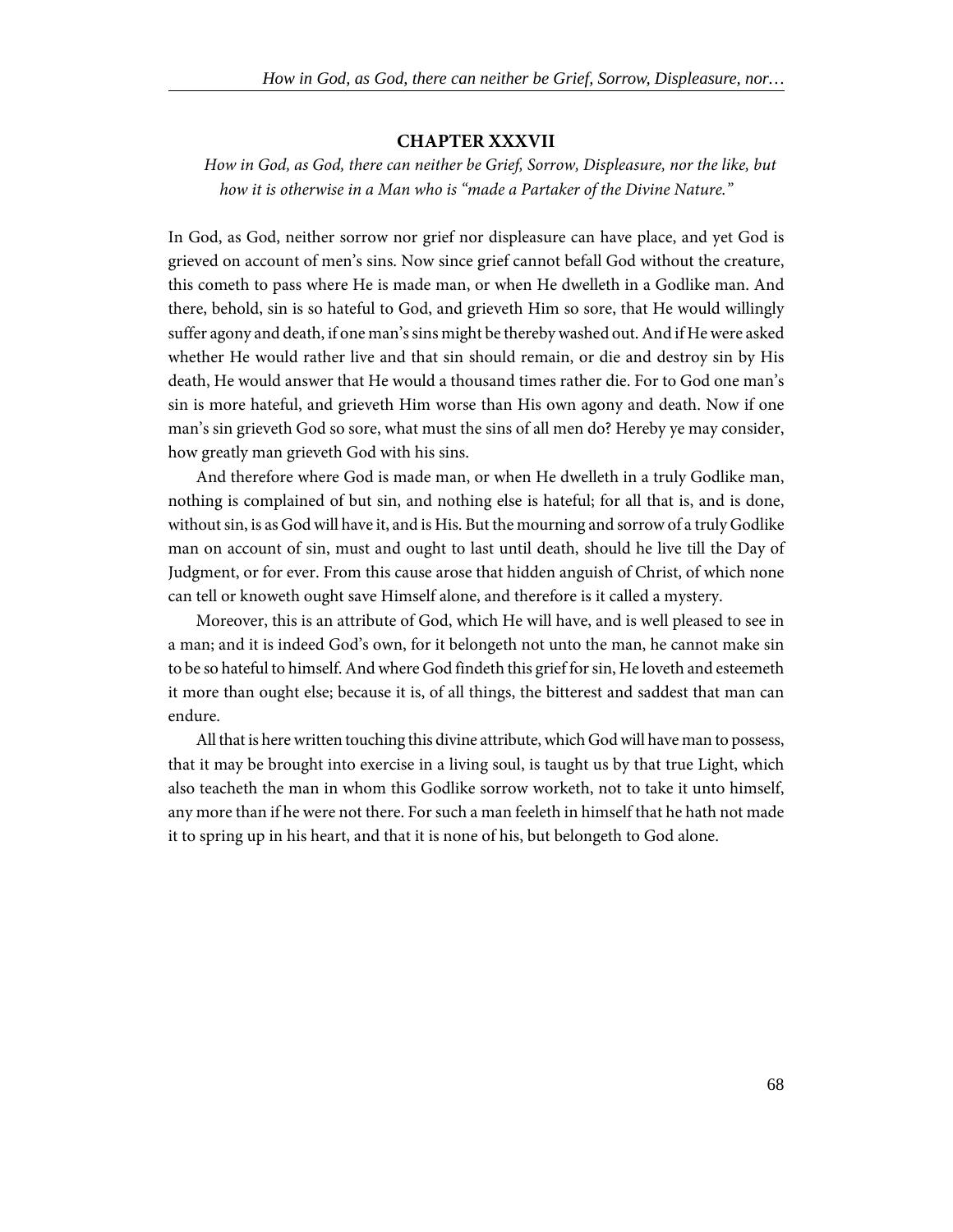# **CHAPTER XXXVIII**

How we are to put on the Life of Christ from Love, and not for the sake of Reward, and how we must never grow careless concerning it, or cast it off.

Now, wherever a man hath been made a partaker of the divine nature, in him is fulfilled the best and noblest life, and the worthiest in God's eyes, that hath been or can be. And of that eternal love which loveth Goodness as Goodness and for the sake of Goodness, a true, noble, Christ-like life is so greatly beloved, that it will never be forsaken or cast off. Where a man hath tasted this life, it is impossible for him ever to part with it, were he to live until the Judgment Day. And though he must die a thousand deaths, and though all the sufferings that ever befell all creatures could be heaped upon him, he would rather undergo them all, than fall away from this excellent life; and if he could exchange it for an angel's life, he would not.

This is our answer to the question, "If a man, by putting on Christ's life, can get nothing more than he hath already, and serve no end, what good will it do him?" This life is not chosen in order to serve any end, or to get anything by it, but for love of its nobleness, and because God loveth and esteemeth it so greatly. And whoever saith that he hath had enough of it, and may now lay it aside, hath never tasted nor known it; for he who hath truly felt or tasted it, can never give it up again. And he who hath put on the life of Christ with the intent to win or deserve ought thereby, hath taken it up as an hireling and not for love, and is altogether without it. For he who doth not take it up for love, hath none of it at all; he may dream indeed that he hath put it on, but he is deceived. Christ did not lead such a life as His for the sake of reward, but out of love; and love maketh such a life light and taketh away all its hardships, so that it becometh sweet and is gladly endured. But to him who hath not put it on from love, but hath done so, as he dreameth, for the sake of reward, it is utterly bitter and a weariness, and he would fain be quit of it. And it is a sure token of an hireling that he wisheth his work were at an end. But he who truly loveth it, is not offended at its toil or suffering, nor the length of time it lasteth. Therefore it is written, "To Serve God and live to Him, is easy to him who doeth it." Truly is so to him who doth it for love, but it is hard and wearisome to him who doth it for hire. It is the same with all virtue and good works, and likewise with order, laws, obedience to precepts, and the like. But God rejoiceth more over one man who truly loveth, than over a thousand hirelings.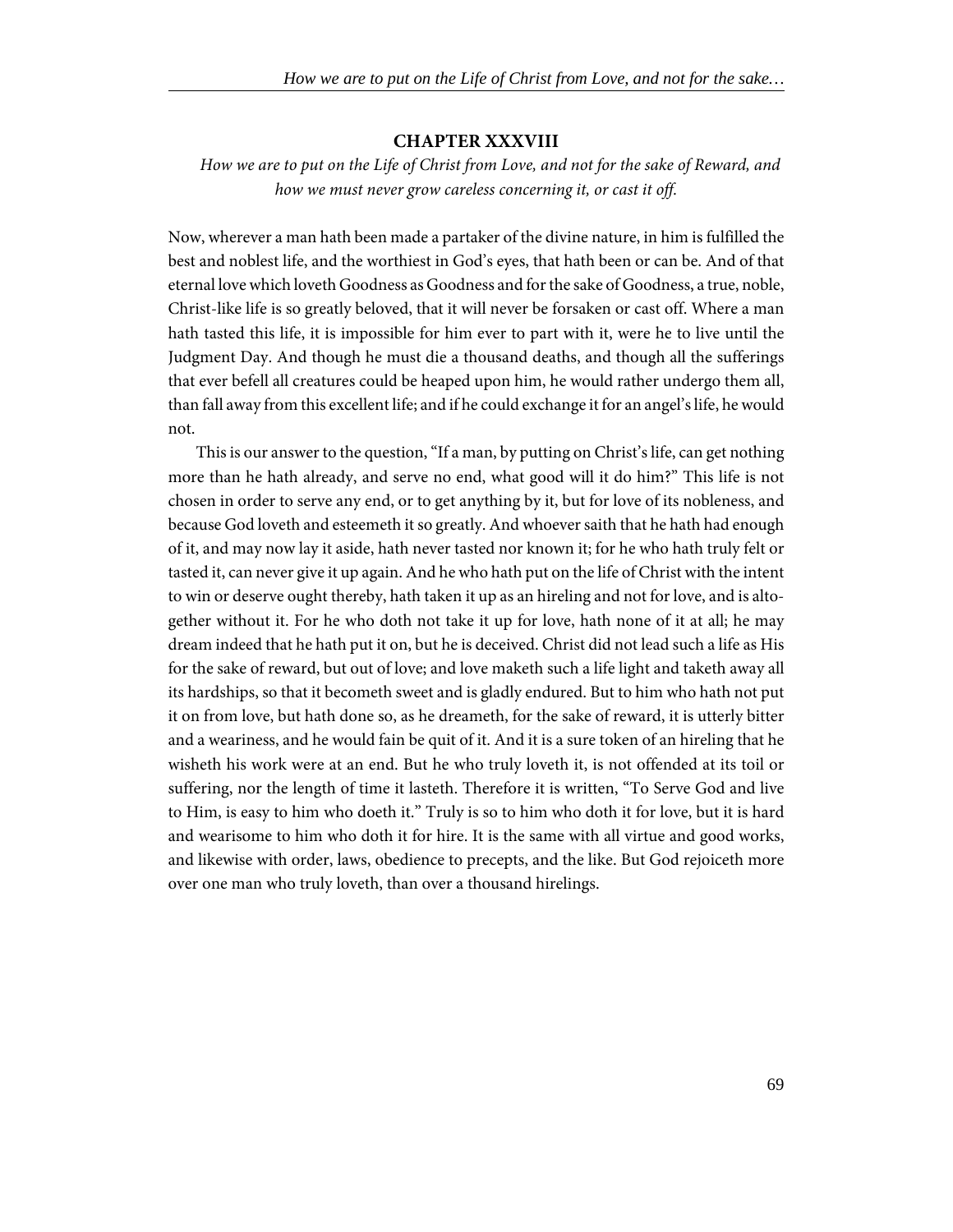# **CHAPTER XXXIX**

How God will have Order, Custom, Measure, and the like in the Creature, seeing that He cannot have them without the Creature, and of four sorts of Men who are concerned with this Order, Law, and Custom.

It is said, and truly, God is above and without custom, measure, and order, and yet giveth to all things their custom, order, measure, fitness, and the like. The which is to be thus understood. God will have all these to be, and they cannot have a being in Himself without the creature, for in God, apart from the creature, there is neither order nor disorder, custom nor chance, and so forth; therefore He will have things so that these shall be, and shall be put in exercise. For wherever there is word, work, or change, these must be either according to order, custom, measure and fitness, or according to unfitness and disorder. Now fitness and order are better and nobler than their contraries.

But ye must mark: There are four sorts of men who are concerned with order, laws, and customs. Some keep them neither for God's sake, nor to serve their own ends, but from constraint: these have as little to do with them as may be, and find them a burden and heavy yoke. The second sort obey for the sake of reward: these are men who know nothing beside, or better than, laws and precepts, and imagine that by keeping them they may obtain the kingdom of Heaven and Eternal Life, and not otherwise; and him who practiseth many ordinances they think to be holy, and him who omitteth any tittle of them they think to be lost. Such men are very much in earnest and give great diligence to the work, and yet they find it a weariness. The third sort are wicked, false-hearted men, who dream and declare that they are perfect and need no ordinances, and make a mock of them.

The fourth are those who are enlightened with the True Light, who do not practise these things for reward, for they neither look nor desire to get anything thereby, but all that they do is from love alone. And these are not so anxious and eager to accomplish much and with all speed as the second sort, but rather seek to do things in peace and good leisure; and if some not weighty matter be neglected, they do not therefore think themselves lost, for they know very well that order and fitness are better than disorder, and therefore they choose to walk orderly, yet know at the same time that their salvation hangeth not thereon. Therefore they are not in so great anxiety as the others. These men are judged and blamed by both the other parties, for the hirelings say that they neglect their duties and accuse them of being unrighteous, and the like; and the others (that is, the Free Spirits<sup>44</sup>) hold them in derision, and say that they cleave unto weak and beggarly elements, and the like. But these enlightened men keep the middle path, which is also the best; for a lover of God is better and dearer to Him than a hundred thousand hirelings. It is the same with all their doings.

<sup>44</sup> This is evidently an allusion to the "Brethren of the Free Spirit," mentioned in the Historical Introduction.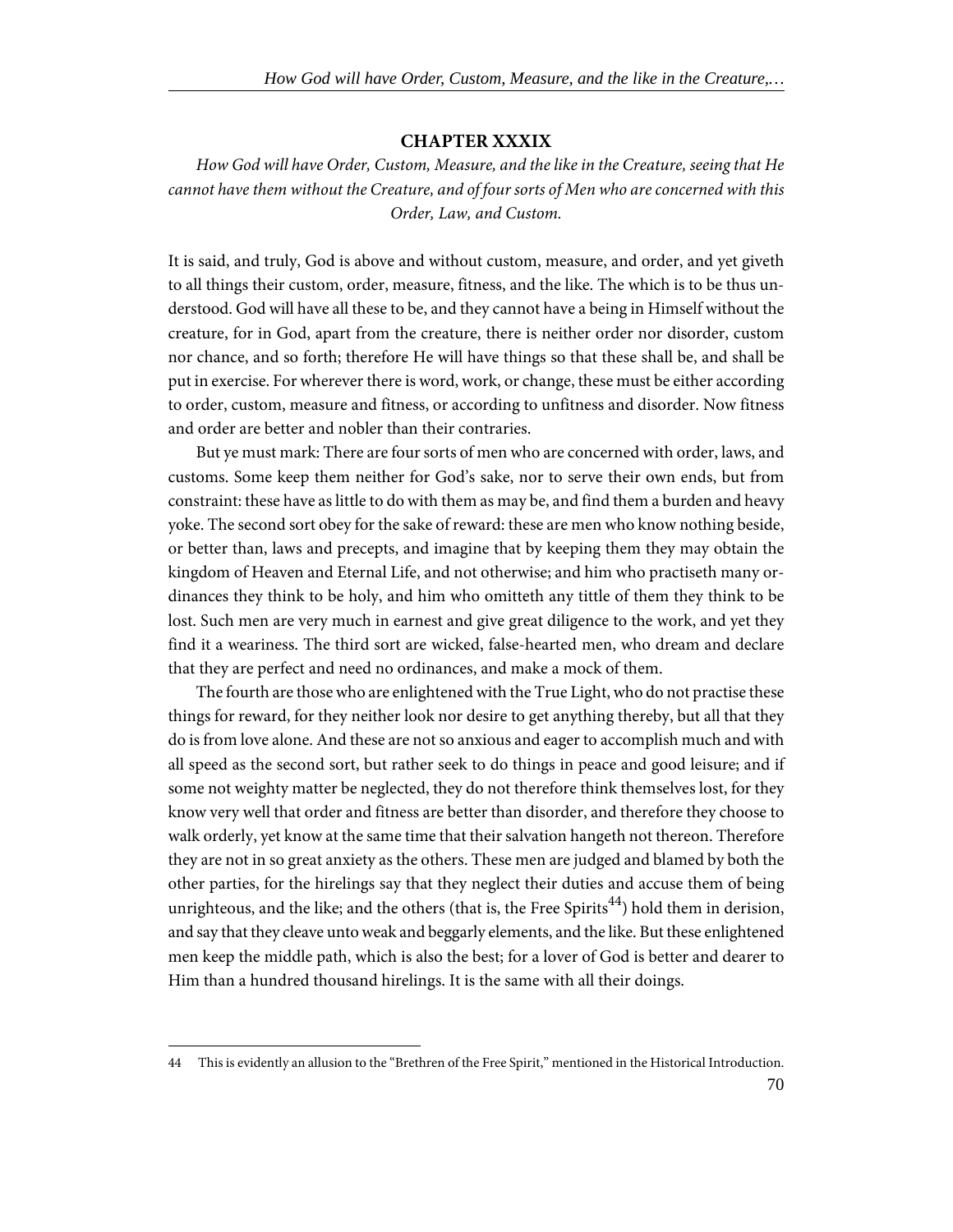Furthermore, ye must mark, that to receive God's commands and His counsel and all His teaching, is the privilege of the inward man, after that he is united with God. And where there is such a union, the outward man is surely taught and ordered by the inward man, so that no outward commandment or teaching is needed. But the commandments and laws of men belong to the outer man, and are needful for those men who know nothing better, for else they would not know what to do and what to refrain from, and would become like unto the dogs or other beasts.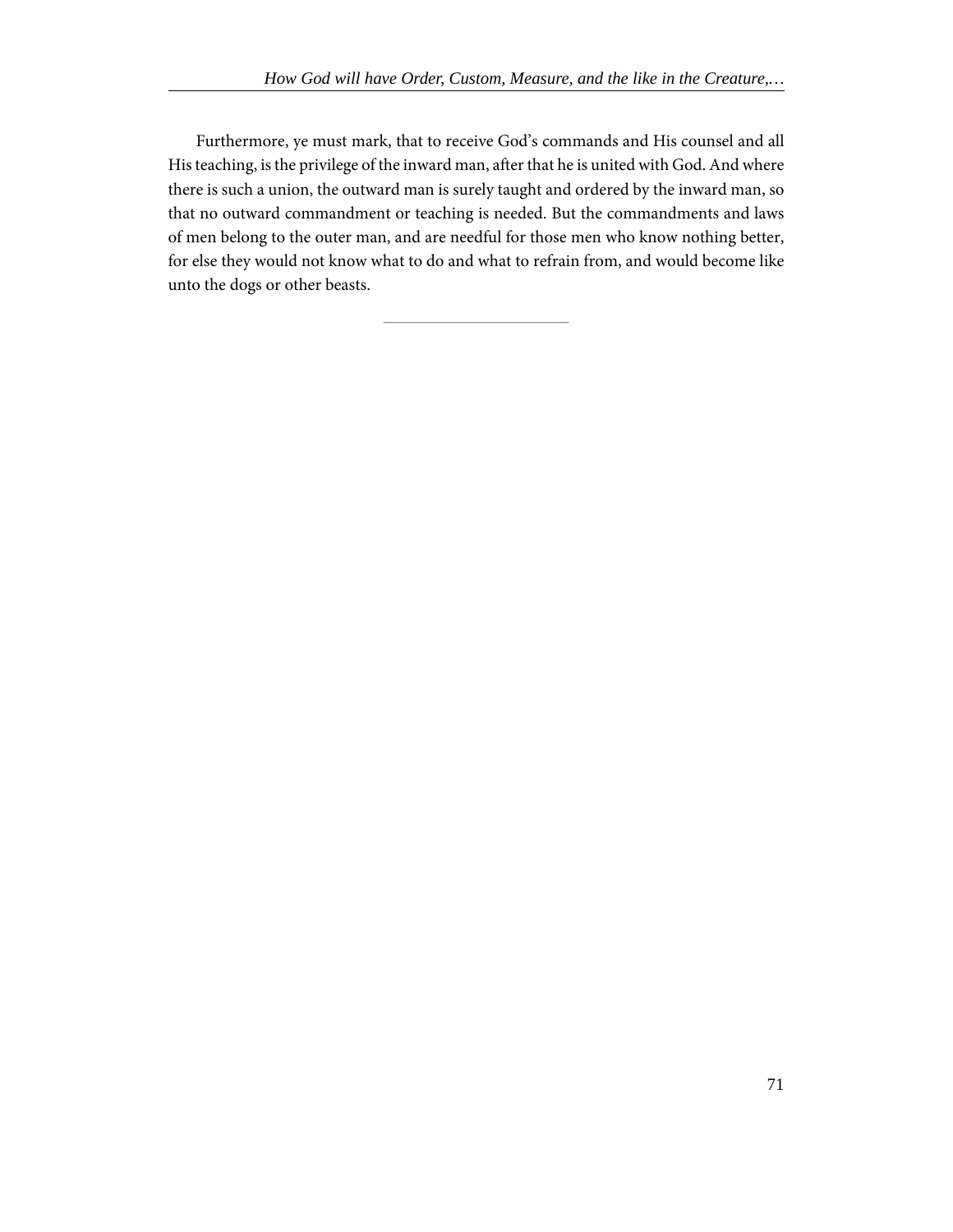## **CHAPTER XL**

A good Account of the False Light and its Kind.

Now I have said that there is a False Light; but I must tell you more particularly what it is, and what belongeth thereunto. Behold, all that is contrary to the True Light belongeth unto the False. To the True Light it belongeth of necessity, that it seeketh not to deceive, nor consenteth that any should be wronged or deceived, neither can it be deceived. But the false is deceived and a delusion, and deceiveth others along with itself. For God deceiveth no man, nor willeth that any should be deceived, and so it is with His True Light. Now mark, the True Light is God or divine, but the False Light is Nature or natural. Now it belongeth to God, that He is neither this nor that, neither willeth nor desireth, nor seeketh anything in the man whom He hath made a partaker of the divine nature, save Goodness as Goodness, and for the sake of Goodness. This is the token of the True Light. But to the Creature and Nature it belongeth to be somewhat, this or that, and to intend and seek something, this or that, and not simply what is good without any Wherefore. And as God and the True Light are without all self-will, selfishness, and self-seeking, so do the I, the Me, the Mine, and the like, belong unto the natural and false Light; for in all things it seeketh itself and its own ends, rather than Goodness for the sake of Goodness. This is its property, and the property of nature or the carnal man in each of us.

Now mark how it first cometh to be deceived. It doth not desire nor choose Goodness as Goodness, and for the sake of Goodness, but desireth and chooseth itself and its own ends, rather than the Highest Good; and this is an error, and is the first deception.

Secondly, it dreameth itself to be that which it is not, for it dreameth itself to be God, and is truly nothing but nature. And because it imagineth itself to be God, it taketh to itself what belongeth to God; and not that which is God's, when He is made man, or dwelleth in a Godlike man, but that which is God's, and belongeth unto Him, as He is in eternity, without the creature. For, as it is said, God needeth nothing, is free, not bound to work, apart by Himself, above all things, and so forth (which is all true); and God is unchangeable, not to be moved by anything, and is without conscience, and what He doeth that is well done; "So will I be," saith the False Light, "for the more like God one is, the better one is, and therefore I will be like God and will be God, and will sit and go and stand at His right hand": as Lucifer the Evil Spirit also said.<sup>45</sup> Now God in Eternity is without contradiction, suffering and grief, and nothing can hurt or vex Him of all that is or befalleth. But with God, when He is made Man, it is otherwise.

In a word: all that can be deceived is deceived by this False Light. Now since all is deceived by this False Light that can be deceived, and all that is creature and nature, and all that is

<sup>45</sup> [Isaiah 14:13, 14](http://www.ccel.org/study/Bible:Isa.14.13 Bible:Isa.14.14).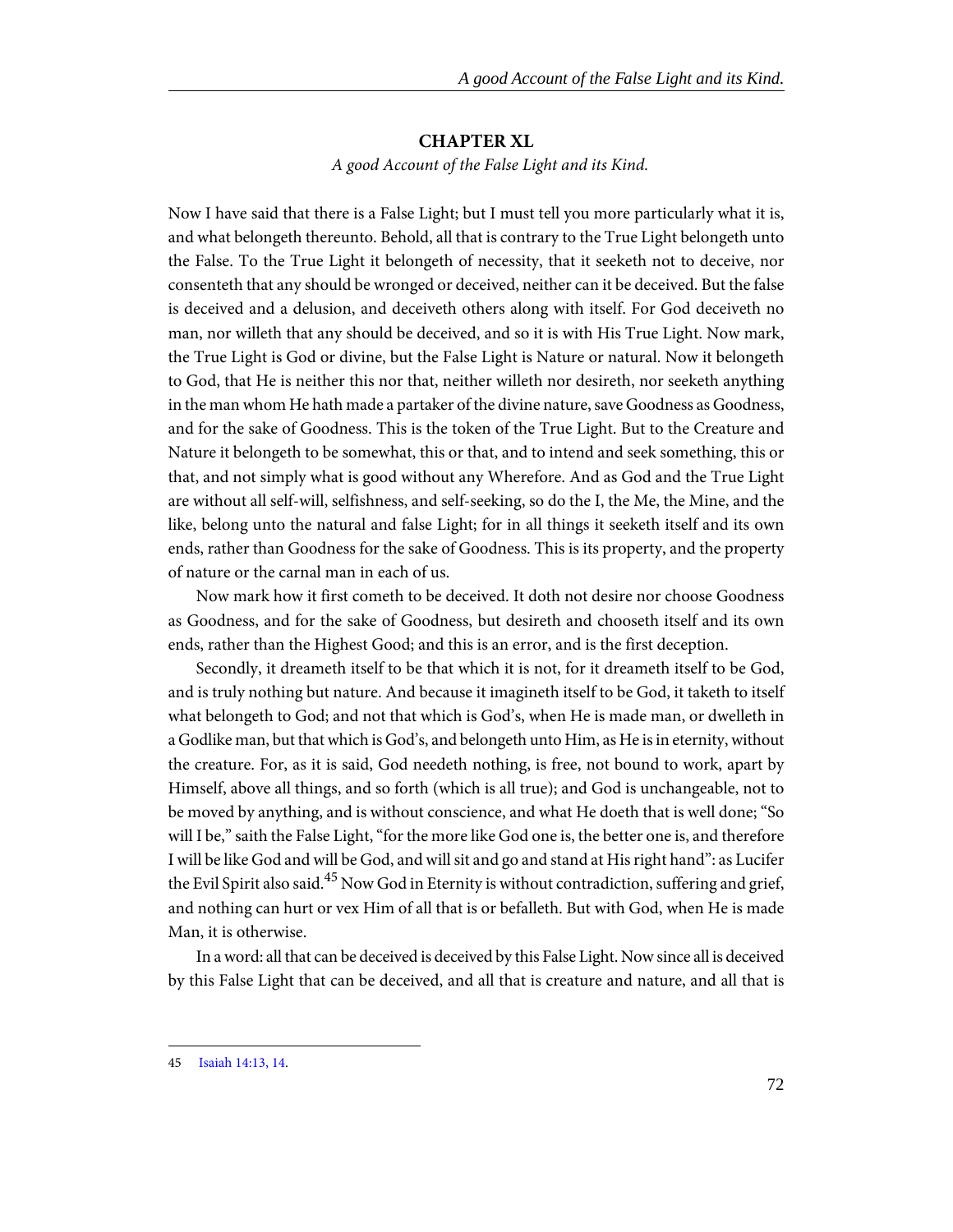not God nor of God, may be deceived, and since this False Light itself is nature, it is possible for it to be deceived. And therefore it becometh and is deceived by itself, in that it riseth and climbeth to such a height that it dreameth itself to be above nature, and fancieth it to be impossible for nature or any creature to get so high, and therefore it cometh to imagine itself God. And hence it taketh unto itself all that belongeth unto God, and specially what is His as He is in Eternity, and not as He is made Man. Therefore it thinketh and declareth itself to be above all works, words, customs, laws and order, and above that life which Christ led in the body which He possessed in His holy human nature. So likewise it professeth to remain unmoved by any of the creature's works; whether they be good or evil, against God or not, is all alike to it; and it keepeth itself apart from all things, like God in Eternity, and all that belongeth to God and to no creature it taketh unto itself, and vainly dreameth that this belongeth unto it; and deemeth itself well worthy of all this, and that it is just and right that all creatures should serve it, and do it homage. And thus no contradiction, suffering or grief is left unto it; indeed nothing but a mere bodily and carnal perceiving: this must remain until the death of the body, and what suffering may accrue therefrom. Furthermore, this False Light imagineth, and saith, that it has got beyond Christ's life in the flesh, and that outward things have lost all power to touch it or give it pain, as it was with Christ after His resurrection, together with many other strange and false conceits which arise and grow up from these.

And now since this False Light is nature, it possesseth the property of nature, which is to intend and seek itself and its own in all things, and what may be most expedient, easy and pleasant to nature and itself. And because it is deceived, it imagineth and proclaimeth it to be best that each should seek and do what is best for himself. It refuseth also to take knowledge of any Good but its own, that which it vainly fancieth to be Good. And if one speak to it of the One, true, everlasting Good, which is neither this nor that, it knoweth nothing thereof, and thinketh scorn of it. And this is not unreasonable, for nature as nature cannot attain thereunto. Now this False Light is merely nature, and therefore it cannot attain thereunto.

Further, this False Light saith that it hath got above conscience and the sense of sin, and that whatever it doeth is right, Yea, it was said by such a false Free Spirit, who was in this error, that if he had killed ten men he should have as little sense of guilt as if he had killed a dog. Briefly: this false and deceived Light fleeth all that is harsh and contrary to nature, for this belongeth to it, seeing that it is nature. And seeing also that it is so utterly deceived as to dream that it is God, it were ready to swear by all that is holy, that it knoweth truly what is best, and that both in belief and practice it hath reached the very summit. For this cause it cannot be converted or guided into the right path, even as it is with the Evil Spirit.

Mark further: in so far as this Light imagineth itself to be God and taketh His attributes unto itself, it is Lucifer, the Evil Spirit; but in so far as it setteth at nought the life of Christ,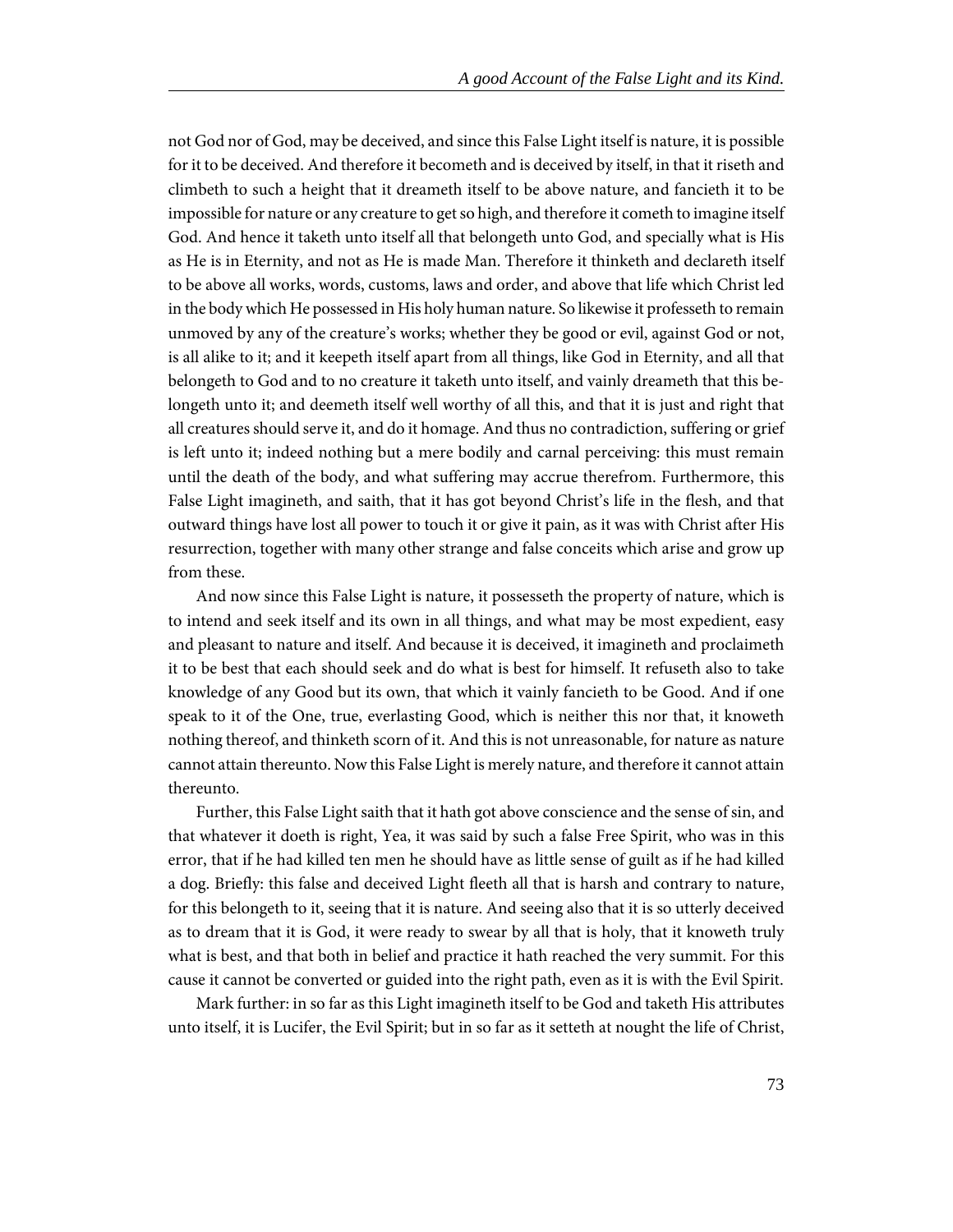and other things belonging to the True Light, which have been taught and fulfilled by Christ, it is Antichrist, for it teacheth contrary to Christ. And as this Light is deceived by its own cunning and discernment, so all that is not God, or of God, is deceived by it, that is, all men who are not enlightened by the True Light and its love. For all who are enlightened by the True Light can never more be deceived, but whoso hath it not and chooseth to walk by the False Light, he is deceived.

This cometh herefrom, that all men in whom the True Light is not, are bent upon themselves, and think much of themselves, and seek and propose their own ends in all things, and whatever is most pleasant and convenient to themselves they hold to be best. And whoso declareth the same to be best, and helpeth and teacheth them to attain it, him they follow after, and maintain to be the best and wisest of teachers. Now the False Light teacheth them this very doctrine, and showeth them all the means to come by their desire; therefore all those follow after it, who know not the True Light. And thus they are together deceived.

It is said of Antichrist, that when he cometh, he who hath not the seal of God in his forehead, followeth after him, but as many as have the seal follow not after him. This agreeth with what hath been said. It is indeed true, that it is good for a man that he should desire, or come by his own good. But this cannot come to pass so long as a man is seeking, or purposing his own good; for if he is to find and come by his own highest good, he must lose it that he may find it. As Christ said: "He who loveth his life shall lose it." That is; he shall forsake and die to the desires of the flesh, and shall not obey his own will nor the lusts of the body, but obey the commands of God and those who are in authority over him, and not seek his own, either in spiritual or natural things, but only the praise and glory of God in all things. For he who thus loseth his life shall find it again in Eternal Life. That is: all the goodness, help, comfort, and joy which are in the creature, in heaven or on earth, a true lover of God findeth comprehended in God Himself; yea, unspeakably more, and as much nobler and more perfect as God the Creator is better, nobler, and more perfect than His creature. But by these excellences in the creature the False Light is deceived, and seeketh nothing but itself and its own in all things. Therefore it cometh never to the right way.

Further, this False Light saith, that we should be without conscience or sense of sin, and that it is a weakness and folly to have anything to do with them: and this it will prove by saying that Christ was without conscience or sense of sin. We may answer and say: Satan is also without them, and is none the better for that. Mark what a sense of sin is. It is that we perceive how man has turned away from God in his will (this is what we call sin), and that this is man's fault, not God's, for God is guiltless of sin. Now, who is there that knoweth himself to be free from sin save Christ alone? Scarcely will any other affirm this. Now he who is without sense of sin is either Christ or the Evil Spirit.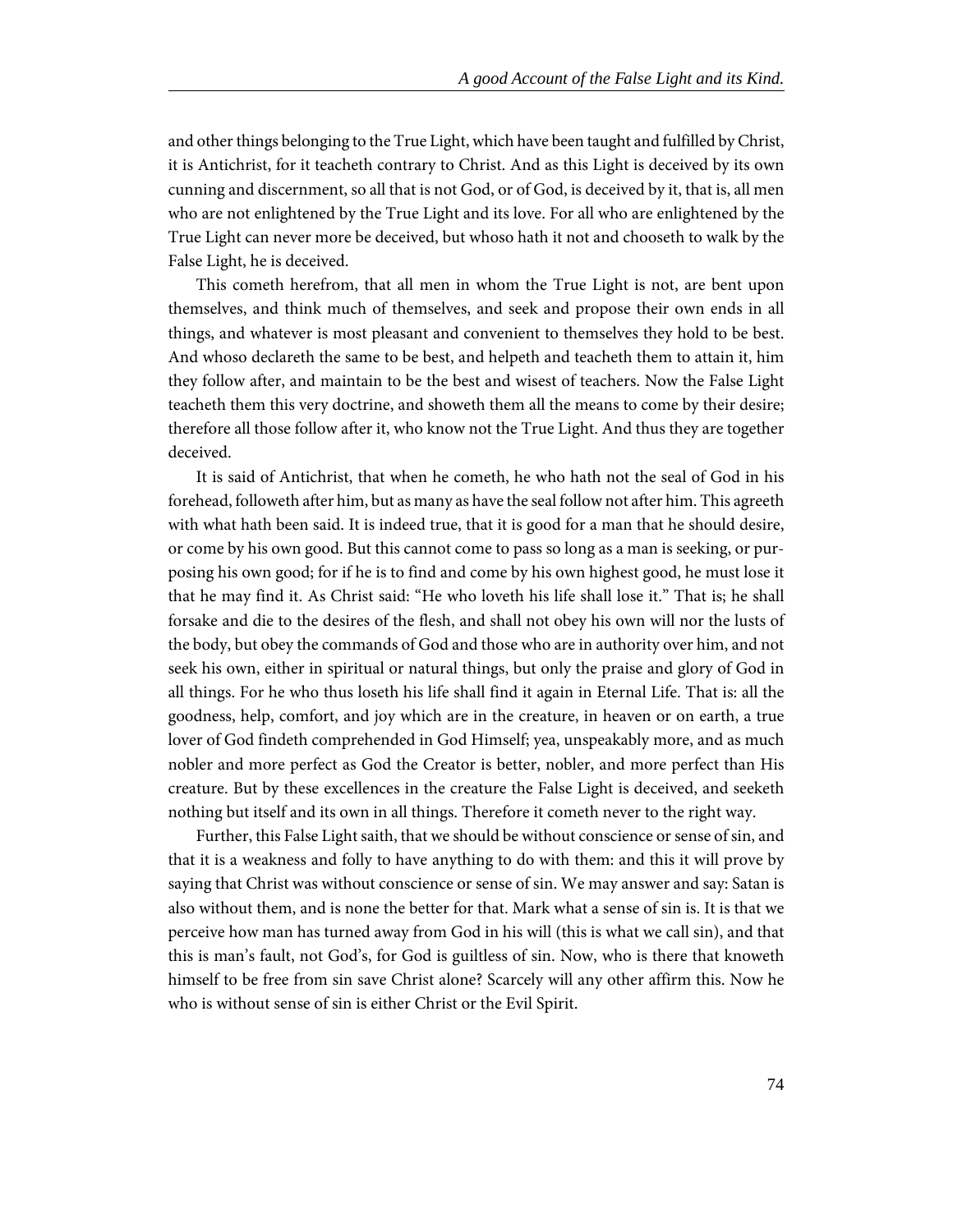Briefly: where this True Light is, there is a true, just life such as God loveth and esteemeth. And if the man's life is not perfect as Christ's was, yet it is framed and builded after His, and his life is loved, together with all that agreeth with decency, order, and all other virtues, and all Self-will, I, Mine, Me, and the like, is lost; nothing is purposed or sought but Goodness, for the sake of Goodness, and as Goodness. But where that False Light is, there men become heedless of Christ's life and all virtue, and seek and intend whatever is convenient and pleasant to nature. From this ariseth a false, licentious freedom, so that men grow regardless and careless of everything. For the True Light is God's seed, and therefore it bringeth forth the fruits of God. And so likewise the False Light is the seed of the Devil; and where that is sown, the fruits of the Devil spring up—nay, the very Devil himself. This ye may understand by giving heed to what hath been said.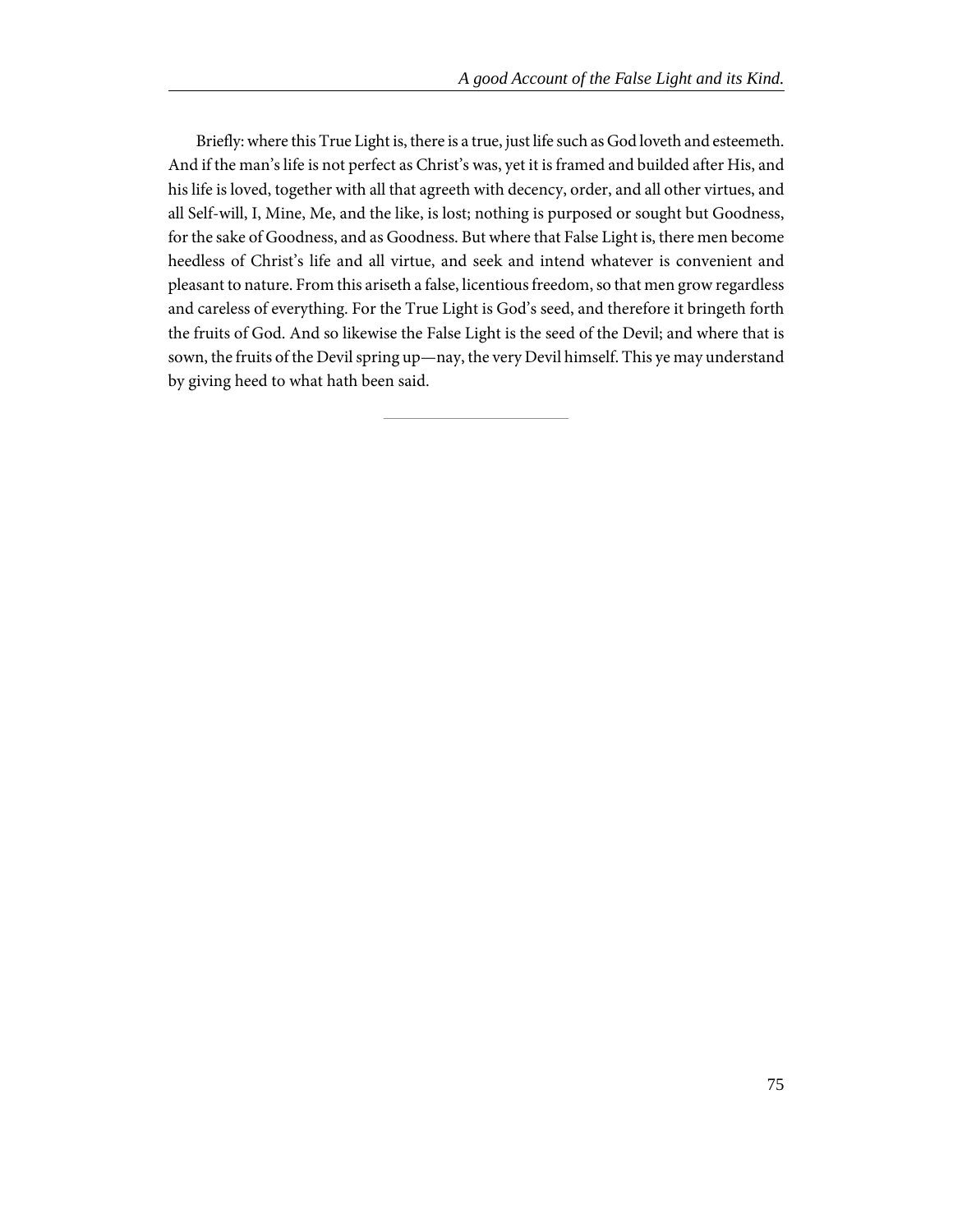#### **CHAPTER XLI**

Now that he is to be called, and is truly, a Partaker of the Divine Nature, who is illuminated with the Divine Light, and inflamed with Eternal Love, and how Light and Knowledge are worth nothing without Love.

Some may ask, "What is it to be a 'partaker of the divine nature,' or a Godlike man?" Answer: he who is imbued with or illuminated by the Eternal or divine Light, and inflamed or consumed with Eternal or divine love, he is a Godlike man and a partaker of the divine nature; and of the nature of this True Light we have said somewhat already.

But ye must know that this Light or knowledge is worth nothing without Love. This ye may see if ye call to mind, that though a man may know very well what is virtue or wickedness, yet if he doth not love virtue, he is not virtuous, for he obeyeth vice. But if he loveth virtue he followeth after it, and his love maketh him an enemy to wickedness, so that he will not do or practise it, and hateth it also in other men; and he loveth virtue so that he would not leave a virtue unpractised even if he might, and this for no reward, but simply for the love of virtue. And to him virtue is its own reward, and he is content therewith, and would take no treasure or riches in exchange for it. Such an one is already a virtuous man, or he is in the way to be so. And he who is a truly virtuous man would not cease to be so, to gain the whole world, yea, he would rather die a miserable death.

It is the same with justice. Many a man knoweth full well what is just or unjust, and yet neither is nor ever will become a just man. For he loveth not justice, and therefore he worketh wickedness and injustice. If he loved justice, he would not do an unjust thing; for he would feel such hatred and indignation towards injustice wherever he saw it, that he would do or suffer anything that injustice might be put an end to, and men might become just. And he would rather die than do an injustice, and all this for nothing but the love of justice. And to him, justice is her own reward, and rewardeth him with herself; and so there liveth a just man, and he would rather die a thousand times over than live as an unjust man. It is the same with truth: a man may know full well what is true or a lie, but if he loveth not the truth he is not a true man; but if he loveth, it is with truth even as with justice. Of justice speaketh Isaiah in the fifth chapter: "Woe unto them that call evil good, and good evil; that put darkness for light, and light for darkness; that put bitter for sweet, and sweet for bitter!"

Thus may we perceive that knowledge and light profit nothing without Love. We see this in the Evil Spirit; he perceiveth and knoweth good and evil, right and wrong, and the like; but since he hath no love for the good that he seeth, he becometh not good, as he would if he had any love for the truth and other virtues which he seeth. It is indeed true that Love must be guided and taught of Knowledge, but if Knowledge be not followed by love, it will avail nothing. It is the same with God and divine things. Let a man know much about God and divine things, nay, dream that he seeth and understandeth what God Himself is, if he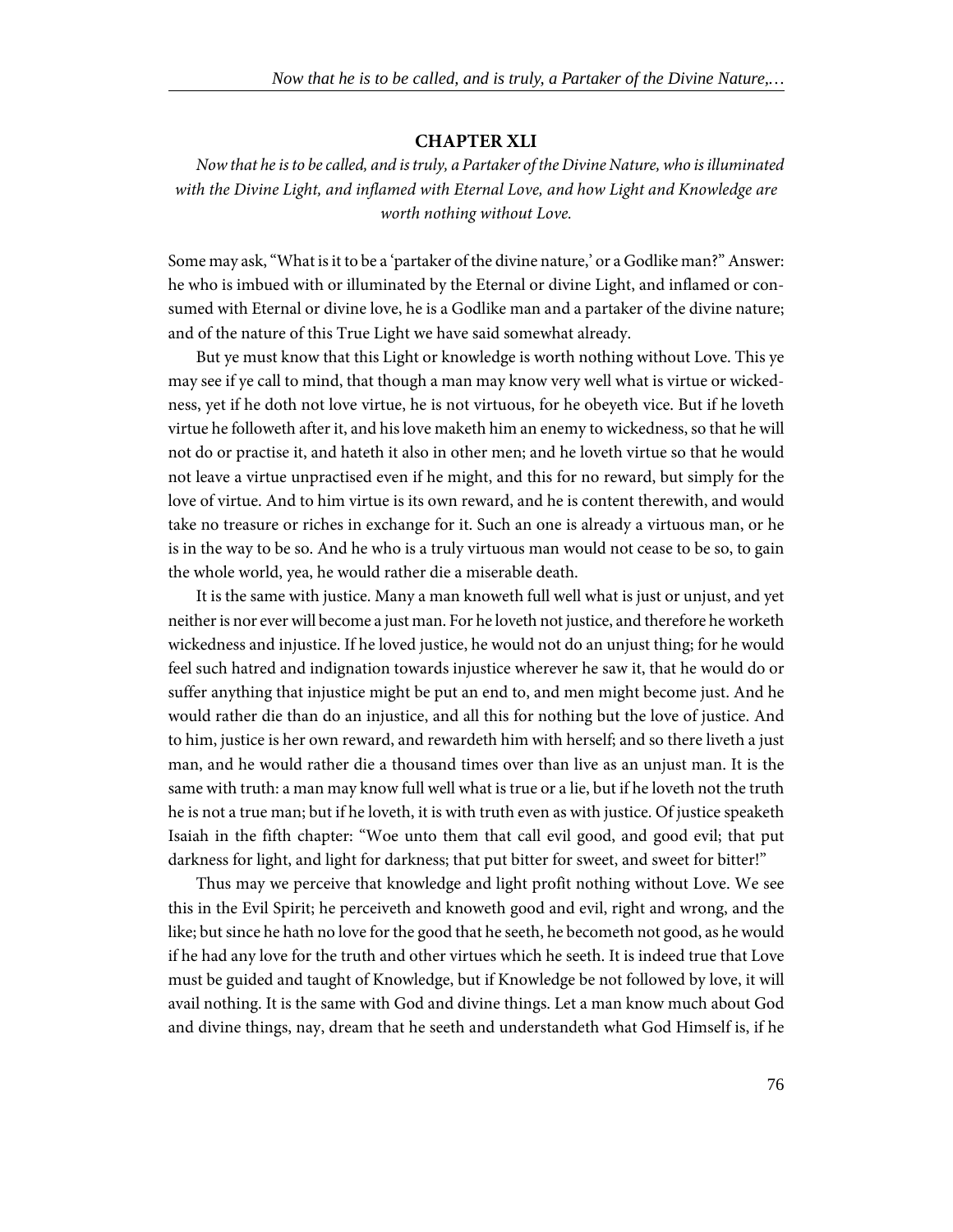have not Love, he will never become like unto God, or a "partaker of the divine nature." But if there be true Love along with his knowledge, he cannot but cleave to God, and forsake all that is not God or of Him, and hate it and fight against it, and find it a cross and a sorrow.

And this Love so maketh a man one with God, that he can nevermore be separated from Him.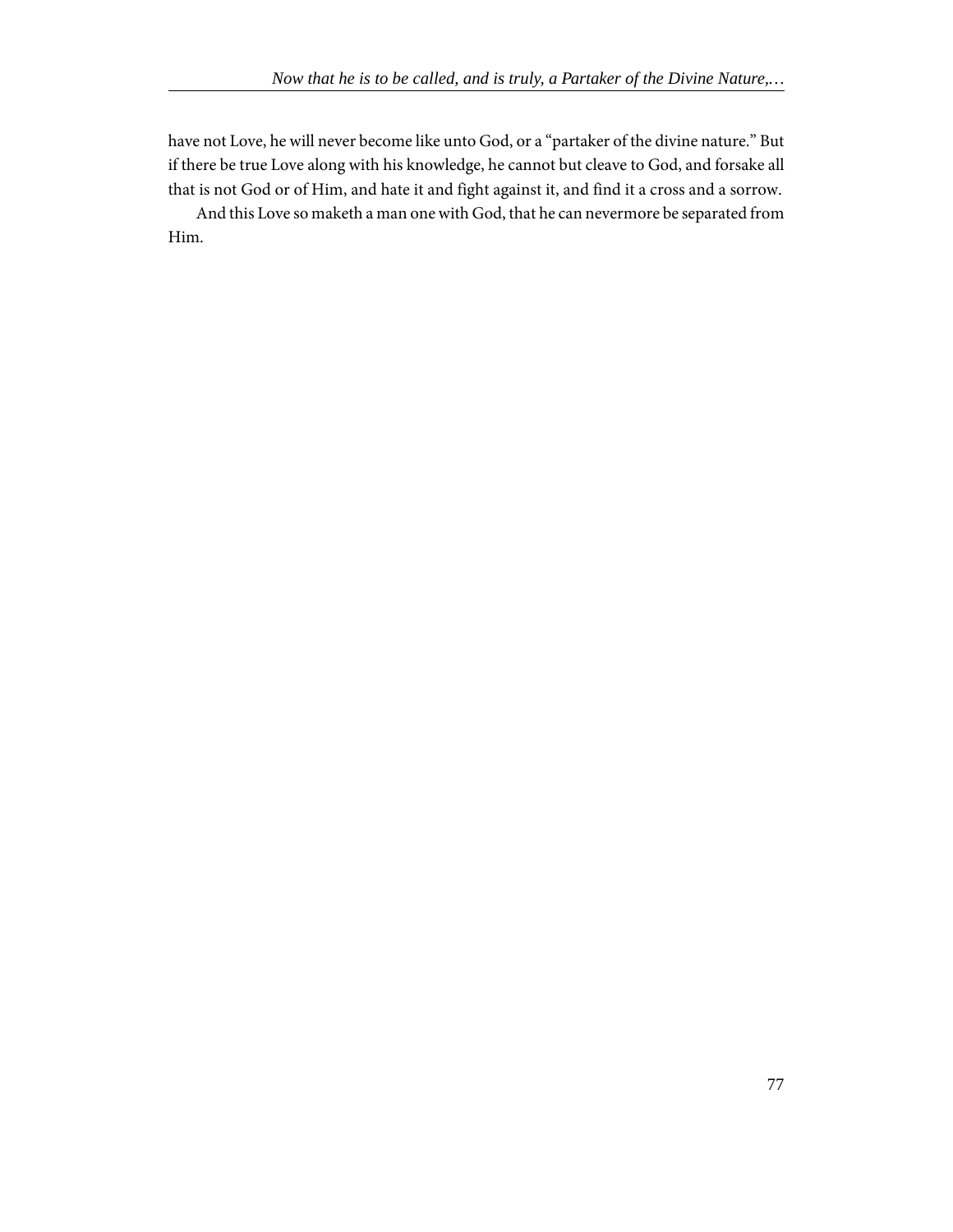#### **CHAPTER XLII**

A Question: whether we can know God and not love Him, and how there are two kinds of Light and Love—a true and a false.

Here is an honest question; namely, it hath been said that he who knoweth God and loveth Him not, will never be saved by his knowledge; the which sounds as if we might know God and not love Him. Yet we have said elsewhere, that where God is known, He is also loved, and whosoever knoweth God must love Him. How may these things agree? Here ye must mark one thing. We have spoken of two Lights—a True and a False. So also there are two kinds of Love, a True and a False. And each kind of Love is taught or guided by its own kind of Light or Reason. Now, the True Light maketh True Love, and the False Light maketh False Love; for whatever Light deemeth to be best, she delivereth unto Love as the best, and biddeth her love it, and Love obeyeth, and fulfilleth her commands.

Now, as we have said, the False Light is natural, and is Nature herself. Therefore every property belongeth unto it which belongeth unto nature, such as the Me, the Mine, the Self, and the like; and therefore it must needs be deceived in itself and be false; for no I, Me, or Mine, ever came to the True Light or Knowledge undeceived, save once only; to wit, in God made Man. And if we are to come to the knowledge of the simple Truth, all these must depart and perish. And in particular it belongeth to the natural Light that it would fain know or learn much, if it were possible, and hath great pleasure, delight and glorying in its discernment and knowledge; and therefore it is always longing to know more and more, and never cometh to rest and satisfaction, and the more it learneth and knoweth, the more doth it delight and glory therein. And when it hath come so high, that it thinketh to know all things and to be above all things, it standeth on its highest pinnacle of delight and glory, and then it holdeth Knowledge to be the best and noblest of all things, and therefore it teacheth Love to love knowledge and discernment as the best and most excellent of all things. Behold, then knowledge and discernment come to be more loved than that which is discerned, for the false natural Light loveth its knowledge and powers, which are itself, more than that which is known. And were it possible that this false natural Light should understand the simple Truth, as it is in God and in truth, it still would not lose its own property, that is, it would not depart from itself and its own things. Behold, in this sense there is knowledge without the love of that which is or may be known.

Also this Light riseth and climbeth so high that it vainly thinketh that it knoweth God and the pure, simple Truth, and thus it loveth itself in Him. And it is true that God can be known only by God. Wherefore as this Light vainly thinketh to understand God, it imagineth itself to be God, and giveth itself out to be God, and wisheth to be accounted so, and thinketh itself to be above all things, and well worthy of all things, and that it hath a right to all things, and hath got beyond all things, such as commandments, laws, and virtue, and even beyond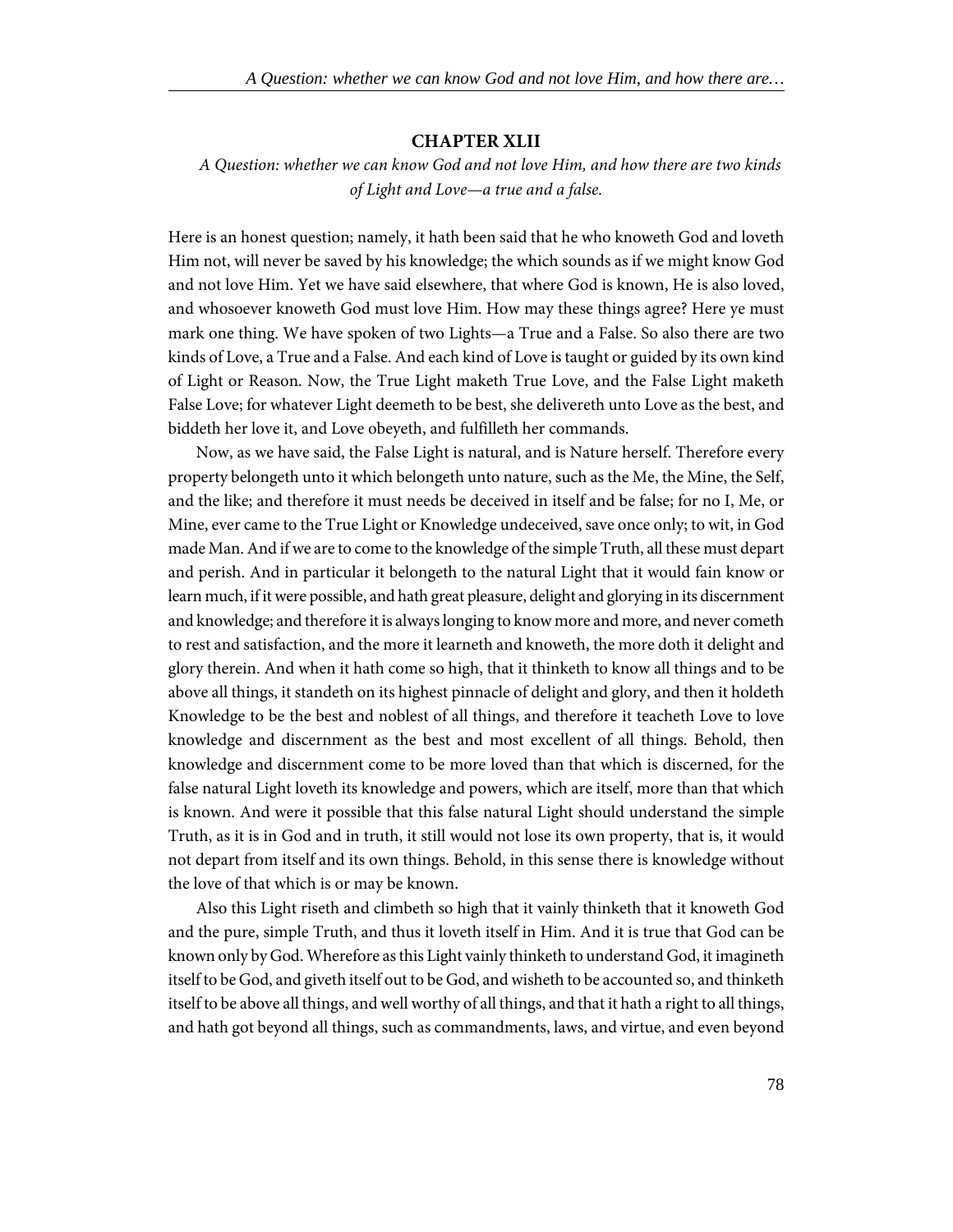Christ and a Christian life, and setteth all these at nought, for it doth not set up to be Christ, but the Eternal God. And this is because Christ's life is distasteful and burdensome to nature, therefore she will have nothing to do with it; but to be God in eternity and not man, or to be Christ as He was after His resurrection, is all easy, and pleasant, and comfortable to nature, and so she holdeth it to be best. Behold, with this false and deluded Love, something may be known without being loved, for the seeing and knowing is more loved than that which is known. Further, there is a kind of learning which is called knowledge; to wit, when, through hearsay, or reading, or great acquaintance with Scripture, some fancy themselves to know much, and call it knowledge, and say, "I know this or that." And if you ask, "How dost thou know it?" they answer, "I have read it in the Scriptures," and the like. Behold, this they call understanding, and knowing. Yet this is not knowledge, but belief, and many things are known and loved and seen only with this sort of perceiving and knowing.

There is also yet another kind of Love, which is especially false, to wit, when something is loved for the sake of a reward, as when justice is loved not for the sake of justice, but to obtain something thereby, and so on. And where a creature loveth other creatures for the sake of something that they have, or loveth God, for the sake of something of her own, it is all false Love; and this Love belongeth properly to nature, for nature as nature can feel and know no other love than this; for if ye look narrowly into it, nature as nature loveth nothing beside herself. On this wise something may be seen to be good and not loved.

But true Love is taught and guided by the true Light and Reason, and this true, eternal and divine Light teacheth Love to love nothing but the One true and Perfect Good, and that simply for its own sake, and not for the sake of a reward, or in the hope of obtaining anything, but simply for the Love of Goodness, because it is good and hath a right to be loved. And all that is thus seen by the help of the True Light must also be loved of the True Love. Now that Perfect Good, which we call God, cannot be perceived but by the True Light; therefore He must be loved wherever He is seen or made known.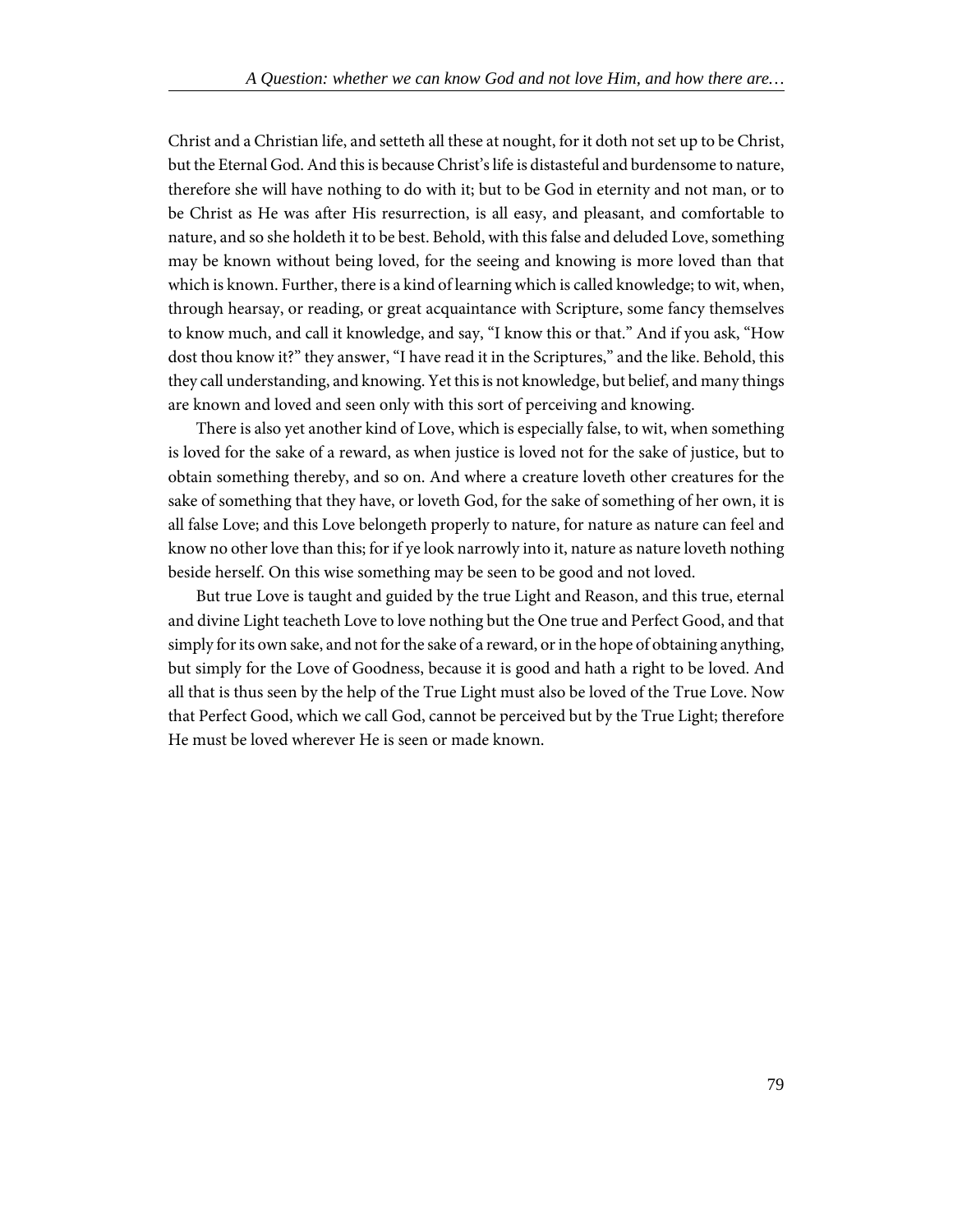#### **CHAPTER XLIII**

Whereby we may know a Man who is made a partaker of the divine Nature, and what belongeth unto him; and further, what is the token of a False Light, and a False Free-Thinker.

Further mark ye; that when the True Love and True Light are in a man, the Perfect Good is known and loved for itself and as itself; and yet not so that it loveth itself of itself and as itself, but the one True and Perfect Good can and will love nothing else, in so far as it is in itself, save the one, true Goodness. Now if this is itself, it must love itself, yet not as itself nor as of itself, but in this wise: that the One true Good loveth the One Perfect Goodness, and the One Perfect Goodness is loved of the One, true and Perfect Good. And in this sense that saying is true, that "God loveth not Himself as Himself." For if there were ought better than God, God would love that, and not Himself. For in this True Light and True Love there neither is nor can remain any I, Me, Mine, Thou, Thine, and the like, but that Light perceiveth and knoweth that there is a Good which is all Good and above all Good, and that all good things are of one substance in the One Good, and that without that One, there is no good thing. And therefore, where this Light is, the man's end and aim is not this or that, Me or Thee, or the like, but only the One, who is neither I nor Thou, this nor that, but is above all I and Thou, this and that; and in Him all Goodness is loved as One Good, according to that saying: "All in One as One, and One in All as All, and One and all Good, is loved through the One in One, and for the sake of the One, for the love that man hath to the One."

Behold, in such a man must all thought of Self, all self-seeking, self-will, and what cometh thereof, be utterly lost and surrendered and given over to God, except in so far as they are necessary to make up a person. And whatever cometh to pass in a man who is truly Godlike, whether he do or suffer, all is done in this Light and this Love, and from the same, through the same, unto the same again. And in his heart there is a content and a quietness, so that he doth not desire to know more or less, to have, to live, to die, to be, or not to be, or anything of the kind; these become all one and alike to him, and he complaineth of nothing but of sin only. And what sin is, we have said already, namely, to desire or will anything otherwise than the One Perfect Good and the One Eternal Will, and apart from and contrary to them, or to wish to have a will of one's own. And what is done of sin, such as lies, fraud, injustice, treachery, and all iniquity, in short, all that we call sin, cometh hence, that man hath another will than God and the True Good; for were there no will but the One Will, no sin could ever be committed. Therefore we may well say that all self-will is sin, and there is no sin but what springeth therefrom. And this is the only thing which a truly Godlike man complaineth of; but to him, this is such a sore pain and grief, that he would die a hundred deaths in agony and shame, rather than endure it; and this his grief must last until death, and where it is not, there be sure that the man is not truly Godlike, or a partaker of the divine nature.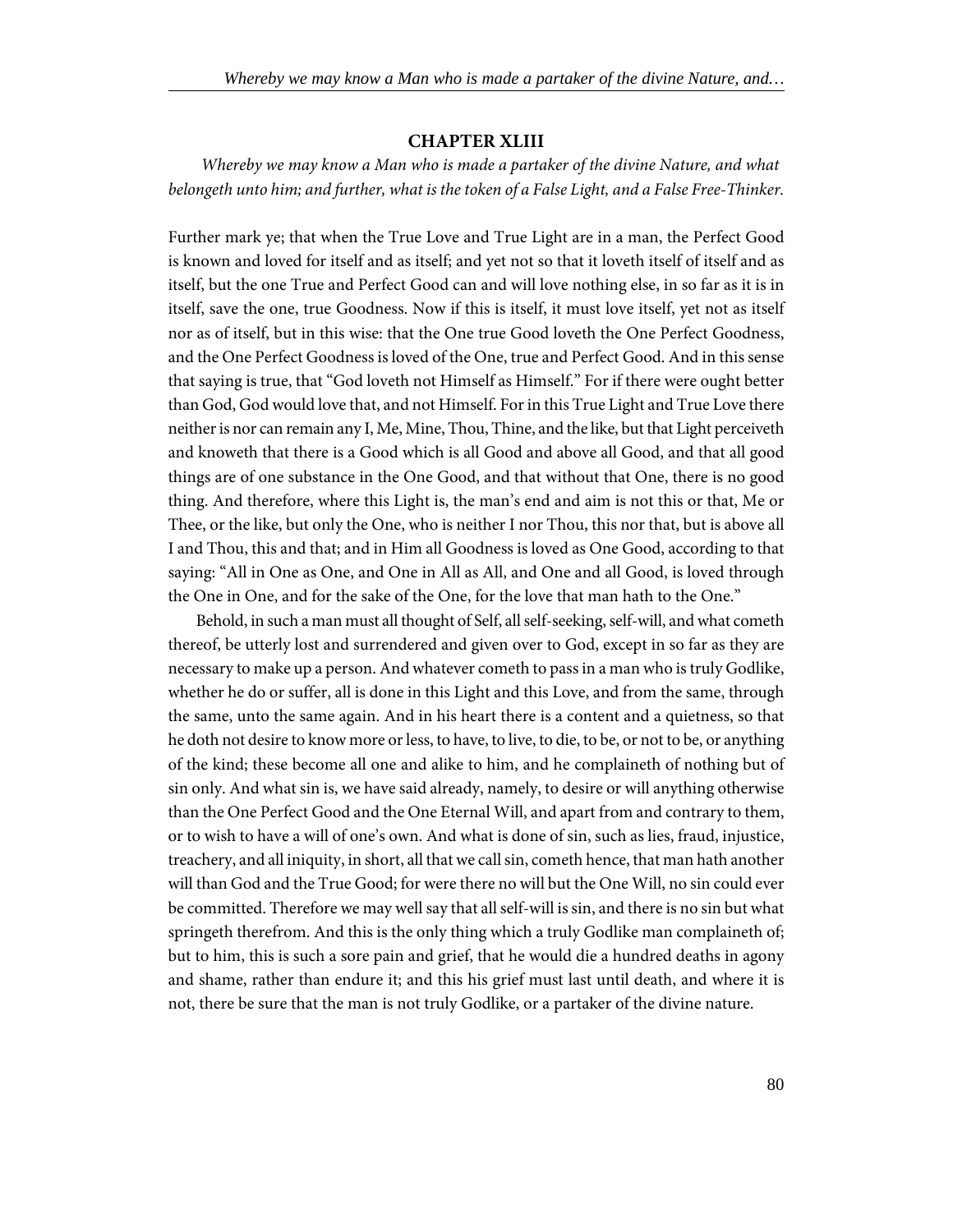Now, seeing that in this Light and Love, all Good is loved in One and as One, and the One in all things, and in all things as One and as All, therefore all those things must be loved that rightly are of good report; such as virtue, order, seemliness, justice, truth, and the like; and all that belongeth to God is the true Good and is His own, is loved and praised; and all that is without this Good, and contrary to it, is a sorrow and a pain, and is hated as sin, for it is of a truth sin. And he who liveth in the true Light and true Love, hath the best, noblest, and worthiest life that ever was or will be, and therefore it cannot but be loved and praised above any other life. This life was and is in Christ to perfection, else He were not the Christ.

And the love wherewith the man loveth this noble life and all goodness, maketh, that all which he is called upon to do, or suffer, or pass through, and which must needs be, he doeth or endureth willingly and worthily, however hard it may be to nature. Therefore saith Christ: "My yoke is easy, and My burden is light."<sup>46</sup> This cometh of the love which loveth this admirable life. This we may see in the beloved Apostles and Martyrs; they suffered willingly and gladly all that was done unto them, and never asked of God that their suffering and tortures might be made shorter, or lighter or fewer, but only that they might remain steadfast and endure to the end. Of a truth all that is the fruit of divine Love in a truly Godlike man is so simple, plain, and straightforward, that he can never properly give an account of it by writing or by speech, but only say that so it is. And he who hath it not doth not even believe in it; how then can he come to know it?

On the other hand, the life of the natural man, where he hath a lively, subtle, cunning nature, is so manifold and complex, and seeketh and inventeth so many turnings and windings and falsehoods for its own ends, and that so continually, that this also is neither to be uttered nor set forth.

Now, since all falsehood is deceived, and all deception beginneth in self-deception, so is it also with this false Light and Life, for he who deceiveth is also deceived, as we have said before. And in this false Light and Life is found everything that belongeth to the Evil Spirit and is his, insomuch that they cannot be discerned apart; for the false Light is the Evil Spirit, and the Evil Spirit is this false Light. Hereby we may know this. For even as the Evil Spirit thinketh himself to be God, or would fain be God, or be thought to be God, and in all this is so utterly deceived that he doth not think himself to be deceived, so is it also with this false Light, and the Love and Life that is thereof. And as the Devil would fain deceive all men, and draw them to himself and his works, and make them like himself, and useth much art and cunning to this end, so is it also with this false Light; and as no one may turn the Evil Spirit from his own way, so no one can turn this deceived and deceitful Light from its errors. And the cause thereof is, that both these two, the Devil and Nature, vainly think that they are not deceived, and that it standeth quite well with them. And this is the very

<sup>46</sup> [Matt. 11:30.](http://www.ccel.org/study/Bible:Matt.11.30)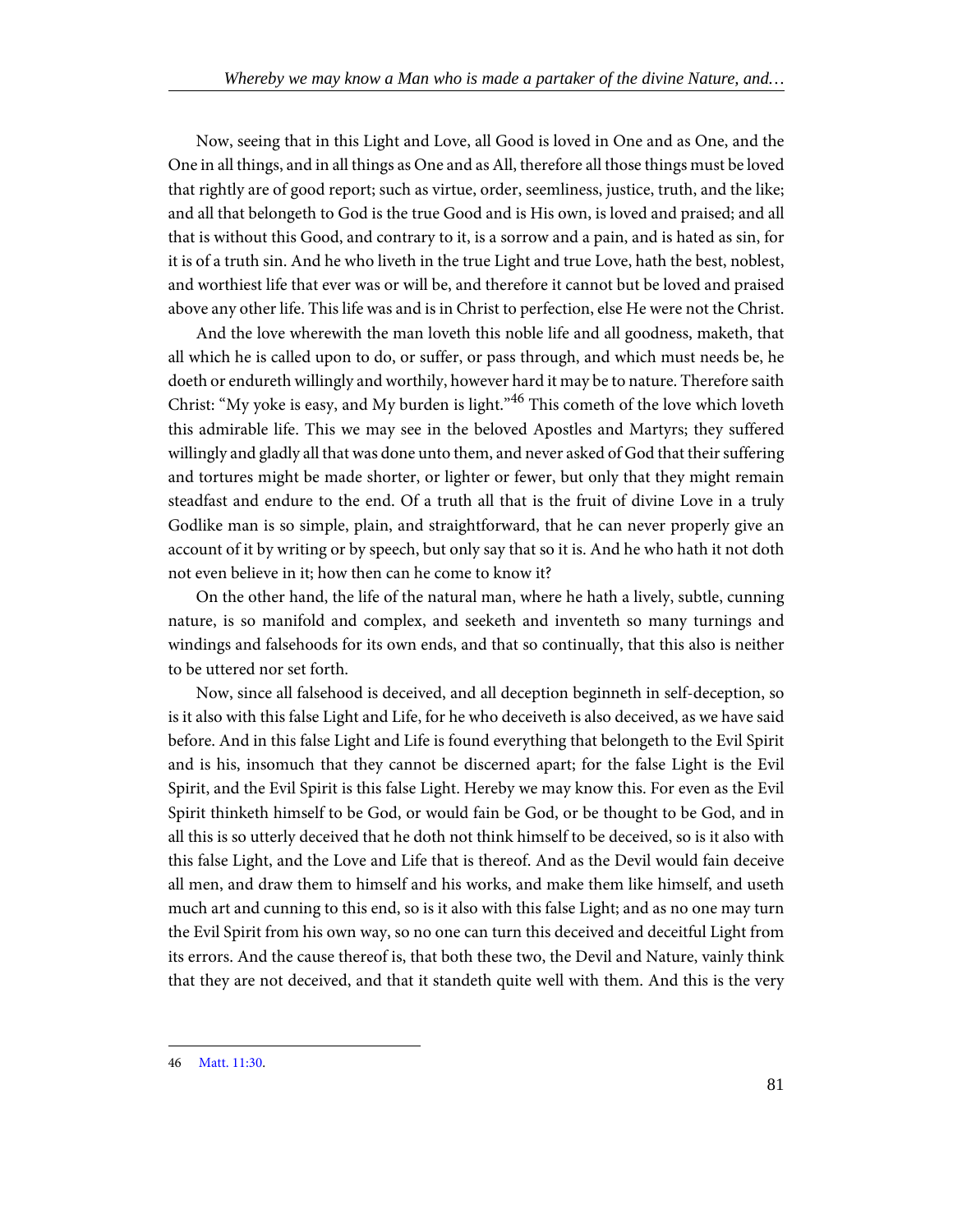worst and most mischievous delusion. Thus the Devil and Nature are one, and where nature is conquered the Devil is also conquered, and, in like manner, where nature is not conquered the Devil is not conquered. Whether as touching the outward life in the world, or the inward life of the spirit, this false Light continueth in its state of blindness and falsehood, so that it is both deceived itself and deceiveth others with it, wheresoever it may.

From what hath here been said, ye may understand and perceive more than hath been expressly set forth. For whenever we speak of the Adam, and disobedience, and of the old man, of self-seeking, self-will, and self-serving, of the I, the Me, and the Mine, nature, falsehood, the Devil, sin; it is all one and the same thing. These are all contrary to God, and remain without God.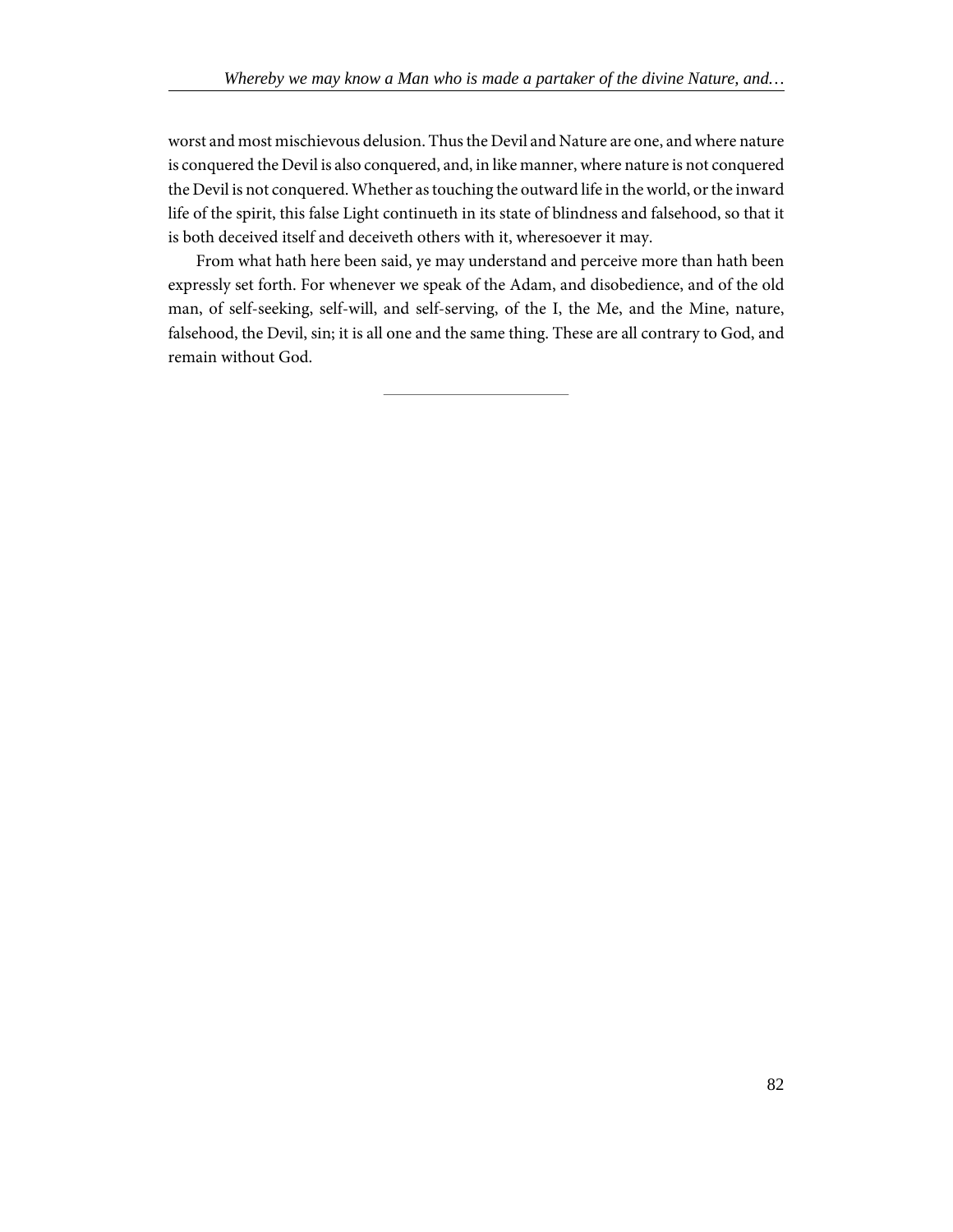#### **CHAPTER XLIV**

How nothing is contrary to God but Self-will and how he who seeketh his own Good for his own sake, findeth it not; and how a Man of himself neither knoweth nor can do any good Thing.

Now, it may be asked; is there aught which is contrary to God and the true Good? I say, No. Likewise, there is nothing without God, except to will otherwise than is willed by the Eternal Will; that is, contrary to the Eternal Will. Now the Eternal Will willeth that nothing be willed or loved but the Eternal Goodness. And where it is otherwise, there is something contrary to Him, and in this sense it is true that he who is without God is contrary to God; but in truth there is no Being contrary to God or the true Good.

We must understand it as though God said: "He who willeth without Me, or willeth not what I will, or otherwise than as I will, he willeth contrary to Me, for My will is that no one should will otherwise than I, and that there should be no will without Me, and without My will; even as without Me, there is neither Substance, nor Life, nor this, nor that, so also there should be no Will apart from Me, and without My will." And even as in truth all beings are one in substance in the Perfect Being, and all good is one in the One Being, and so forth, and cannot exist without that One, so shall all wills be one in the One Perfect Will, and there shall be no will apart from that One. And whatever is otherwise is wrong, and contrary to God and His will, and therefore it is sin. Therefore all will apart from God's will (that is, all self-will) is sin, and so is all that is done from self-will. So long as a man seeketh his own will and his own highest Good, because it is His and for his own sake, he will never find it; for so long as he doeth this, he is not seeking his own highest Good, and how then should he find it? For so long as he doeth this, he seeketh himself, and dreameth that he is himself the highest Good; and seeing that he is not the highest Good, he seeketh not the highest Good, so long as he seeketh himself. But whosoever seeketh, loveth, and pursueth Goodness as Goodness and for the sake of Goodness, and maketh that his end, for nothing but the love of Goodness, not for love of the I, Me, Mine, Self, and the like, he will find the highest Good, for he seeketh it aright, and they who seek it otherwise do err. And truly it is on this wise that the true and Perfect Goodness seeketh and loveth and pursueth itself, and therefore it findeth itself.

It is a great folly when a man, or any creature, dreameth that he knoweth or can accomplish aught of himself, and above all when he dreameth that he knoweth or can fulfil any good thing, whereby he may deserve much at God's hands, and prevail with Him. If he understood rightly, he would see that this is to put a great affront upon God. But the True and Perfect Goodness hath compassion on the foolish simple man who knoweth no better, and ordereth things for the best for him, and giveth him as much of the good things of God as he is able to receive. But as we have said afore, he findeth and receiveth not the True Good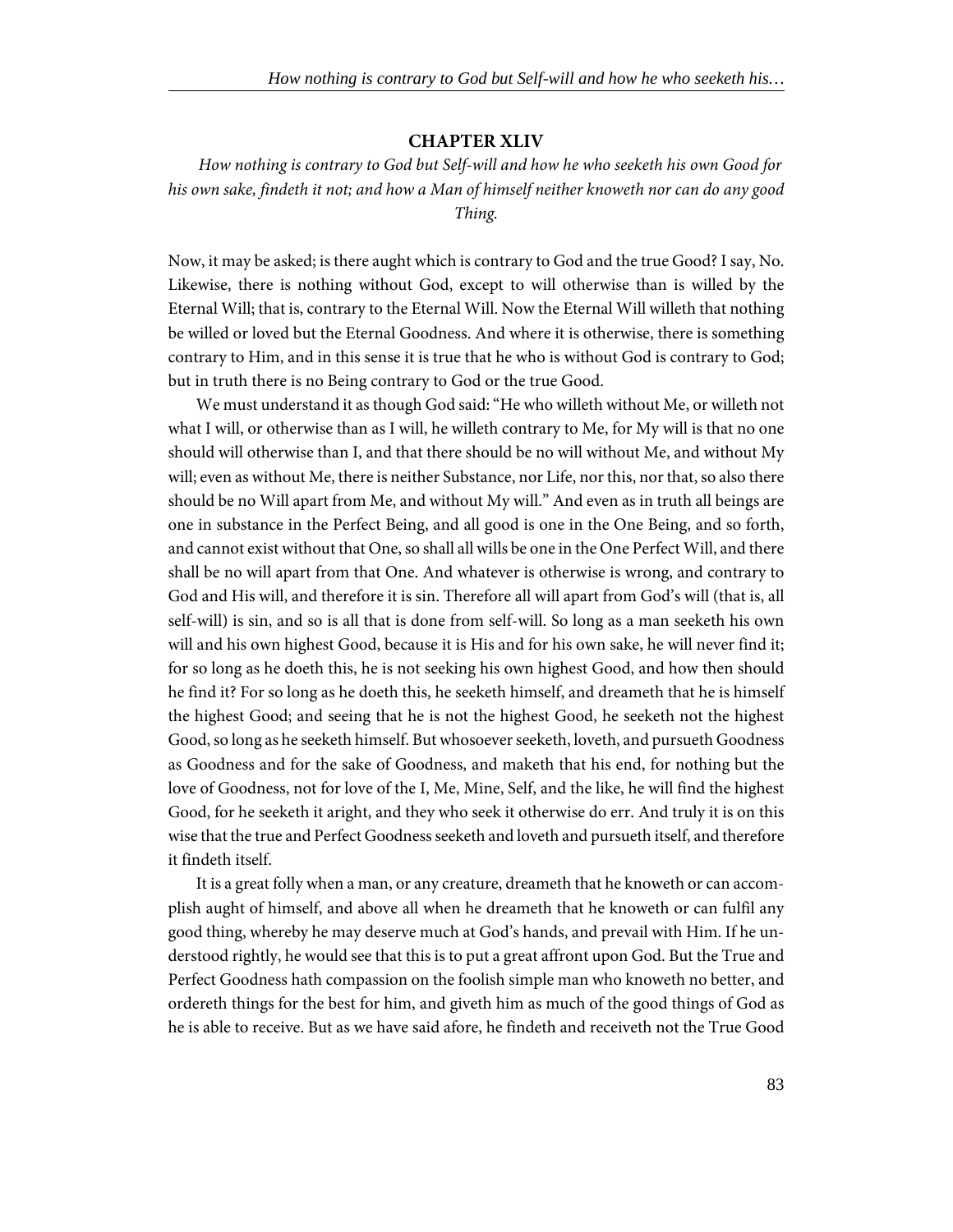so long as he remaineth unchanged; for unless Self and Me depart, he will never find or receive it.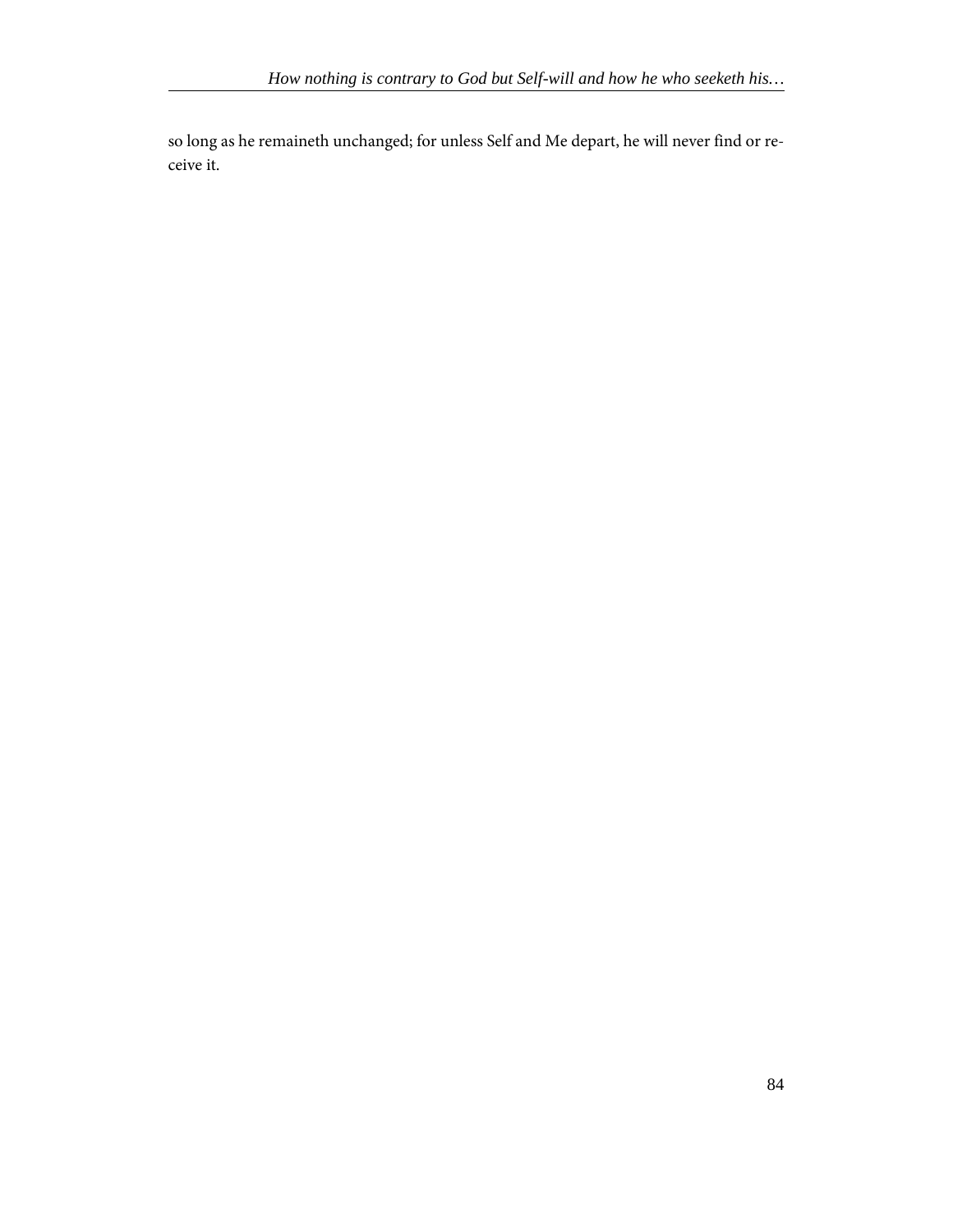# **CHAPTER XLV**

How that where there is a Christian Life, Christ dwelleth, and how Christ's Life is the best and most admirable Life that ever hath been or can be.

He who knoweth and understandeth Christ's life, knoweth and understandeth Christ Himself; and in like manner, he who understandeth not His life, doth not understand Christ Himself. And he who believeth on Christ, believeth that His life is the best and noblest life that can be, and if a man believe not this, neither doth he believe on Christ Himself. And in so far as a man's life is according to Christ, Christ Himself dwelleth in him, and if he hath not the one neither hath he the other. For where there is the life of Christ, there is Christ Himself, and where His life is not, Christ is not, and where a man hath His life, he may say with St. Paul, "I live, yet not I, but Christ liveth in me."<sup>47</sup> And this is the noblest and best life; for in him who hath it, God Himself dwelleth, with all goodness. So how could there be a better life? When we speak of obedience, of the new man, of the True Light, the True Love, or the life of Christ, it is all the same thing, and where one of these is, there are they all, and where one is wanting, there is none of them, for they are all one in truth and substance. And whatever may bring about that new birth which maketh alive in Christ, to that let us cleave with all our might and to nought else; and let us forswear and flee all that may hinder it. And he who hath received this life in the Holy Sacrament, hath verily and indeed received Christ, and the more of that life he hath received, the more he hath received of Christ, and the less, the less of Christ.

<sup>47</sup> [Galatians 2:20.](http://www.ccel.org/study/Bible:Gal.2.20)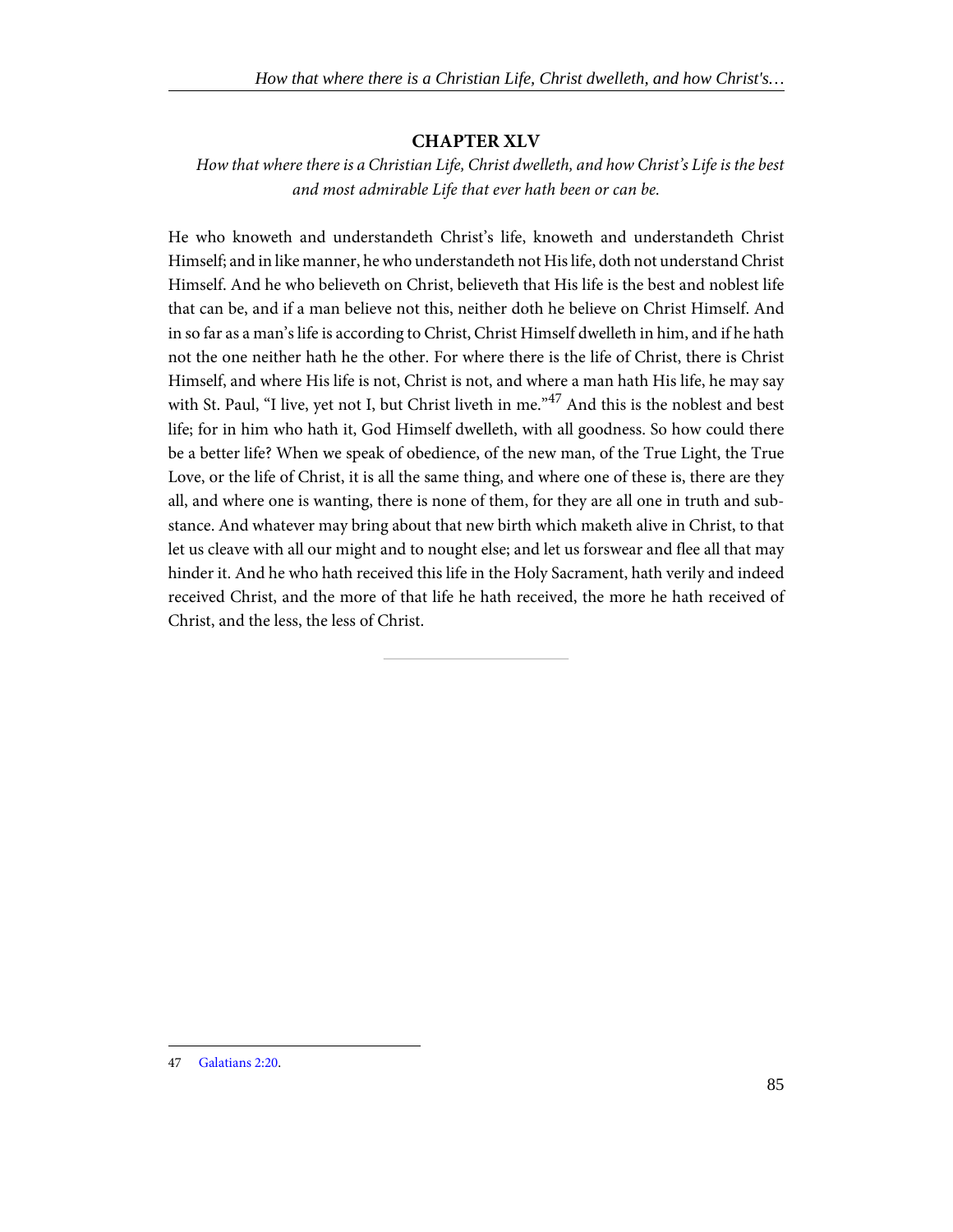#### **CHAPTER XLVI**

How entire Satisfaction and true Rest are to be found in God alone, and not in any Creature; and how he who Will be obedient unto God, must also be obedient to the Creatures, with all Quietness, and he who would love God, must love all Things in One.

It is said, that he who is content to find all his satisfaction in God, hath enough; and this is true. And he who findeth satisfaction in aught which is this and that, findeth it not in God; and he who findeth it in God, findeth it in nothing else, but in that which is neither this nor that, but is All. For God is One and must be One, and God is All and must be All. And now what is, and is not One, is not God; and what is, and is not All and above All, is also not God, for God is One and above One, and All and above All. Now he who findeth full satisfaction in God, receiveth all his satisfaction from One source, and from One only, as One. And a man cannot find all satisfaction in God, unless all things are One to him, and One is All, and something and nothing are alike.<sup>48</sup> But where it should be thus, there would be true satisfaction, and not else.

Therefore also, he who will wholly commit himself unto God and be obedient to Him, must also resign himself to all things, and be willing to suffer them, without resisting or defending himself or calling for succour. And he who doth not thus resign or submit himself to all things in One as One, doth not resign or submit himself to God. Let us look at Christ. And he who shall and will lie still under God's hand, must lie still under all things in One as One, and in no wise withstand any suffering. Such an one were a Christ. And he who fighteth against affliction, and refuseth to endure it, is truly fighting against God. That is to say, we may not withstand any creature or thing by force of war, either in will or works. But we may indeed, without sin, prevent affliction, or avoid it, or flee from it.

Now he who shall or will love God, loveth all things in One as All, One and All, and One in All as All in One; and he who loveth somewhat, this or that, otherwise than in the One, and for the sake of the One, loveth not God; for he loveth somewhat which is not God. Therefore he loveth it more than God. Now he who loveth somewhat more than God or along with God, loveth not God, for He must be and will be alone loved, and verily nothing ought to be loved but God alone. And when the true divine Light and Love dwell in a man, he loveth nothing else but God alone, for he loveth God as Goodness and for the sake of Goodness, and all Goodness as One, and one as All; for, in truth, All is One and One is All in God.

<sup>48</sup> Literally *aught* and *nought, itch und nicht;* but *aught* means *any* thing, the idea of the original is emphatically some thing, a part, not the whole.—Tr.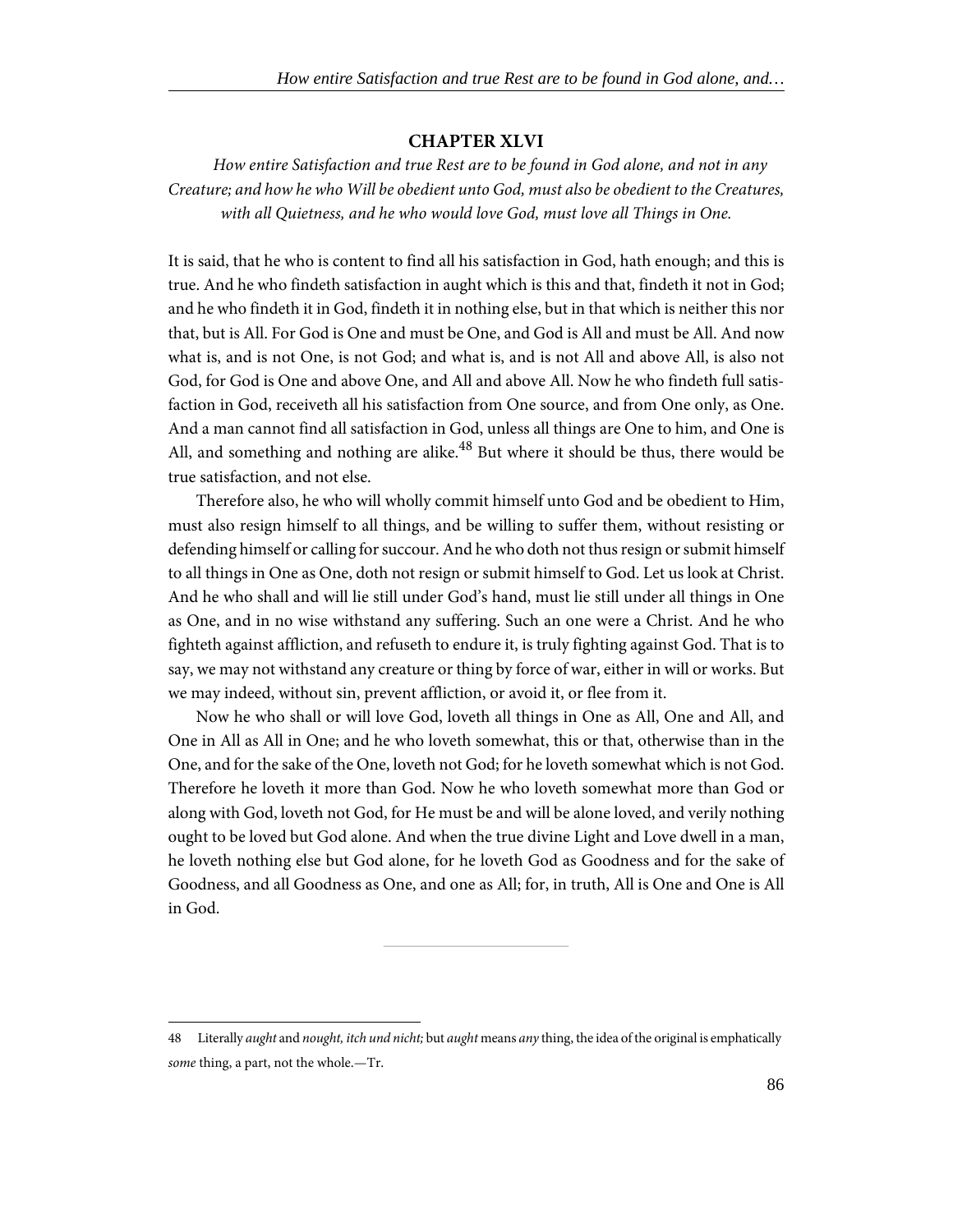#### **CHAPTER XLVII**

#### A Question: Whether, if we ought to love all Things, we ought to love Sin also?

Some may put a question here and say: "If we are to love all things, must we then love sin too?" I answer: No. When I say "all things," I mean all Good; and all that is, is good, in so far as it hath Being. The Devil is good in so far as he hath Being. In this sense nothing is evil, or not good. But sin is to will, desire, or love otherwise than as God doth. And Willing is not Being, therefore it is not good. Nothing is good except in so far as it is in God and with God. Now all things have their Being in God, and more truly in God than in themselves, and therefore all things are good in so far as they have a Being, and if there were aught that had not its Being in God, it would not be good. Now behold, the willing or desiring which is contrary to God is not in God; for God cannot will or desire anything contrary to Himself, or otherwise than Himself. Therefore it is evil or not good, and is merely nought.

God loveth also works, but not all works. Which then? Such as are done from the teaching and guidance of the True Light and the True Love; and what is done from these and in these, is done in spirit and in truth, and what is thereof, is God's, and pleaseth Him well. But what is done of the false Light and false Love, is all of the Wicked One; and especially what happeneth, is done or left undone, wrought or suffered from any other will, or desire, or love, than God's will, or desire, or love. This is, and cometh to pass, without God and contrary to God, and is utterly contrary to good works, and is altogether sin.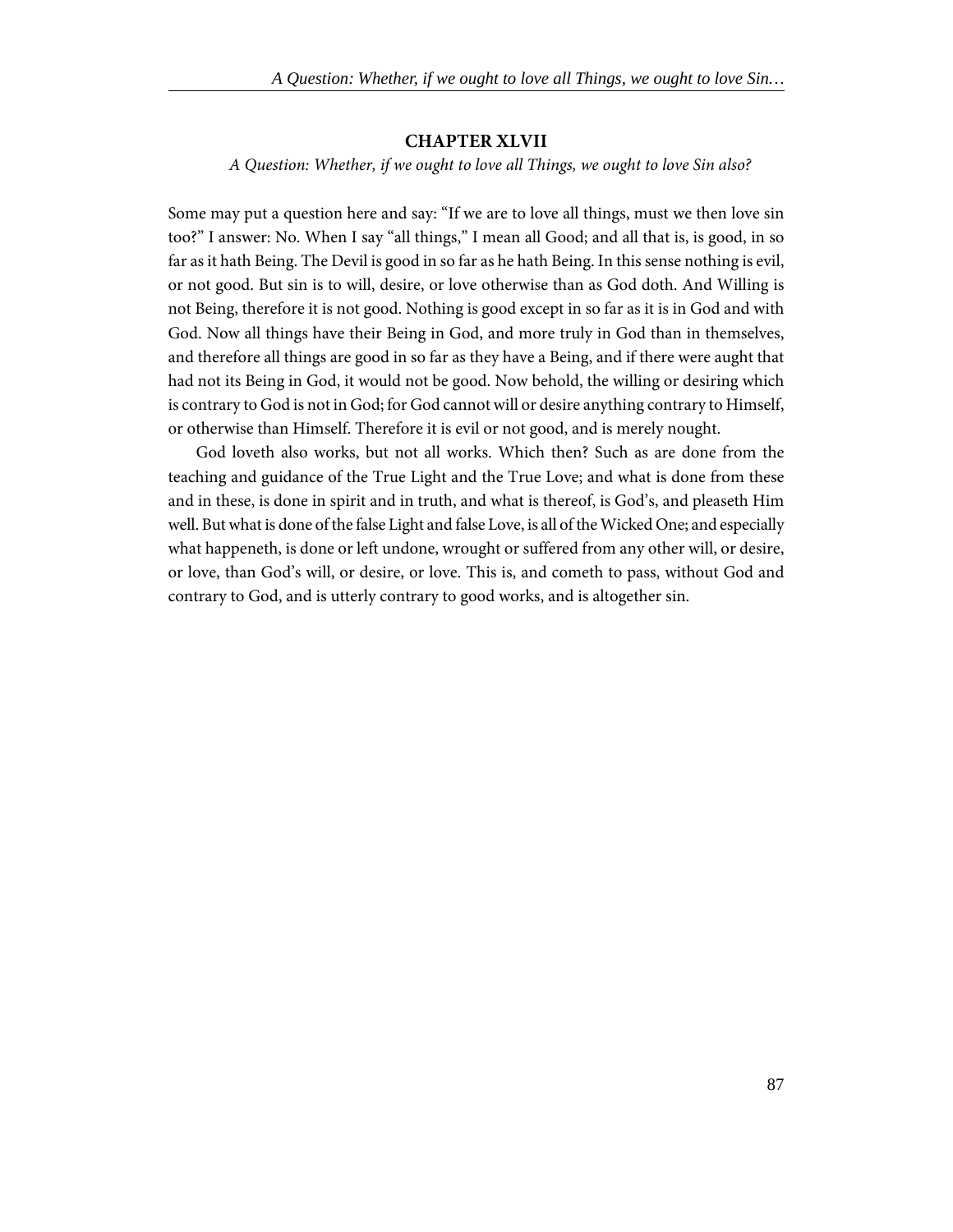# **CHAPTER XLVIII**

How we must believe certain Things of God's Truth beforehand, ere we can come to a true Knowledge and Experience thereof.

Christ said, "He that believeth not," or will not or cannot believe, "shall be damned." It is so of a truth; for a man, while he is in this present time, hath not knowledge; and he cannot attain unto it, unless he first believe. And he who would know before he believeth, cometh never to true knowledge. We speak not here of the articles of the Christian faith, for every one believeth them, and they are common to every Christian man, whether he be sinful or saved, good or wicked; and they must be believed in the first place, for without that, one cannot come to know them. But we are speaking of a certain Truth which it is possible to know by experience, but which ye must believe in, before that ye know it by experience, else ye will never come to know it truly. This is the faith of which Christ speaketh in that saying of His.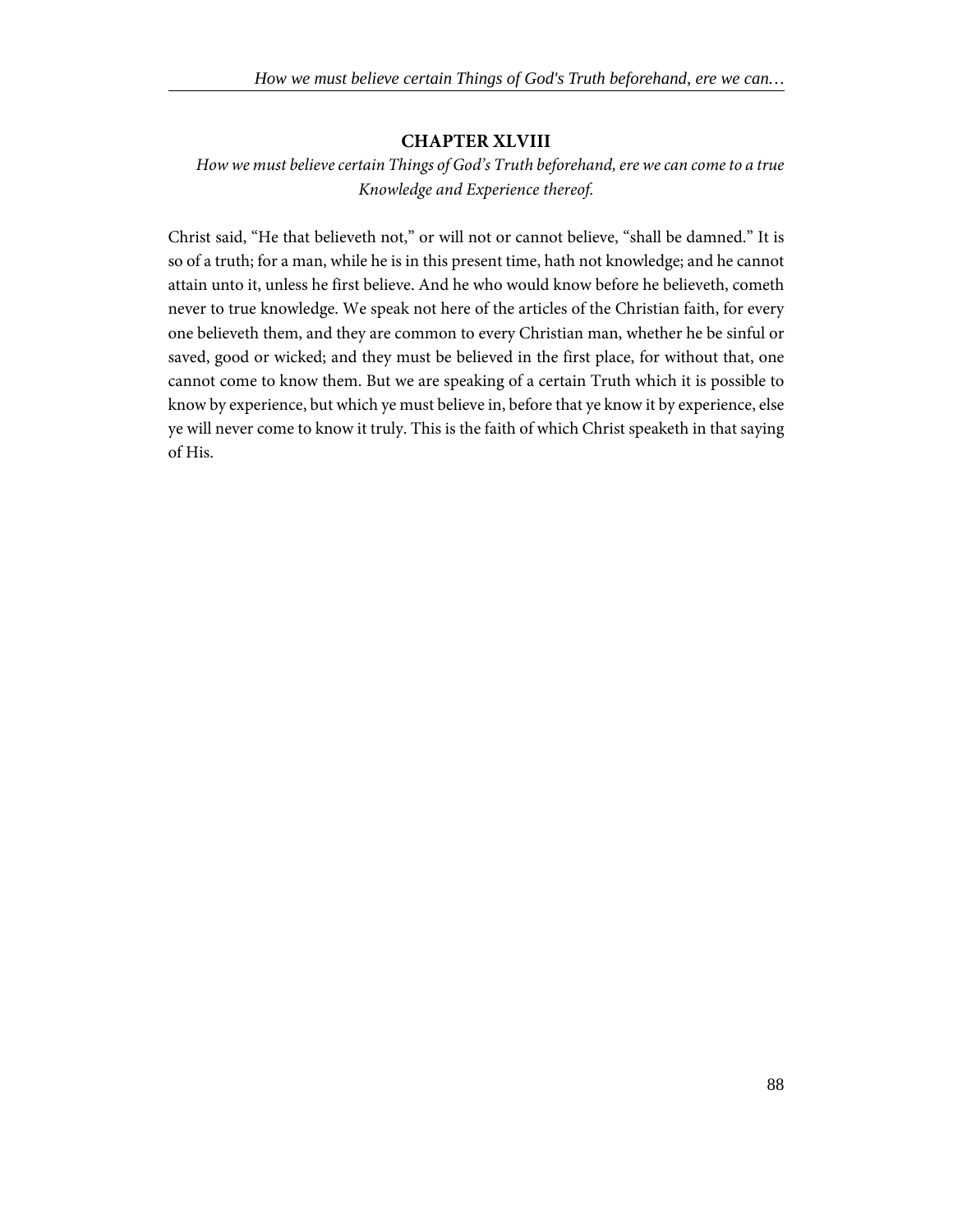# **CHAPTER XLIX**

Of Self-will, and how Lucifer and Adam fell away from God through Self-will.

It hath been said, that there is of nothing so much in hell as of self-will. The which is true, for there is nothing else there than self-will, and if there were no self-will, there would be no Devil and no hell. When it is said that Lucifer fell from Heaven, and turned away from God and the like, it meaneth nothing else than that he would have his own will, and would not be at one with the Eternal Will. So was it likewise with Adam in Paradise. And when we say Self-will, we mean, to will otherwise than as the One and Eternal Will of God willeth.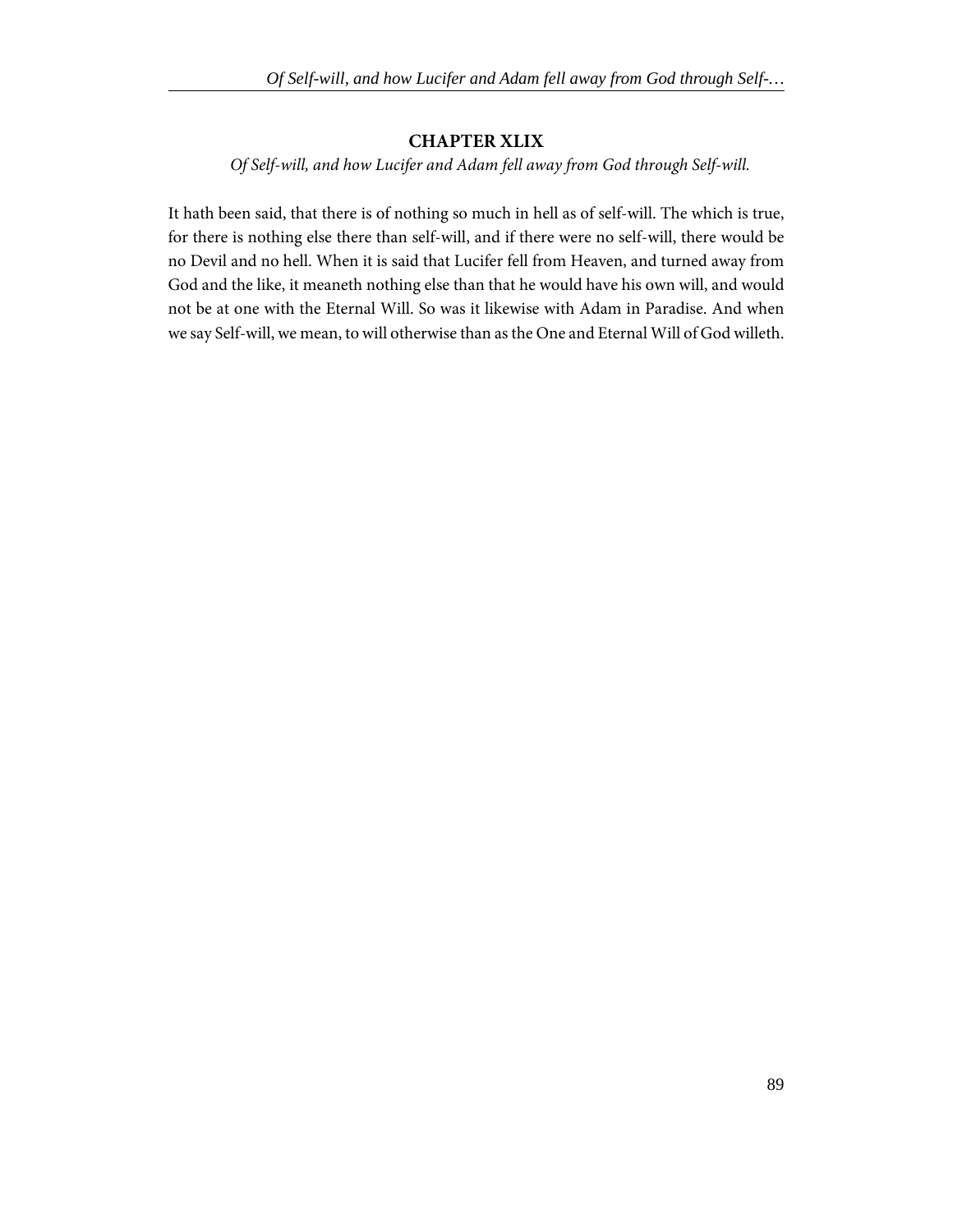# **CHAPTER L**

How this present Time is a Paradise and outer Court of Heaven, and how therein there is only one Tree forbidden, that is, Self-will.

What is Paradise? All things that are; for all are goodly and pleasant, and therefore may fitly be called a Paradise. It is said also, that Paradise is an outer court of Heaven. Even so this world is verily an outer court of the Eternal, or of Eternity, and specially whatever in Time, or any temporal things or creatures, manifesteth or remindeth us of God or Eternity; for the creatures are a guide and a path unto God and Eternity. Thus this world is an outer court of Eternity, and therefore it may well be called a Paradise, for it is such in truth. And in this Paradise, all things are lawful, save one tree and the fruits thereof. That is to say: of all things that are, nothing is forbidden and nothing is contrary to God but one thing only: that is, Self-will, or to will otherwise than as the Eternal Will would have it. Remember this. For God saith to Adam, that is, to every man, "Whatever thou art, or doest, or leavest undone, or whatever cometh to pass, is all lawful and not forbidden if it be not done from or according to thy will, but for the sake of and according to My will. But all that is done from thine own Will is contrary to the Eternal Will."

It is not that every work which is thus wrought is in itself contrary to the Eternal Will, but in so far as it is wrought from a different will, or otherwise than from the Eternal and Divine Will.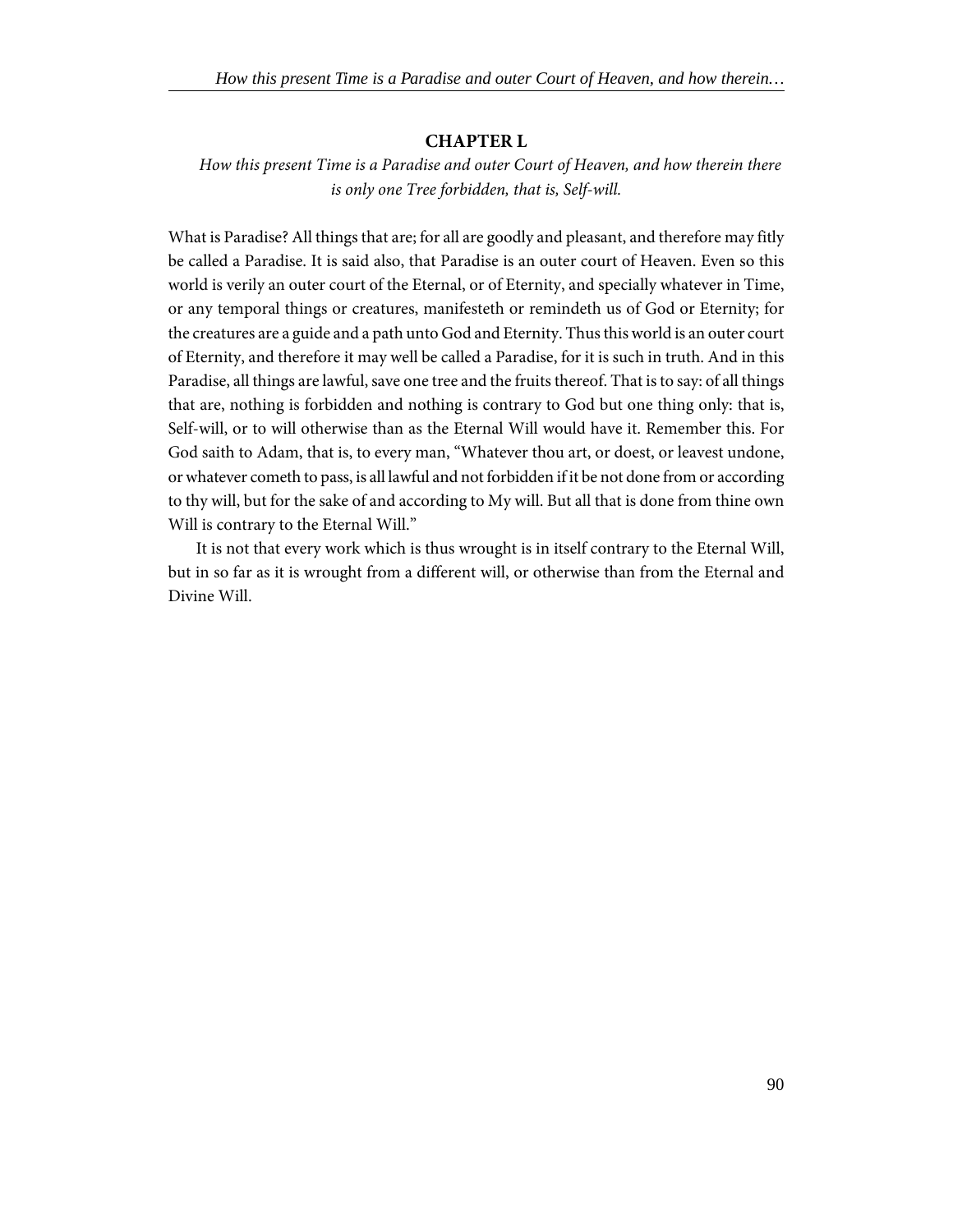### **CHAPTER LI**

Wherefore God hath created Self-will, seeing that it is so contrary to Him.

Now some may ask: "Since this tree, to wit, Self-will, is so contrary to God and the Eternal Will, wherefore hath God created it, and set it in Paradise?"

Answer: whatever man or creature desireth to dive into and understand the secret counsel and will of God, so that he would fain know wherefore God doeth this, or doeth not that, and the like, desireth the same as Adam and the Devil. For this desire is seldom from aught else than that the man taketh delight in knowing, and glorieth therein, and this is sheer pride. And so long as this desire lasteth, the truth will never be known, and the man is even as Adam or the Devil. A truly humble and enlightened man doth not desire of God that He should reveal His secrets unto him, and ask wherefore God doeth this or that, or hindereth or alloweth such a thing, and so forth; but he desireth only to know how he may please God, and become as nought in himself, having no will, and that the Eternal Will may live in him, and have full possession of him, undisturbed by any other will, and how its due may be rendered to the Eternal Will, by him and through him.

However, there is yet another answer to this question, for we may say: the most noble and delightful gift that is bestowed on any creature is that of perceiving, or Reason, and Will. And these two are so bound together, that where the one is, there the other is also. And if it were not for these two gifts, there would be no reasonable creatures, but only brutes and brutishness; and that were a great loss, for God would never have His due, and behold Himself and His attributes manifested in deeds and works; the which ought to be, and is, necessary to perfection. Now, behold, Perception and Reason are created and bestowed along with Will, to the intent that they may instruct the will and also themselves, that neither perception nor will is of itself, nor is nor ought to be unto itself, nor ought to seek or obey itself. Neither shall they turn themselves to their own advantage, nor make use of themselves to their own ends and purposes; for His they are from Whom they do proceed, and unto Him shall they submit, and flow back into Him, and become nought in themselves, that is, in their selfishness.

But here ye must consider more particularly, somewhat touching the Will. There is an Eternal Will, which is in God a first Principle and substance, apart from all works and effects, $49$  and the same will is in Man, or the creature, willing certain things, and bringing them to pass. For it belongeth unto the Will, and is its property, that it shall will something. What else is it for? For it were in vain, unless it had some work to do, and this it cannot have without the creature. Therefore there must be creatures, and God will have them, to the end that the Will may be put in exercise by their means, and work, which in God is and must

<sup>49</sup> Or realisation, wirklichkeit.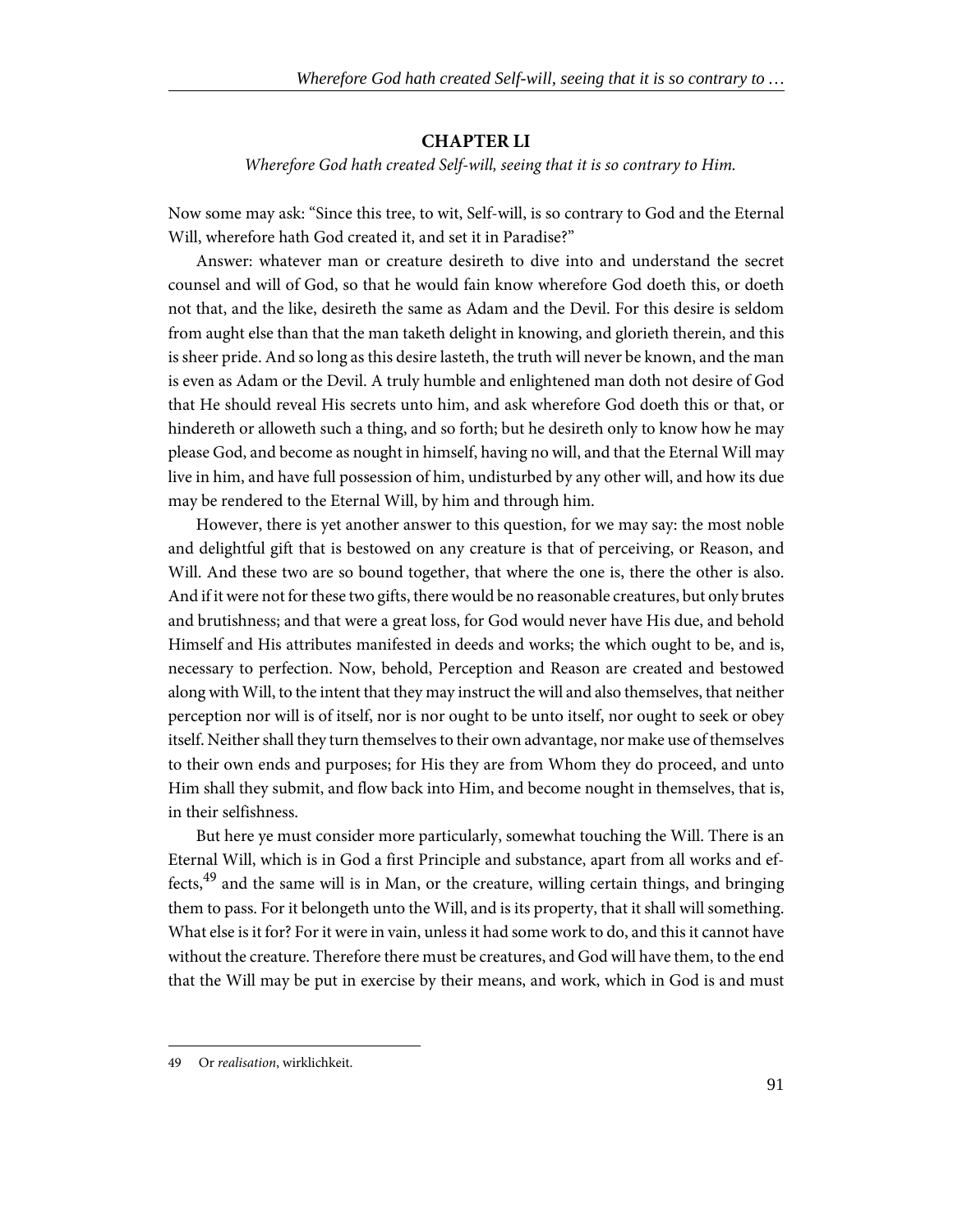be without work. Therefore the will in the creature, which we call a created will, is as truly God's as the Eternal Will, and is not of the creature.

And now, since God cannot bring His will into exercise, working and causing changes, without the creature, therefore it pleaseth Him to do so in and with the creature. Therefore the will is not given to be exerted by the creature, but only by God, who hath a right to work out His own will by means of the will which is in man, and yet is God's. And in whatever man or creature it should be purely and wholly thus, the will would be exerted not by the man but by God, and thus it would not be self-will, and the man would not will otherwise than as God willeth; for God Himself would move the will and not man. And thus the will would be one with the Eternal Will, and flow out into it, though the man would still keep his sense of liking and disliking, pleasure and pain, and the like. For wherever the will is exerted, there must be a sense of liking and disliking; for if things go according to his will, the man liketh it, and if they do not, he disliketh it, and this liking and disliking are not of the man's producing, but of God's. For whatever is the source of the will, is the source of these also.<sup>50</sup> Now the will cometh not of man but of God, therefore liking and disliking come from Him also. But nothing is complained of, save only what is contrary to God. So also there is no joy but of God alone, and that which is His and belongeth unto Him. And as it is with the will, so is it also with perception, reason, gifts, love, and all the powers of man; they are all of God, and not of man. And wherever the will should be altogether surrendered to God, the rest would of a certainty be surrendered likewise, and God would have His right, and the man's will would not be his own. Behold, therefore hath God created the will, but not that it should be self-will.

Now cometh the Devil or Adam, that is to say, false nature, and taketh this will unto itself and maketh the same its own, and useth it for itself and its own ends. And this is the mischief and wrong, and the bite that Adam made in the apple, which is forbidden, because it is contrary to God. And therefore, so long as there is any self-will, there will never be true love, true peace, true rest. This we see both in man and in the Devil. And there will never be true blessedness either in time or eternity, where this self-will is working, that is to say, where man taketh the will unto himself and maketh it his own. And if it be not surrendered in this present time, but carried over into eternity, it may be foreseen that it will never be surrendered, and then of a truth there will never be content, nor rest, nor blessedness; as we may see by the Devil. If there were no reason or will in the creatures, God were, and must remain for ever, unknown, unloved, unpraised, and unhonoured, and all the creatures would be worth nothing, and were of no avail to God. Behold thus the question which was put to us is answered.<sup>51</sup> And if there were any who, by my much writing (which yet is brief and

<sup>50</sup> This sentence is found in Luther's edition, but not in that based on the Wurtzburg Manuscript.

<sup>51</sup> Namely, why God hath created the will.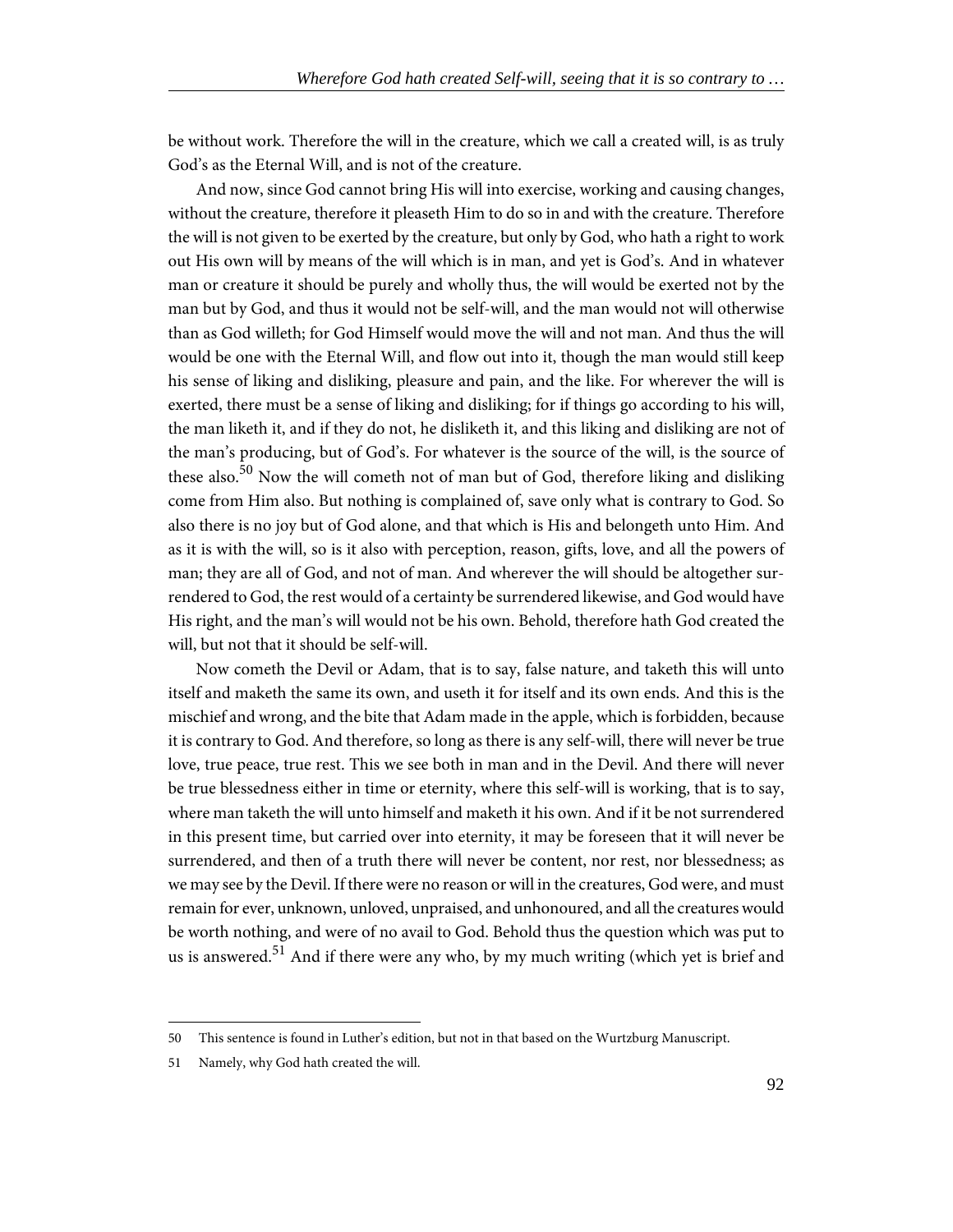profitable in God), might be led to amend their ways, this were indeed well-pleasing unto God.

That which is free, none may call his own, and he who maketh it his own, committeth a wrong. Now, in the whole realm of freedom, nothing is so free as the will, and he who maketh it his own, and suffereth it not to remain in its excellent freedom, and free nobility, and in its free exercise, doeth a grievous wrong. This is what is done by the Devil and Adam and all their followers. But he who leaveth the will in its noble freedom doeth right, and this doth Christ with all His followers. And whoso robbeth the will of its noble freedom and maketh it his own, must of necessity as his reward, be laden with cares and troubles, with discontent, disquiet, unrest, and all manner of wretchedness, and this will remain and endure in time and in eternity. But he who leaveth the will in its freedom, hath content, peace, rest, and blessedness in time and in eternity. Wherever there is a man in whom the will is not enslaved, but continueth noble and free, there is a true freeman not in bondage to any, one of those to whom Christ said: "The truth shall make you free"; and immediately after, he saith: "If the Son shall make you free, ye shall be free indeed." $52$ 

Furthermore, mark ye that where the will enjoyeth its freedom, it hath its proper work, that is, willing. And where it chooseth whatever it will unhindered, it always chooseth in all things what is noblest and best, and all that is not noble and good it hateth, and findeth to be a grief and offence unto it. And the more free and unhindered the will is, the more is it pained by evil, injustice, iniquity, and in short all manner of wickedness and sin, and the more do they grieve and afflict it. This we see in Christ, whose will was the purest and the least fettered or brought into bondage of any man's that ever lived. So likewise was Christ's human nature the most free and single of all creatures, and yet felt the deepest grief, pain, and indignation at sin that any creature ever felt. But when men claim freedom for their own, so as to feel no sorrow or indignation at sin and what is contrary to God, but say that we must heed nothing and care for nothing, but be, in this present time, as Christ was after His resurrection, and the like;—this is no true and divine freedom springing from the true divine Light, but a natural, unrighteous, false, and deceitful freedom, springing from a natural, false, and deluded light.

Were there no self-will, there would be also no ownership. In heaven there is no ownership; hence there are found content, true peace, and all blessedness. If any one there took upon him to call anything his own, he would straightway be thrust out into hell, and would become an evil spirit. But in hell everyone will have self-will, therefore there is all manner of misery and wretchedness. So is it also here on earth. But if there were one in hell who should get quit of his self-will and call nothing his own, he would come out of hell into heaven. Now, in this present time, man is set between heaven and hell, and may turn himself

<sup>52</sup> [John 8:32-36.](http://www.ccel.org/study/Bible:John.8.32-John.8.36)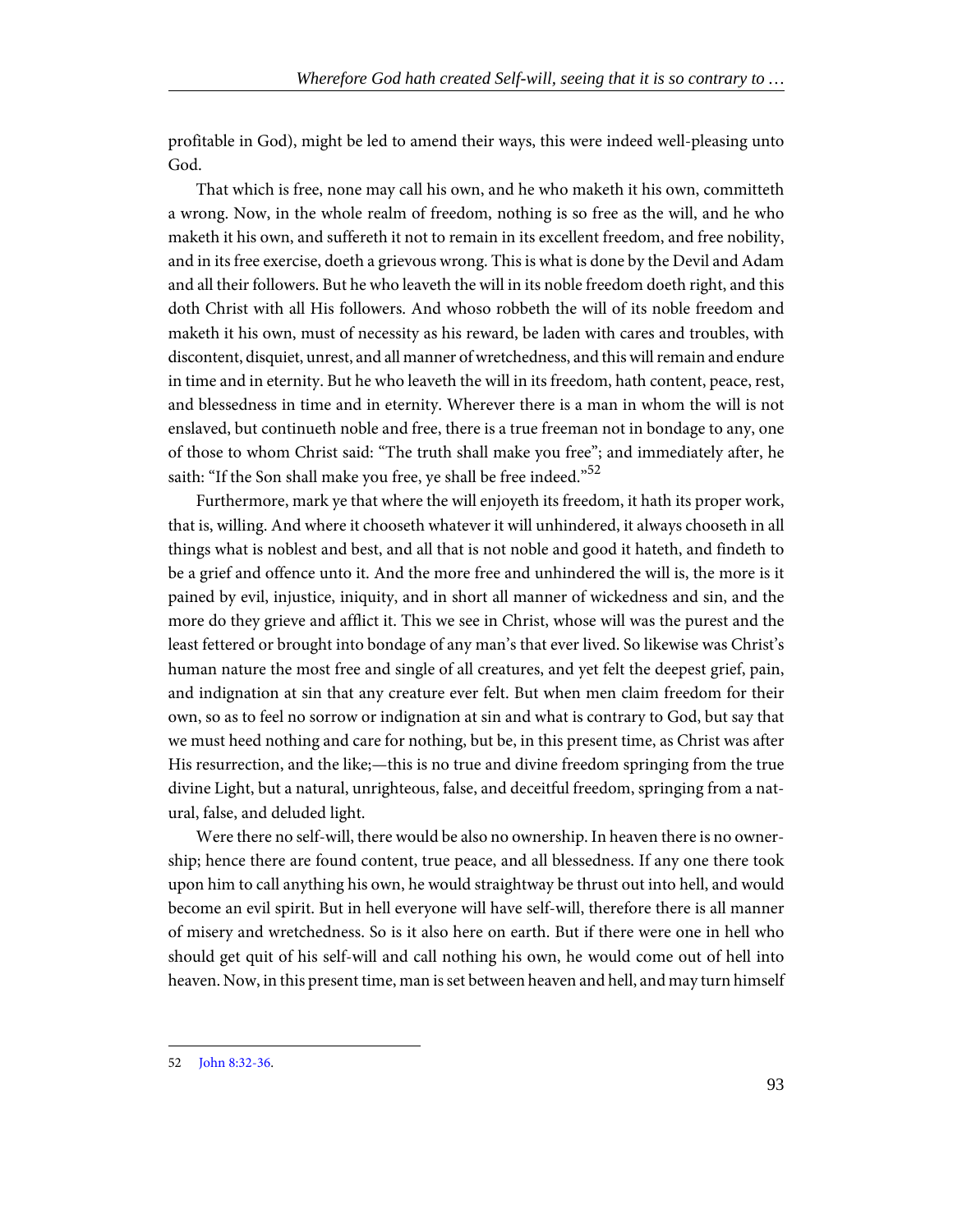towards which he will. For the more he hath of ownership, the more he hath of hell and misery; and the less of self-will, the less of hell, and the nearer he is to the Kingdom of Heaven. And could a man, while on earth, be wholly quit of self-will and ownership, and stand up free and at large in God's true light, and continue therein, he would be sure of the Kingdom of Heaven. He who hath something, or seeketh or longeth to have something of his own, is himself a slave; and he who hath nothing of his own, nor seeketh nor longeth thereafter, is free and at large, and in bondage to none.

All that hath here been said, Christ taught in words and fulfilled in works for three-andthirty years, and He teacheth it to us very briefly when He saith: "Follow Me." But he who will follow Him must forsake all things, for He renounced all things so utterly as no man else hath ever done. Moreover, he who will come after Him, must take up the cross, and the cross is nothing else than Christ's life, for that is a bitter cross to nature. Therefore He saith: "And he that taketh not his cross, and followeth after Me, is not worthy of Me, and cannot be My disciple."<sup>53</sup> But nature, in her false freedom, weeneth she hath forsaken all things, yet she will have none of the cross, and saith she hath had enough of it already, and needeth it no longer, and thus she is deceived. For had she ever tasted the cross she would never part with it again. He that believeth on Christ must believe all that is here written.

<sup>53</sup> [Matt. 10:38,](http://www.ccel.org/study/Bible:Matt.10.38) and [Luke 14:27.](http://www.ccel.org/study/Bible:Luke.14.27)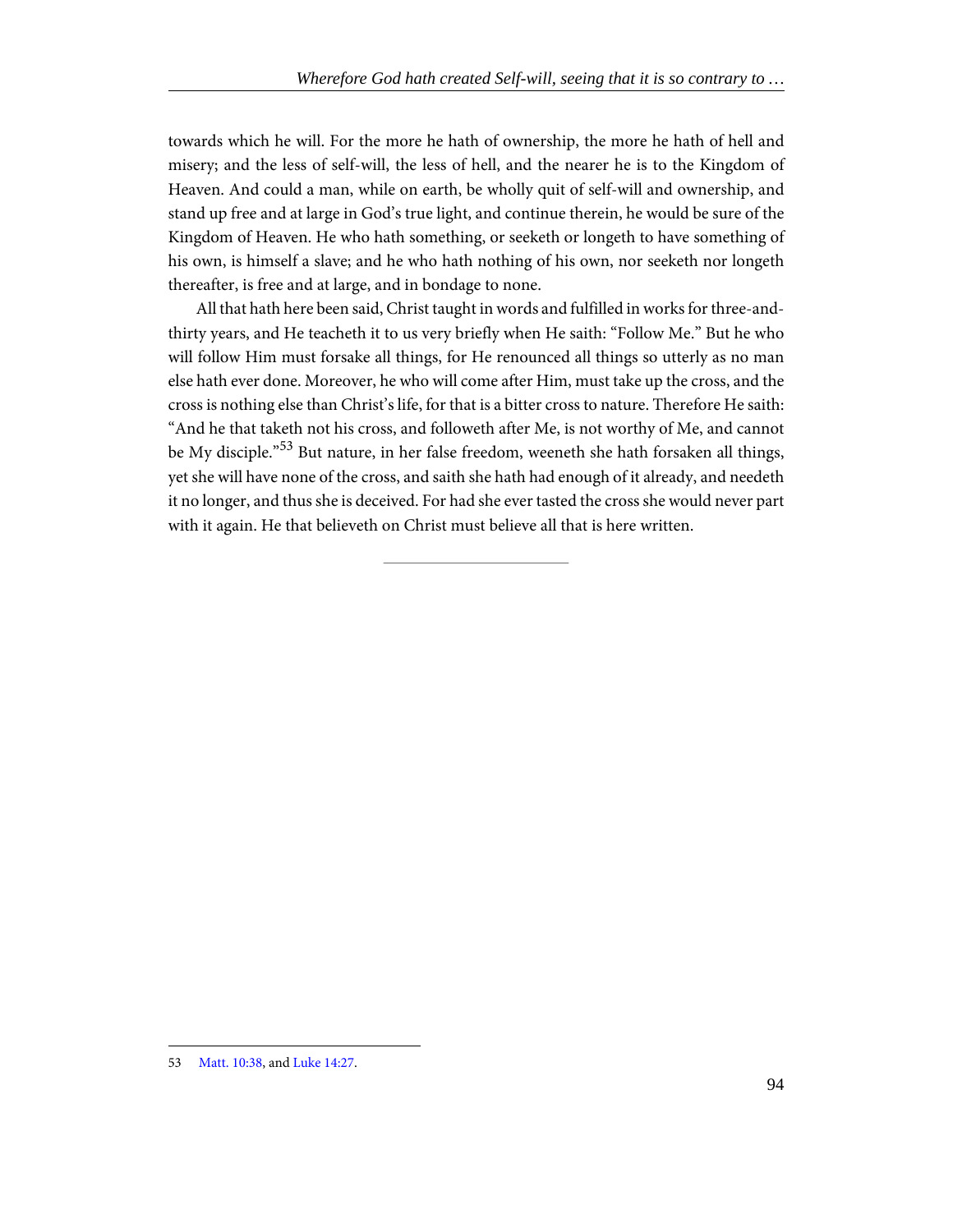## **CHAPTER LII**

How we must take those two Sayings of Christ: "No Man cometh unto the Father, but by Me," and "No Man cometh unto Me, except the Father which hath sent Me draw him."

Christ saith: "No man cometh unto the Father, but by Me."<sup>54</sup> Now mark how we must come unto the Father through Christ. The man shall set a watch over himself and all that belongeth to him within and without, and shall so direct, govern, and guard his heart, as far as in him lieth, that neither will nor desire, love nor longing, opinion nor thought, shall spring up in his heart, or have any abiding-place in him, save such as are meet for God and would beseem him well, if God Himself were made Man. And whenever he becometh aware of any thought or intent rising up within him that doth not belong to God and were not meet for Him, he must resist it and root it out as thoroughly and as Speedily as he may.

By this rule he must order his outward behaviour, whether he work or refrain, speak or keep silence, wake or sleep, go or stand still. In short: in all his ways and walks, whether as touching his own business, or his dealings with other men, he must keep his heart with all diligence, lest he do aught, or turn aside to aught, or suffer aught to spring up or dwell within him or about him, or lest anything be done in him or through him, otherwise than were meet for God, and would be possible and seemly if God Himself were verily made Man.

Behold! he, in whom it should be thus, whatever he had within, or did without, would be all of God, and the man would be in his life a follower of Christ more truly than we can understand or set forth. And he who led such a life would go in and out through Christ; for he would be a follower of Christ: therefore also he would come with Christ and through Christ unto the Father. And he would be also a servant of Christ, for he who cometh after Him is His servant, as He Himself also saith: "If any man serve Me, let him follow Me; and where I am, there shall also my servant be."<sup>55</sup> And he who is thus a servant and follower of Christ, cometh to that place where Christ Himself is; that is, unto the Father. As Christ Himself saith: "Father, I will that they also, whom Thou hast given Me, be with Me where I am."<sup>56</sup> Behold, he who walketh in this path, "entereth in by the door into the sheepfold," that is, into eternal life; "and to him the porter openeth";  $5<sup>57</sup>$  but he who entereth in by some other way, or vainly thinketh that he would or can come to the Father or to eternal blessedness otherwise than through Christ, is deceived; for he is not in the right Way, nor

<sup>54</sup> [John 14:6](http://www.ccel.org/study/Bible:John.14.6).

<sup>55</sup> [John 12:26](http://www.ccel.org/study/Bible:John.12.26).

<sup>56</sup> [John 17:24](http://www.ccel.org/study/Bible:John.17.24).

<sup>57</sup> [John 10:1, 3](http://www.ccel.org/study/Bible:John.10.1 Bible:John.10.3).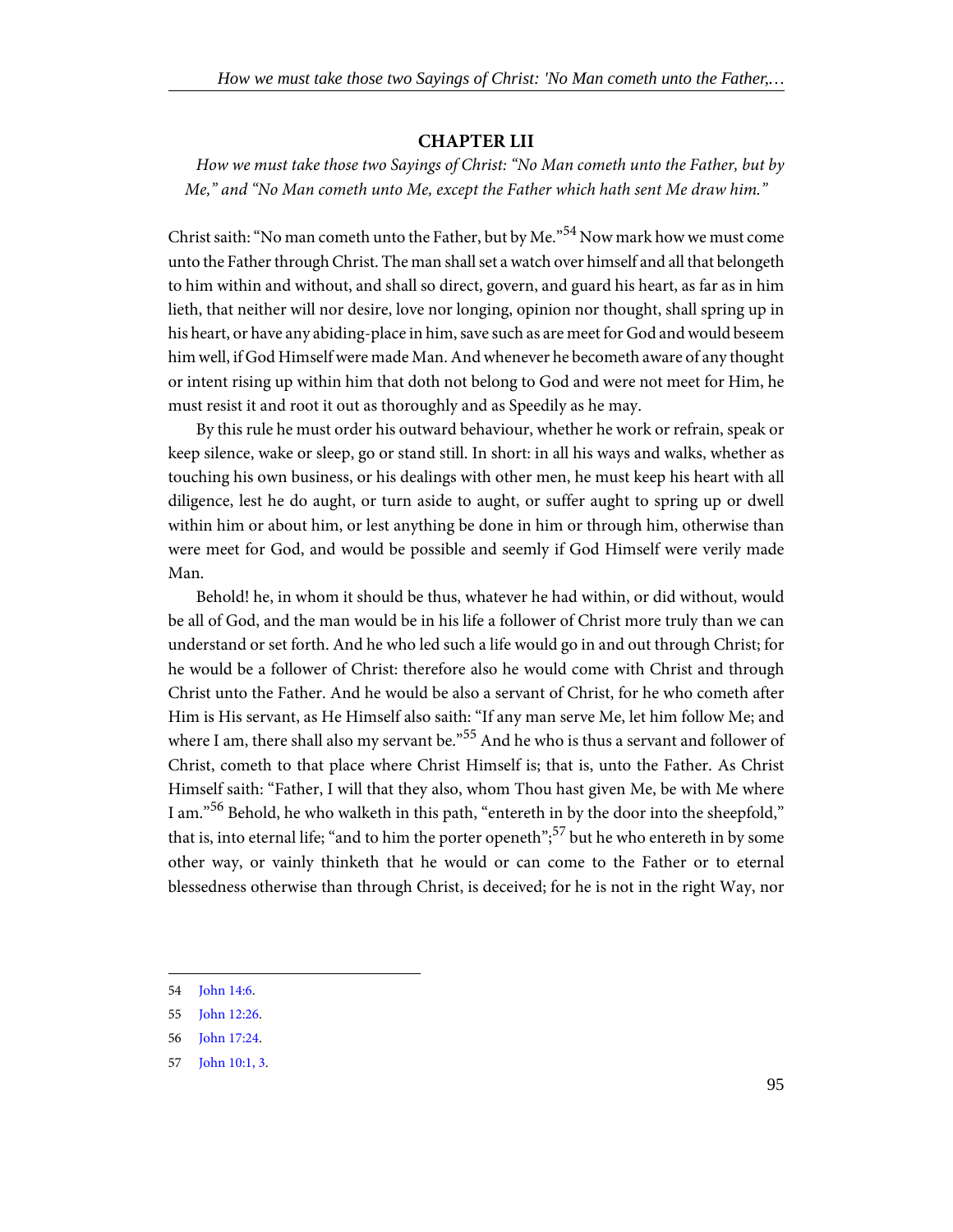entereth in by the right Door. Therefore to him the porter openeth not, for he is a thief and a murderer, as Christ saith.

Now, behold and mark, whether one can be in the right Way, and enter in by the right Door, if one be living in lawless freedom or license, or disregard of ordinances, virtue or vice, order or disorder, and the like. Such liberty we do not find in Christ, neither is it in any of His true followers.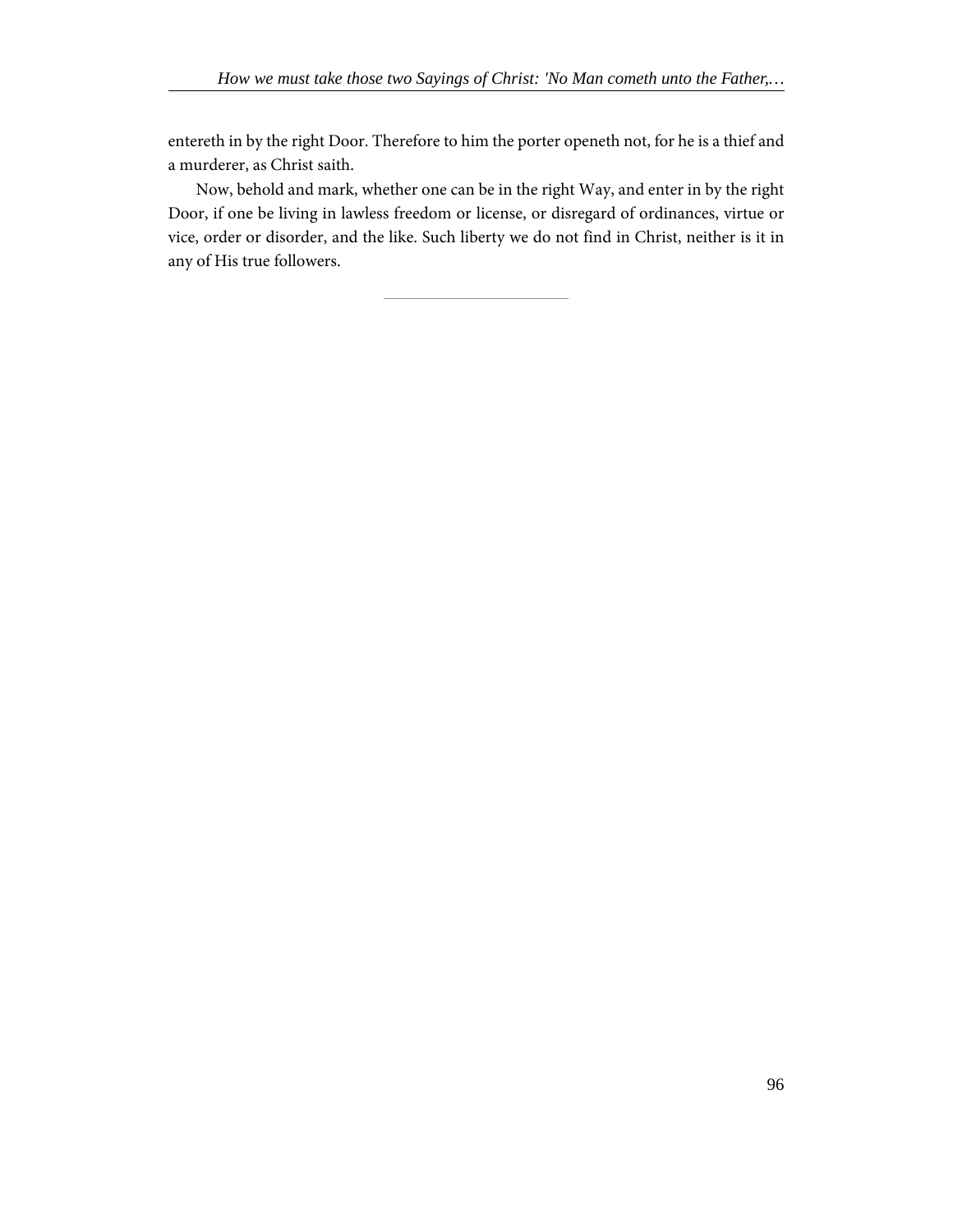### **CHAPTER LIII**

Considereth that other saying of Christ, "No Man can come unto Me, except the Father, which hath sent Me, draw him."

Christ hath also said: "No man cometh unto Me, except the Father, which hath sent Me, draw him."<sup>58</sup> Now mark: by the Father, I understand the Perfect, Simple Good, which is All and above All, and without which and besides which there is no true Substance, nor true Good, and without which no good work ever was or will be done. And in that it is All, it must be in All and above All. And it cannot be any one of those things which the creatures, as creatures, can comprehend or understand. For whatever the creature, as creature (that is, in her creature kind), can conceive of and understand, is something, this or that, and therefore is some sort of creature. And now if the Simple Perfect Good were somewhat, this or that, which the creature understandeth, it would not be the All, nor the Only One, and therefore not Perfect. Therefore also it cannot be named, seeing that it is none of all the things which the creature as creature can comprehend, know, conceive, or name. Now behold, when this Perfect Good, which is unnameable, floweth into a Person able to bring forth, and bringeth forth the Only-begotten Son in that Person, and itself in Him, we call it the Father.

Now mark how the Father draweth men unto Christ. When somewhat of this Perfect Good is discovered and revealed within the soul of man, as it were in a glance or flash, the soul conceiveth a longing to approach unto the Perfect Goodness, and unite herself with the Father. And the stronger this yearning groweth, the more is revealed unto her; and the more is revealed unto her, the more is she drawn toward the Father, and her desire quickened. Thus is the soul drawn and quickened into a union with the Eternal Goodness. And this is the drawing of the Father, and thus the soul is taught of Him who draweth her unto Himself, that she cannot enter into a union with Him except she come unto Him by the life of Christ. Behold, now she putteth on that life of which I have spoken afore.

Now see the meaning of these two sayings of Christ's. The one, "No man cometh unto the Father, but by Me"; that is, through My life, as hath been set forth. The other saying, "No man cometh unto Me, except the Father draw him"; that is, he doth not take My life upon him and come after Me, except he be moved and drawn of My Father; that is, of the Simple and Perfect Good, of which St. Paul saith; "when that which is Perfect is come, then that which is in part shall be done away." That is to say; in whatever soul this Perfect Good is known, felt and tasted, so far as may be in this present time, to that soul all created things are as nought compared with this Perfect One, as in truth they are; for beside or without the Perfect One, is neither true Good nor true Substance. Whosoever then hath, or knoweth,

<sup>58</sup> [John 6:44](http://www.ccel.org/study/Bible:John.6.44).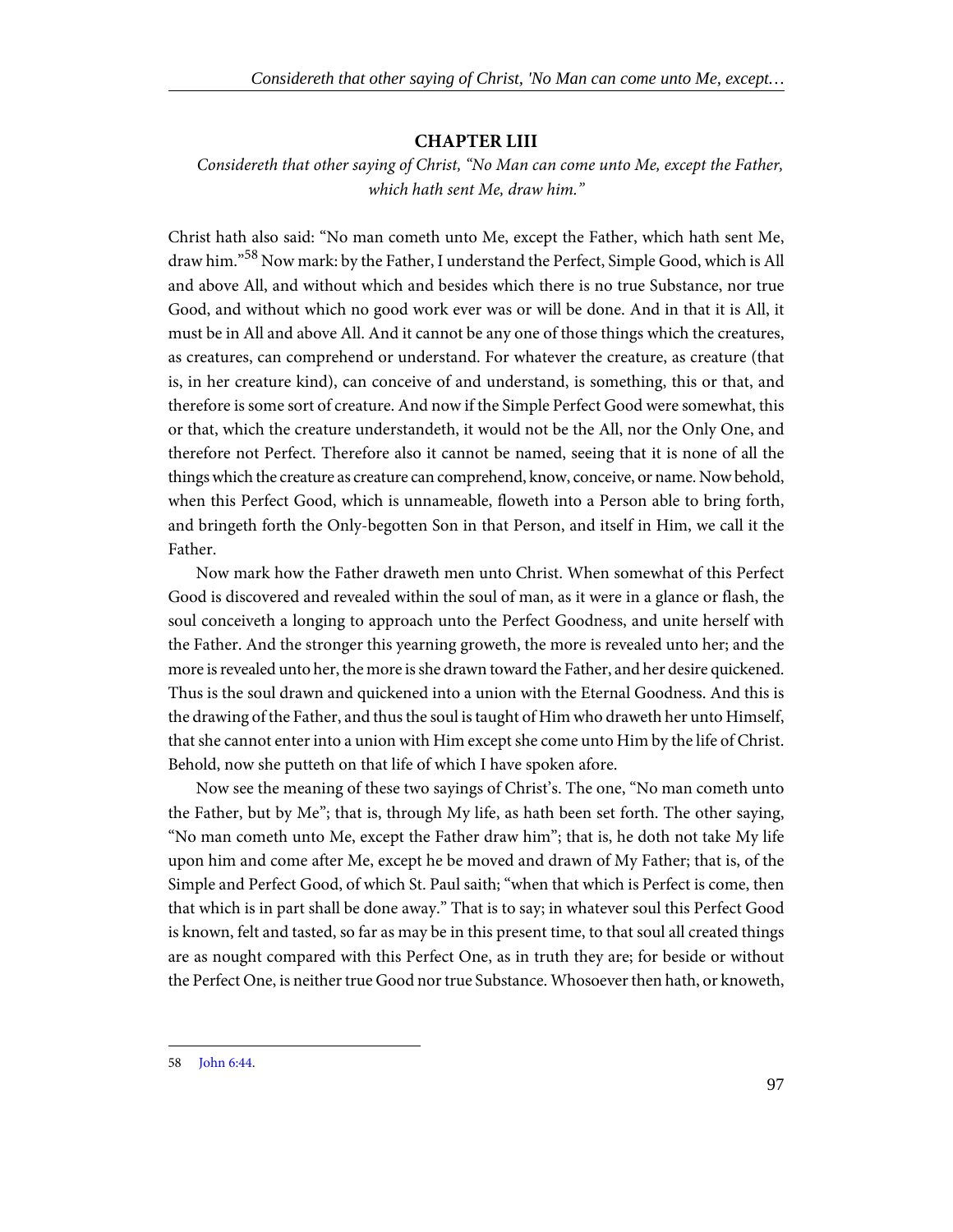or loveth, the Perfect One, hath and knoweth all goodness. What more then doth he want, or what is all that "is in part" to him, seeing that all the parts are united in the Perfect, in One Substance?

What hath here been said, concerneth the outward life, and is a good way or access unto the true inward life; but the inward life beginneth after this. When a man hath tasted that which is perfect as far as is possible in this present time, all created things and even himself become as nought to him. And when he perceiveth of a truth that the Perfect One is All and above All, he needs must follow after Him, and ascribe all that is good, such as Substance, Life, Knowledge, Reason, Power, and the like, unto Him alone and to no creature. And hence followeth that the man claimeth for his own neither Substance, Life, Knowledge, nor Power, Doing nor Refraining, nor anything that we can call good. And thus the man becometh so poor, that he is nought in himself, and so are also all things unto him which are somewhat, that is, all created things. And then there beginneth in him a true inward life, wherein from henceforward, God Himself dwelleth in the man, so that nothing is left in him but what is God's or of God, and nothing is left which taketh anything unto itself. And thus God Himself, that is, the One Eternal Perfectness, alone is, liveth, knoweth, worketh, loveth, willeth, doeth and refraineth in the man. And thus, of a truth, it should be, and where it is not so, the man hath yet far to travel, and things are not altogether right with him.

Furthermore, it is a good way and access unto this life, to feel always that what is best is dearest, and always to prefer the best, and cleave to it, and unite oneself to it. First: in the creatures. But what is best in the creatures? Be assured: that, in which the Eternal Perfect Goodness and what is thereof, that is, all which belongeth thereunto, most brightly shineth and worketh, and is best known and loved. But what is that which is of God, and belongeth unto Him? I answer: whatever with justice and truth we do, or might call good.

When therefore among the creatures the man cleaveth to that which is the best that he can perceive, and keepeth steadfastly to that, in singleness of heart, he cometh afterward to what is better and better, until, at last, he findeth and tasteth that the Eternal Good is a Perfect Good, without measure and number above all created good. Now if what is best is to be dearest to us, and we are to follow after it, the One Eternal Good must be loved above all and alone, and we must cleave to Him alone, and unite ourselves with Him as closely as we may. And now if we are to ascribe all goodness to the One Eternal Good, as of right and truth we ought, so must we also of right and truth ascribe unto Him the beginning, middle, and end of our course, so that nothing remain to man or the creature. So it should be of a truth, let men say what they will.

Now on this wise we should attain unto a true inward life. And what then further would happen to the soul, or would be revealed unto her, and what her life would be henceforward, none can declare or guess. For it is that which hath never been uttered by man's lips, nor hath it entered into the heart of man to conceive.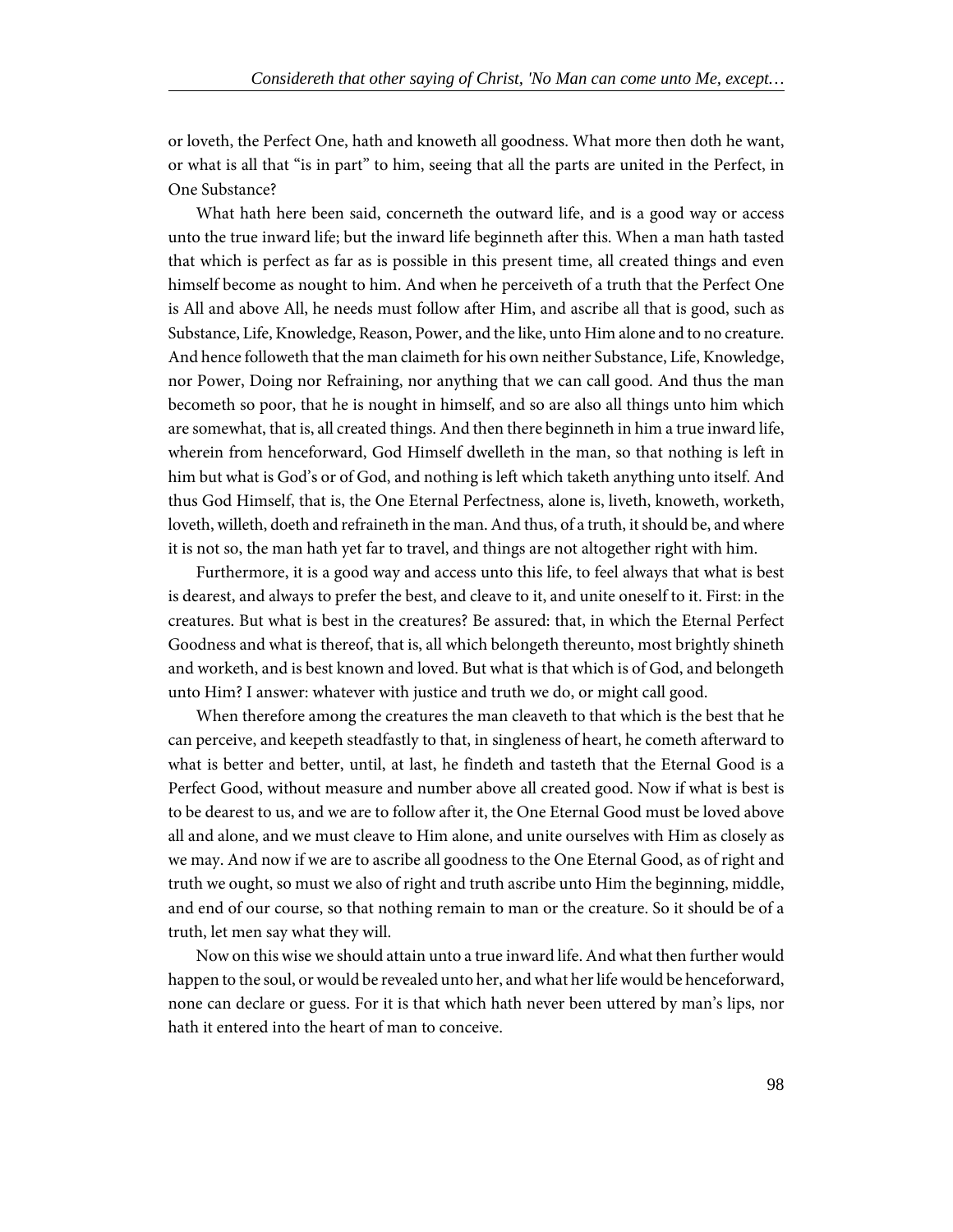In this our long discourse, are briefly comprehended those things which ought of right and truth to be fulfilled: to wit, that man should claim nothing for his own, nor crave, will, love, or intend anything but God alone, and what is like unto Him, that is to say, the One, Eternal, Perfect Goodness.

But if it be not thus with a man, and he take, will, purpose, or crave, somewhat for himself, this or that, whatever it may be, beside or other than the Eternal and Perfect Goodness which is God Himself, this is all too much and a great injury, and hindereth the man from a perfect life; wherefore he can never reach the Perfect Good, unless he first forsake all things and himself first of all. For no man can serve two masters, who are contrary the one to the other; he who will have the one, must let the other go. Therefore if the Creator shall enter in, the creature must depart. Of this be assured.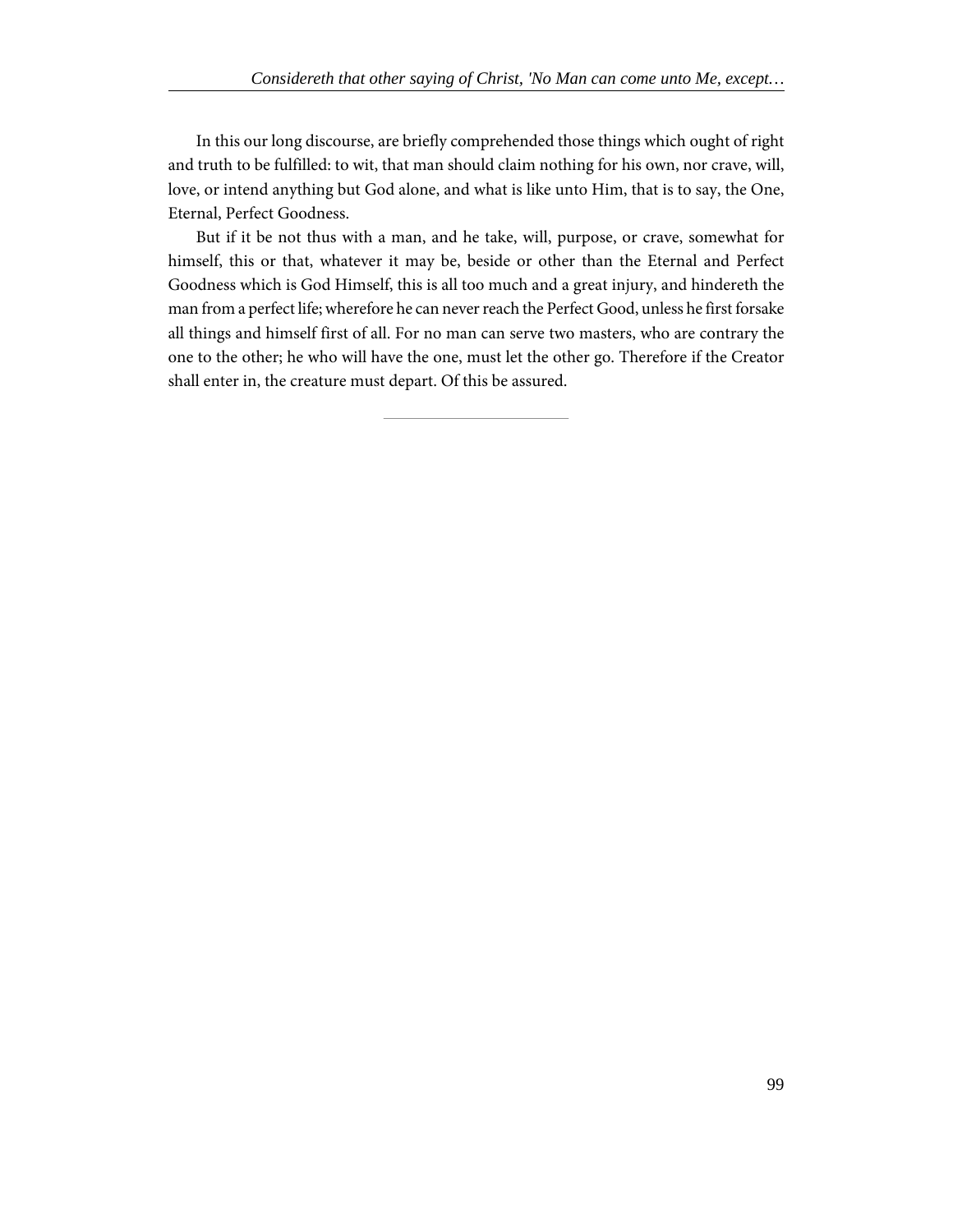## **CHAPTER LIV**

How a Man shall not seek his own, either in Things spiritual or natural but the Honour of God only; and how he must enter in by the right Door, to wit, by Christ, into Eternal Life.

If a man may attain thereunto, to be unto God as his hand is to a man, let him be therewith content, and not seek farther. This is my faithful counsel, and here I take my stand. That is to say, let him strive and wrestle with all his might to obey God and His commandments so thoroughly at all times and in all things, that in him there be nothing, spiritual or natural, which opposeth God; and that his whole soul and body with all their members may stand ready and willing for that to which God hath created them; as ready and willing as his hand is to a man, which is so wholly in his power, that in the twinkling of an eye, he moveth and turneth it whither he will. And when we find it otherwise with us, we must give our whole diligence to amend our state; and this from love and not from fear, and in all things whatsoever, seek and intend the glory and praise of God alone. We must not seek our own, either in things spiritual or in things natural. It must needs be thus, if it is to stand well with us. And every creature oweth this of right and truth unto God, and especially man, to whom, by the ordinance of God, all creatures are made subject, and are servants, that he may be subject to and serve God only.

Further, when a man hath come so far, and climbed so high, that he thinketh and weeneth he standeth sure, let him beware lest the Devil strew ashes and his own bad seed on his heart, and nature seek and take her own comfort, rest, peace, and delight in the prosperity of his soul, and he fall into a foolish, lawless freedom and licentiousness, which is altogether alien to, and at war with, a true life in God. And this will happen to that man who hath not entered, or refuseth to enter in by the right Way and the right Door (which is Christ, as we have said), and imagineth that he would or could come by any other way to the highest truth. He may perhaps dream that he hath attained thereunto, but verily he is in error.

And our witness is Christ, who declareth: "Verily, verily, I say unto you, He that entereth not by the door into the sheepfold, but climbeth up some other way, the same is a thief and a robber."<sup>59</sup> A thief, for he robbeth God of His honour and glory, which belong to God alone; he taketh them unto himself, and seeketh and purposeth himself. A murderer, for he slayeth his own soul, and taketh away her life, which is God. For as the body liveth by the soul, even so the soul liveth by God. Moreover, he murdereth all those who follow him, by his doctrine and example. For Christ saith: "I came down from heaven, not to do Mine own will, but the will of Him that sent Me."<sup>60</sup> And again: "Why call ye Me Lord, Lord?"<sup>61</sup> as if

<sup>59</sup> [John 10:1](http://www.ccel.org/study/Bible:John.10.1).

<sup>60</sup> [John 6:38](http://www.ccel.org/study/Bible:John.6.38).

<sup>61</sup> [Luke 6:46.](http://www.ccel.org/study/Bible:Luke.6.46)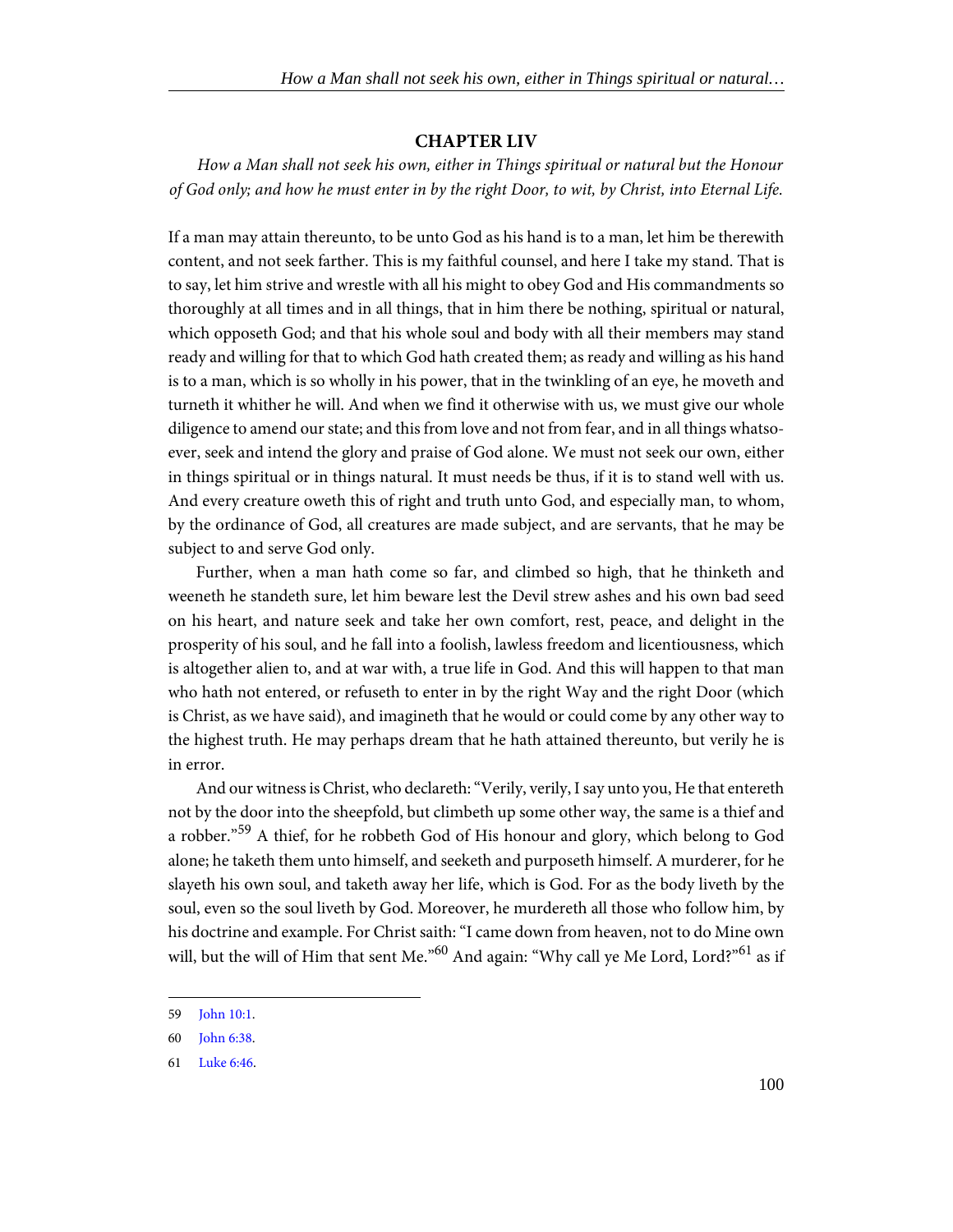he would say, it will avail you nothing to Eternal life. And again: "Not every one that saith unto Me Lord, Lord, shall enter into the Kingdom of Heaven; but he that doeth the will of My Father which is in Heaven." $62$  But He saith also: "If thou wilt enter into life, keep the commandments."<sup>63</sup> And what are the commandments? "To love the Lord thy God with all thy heart, with all thy soul, and with all thy strength, and with all thy mind; and to love thy neighbour as thyself."<sup>64</sup> And in these two commandments all others are briefly comprehended.

There is nothing more precious to God, or more profitable to man, than humble obedience. In His eyes, one good work, wrought from true obedience, is of more value than a hundred thousand, wrought from self-will, contrary to obedience. Therefore he who hath this obedience need not dread Him, for such a man is in the right way, and following after Christ.

That we may thus deny ourselves, and forsake and renounce all things for God's sake, and give up our own wills, and die unto ourselves, and live unto God alone and to His will, may He help us, who gave up His will to His Heavenly Father,—Jesus Christ our Lord, to whom be blessing for ever and ever. Amen.

#### THE END

<sup>62</sup> [Matt. 7:21](http://www.ccel.org/study/Bible:Matt.7.21).

<sup>63</sup> [Matt. 19:17.](http://www.ccel.org/study/Bible:Matt.19.17)

<sup>64</sup> [Luke 10:27.](http://www.ccel.org/study/Bible:Luke.10.27)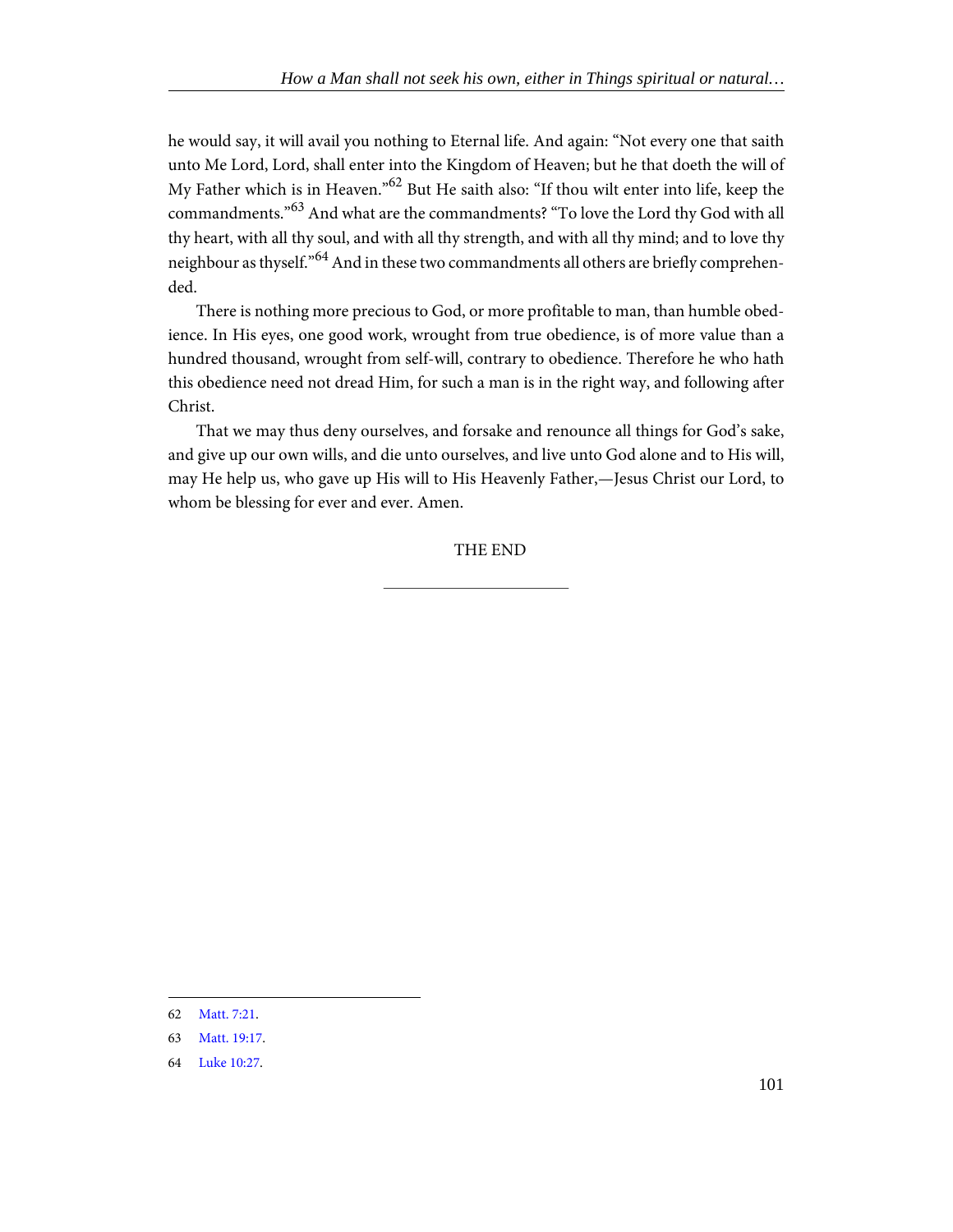## **Indexes**